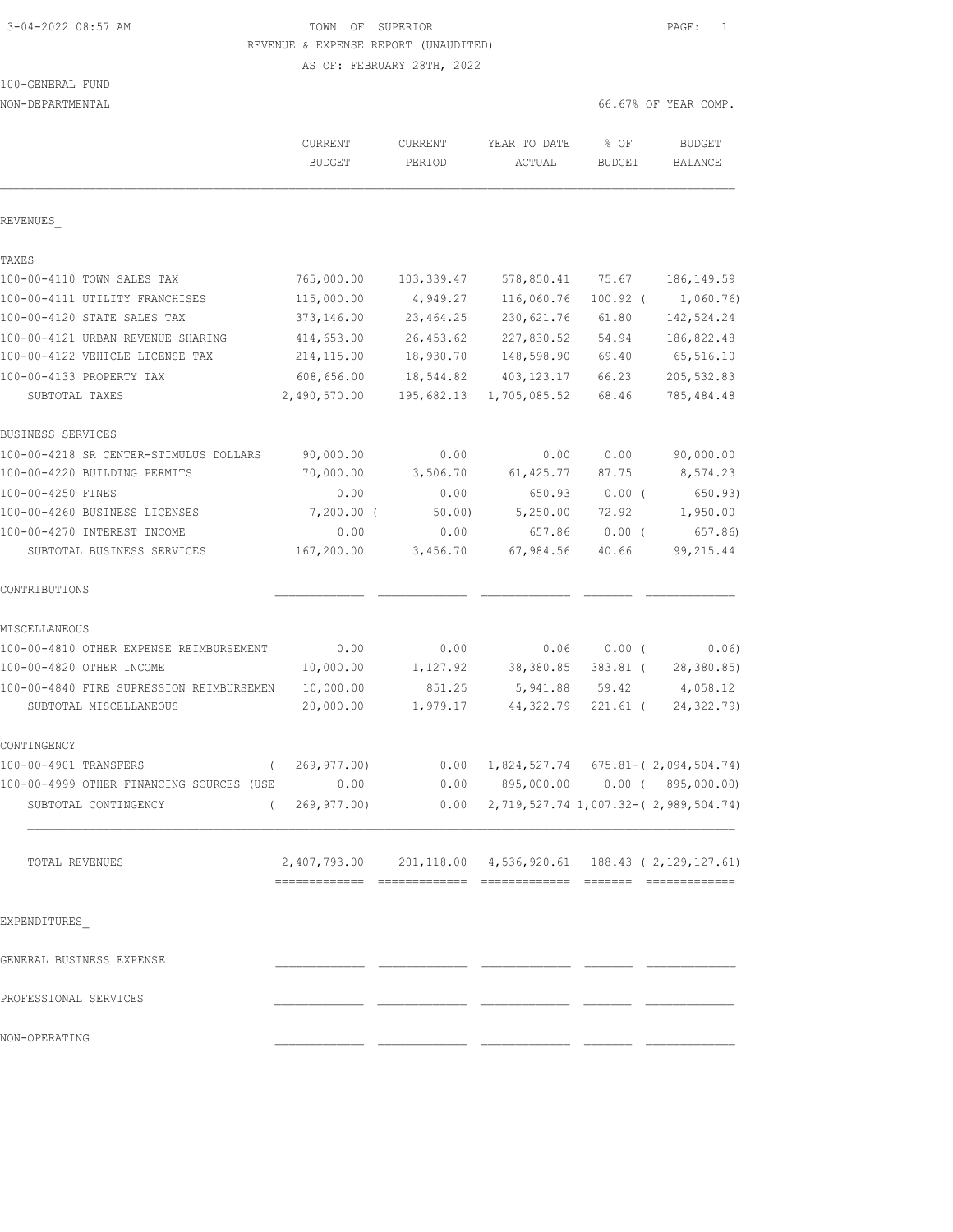| 3-04-2022 08:57 AM                 | TOWN<br>OF                           | SUPERIOR                   |              |              | $\mathcal{L}$<br>PAGE: |
|------------------------------------|--------------------------------------|----------------------------|--------------|--------------|------------------------|
|                                    | REVENUE & EXPENSE REPORT (UNAUDITED) |                            |              |              |                        |
|                                    |                                      | AS OF: FEBRUARY 28TH, 2022 |              |              |                        |
| 100-GENERAL FUND                   |                                      |                            |              |              |                        |
| NON-DEPARTMENTAL                   |                                      |                            |              |              | 66.67% OF YEAR COMP.   |
|                                    | CURRENT                              | CURRENT                    | YEAR TO DATE | $\otimes$ OF | BUDGET                 |
|                                    | BUDGET                               | PERIOD                     | ACTUAL       | BUDGET       | BALANCE                |
| DEBT SERVICE                       |                                      |                            |              |              |                        |
|                                    |                                      |                            |              |              |                        |
| REVENUES OVER/(UNDER) EXPENDITURES |                                      |                            |              |              | (2, 129, 127, 61)      |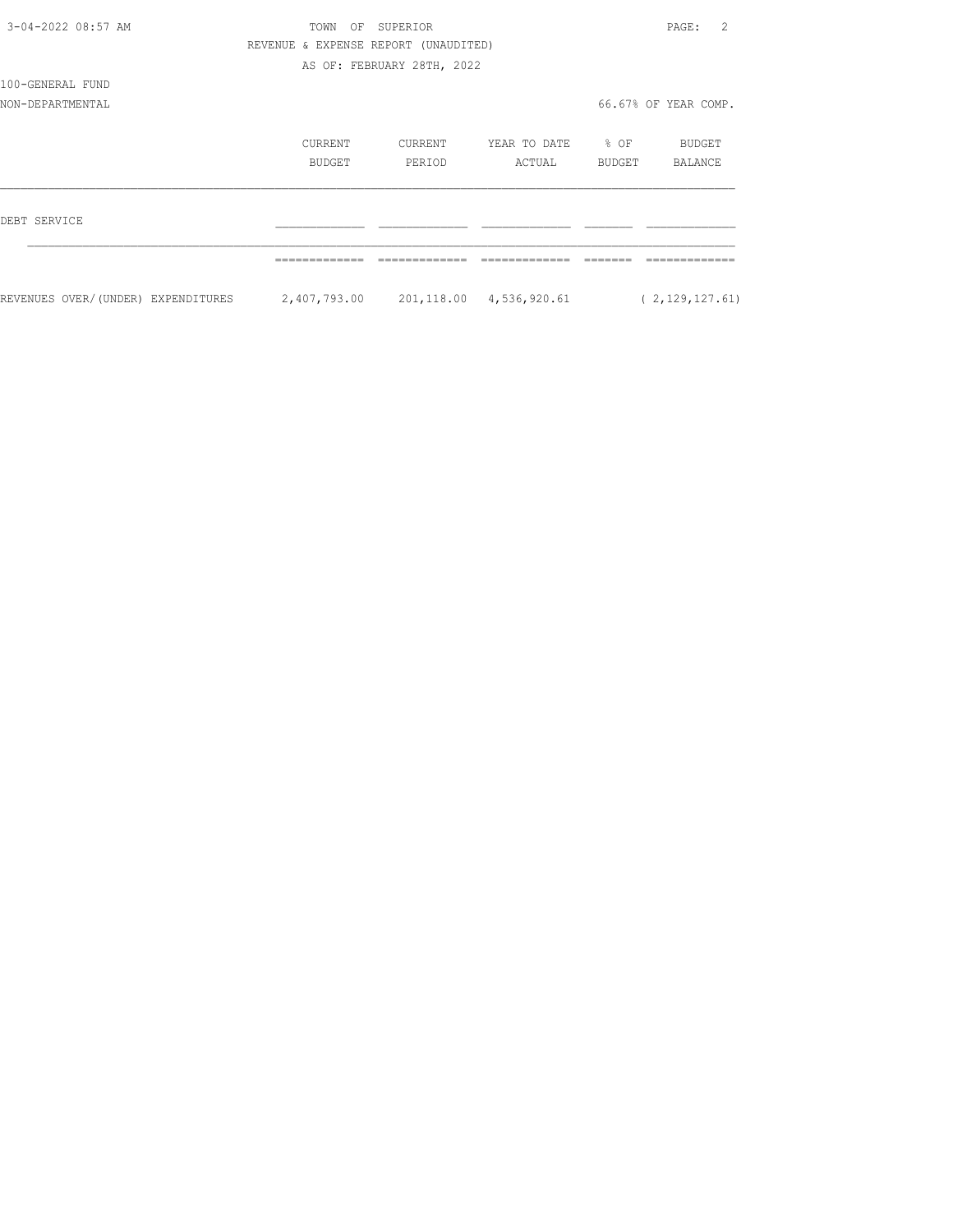| 3-04-2022 08:57 AM |
|--------------------|
|--------------------|

100-GENERAL FUND

## TOWN OF SUPERIOR **Example 2018** PAGE: 3 REVENUE & EXPENSE REPORT (UNAUDITED) AS OF: FEBRUARY 28TH, 2022

MAYOR AND COUNCIL COUNCIL COUNCIL COMP.

|                                                  | CURRENT<br><b>BUDGET</b> | CURRENT<br>PERIOD | YEAR TO DATE<br>ACTUAL | % OF<br>BUDGET | <b>BUDGET</b><br>BALANCE       |
|--------------------------------------------------|--------------------------|-------------------|------------------------|----------------|--------------------------------|
|                                                  |                          |                   |                        |                |                                |
| EXPENDITURES                                     |                          |                   |                        |                |                                |
| PERSONEL                                         |                          |                   |                        |                |                                |
| 100-01-5100 SALARIES                             | 15,600.00                | 0.00              | 0.00                   | 0.00           | 15,600.00                      |
| 100-01-5151 FICA                                 | 967.20                   | 0.00              | 0.00                   | 0.00           | 967.20                         |
| 100-01-5152 MEDICARE                             | 226.20                   | 0.00              | 0.00                   | 0.00           | 226.20                         |
| SUBTOTAL PERSONEL                                | 16,793.40                | 0.00              | 0.00                   | 0.00           | 16,793.40                      |
| SUPPLIES                                         |                          |                   |                        |                |                                |
| 100-01-5299 OPERATING SUPPLIES                   | 0.00                     | 0.00              |                        |                | $6,433.31$ 0.00 ( 6,433.31)    |
| SUBTOTAL SUPPLIES                                | 0.00                     | 0.00              |                        |                | $6,433.31$ 0.00 ( $6,433.31$ ) |
| UTILITIES                                        |                          |                   |                        |                |                                |
| 100-01-5350 TELEPHONE                            | 4,500.00                 | 692.75            | 2,964.85 65.89         |                | 1,535.15                       |
| SUBTOTAL UTILITIES                               | 4,500.00                 | 692.75            | 2,964.85               | 65.89          | 1,535.15                       |
| GENERAL BUSINESS EXPENSE                         |                          |                   |                        |                |                                |
| 100-01-5420 DUES & SUBSCRIPTIONS                 | 7,000.00                 | 211.10            | 7,307.10               | $104.39$ (     | 307.10)                        |
| 100-01-5425 CONFERENCES & TRAINING               | 2,000.00                 | 1,755.00          | 2,510.24               | $125.51$ (     | 510.24)                        |
| 100-01-5470 TRAVEL                               | 8,000.00                 | 870.60            | 1,618.76               | 20.23          | 6,381.24                       |
| 100-01-5471 HOST/MEALS                           | 0.00                     | 0.00              |                        | 61.45 0.00 (   | 61.45)                         |
| SUBTOTAL GENERAL BUSINESS EXPENSE                | 17,000.00                | 2,836.70          | 11,497.55 67.63        |                | 5,502.45                       |
| PROFESSIONAL SERVICES                            |                          |                   |                        |                |                                |
| TOTAL EXPENDITURES                               | 38,293.40                | 3,529.45          | 20,895.71              | 54.57          | 17,397.69                      |
| REVENUES OVER/(UNDER) EXPENDITURES<br>$\sqrt{2}$ | 38,293.40)(              | $3,529.45$ ) (    | 20,895.71)             | $\left($       | 17, 397.69                     |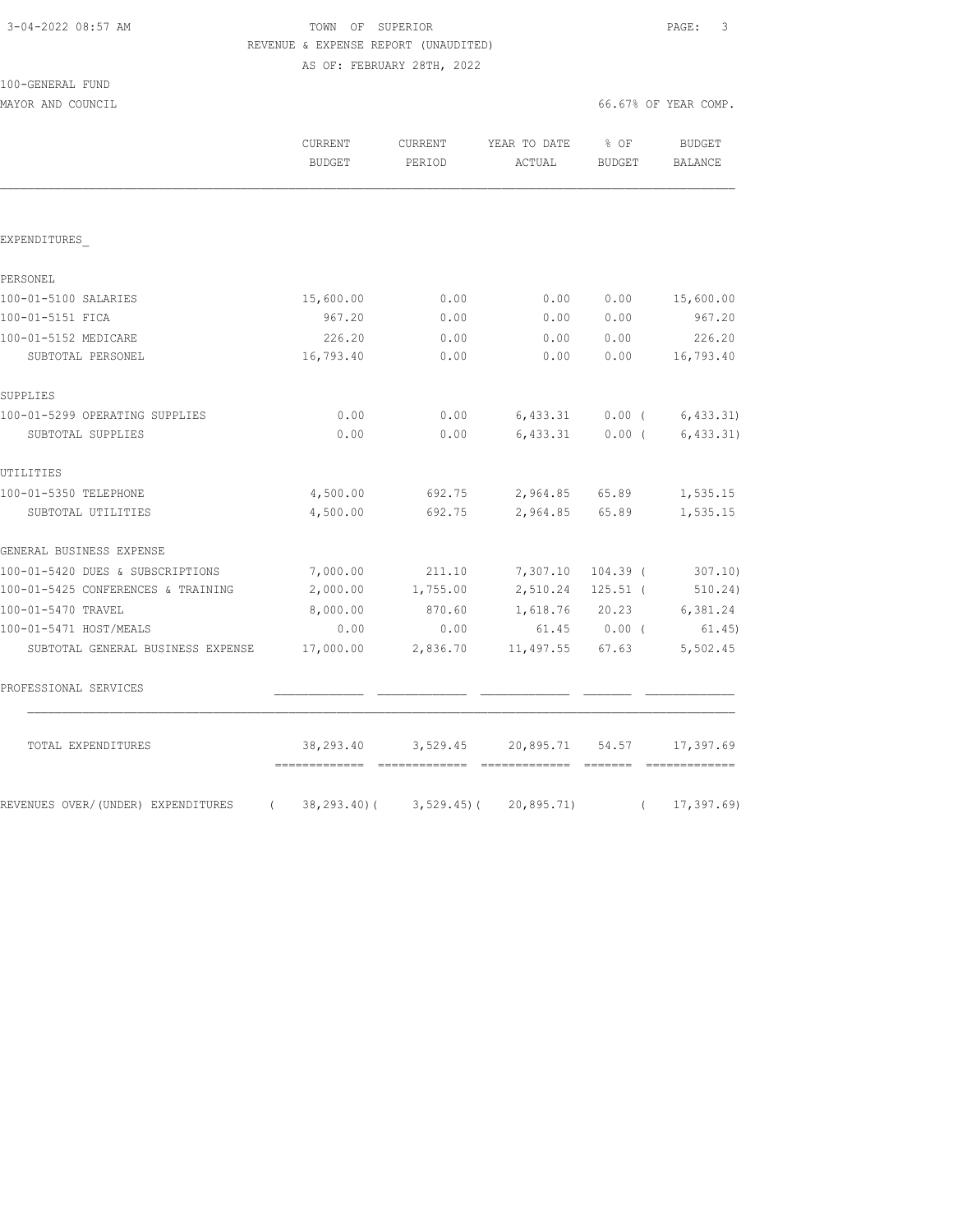## 3-04-2022 08:57 AM TOWN OF SUPERIOR PAGE: 4 REVENUE & EXPENSE REPORT (UNAUDITED) AS OF: FEBRUARY 28TH, 2022

100-GENERAL FUND

TOWN MANAGER 66.67% OF YEAR COMP.

|                                                | CURRENT<br><b>BUDGET</b> | <b>CURRENT</b><br>PERIOD | YEAR TO DATE<br>ACTUAL                                    | % OF<br><b>BUDGET</b> | <b>BUDGET</b><br>BALANCE |
|------------------------------------------------|--------------------------|--------------------------|-----------------------------------------------------------|-----------------------|--------------------------|
|                                                |                          |                          |                                                           |                       |                          |
| EXPENDITURES                                   |                          |                          |                                                           |                       |                          |
| PERSONEL                                       |                          |                          |                                                           |                       |                          |
| 100-02-5100 SALARIES                           | 88,397.00                | 0.00                     | 46, 172.68                                                | 52.23                 | 42, 224.32               |
| 100-02-5151 FICA                               | 5,481.00                 | 0.00                     | 2,862.67                                                  | 52.23                 | 2,618.33                 |
| 100-02-5152 MEDICARE                           | 1,282.00                 | 0.00                     | 669.51                                                    | 52.22                 | 612.49                   |
| 100-02-5153 STATE UNEMPLOYMENT                 | 193.00                   | 0.00                     | 54.78                                                     | 28.38                 | 138.22                   |
| 100-02-5154 WORKERS COMP INSURANCE             | 234.00                   | 0.00                     | 0.00                                                      | 0.00                  | 234.00                   |
| 100-02-5161 ARIZONA STATE RETIREMENT           | 10,970.00                | 0.00                     | 5,493.30                                                  | 50.08                 | 5,476.70                 |
| 100-02-5162 LIFE INSURANCE                     | 64.00                    | 0.00                     | 60.30                                                     | 94.22                 | 3.70                     |
| 100-02-5163 HEALTH INSURANCE                   | 21,167.00                | 1,322.97                 | 11,906.73                                                 | 56.25                 | 9,260.27                 |
| 100-02-5164 DENTAL INSURANCE                   | 326.00                   | 0.00                     | 284.22                                                    | 87.18                 | 41.78                    |
| SUBTOTAL PERSONEL                              | 128,114.00               | 1,322.97                 | 67,504.19                                                 | 52.69                 | 60,609.81                |
| SUPPLIES                                       |                          |                          |                                                           |                       |                          |
| 100-02-5210 OFFICE SUPPLIES                    | 0.00                     | 0.00                     | 174.57                                                    | 0.00(                 | 174.57)                  |
| 100-02-5299 OPERATING SUPPLIES                 | 0.00                     | 0.00                     | 66.00                                                     | $0.00$ (              | 66.00)                   |
| SUBTOTAL SUPPLIES                              | 0.00                     | 0.00                     | 240.57                                                    | $0.00$ (              | 240.57)                  |
| UTILITIES                                      |                          |                          |                                                           |                       |                          |
| 100-02-5350 TELEPHONE                          | 0.00                     | 88.18                    | 1,263.40                                                  | $0.00$ (              | 1, 263.40                |
| SUBTOTAL UTILITIES                             | 0.00                     | 88.18                    | 1,263.40                                                  | 0.00(                 | 1, 263.40                |
| GENERAL BUSINESS EXPENSE                       |                          |                          |                                                           |                       |                          |
| 100-02-5425 CONFERENCE & TRAINING              | 4,000.00                 | 0.00                     | 4,833.94 120.85 (                                         |                       | 833.94)                  |
| 100-02-5470 TRAVEL                             | 1,000.00                 | 344.40                   | 344.40                                                    | 34.44                 | 655.60                   |
| SUBTOTAL GENERAL BUSINESS EXPENSE              | 5,000.00                 | 344.40                   |                                                           | 5, 178.34 103.57 (    | 178.34)                  |
| REPAIR/MAINTENANCE                             |                          |                          |                                                           |                       |                          |
| DEBT SERVICE                                   |                          |                          |                                                           |                       |                          |
| TOTAL EXPENDITURES                             |                          |                          | 133, 114.00   1, 755.55   74, 186.50   55.73   58, 927.50 |                       |                          |
| REVENUES OVER/(UNDER) EXPENDITURES<br>$\left($ |                          |                          | $133, 114.00$ ( 1, 755.55) ( 74, 186.50)                  | $\left($              | 58,927.50)               |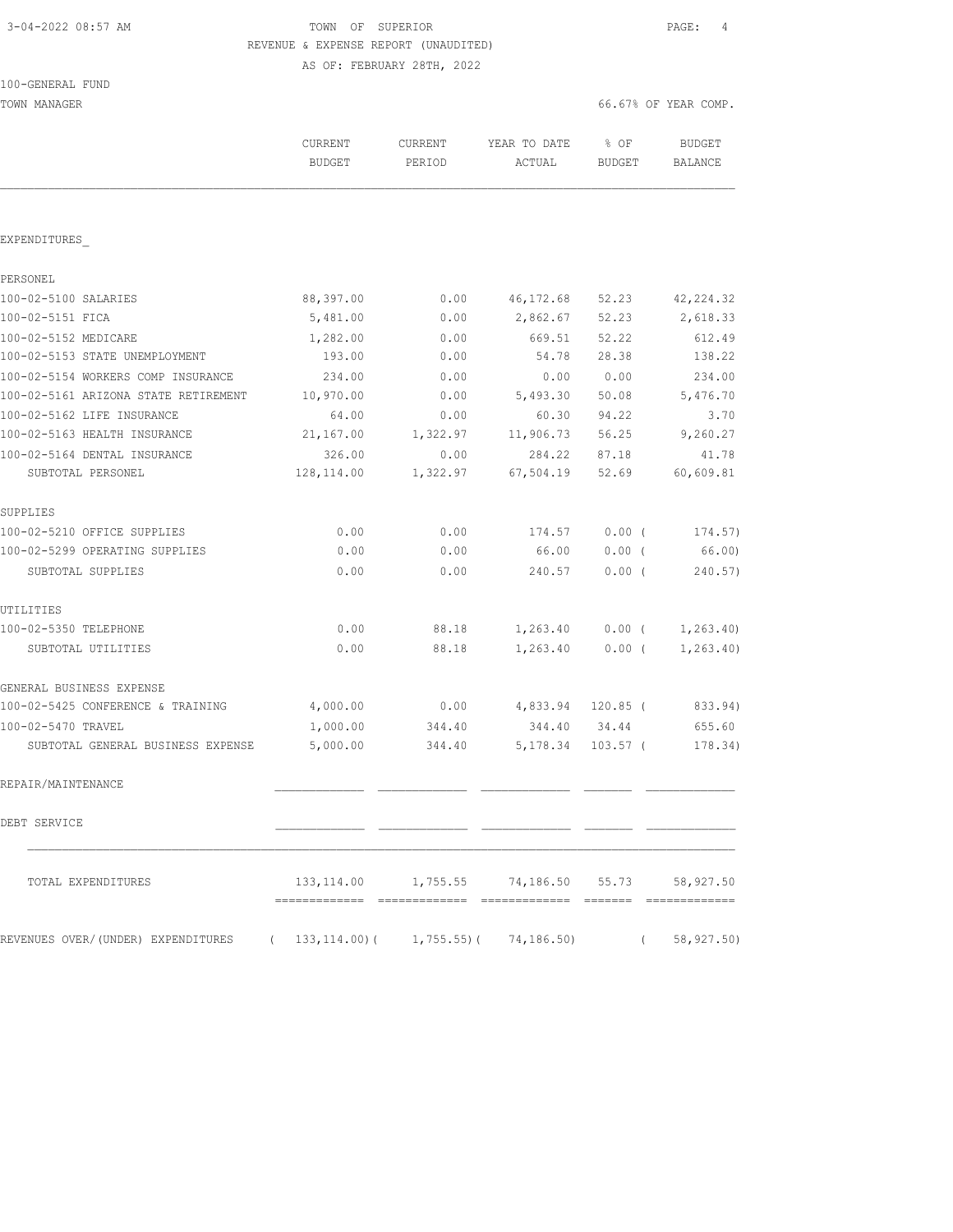| 3-04-2022 08:57 AM |  |
|--------------------|--|
|                    |  |

100-GENERAL FUND

## TOWN OF SUPERIOR **Example 2018** PAGE: 5 REVENUE & EXPENSE REPORT (UNAUDITED) AS OF: FEBRUARY 28TH, 2022

| TOWN ATTORNEY |         |         |              |                  | 66.67% OF YEAR COMP. |
|---------------|---------|---------|--------------|------------------|----------------------|
|               | CURRENT | CURRENT | YEAR TO DATE | $\frac{1}{2}$ OF | BUDGET               |
|               | BUDGET  | PERTOD  | ACTUAL       | BUDGET           | BALANCE              |
|               |         |         |              |                  |                      |

### EXPENDITURES\_

| PERSONEL                           |            |       |            |       |             |
|------------------------------------|------------|-------|------------|-------|-------------|
| SUPPLIES                           |            |       |            |       |             |
| PROFESSIONAL SERVICES              |            |       |            |       |             |
| 100-03-5540 LEGAL SERVICES         | 63,000.00  | 0.00  | 36,750.00  | 58.33 | 26,250.00   |
| SUBTOTAL PROFESSIONAL SERVICES     | 63,000.00  | 0.00  | 36,750.00  | 58.33 | 26,250.00   |
| TOTAL EXPENDITURES                 | 63,000.00  | 0.00  | 36,750.00  | 58.33 | 26,250.00   |
| REVENUES OVER/(UNDER) EXPENDITURES | 63,000.00) | 0.00( | 36, 750.00 |       | 26, 250, 00 |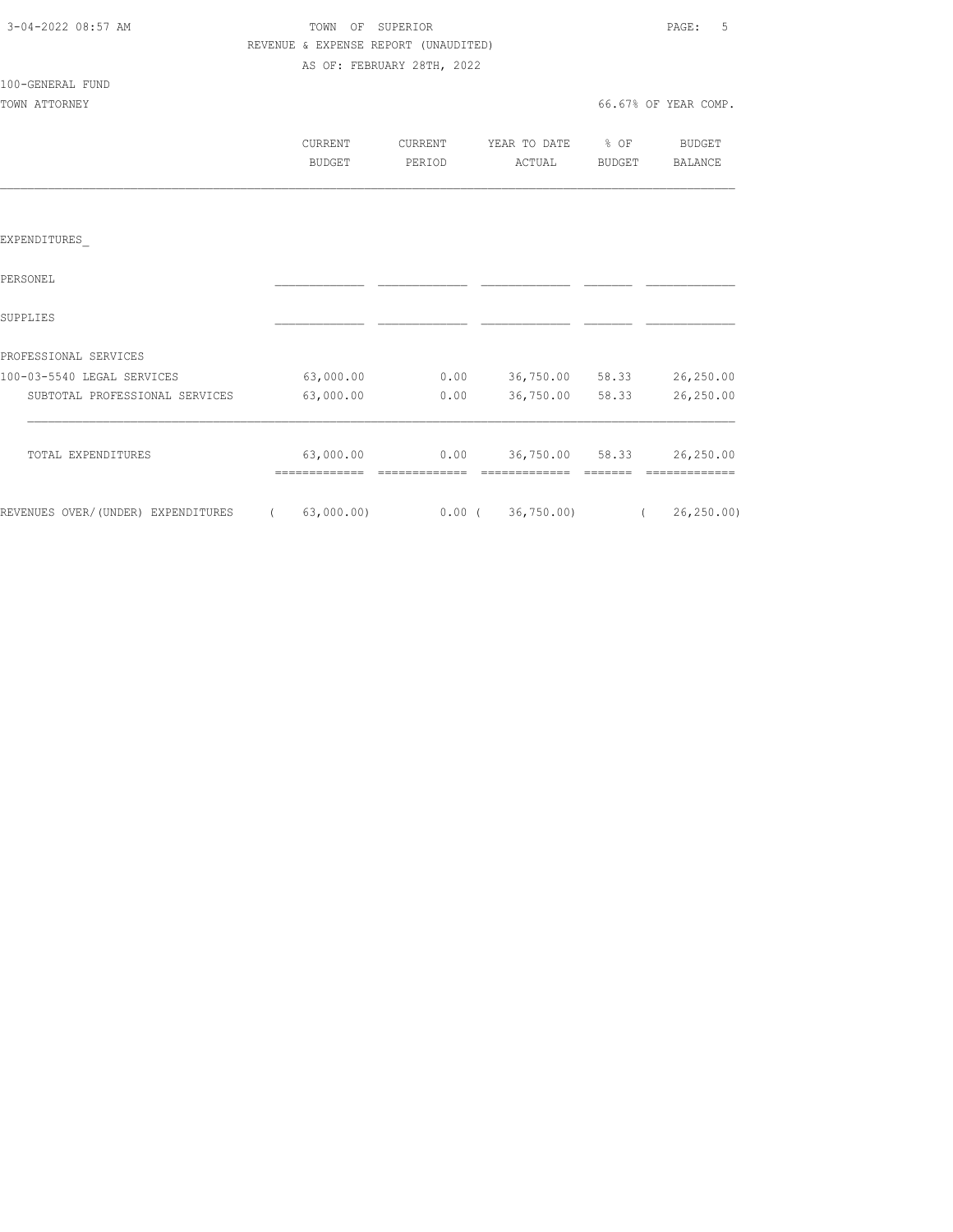# 3-04-2022 08:57 AM TOWN OF SUPERIOR PAGE: 6 REVENUE & EXPENSE REPORT (UNAUDITED)

AS OF: FEBRUARY 28TH, 2022

| MAGISTRATE                                          |                          |                      |                                            |                       | 66.67% OF YEAR COMP.            |
|-----------------------------------------------------|--------------------------|----------------------|--------------------------------------------|-----------------------|---------------------------------|
|                                                     | CURRENT<br><b>BUDGET</b> | CURRENT<br>PERIOD    | YEAR TO DATE<br>ACTUAL                     | % OF<br><b>BUDGET</b> | <b>BUDGET</b><br><b>BALANCE</b> |
| REVENUES                                            |                          |                      |                                            |                       |                                 |
| BUSINESS SERVICES                                   |                          |                      |                                            |                       |                                 |
| 100-04-4250 FINES                                   | 0.00                     | 56.22                | 2,089.81                                   | $0.00$ (              | 2,089.81)                       |
| 100-04-4251 MFTG - MAGISTRATE COURT                 | 0.00                     | 51.04                | 256.14                                     | $0.00$ (              | 256.14)                         |
| SUBTOTAL BUSINESS SERVICES                          | 0.00                     | 107.26               | 2,345.95                                   | $0.00$ (              | 2,345.95)                       |
| TOTAL REVENUES                                      | 0.00<br>=============    | 107.26               | 2,345.95                                   | $0.00$ (              | 2,345.95)<br>--------------     |
| EXPENDITURES                                        |                          |                      |                                            |                       |                                 |
| PERSONEL                                            |                          |                      |                                            |                       |                                 |
| 100-04-5100 SALARIES                                | 14,012.00                | 0.00                 | 8,200.00                                   | 58.52                 | 5,812.00                        |
| 100-04-5151 FICA                                    | 869.00                   | 0.00                 | 508.34                                     | 58.50                 | 360.66                          |
| 100-04-5152 MEDICARE                                | 203.00                   | 0.00                 | 118.86                                     | 58.55                 | 84.14                           |
| 100-04-5153 STATE UNEMPLOYMENT                      | 321.00                   | 0.00                 | 43.23                                      | 13.47                 | 277.77                          |
| 100-04-5154 WORKERS COMP INSURANCE                  | 203.00                   | 0.00                 | 221.99                                     | $109.35$ (            | 18.99)                          |
| 100-04-5161 ARIZONA STATE RETIREMENT                | 1,739.00                 | 0.00                 | 647.40                                     | 37.23                 | 1,091.60                        |
| SUBTOTAL PERSONEL                                   | 17,347.00                | 0.00                 | 9,739.82                                   | 56.15                 | 7,607.18                        |
| SUPPLIES                                            |                          |                      |                                            |                       |                                 |
| 100-04-5210 OFFICE SUPPLIES                         | 886.00                   | 0.00                 | 0.00                                       | 0.00                  | 886.00                          |
| 100-04-5299 OPERATING SUPPLIES<br>SUBTOTAL SUPPLIES | 5,000.00<br>5,886.00     | 0.00<br>0.00         | 0.00<br>0.00                               | 0.00<br>0.00          | 5,000.00<br>5,886.00            |
| GENERAL BUSINESS EXPENSE                            |                          |                      |                                            |                       |                                 |
| 100-04-5425 CONFERENCES/TRAINING                    | 0.00                     | 0.00                 | 375.00                                     | 0.00(                 | 375.00)                         |
| 100-04-5471 AUDIT & ACCOUNTING                      | 1,500.00                 | 0.00                 | 2,077.27                                   | 138.48 (              | 577.27)                         |
| SUBTOTAL GENERAL BUSINESS EXPENSE                   | 1,500.00                 |                      | $0.00$ 2,452.27 163.48 (                   |                       | 952.27)                         |
| PROFESSIONAL SERVICES                               |                          |                      |                                            |                       |                                 |
| 100-04-5550 OTHER PROFESSIONAL SVC                  |                          | 2,000.00 0.00        |                                            |                       | $0.00$ $0.00$ $2,000.00$        |
| SUBTOTAL PROFESSIONAL SERVICES                      | 2,000.00                 | 0.00                 |                                            | 0.00 0.00             | 2,000.00                        |
| CAPITAL OUTLAY                                      |                          |                      |                                            |                       |                                 |
| 100-04-5720 OFFICE EQUIPMENT                        |                          | 1,000.00 393.98      | 787.97 78.80                               |                       | 212.03                          |
| SUBTOTAL CAPITAL OUTLAY                             | 1,000.00                 | 393.98               |                                            | 787.97 78.80          | 212.03                          |
| TOTAL EXPENDITURES                                  |                          |                      | 27,733.00 393.98 12,980.06 46.80 14,752.94 |                       |                                 |
| REVENUES OVER/(UNDER) EXPENDITURES<br>$\sqrt{2}$    | 27,733.00) (             | 286.72) ( 10,634.11) |                                            |                       |                                 |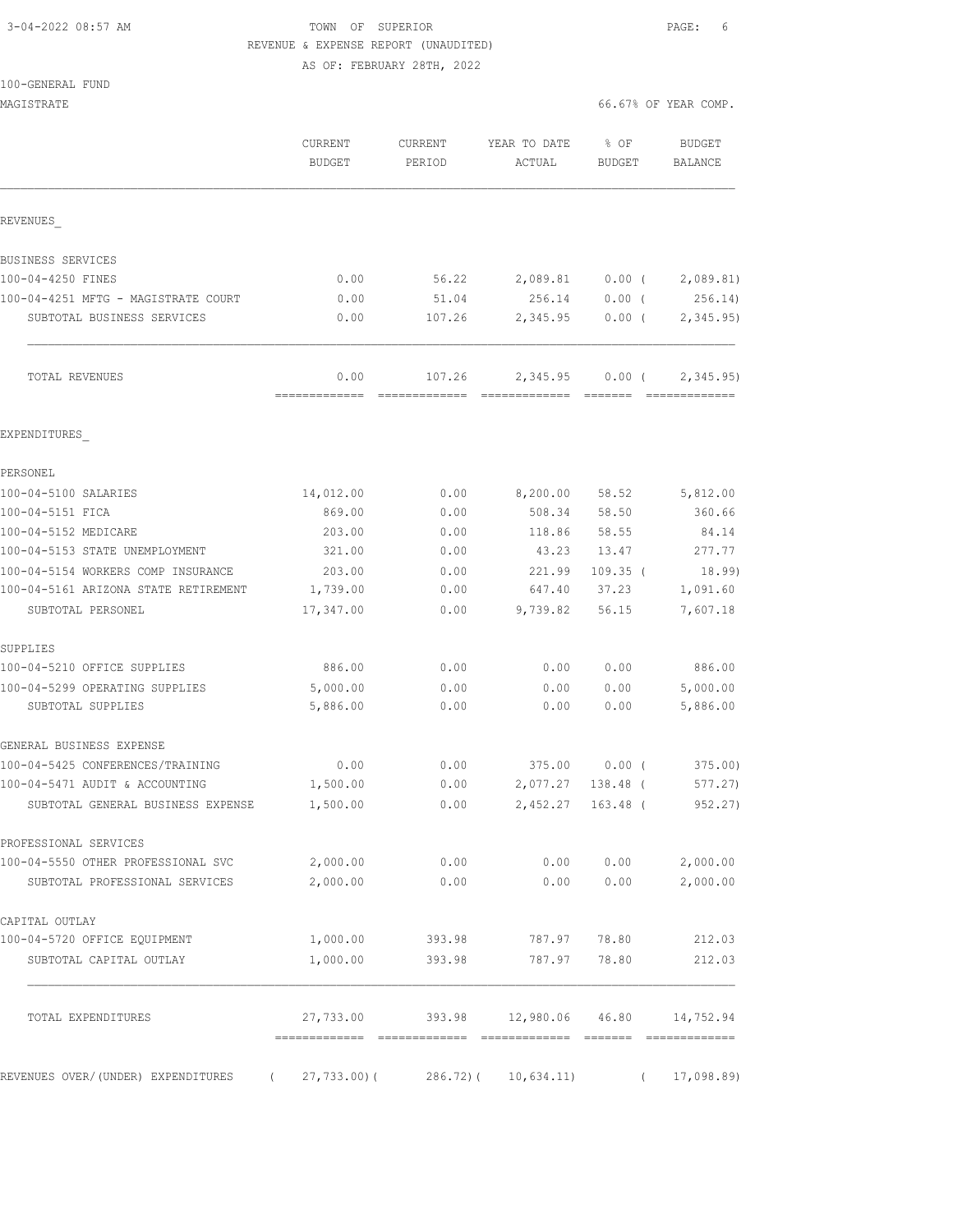## 3-04-2022 08:57 AM TOWN OF SUPERIOR PAGE: 7 REVENUE & EXPENSE REPORT (UNAUDITED) AS OF: FEBRUARY 28TH, 2022

## 100-GENERAL FUND

ADMIN/TOWN CLERK **ADMINITION CLERK** 66.67% OF YEAR COMP.

|                                          | CURRENT<br><b>BUDGET</b> | CURRENT<br>PERIOD | YEAR TO DATE<br>ACTUAL | % OF<br><b>BUDGET</b>            | <b>BUDGET</b><br><b>BALANCE</b>                                                                                                                                                                                                                                                                                                                                                                                                                                                                     |
|------------------------------------------|--------------------------|-------------------|------------------------|----------------------------------|-----------------------------------------------------------------------------------------------------------------------------------------------------------------------------------------------------------------------------------------------------------------------------------------------------------------------------------------------------------------------------------------------------------------------------------------------------------------------------------------------------|
| REVENUES                                 |                          |                   |                        |                                  |                                                                                                                                                                                                                                                                                                                                                                                                                                                                                                     |
| BUSINESS SERVICES                        |                          |                   |                        |                                  |                                                                                                                                                                                                                                                                                                                                                                                                                                                                                                     |
| 100-05-4240 ADMIN FEES (FAX/COPY/NOTARY) | 0.00                     | 57.75             | 294.25                 | $0.00$ (                         | 294.25)                                                                                                                                                                                                                                                                                                                                                                                                                                                                                             |
| SUBTOTAL BUSINESS SERVICES               | 0.00                     | 57.75             | 294.25                 | $0.00$ (                         | 294.25)                                                                                                                                                                                                                                                                                                                                                                                                                                                                                             |
| <b>GRANTS</b>                            |                          |                   |                        |                                  |                                                                                                                                                                                                                                                                                                                                                                                                                                                                                                     |
| 100-05-4600 ADMIN RENUE                  | 27,095.00                | 0.00              |                        | 1,213.12 4.48                    | 25,881.88                                                                                                                                                                                                                                                                                                                                                                                                                                                                                           |
| 100-05-4601 CC CONVENIENCE FEE           | 0.00                     | 242.59            |                        | $1,568.07$ 0.00 (                | 1,568.07)                                                                                                                                                                                                                                                                                                                                                                                                                                                                                           |
| SUBTOTAL GRANTS                          | 27,095.00                | 242.59            | 2,781.19               | 10.26                            | 24, 313.81                                                                                                                                                                                                                                                                                                                                                                                                                                                                                          |
| <b>TOTAL REVENUES</b>                    | 27,095.00                | 300.34            | 3,075.44               | 11.35<br>$=$ $=$ $=$ $=$ $=$ $=$ | 24,019.56<br>$\begin{array}{cccccccccc} \multicolumn{2}{c}{} & \multicolumn{2}{c}{} & \multicolumn{2}{c}{} & \multicolumn{2}{c}{} & \multicolumn{2}{c}{} & \multicolumn{2}{c}{} & \multicolumn{2}{c}{} & \multicolumn{2}{c}{} & \multicolumn{2}{c}{} & \multicolumn{2}{c}{} & \multicolumn{2}{c}{} & \multicolumn{2}{c}{} & \multicolumn{2}{c}{} & \multicolumn{2}{c}{} & \multicolumn{2}{c}{} & \multicolumn{2}{c}{} & \multicolumn{2}{c}{} & \multicolumn{2}{c}{} & \multicolumn{2}{c}{} & \mult$ |
| EXPENDITURES                             |                          |                   |                        |                                  |                                                                                                                                                                                                                                                                                                                                                                                                                                                                                                     |
| PERSONEL                                 |                          |                   |                        |                                  |                                                                                                                                                                                                                                                                                                                                                                                                                                                                                                     |
| 100-05-5100 SALARIES                     | 112,915.00               | 0.00              | 54,059.44 47.88        |                                  | 58,855.56                                                                                                                                                                                                                                                                                                                                                                                                                                                                                           |
| 100-05-5101 OVERTIME                     | 0.00                     | 0.00              |                        | 1,717.22 0.00 (                  | 1,717.22)                                                                                                                                                                                                                                                                                                                                                                                                                                                                                           |
| 100-05-5151 FICA                         | 7,001.00                 | 0.00              | 3,399.23               | 48.55                            | 3,601.77                                                                                                                                                                                                                                                                                                                                                                                                                                                                                            |
| 100-05-5152 MEDICARE                     | 1,637.00                 | 0.00              | 795.00                 | 48.56                            | 842.00                                                                                                                                                                                                                                                                                                                                                                                                                                                                                              |
| 100-05-5153 STATE UNEMPLOYMENT           | 364.00                   | 0.00              | 84.32                  | 23.16                            | 279.68                                                                                                                                                                                                                                                                                                                                                                                                                                                                                              |
| 100-05-5154 WORKERS COMP INSURANCE       | 294.00                   | 0.00              | 273.00                 | 92.86                            | 21.00                                                                                                                                                                                                                                                                                                                                                                                                                                                                                               |
| 100-05-5161 ARIZONA STATE RETIREMENT     | 14,013.00                | 0.00              | 6,831.10               | 48.75                            | 7,181.90                                                                                                                                                                                                                                                                                                                                                                                                                                                                                            |
| 100-05-5162 LIFE INSURANCE               | 193.00                   | 0.00              | 127.30                 | 65.96                            | 65.70                                                                                                                                                                                                                                                                                                                                                                                                                                                                                               |
| 100-05-5163 HEALTH INSURANCE             | 12,096.00                | 1,249.96          | 11,244.64              | 92.96                            | 851.36                                                                                                                                                                                                                                                                                                                                                                                                                                                                                              |
| 100-05-5164 DENTAL INSURANCE             | 979.00                   | 0.00              | 821.08                 | 83.87                            | 157.92                                                                                                                                                                                                                                                                                                                                                                                                                                                                                              |
| SUBTOTAL PERSONEL                        | 149,492.00               | 1,249.96          | 79,352.33              | 53.08                            | 70,139.67                                                                                                                                                                                                                                                                                                                                                                                                                                                                                           |
| SUPPLIES                                 |                          |                   |                        |                                  |                                                                                                                                                                                                                                                                                                                                                                                                                                                                                                     |
| 100-05-5210 OFFICE SUPPLIES              | 10,000.00                | 44.91             | 5,793.50               | 57.94                            | 4,206.50                                                                                                                                                                                                                                                                                                                                                                                                                                                                                            |
| 100-05-5299 OPERATING SUPPLIES           | 5,000.00                 | 366.15            | 5, 212.44              | $104.25$ (                       | 212.44)                                                                                                                                                                                                                                                                                                                                                                                                                                                                                             |
| SUBTOTAL SUPPLIES                        | 15,000.00                | 411.06            | 11,005.94              | 73.37                            | 3,994.06                                                                                                                                                                                                                                                                                                                                                                                                                                                                                            |
| UTILITIES                                |                          |                   |                        |                                  |                                                                                                                                                                                                                                                                                                                                                                                                                                                                                                     |
| 100-05-5310 ELECTRICITY                  | 18,910.00                | 0.00              | 16,007.86              | 84.65                            | 2,902.14                                                                                                                                                                                                                                                                                                                                                                                                                                                                                            |
| 100-05-5320 GAS                          | 1,800.00                 | 613.26            | 1,960.33               | $108.91$ (                       | 160.33)                                                                                                                                                                                                                                                                                                                                                                                                                                                                                             |
| 100-05-5350 TELEPHONE                    | 4,000.00                 | 234.38            | 2,399.02               | 59.98                            | 1,600.98                                                                                                                                                                                                                                                                                                                                                                                                                                                                                            |
| 100-05-5360 WATER                        | 2,300.00                 | 356.79            | 1,240.16               | 53.92                            | 1,059.84                                                                                                                                                                                                                                                                                                                                                                                                                                                                                            |
| 100-05-5380 SECURITY                     | 1,230.00                 | 0.00              | 0.00                   | 0.00                             | 1,230.00                                                                                                                                                                                                                                                                                                                                                                                                                                                                                            |
| SUBTOTAL UTILITIES                       | 28,240.00                | 1,204.43          | 21,607.37              | 76.51                            | 6,632.63                                                                                                                                                                                                                                                                                                                                                                                                                                                                                            |
| GENERAL BUSINESS EXPENSE                 |                          |                   |                        |                                  |                                                                                                                                                                                                                                                                                                                                                                                                                                                                                                     |
| 100-05-5410 ADVERTISING                  | 6,000.00                 | 0.00              | 5,750.28               | 95.84                            | 249.72                                                                                                                                                                                                                                                                                                                                                                                                                                                                                              |
| 100-05-5420 DUES & SUBSCRIPTIONS         | 9,000.00                 | 430.90            | 9,005.72               | $100.06$ (                       | 5.72)                                                                                                                                                                                                                                                                                                                                                                                                                                                                                               |
| 100-05-5425 CONFERENCES & TRAINING       | 4,000.00                 | $0.00$ (          | 390.11)                | $9.75 -$                         | 4,390.11                                                                                                                                                                                                                                                                                                                                                                                                                                                                                            |
| 100-05-5430 PRINTING                     | 1,700.00                 | 0.00              | 1,121.10               | 65.95                            | 578.90                                                                                                                                                                                                                                                                                                                                                                                                                                                                                              |

100-05-5440 ELECTIONS 2,500.00 0.00 0.00 0.00 2,500.00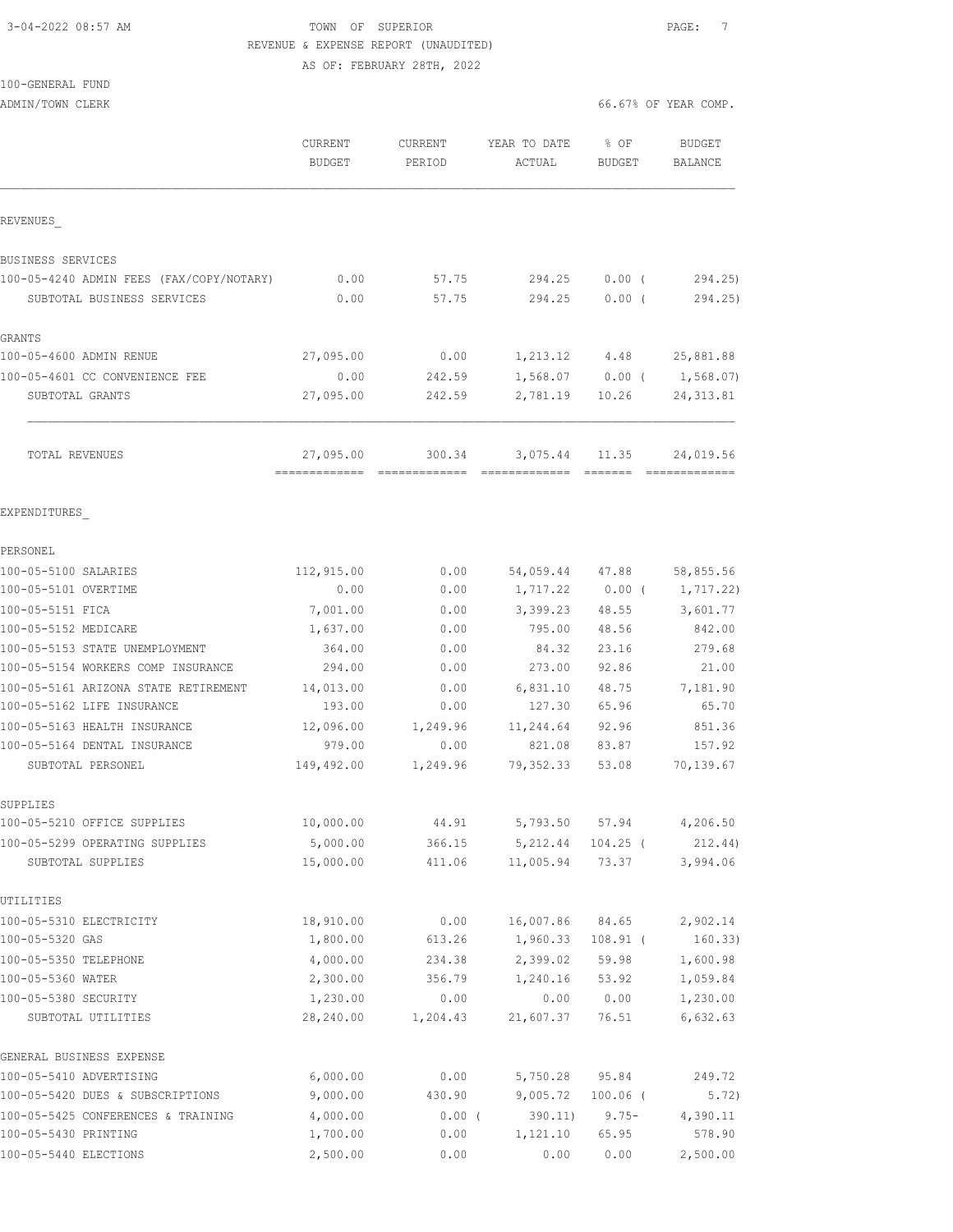### 3-04-2022 08:57 AM TOWN OF SUPERIOR PAGE: 8 REVENUE & EXPENSE REPORT (UNAUDITED) AS OF: FEBRUARY 28TH, 2022

|                                                | CURRENT<br><b>BUDGET</b>    | CURRENT<br>PERIOD                                                                                                                                                                                                                                                                                                                                                                                                                                                                                  | YEAR TO DATE<br>ACTUAL | % OF<br><b>BUDGET</b> | <b>BUDGET</b><br><b>BALANCE</b> |
|------------------------------------------------|-----------------------------|----------------------------------------------------------------------------------------------------------------------------------------------------------------------------------------------------------------------------------------------------------------------------------------------------------------------------------------------------------------------------------------------------------------------------------------------------------------------------------------------------|------------------------|-----------------------|---------------------------------|
|                                                |                             |                                                                                                                                                                                                                                                                                                                                                                                                                                                                                                    |                        |                       |                                 |
| 100-05-5460 POSTAGE                            | 2,200.00                    | 428.46                                                                                                                                                                                                                                                                                                                                                                                                                                                                                             | 2,596.87               | $118.04$ (            | 396.87)                         |
| 100-05-5471 AUDIT & ACCOUNTING                 | 0.00                        | 0.00                                                                                                                                                                                                                                                                                                                                                                                                                                                                                               | 2,451.27               | $0.00$ (              | 2,451,27                        |
| 100-05-5480 GENERAL INSURANCE                  | 12,820.00                   | 0.00                                                                                                                                                                                                                                                                                                                                                                                                                                                                                               | 40,438.62              | $315.43$ (            | 27,618.62)                      |
| 100-05-5491 FINANCE/BANK FEES                  | $3,000.00$ (                | 20.00                                                                                                                                                                                                                                                                                                                                                                                                                                                                                              | 2,130.00               | 71.00                 | 870.00                          |
| SUBTOTAL GENERAL BUSINESS EXPENSE              | 41,220.00                   | 839.36                                                                                                                                                                                                                                                                                                                                                                                                                                                                                             | 63, 103. 75            | $153.09$ (            | 21,883.75)                      |
| PROFESSIONAL SERVICES                          |                             |                                                                                                                                                                                                                                                                                                                                                                                                                                                                                                    |                        |                       |                                 |
| 100-05-5520 CONTRACT                           | 0.00                        | 600.00                                                                                                                                                                                                                                                                                                                                                                                                                                                                                             | 17,395.00              | $0.00$ (              | 17, 395.00                      |
| 100-05-5550 OTHER PROFESSIONAL SERVICES        | 56,000.00                   | 420.00                                                                                                                                                                                                                                                                                                                                                                                                                                                                                             | 76,787.97              | $137.12$ (            | 20, 787.97)                     |
| 100-05-5590 AUDIT & ACCOUNTING                 | 1,545.00                    | 0.00                                                                                                                                                                                                                                                                                                                                                                                                                                                                                               | 0.00                   | 0.00                  | 1,545.00                        |
| SUBTOTAL PROFESSIONAL SERVICES                 | 57,545.00                   | 1,020.00                                                                                                                                                                                                                                                                                                                                                                                                                                                                                           | 94,182.97              | $163.67$ (            | 36,637.97)                      |
| REPAIR/MAINTENANCE                             |                             |                                                                                                                                                                                                                                                                                                                                                                                                                                                                                                    |                        |                       |                                 |
| 100-05-5641 GAS & OIL                          | 0.00                        | 54.24                                                                                                                                                                                                                                                                                                                                                                                                                                                                                              | 399.22                 | 0.00(                 | 399.22)                         |
| 100-05-5650 OTHER EQUIPMENT REPAIRS            | 0.00                        | 0.00                                                                                                                                                                                                                                                                                                                                                                                                                                                                                               | 256.00                 | $0.00$ (              | 256.00                          |
| SUBTOTAL REPAIR/MAINTENANCE                    | 0.00                        | 54.24                                                                                                                                                                                                                                                                                                                                                                                                                                                                                              | 655.22                 | 0.00(                 | 655.22)                         |
| CAPITAL OUTLAY                                 |                             |                                                                                                                                                                                                                                                                                                                                                                                                                                                                                                    |                        |                       |                                 |
| 100-05-5710 BUILDING                           | 5,000.00                    | 333.33                                                                                                                                                                                                                                                                                                                                                                                                                                                                                             | 2,666.64               | 53.33                 | 2,333.36                        |
| 100-05-5720 OFFICE EQUIPMENT                   | 5,000.00                    | 0.00                                                                                                                                                                                                                                                                                                                                                                                                                                                                                               | 0.00                   | 0.00                  | 5,000.00                        |
| 100-05-5750 OTHER EQUIP/SMALL TOOLS            | 0.00                        | 0.00                                                                                                                                                                                                                                                                                                                                                                                                                                                                                               | 150.17                 | $0.00$ (              | 150.17)                         |
| 100-05-5780 COMPUTER/INCODE SOFTWARE           | 32,539.00                   | 0.00                                                                                                                                                                                                                                                                                                                                                                                                                                                                                               | 8,845.79               | 27.19                 | 23,693.21                       |
| SUBTOTAL CAPITAL OUTLAY                        | 42,539.00                   | 333.33                                                                                                                                                                                                                                                                                                                                                                                                                                                                                             | 11,662.60              | 27.42                 | 30,876.40                       |
| DEBT SERVICE                                   |                             |                                                                                                                                                                                                                                                                                                                                                                                                                                                                                                    |                        |                       |                                 |
| 100-05-5900 DEBT SERVICE: PRINCIPAL            | 0.00                        | 311.71                                                                                                                                                                                                                                                                                                                                                                                                                                                                                             | 3,818.53               | $0.00$ (              | 3,818.53)                       |
| 100-05-5901 DEBT SERVCE INTEREST               | 0.00                        | 78.47                                                                                                                                                                                                                                                                                                                                                                                                                                                                                              | 862.96                 | $0.00$ (              | 862.96)                         |
| 100-05-5902 DEBT FEES                          | 0.00                        | 0.00                                                                                                                                                                                                                                                                                                                                                                                                                                                                                               | 95,000.00              | $0.00$ (              | 95,000.00)                      |
| SUBTOTAL DEBT SERVICE                          | 0.00                        | 390.18                                                                                                                                                                                                                                                                                                                                                                                                                                                                                             | 99,681.49              | $0.00$ (              | 99,681.49)                      |
| TOTAL EXPENDITURES                             | 334,036.00<br>------------- | 5,502.56<br>$\begin{array}{cccccccccc} \multicolumn{2}{c}{} & \multicolumn{2}{c}{} & \multicolumn{2}{c}{} & \multicolumn{2}{c}{} & \multicolumn{2}{c}{} & \multicolumn{2}{c}{} & \multicolumn{2}{c}{} & \multicolumn{2}{c}{} & \multicolumn{2}{c}{} & \multicolumn{2}{c}{} & \multicolumn{2}{c}{} & \multicolumn{2}{c}{} & \multicolumn{2}{c}{} & \multicolumn{2}{c}{} & \multicolumn{2}{c}{} & \multicolumn{2}{c}{} & \multicolumn{2}{c}{} & \multicolumn{2}{c}{} & \multicolumn{2}{c}{} & \mult$ | 381,251.67 114.13 (    |                       | 47, 215.67                      |
| REVENUES OVER/(UNDER) EXPENDITURES<br>$\left($ | $306, 941.00$ (             | $5,202.22)$ (                                                                                                                                                                                                                                                                                                                                                                                                                                                                                      | 378, 176.23)           |                       | 71,235.23                       |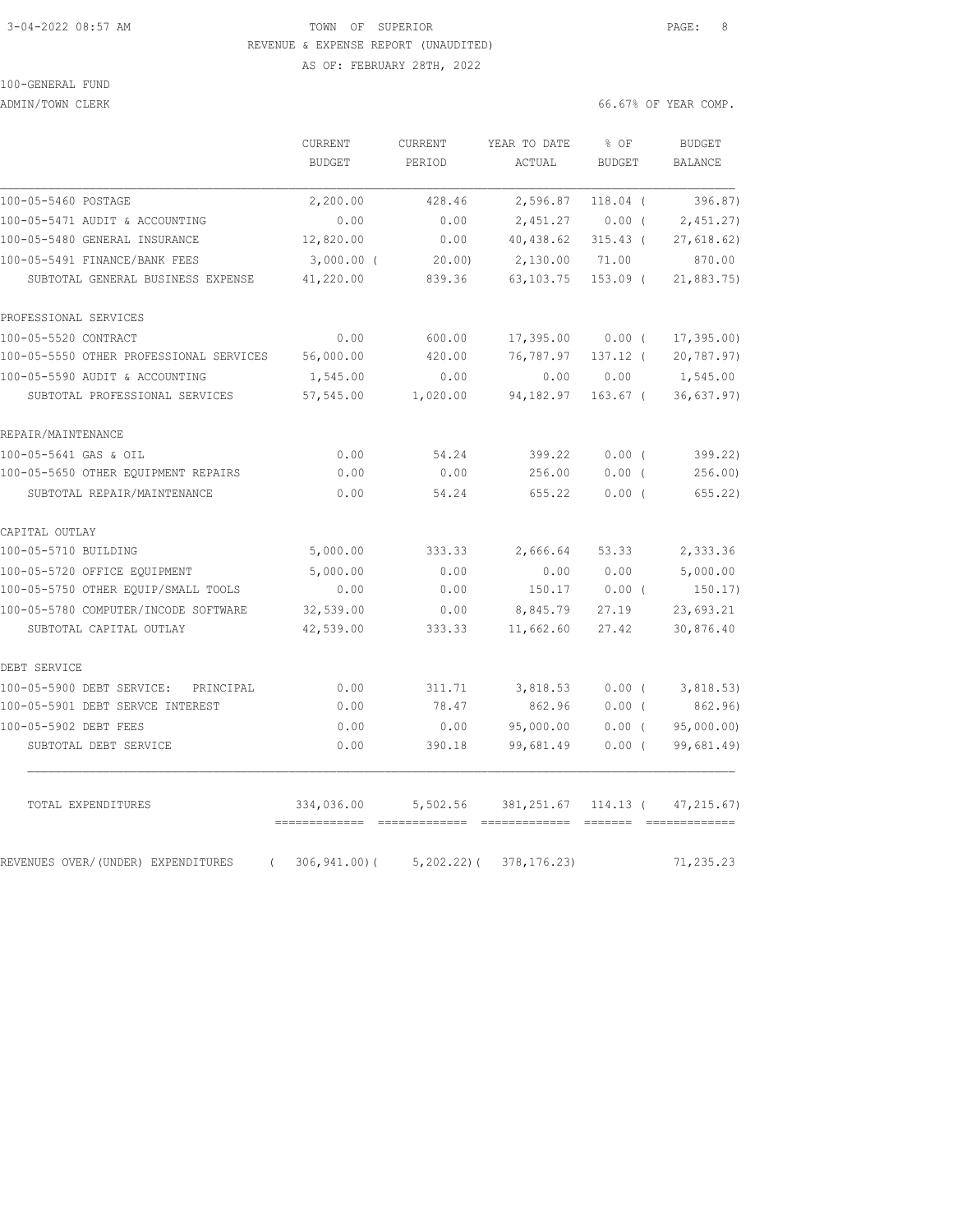| 3-04-2022 08:57 AM                                               | TOWN OF SUPERIOR<br>REVENUE & EXPENSE REPORT (UNAUDITED) | AS OF: FEBRUARY 28TH, 2022 |                                                      |                      | PAGE:<br>9                  |
|------------------------------------------------------------------|----------------------------------------------------------|----------------------------|------------------------------------------------------|----------------------|-----------------------------|
| 100-GENERAL FUND                                                 |                                                          |                            |                                                      |                      |                             |
| FINANCE                                                          |                                                          |                            |                                                      |                      | 66.67% OF YEAR COMP.        |
|                                                                  | CURRENT<br><b>BUDGET</b>                                 | CURRENT<br>PERIOD          | YEAR TO DATE<br>ACTUAL                               | % OF<br>BUDGET       | BUDGET<br>BALANCE           |
| REVENUES                                                         |                                                          |                            |                                                      |                      |                             |
| GRANTS                                                           |                                                          |                            |                                                      |                      |                             |
|                                                                  |                                                          |                            |                                                      |                      |                             |
| EXPENDITURES                                                     |                                                          |                            |                                                      |                      |                             |
| PERSONEL                                                         |                                                          |                            |                                                      |                      |                             |
| SUPPLIES                                                         |                                                          |                            |                                                      |                      |                             |
| 100-06-5299 OPERATING SUPPLIES<br>SUBTOTAL SUPPLIES              | 0.00<br>0.00                                             | 80.00<br>80.00             | 2,415.20<br>2,415.20                                 | $0.00$ (<br>$0.00$ ( | 2,415.20<br>2,415.20        |
| UTILITIES                                                        |                                                          |                            |                                                      |                      |                             |
| GENERAL BUSINESS EXPENSE                                         |                                                          |                            |                                                      |                      |                             |
| 100-06-5471 AUDIT & ACCOUNTING                                   | 0.00                                                     | 0.00                       |                                                      |                      | $2,077.27$ 0.00 ( 2,077.27) |
| 100-06-5480 GENERAL INSURANCE                                    | 12,820.00                                                | 0.00                       | 0.00                                                 | 0.00                 | 12,820.00                   |
| 100-06-5491 FINANCE/BANK FEES                                    | 9,100.00                                                 | 1,100.25                   | 5,771.56                                             | 63.42                | 3,328.44                    |
| SUBTOTAL GENERAL BUSINESS EXPENSE                                | 21,920.00                                                | 1,100.25                   | 7,848.83                                             | 35.81                | 14,071.17                   |
| PROFESSIONAL SERVICES                                            |                                                          |                            |                                                      |                      |                             |
| 100-06-5550 OTHER PROFESSIONAL SERVICES                          | 54,212.00                                                | 0.00                       | 34,442.50                                            |                      | 63.53 19,769.50             |
| 100-06-5590 AUDIT & ACCOUNTING<br>SUBTOTAL PROFESSIONAL SERVICES | 9,757.00<br>63,969.00                                    | 0.00<br>0.00               | 0.00<br>34,442.50                                    | 0.00<br>53.84        | 9,757.00<br>29,526.50       |
|                                                                  |                                                          |                            |                                                      |                      |                             |
| CAPITAL OUTLAY                                                   |                                                          |                            |                                                      |                      |                             |
| TOTAL EXPENDITURES                                               |                                                          |                            | 85,889.00   1,180.25   44,706.53   52.05   41,182.47 |                      |                             |
| REVENUES OVER/(UNDER) EXPENDITURES                               |                                                          |                            | $85,889.00$ ( 1,180.25) ( 44,706.53)                 |                      | 41,182.47)                  |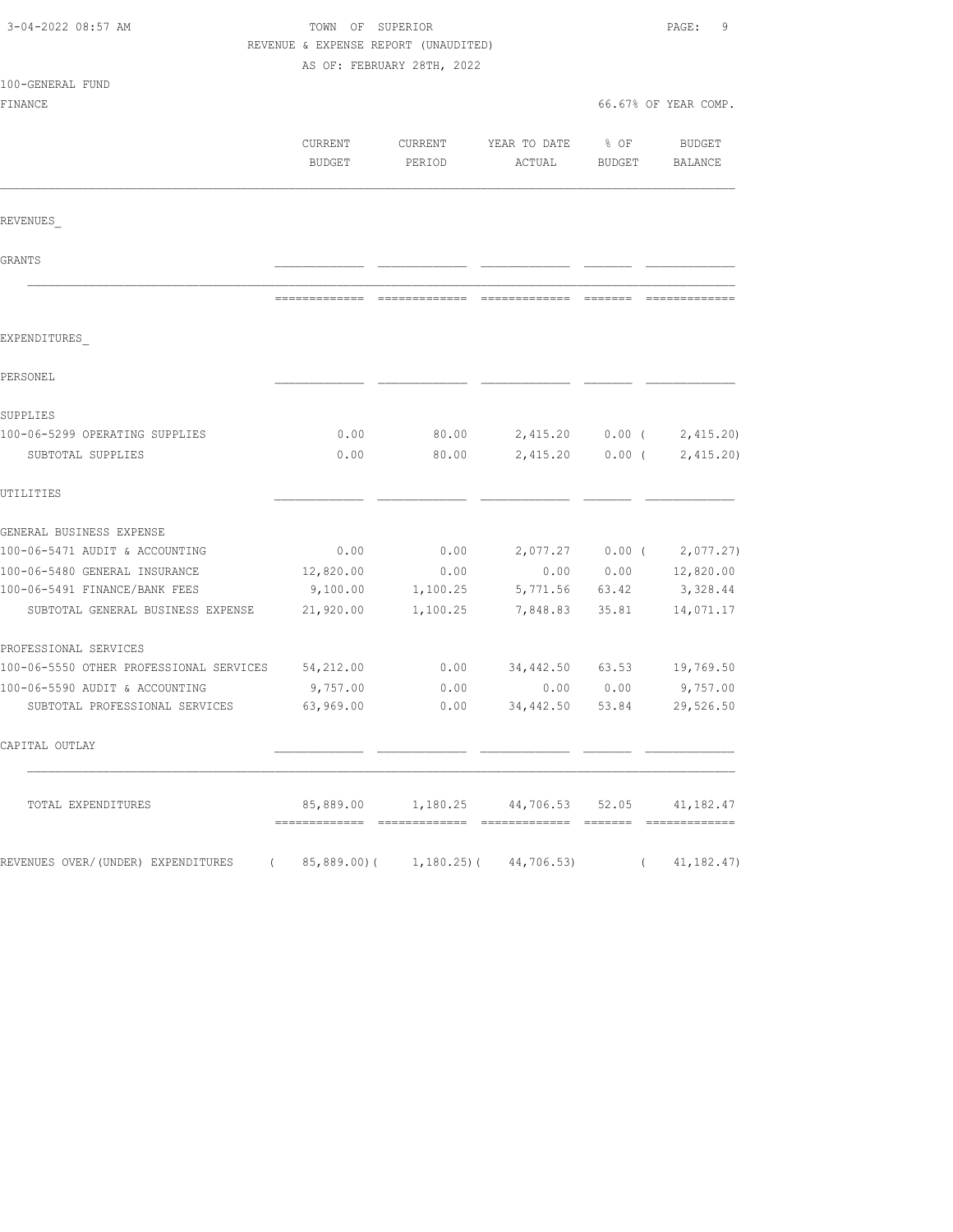## 3-04-2022 08:57 AM TOWN OF SUPERIOR PAGE: 10 REVENUE & EXPENSE REPORT (UNAUDITED)

AS OF: FEBRUARY 28TH, 2022

|                                                     | CURRENT<br><b>BUDGET</b>   | CURRENT<br>PERIOD | YEAR TO DATE<br>ACTUAL                   | % OF<br><b>BUDGET</b>    | <b>BUDGET</b><br>BALANCE |
|-----------------------------------------------------|----------------------------|-------------------|------------------------------------------|--------------------------|--------------------------|
| REVENUES                                            |                            |                   |                                          |                          |                          |
| BUSINESS SERVICES                                   |                            |                   |                                          |                          |                          |
| 100-07-4230 PD SERVICES-IMPOUND/FING PRI 18,000.00  |                            | 0.00              | 1,044.82 5.80                            |                          | 16,955.18                |
| 100-07-4250 TRAFFIC FINES                           | 20,000.00                  | 1,314.09          | 7,224.11 36.12                           |                          | 12,775.89                |
| SUBTOTAL BUSINESS SERVICES                          | 38,000.00                  | 1,314.09          | 8,268.93                                 | 21.76                    | 29,731.07                |
| GRANTS                                              |                            |                   |                                          |                          |                          |
| CONTRIBUTIONS                                       |                            |                   |                                          |                          |                          |
| 100-07-4700 Smart & Safe Revenue                    | 0.00                       | 0.00              | 10,684.39                                | $0.00$ (                 | 10,684.39                |
| 100-07-4781 OFF DUTY VEHICLE USE                    | 0.00                       | 0.00              | 620.00                                   | $0.00$ (                 | 620.00)                  |
| SUBTOTAL CONTRIBUTIONS                              | 0.00                       | 0.00              | 11,304.39                                | $0.00$ (                 | 11, 304.39               |
| TOTAL REVENUES                                      | 38,000.00<br>============= | 1,314.09          | 19,573.32                                | 51.51                    | 18,426.68                |
| EXPENDITURES                                        |                            |                   |                                          |                          |                          |
| PERSONEL                                            |                            |                   |                                          |                          |                          |
| 100-07-5100 SALARIES                                | 561,655.00                 | 0.00              | 289,161.52 51.48                         |                          | 272, 493.48              |
| 100-07-5101 OVERTIME                                | 30,000.00                  | 0.00              | 35, 393.55                               | 117.98 (                 | 5,393.55                 |
| 100-07-5151 FICA                                    | 3,854.00                   | 0.00              | 2,589.03                                 | 67.18                    | 1,264.97                 |
| 100-07-5152 MEDICARE                                | 7,898.00                   | 0.00              | 4,575.53                                 | 57.93                    | 3,322.47                 |
| 100-07-5153 STATE UNEMPLOYMENT                      | 1,293.00                   | 0.00              | 474.54                                   | 36.70                    | 818.46                   |
| 100-07-5154 WORKERS COMP INSURANCE                  | 33,599.00                  | 0.00              | 23,795.00                                | 70.82                    | 9,804.00                 |
| 100-07-5160 PUBLIC SAFETY RETIREMENT                | 123,244.00                 | 10,029.66         | 76,910.55                                | 62.41                    | 46, 333.45               |
| 100-07-5161 ARIZONA STATE RETIREMENT                | 0.00                       | 0.00              | 3,606.90                                 | $0.00$ (                 | 3,606.90)                |
| 100-07-5162 LIFE INSURANCE                          | 925.00                     | 0.00              | 475.70                                   | 51.43                    | 449.30                   |
| 100-07-5163 HEALTH INSURANCE                        | 76,732.00                  | 4,374.86          | 45, 422.05                               | 59.20                    | 31,309.95                |
| 100-07-5164 DENTAL INSURANCE                        | 4,692.00                   | 0.00              | 2,251.58                                 | 47.99                    | 2,440.42                 |
| SUBTOTAL PERSONEL                                   |                            |                   | 843,892.00  14,404.52  484,655.95  57.43 |                          | 359,236.05               |
| SUPPLIES                                            |                            |                   |                                          |                          |                          |
| 100-07-5210 OFFICE SUPPLIES                         | 2,100.00                   | 211.75            | 868.23                                   | 41.34                    | 1,231.77                 |
| 100-07-5225 SAFETY SUPPLIES/EOUIPMENT               | 0.00                       | 0.00              | 653.86                                   | $0.00$ (                 | 653.86)                  |
| 100-07-5227 K9 FOOD & MEDICAL SUPPLIES              | 3,000.00                   | 0.00              | 3,970.53                                 | $132.35$ (               | 970.53)                  |
| 100-07-5299 OPERATING SUPPLIES<br>SUBTOTAL SUPPLIES | 4,000.00<br>9,100.00       | 0.00<br>211.75    | 9,457.36<br>14,949.98                    | $236.43$ (<br>$164.29$ ( | 5,457.36<br>5,849.98)    |
|                                                     |                            |                   |                                          |                          |                          |
| UTILITIES<br>100-07-5310 ELECTRICITY                | 4,900.00                   | 0.00              | 0.00                                     | 0.00                     | 4,900.00                 |
| 100-07-5320 GAS                                     | 200.00                     | 0.00              | 0.00                                     | 0.00                     | 200.00                   |
| 100-07-5350 TELEPHONE                               | 14,000.00                  | 341.42            | 5,809.45                                 | 41.50                    | 8,190.55                 |
| 100-07-5360 WATER                                   | 1,000.00                   | 174.60            | 1,118.78                                 | 111.88 (                 | 118.78)                  |
| SUBTOTAL UTILITIES                                  | 20,100.00                  | 516.02            | 6,928.23                                 | 34.47                    | 13, 171. 77              |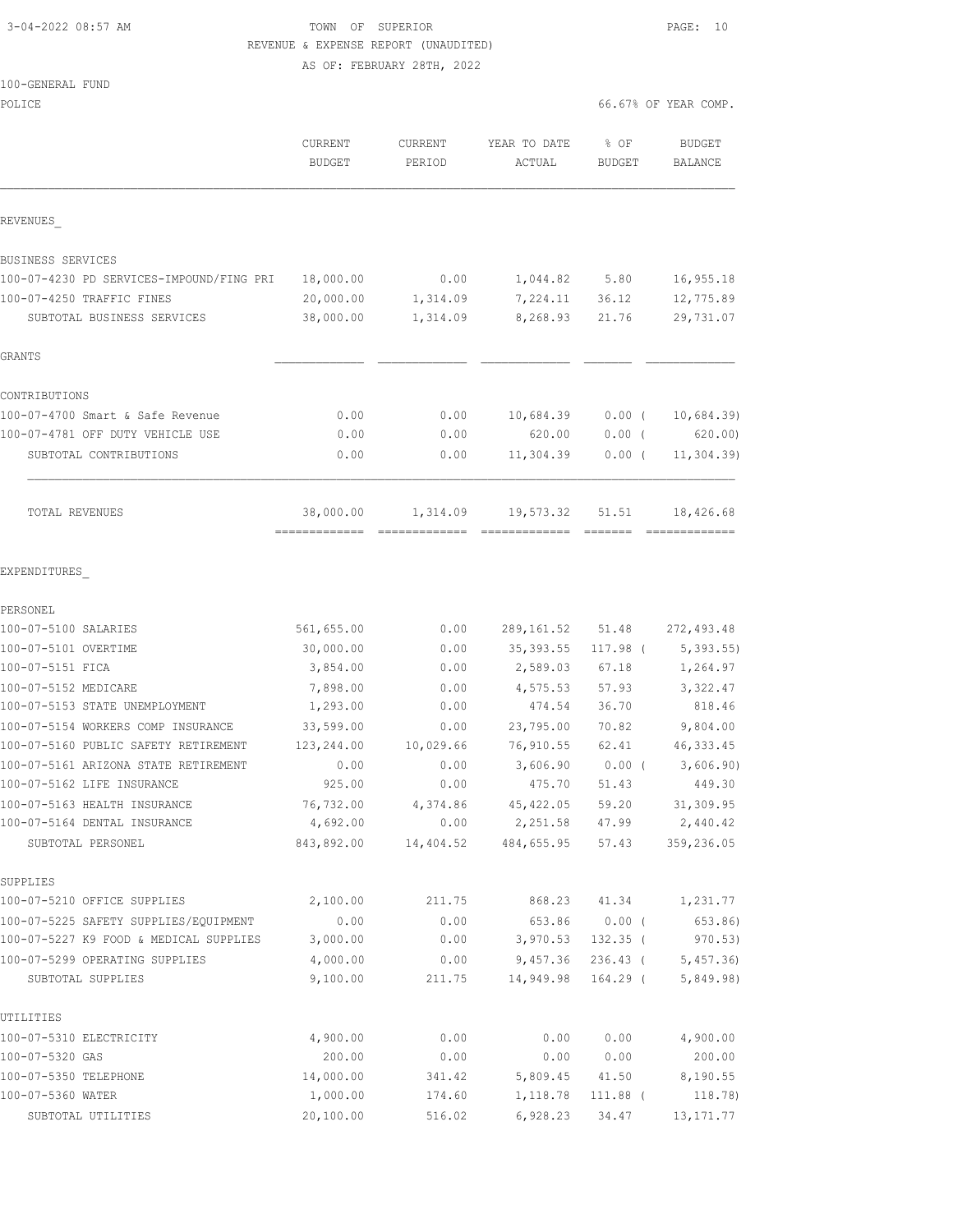## 3-04-2022 08:57 AM TOWN OF SUPERIOR PAGE: 11 REVENUE & EXPENSE REPORT (UNAUDITED)

AS OF: FEBRUARY 28TH, 2022

POLICE 66.67% OF YEAR COMP.

|                                                | CURRENT<br><b>BUDGET</b> | CURRENT<br>PERIOD | YEAR TO DATE<br>ACTUAL                                                                                                                                                                                                                                                                                                                                                                                                                                                                                                                                                                                                                                                                 | % OF<br><b>BUDGET</b> | <b>BUDGET</b><br><b>BALANCE</b> |
|------------------------------------------------|--------------------------|-------------------|----------------------------------------------------------------------------------------------------------------------------------------------------------------------------------------------------------------------------------------------------------------------------------------------------------------------------------------------------------------------------------------------------------------------------------------------------------------------------------------------------------------------------------------------------------------------------------------------------------------------------------------------------------------------------------------|-----------------------|---------------------------------|
| GENERAL BUSINESS EXPENSE                       |                          |                   |                                                                                                                                                                                                                                                                                                                                                                                                                                                                                                                                                                                                                                                                                        |                       |                                 |
| 100-07-5410 ADVERTISING                        | 500.00                   | 0.00              | 0.00                                                                                                                                                                                                                                                                                                                                                                                                                                                                                                                                                                                                                                                                                   | 0.00                  | 500.00                          |
| 100-07-5420 DUES & SUBSCRIPTIONS               | 1,000.00                 | 0.00              | 840.00                                                                                                                                                                                                                                                                                                                                                                                                                                                                                                                                                                                                                                                                                 | 84.00                 | 160.00                          |
| 100-07-5430 PRINTING                           | 600.00                   | 0.00              | 0.00                                                                                                                                                                                                                                                                                                                                                                                                                                                                                                                                                                                                                                                                                   | 0.00                  | 600.00                          |
| 100-07-5460 POSTAGE                            | 500.00                   | 378.48            | 866.91                                                                                                                                                                                                                                                                                                                                                                                                                                                                                                                                                                                                                                                                                 | $173.38$ (            | 366.91)                         |
| 100-07-5471 AUDIT & ACCOUNTING                 | 1,545.00                 | 0.00              | 2,077.27                                                                                                                                                                                                                                                                                                                                                                                                                                                                                                                                                                                                                                                                               | 134.45 (              | 532.27)                         |
| 100-07-5480 GENERAL INSURANCE                  | 12,820.00                | 0.00              | 1,366.02                                                                                                                                                                                                                                                                                                                                                                                                                                                                                                                                                                                                                                                                               | 10.66                 | 11, 453.98                      |
| SUBTOTAL GENERAL BUSINESS EXPENSE              | 16,965.00                | 378.48            | 5,150.20                                                                                                                                                                                                                                                                                                                                                                                                                                                                                                                                                                                                                                                                               | 30.36                 | 11,814.80                       |
| PROFESSIONAL SERVICES                          |                          |                   |                                                                                                                                                                                                                                                                                                                                                                                                                                                                                                                                                                                                                                                                                        |                       |                                 |
| 100-07-5520 CONTRACTUAL SERVICES               | 75,000.00                | 18,750.00         | 56,250.00                                                                                                                                                                                                                                                                                                                                                                                                                                                                                                                                                                                                                                                                              | 75.00                 | 18,750.00                       |
| 100-07-5530 Animal Control                     | 17,112.00                | 34.20             | 2,369.80                                                                                                                                                                                                                                                                                                                                                                                                                                                                                                                                                                                                                                                                               | 13.85                 | 14,742.20                       |
| 100-07-5550 OTHER PROFESSIONAL SERVICES        | 2,000.00                 | 0.00              | 216.00                                                                                                                                                                                                                                                                                                                                                                                                                                                                                                                                                                                                                                                                                 | 10.80                 | 1,784.00                        |
| SUBTOTAL PROFESSIONAL SERVICES                 | 94,112.00                | 18,784.20         | 58,835.80                                                                                                                                                                                                                                                                                                                                                                                                                                                                                                                                                                                                                                                                              | 62.52                 | 35,276.20                       |
| REPAIR/MAINTENANCE                             |                          |                   |                                                                                                                                                                                                                                                                                                                                                                                                                                                                                                                                                                                                                                                                                        |                       |                                 |
| 100-07-5610 PARK & BLDG IMPROVEMENTS           | 0.00                     | 0.00              | 6,589.29                                                                                                                                                                                                                                                                                                                                                                                                                                                                                                                                                                                                                                                                               | $0.00$ (              | 6,589.29                        |
| 100-07-5640 AUTO & TRUCK REPAIRS               | 0.00                     | 0.00              | 15,763.36                                                                                                                                                                                                                                                                                                                                                                                                                                                                                                                                                                                                                                                                              | $0.00$ (              | 15,763.36)                      |
| 100-07-5641 GAS & OIL                          | 15,632.00                | 2,435.28          | 17,398.28                                                                                                                                                                                                                                                                                                                                                                                                                                                                                                                                                                                                                                                                              | $111.30$ (            | 1,766.28)                       |
| SUBTOTAL REPAIR/MAINTENANCE                    | 15,632.00                | 2,435.28          | 39,750.93                                                                                                                                                                                                                                                                                                                                                                                                                                                                                                                                                                                                                                                                              | $254.29$ (            | 24, 118.93)                     |
| CAPITAL OUTLAY                                 |                          |                   |                                                                                                                                                                                                                                                                                                                                                                                                                                                                                                                                                                                                                                                                                        |                       |                                 |
| 100-07-5710 BUILDING                           | 0.00                     | 0.00              | 14,352.28                                                                                                                                                                                                                                                                                                                                                                                                                                                                                                                                                                                                                                                                              | 0.00(                 | 14, 352.28)                     |
| SUBTOTAL CAPITAL OUTLAY                        | 0.00                     | 0.00              | 14,352.28                                                                                                                                                                                                                                                                                                                                                                                                                                                                                                                                                                                                                                                                              | 0.00(                 | 14, 352.28                      |
| TOTAL EXPENDITURES                             | 999,801.00               | 36,730.25         | 624, 623.37<br>$\begin{tabular}{lllllllllllll} \multicolumn{2}{l}{{\color{red}{{\color{red}{{\color{magenta}\boldsymbol{{\color{magenta}\boldsymbol{{\color{magenta}\boldsymbol{{\color{magenta}\boldsymbol{{\color{magenta}\boldsymbol{{\color{magenta}\boldsymbol{{\color{magenta}\boldsymbol{{\color{magenta}\boldsymbol{{\color{magenta}\boldsymbol{{\color{magenta}\boldsymbol{{\color{magenta}\boldsymbol{{\color{magenta}\boldsymbol{{\color{magenta}\boldsymbol{{\color{magenta}\boldsymbol{{\color{magenta}\boldsymbol{{\color{magenta}\boldsymbol{{\color{magenta}\boldsymbol{{\color{magenta}\boldsymbol{{\color{magenta}\boldsymbol{{\color{magenta}\boldsymbol{{\color{m$ | 62.47                 | 375, 177.63                     |
| REVENUES OVER/(UNDER) EXPENDITURES<br>$\left($ | 961,801.00)(             | 35,416.16)(       | 605,050.05                                                                                                                                                                                                                                                                                                                                                                                                                                                                                                                                                                                                                                                                             | $\left($              | 356,750.95)                     |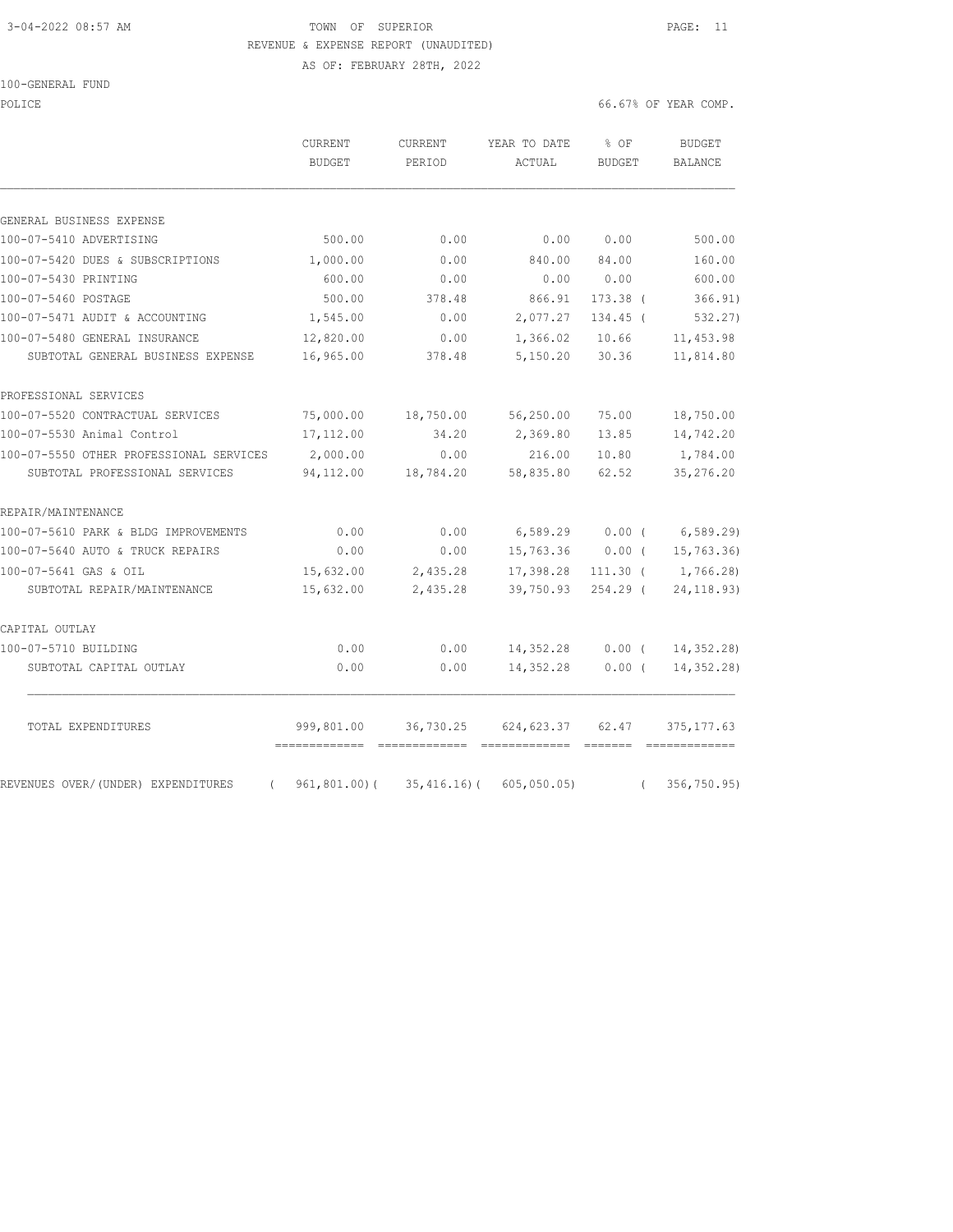100-GENERAL FUND

## TOWN OF SUPERIOR **PAGE:** 12 REVENUE & EXPENSE REPORT (UNAUDITED) AS OF: FEBRUARY 28TH, 2022

FIRE  $\sim$  66.67% OF YEAR COMP.

|                                                            | CURRENT<br><b>BUDGET</b> | CURRENT<br>PERIOD | YEAR TO DATE<br>ACTUAL | % OF<br>BUDGET | <b>BUDGET</b><br><b>BALANCE</b> |
|------------------------------------------------------------|--------------------------|-------------------|------------------------|----------------|---------------------------------|
| REVENUES                                                   |                          |                   |                        |                |                                 |
| BUSINESS SERVICES                                          |                          |                   |                        |                |                                 |
| GRANTS                                                     |                          |                   |                        |                |                                 |
| CONTRIBUTIONS                                              |                          |                   |                        |                |                                 |
| 100-08-4700 Smart & Safe Revenue                           | 0.00                     | 0.00              | 7,715.14               | $0.00$ (       | 7,715.14)                       |
| SUBTOTAL CONTRIBUTIONS                                     | 0.00                     | 0.00              | 7,715.14               | 0.00(          | 7,715.14)                       |
| TOTAL REVENUES                                             | 0.00                     | 0.00              | 7,715.14               | $0.00$ (       | 7,715.14)                       |
| EXPENDITURES                                               |                          |                   |                        |                |                                 |
| PERSONEL                                                   |                          |                   |                        |                |                                 |
| 100-08-5100 SALARIES                                       | $70,504.00$ (            | 47.68)            | 50,292.37              | 71.33          | 20, 211.63                      |
| 100-08-5101 OVERTIME                                       | 8,000.00                 | 0.00              | 5,667.84               | 70.85          | 2,332.16                        |
| 100-08-5151 FICA                                           | 4,443.00                 | 0.00              | 3,133.37               | 70.52          | 1,309.63                        |
| 100-08-5152 MEDICARE                                       | 1,039.00                 | 0.00              | 732.80                 | 70.53          | 306.20                          |
| 100-08-5153 STATE UNEMPLOYMENT                             | 321.00                   | 0.00              | 84.87                  | 26.44          | 236.13                          |
| 100-08-5154 WORKERS COMP INSURANCE                         | 4,483.00                 | 0.00              | 8,231.16               | $183.61$ (     | 3,748.16                        |
| 100-08-5160 PUBLIC SAFETY RETIREMENT                       | 9,849.00                 | 710.32            | 5,705.23               | 57.93          | 4, 143. 77                      |
| 100-08-5162 LIFE INSURANCE                                 | 113.00                   | 0.00              | 80.40                  | 71.15          | 32.60                           |
| 100-08-5163 HEALTH INSURANCE                               | 9,072.00                 | 749.98            | 7,199.80               | 79.36          | 1,872.20                        |
| 100-08-5164 DENTAL INSURANCE                               | 571.00                   | 0.00              | 290.33                 | 50.85          | 280.67                          |
| SUBTOTAL PERSONEL                                          | 108,395.00               | 1,412.62          | 81,418.17              | 75.11          | 26,976.83                       |
| SUPPLIES                                                   |                          |                   |                        |                |                                 |
| 100-08-5210 OFFICE SUPPLIES                                | 250.00                   | 0.00              | 108.37                 | 43.35          | 141.63                          |
| 100-08-5215 PUBLIC EDUCATION                               | 1,200.00                 | 0.00              | 0.00                   | 0.00           | 1,200.00                        |
| 100-08-5299 OPERATING SUPPLIES<br>SUBTOTAL SUPPLIES        | 3,000.00<br>4,450.00     | 517.53<br>517.53  | 2,288.14<br>2,396.51   | 76.27<br>53.85 | 711.86<br>2,053.49              |
| UTILITIES                                                  |                          |                   |                        |                |                                 |
| 100-08-5310 ELECTRICITY                                    | 2,783.00                 | 0.00              | 1,517.72               | 54.54          | 1,265.28                        |
| 100-08-5350 TELEPHONE                                      | 1,000.00                 | 103.41            | 1,099.13               | $109.91$ (     | 99.13)                          |
| 100-08-5360 WATER                                          | 1,100.00                 | 56.59             | 457.53                 | 41.59          | 642.47                          |
| SUBTOTAL UTILITIES                                         | 4,883.00                 | 160.00            | 3,074.38               | 62.96          | 1,808.62                        |
| GENERAL BUSINESS EXPENSE                                   |                          |                   |                        |                |                                 |
| 100-08-5410 ADVERTISING                                    | 100.00                   | 0.00              | 0.00                   | 0.00           | 100.00                          |
| 100-08-5420 DUES & SUBSCRIPTIONS                           | 600.00                   | 0.00              | 308.40                 | 51.40          | 291.60                          |
| 100-08-5425 CONFERENCES & TRAINING<br>100-08-5430 PRINTING | 0.00<br>700.00           | 0.00<br>0.00      | 15.00<br>305.94        | 0.00(<br>43.71 | 15.00)<br>394.06                |
| 100-08-5460 POSTAGE                                        | 400.00                   | 82.40             | 439.60                 | $109.90$ (     | 39.60)                          |
| 100-08-5471 AUDIT                                          | 1,545.00                 | 0.00              | 2,077.27               | 134.45 (       | 532.27)                         |
| 100-08-5480 GENERAL INSURANCE                              | 6,410.00                 | 0.00              | 683.01                 | 10.66          | 5,726.99                        |
| SUBTOTAL GENERAL BUSINESS EXPENSE                          | 9,755.00                 | 82.40             | 3,829.22               | 39.25          | 5,925.78                        |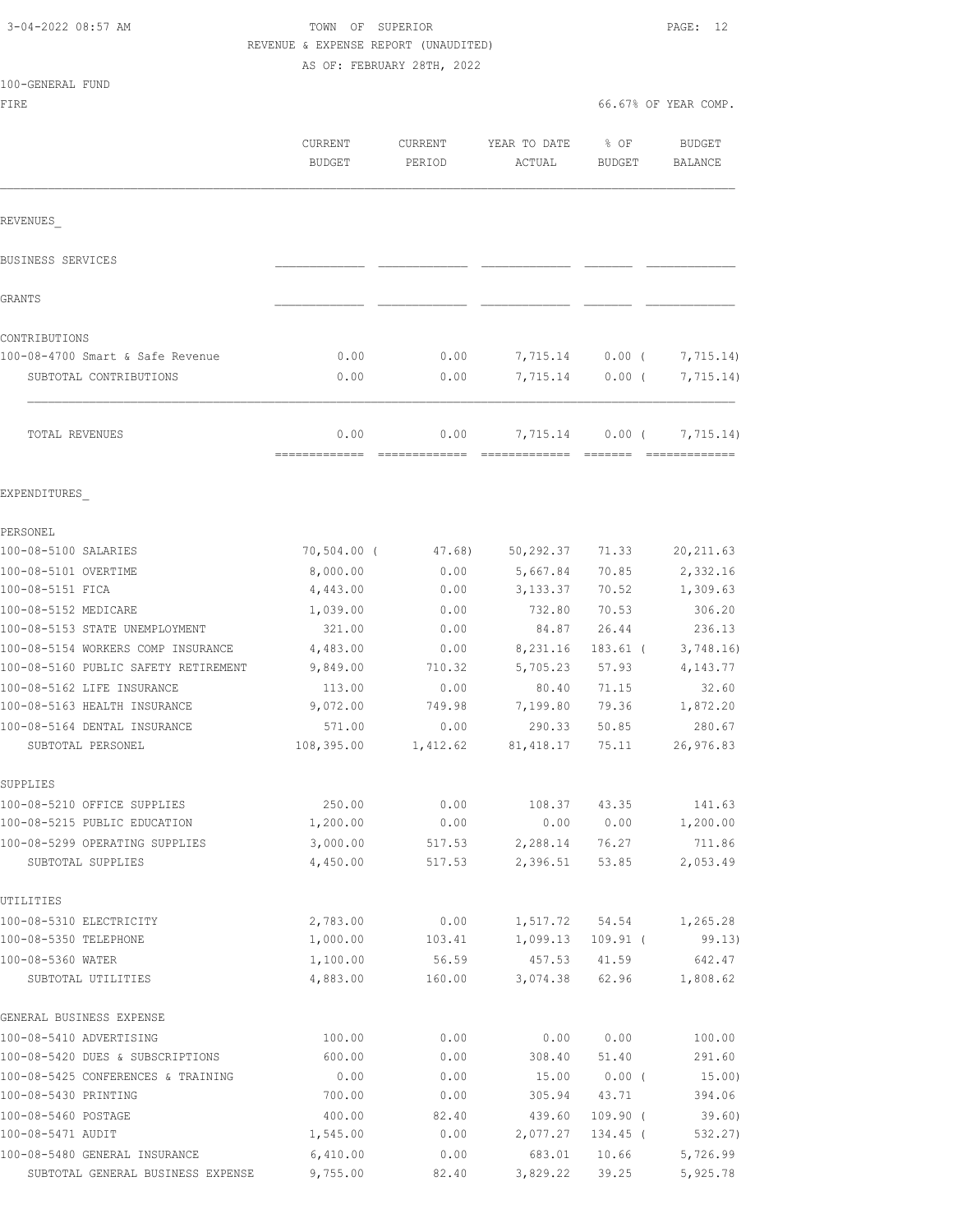## 3-04-2022 08:57 AM TOWN OF SUPERIOR PAGE: 13 REVENUE & EXPENSE REPORT (UNAUDITED)

AS OF: FEBRUARY 28TH, 2022

#### 100-GENERAL FUND

FIRE  $\sim$  66.67% OF YEAR COMP.

|                                         | <b>CURRENT</b><br>BUDGET                    | CURRENT<br>PERIOD | YEAR TO DATE % OF<br>ACTUAL                                | BUDGET         | <b>BUDGET</b><br><b>BALANCE</b> |
|-----------------------------------------|---------------------------------------------|-------------------|------------------------------------------------------------|----------------|---------------------------------|
|                                         |                                             |                   |                                                            |                |                                 |
| PROFESSIONAL SERVICES                   |                                             |                   |                                                            |                |                                 |
| 100-08-5550 OTHER PROFESSIONAL SERVICES | 15,000.00                                   | 0.00              | 4,489.60 29.93                                             |                | 10,510.40                       |
| SUBTOTAL PROFESSIONAL SERVICES          | 15,000.00                                   | 0.00              | 4,489.60 29.93                                             |                | 10,510.40                       |
| REPAIR/MAINTENANCE                      |                                             |                   |                                                            |                |                                 |
| 100-08-5641 GAS & OIL                   | 3,000.00                                    | 312.99            | 1,495.11 49.84                                             |                | 1,504.89                        |
| SUBTOTAL REPAIR/MAINTENANCE             | 3,000.00                                    | 312.99            | 1,495.11 49.84                                             |                | 1,504.89                        |
| CAPITAL OUTLAY                          |                                             |                   |                                                            |                |                                 |
| 100-08-5720 OFFICE EQUIPMENT            | 0.00                                        | 0.00              | 69.60                                                      | 0.00(          | 69.60)                          |
| SUBTOTAL CAPITAL OUTLAY                 | 0.00                                        | 0.00              | 69.60                                                      | $0.00$ (       | 69.60)                          |
| DEBT SERVICE                            |                                             |                   |                                                            |                |                                 |
| 100-08-5900 DEBT SVC- PRINCIPAL         | 800.00                                      | 146.68            | 401.81                                                     | 50.23          | 398.19                          |
| 100-08-5901 DEBT SVC INTEREST           | 400.00                                      | 36.92             | 80.72                                                      | 20.18          | 319.28                          |
| SUBTOTAL DEBT SERVICE                   | 1,200.00                                    | 183.60            | 482.53                                                     | 40.21          | 717.47                          |
| TOTAL EXPENDITURES                      | 146,683.00<br>--------------                |                   | 2,669.14 97,255.12 66.30 49,427.88<br><b>COOSSESSESSES</b> |                | =============                   |
| REVENUES OVER/(UNDER) EXPENDITURES      | $(146, 683, 00) (2, 669, 14) (89, 539, 98)$ |                   |                                                            | $\overline{a}$ | 57, 143, 02)                    |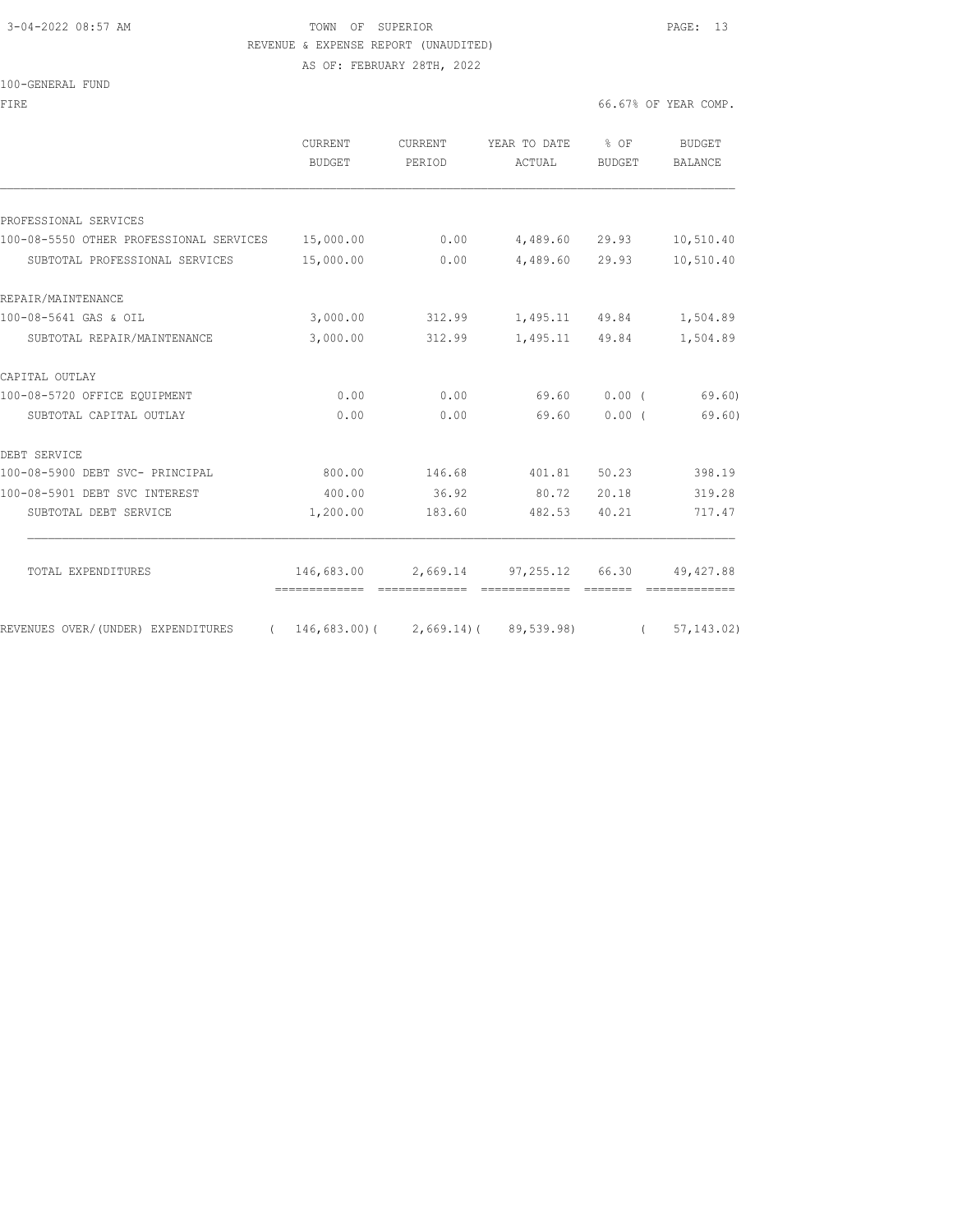| 3-04-2022 08:57 AM                                           | TOWN OF SUPERIOR<br>REVENUE & EXPENSE REPORT (UNAUDITED) | AS OF: FEBRUARY 28TH, 2022 |                                |                      | PAGE: 14                 |
|--------------------------------------------------------------|----------------------------------------------------------|----------------------------|--------------------------------|----------------------|--------------------------|
| 100-GENERAL FUND                                             |                                                          |                            |                                |                      |                          |
| PW-STREETS/BLDG MAINT                                        |                                                          |                            |                                |                      | 66.67% OF YEAR COMP.     |
|                                                              | CURRENT<br><b>BUDGET</b>                                 | CURRENT<br>PERIOD          | YEAR TO DATE<br>ACTUAL         | % OF<br>BUDGET       | <b>BUDGET</b><br>BALANCE |
| REVENUES                                                     |                                                          |                            |                                |                      |                          |
| GRANTS                                                       |                                                          |                            |                                |                      |                          |
| MISCELLANEOUS                                                |                                                          |                            |                                |                      |                          |
|                                                              | =============                                            |                            | ============================== | --------             |                          |
| EXPENDITURES                                                 |                                                          |                            |                                |                      |                          |
| PERSONEL                                                     |                                                          |                            |                                |                      |                          |
| 100-09-5100 SALARIES                                         | 52,525.00                                                | 0.00                       | 39,290.17                      | 74.80                | 13,234.83                |
| 100-09-5101 OVERTIME                                         | 2,000.00                                                 | 0.00                       | 2,155.89                       | $107.79$ (           | 155.89                   |
| 100-09-5120 INMATE LABOR                                     | 4,500.00                                                 | 82.50                      | 982.50                         | 21.83                | 3,517.50                 |
| 100-09-5151 FICA                                             | 3,257.00                                                 | 0.00                       | 2,476.52                       | 76.04                | 780.48                   |
| 100-09-5152 MEDICARE                                         | 762.00                                                   | 0.00                       | 579.19                         | 76.01                | 182.81                   |
| 100-09-5153 STATE UNEMPLOYMENT                               | 324.00                                                   | 0.00                       | 38.80                          | 11.98                | 285.20                   |
| 100-09-5154 WORKERS COMP INSURANCE                           | 1,142.00                                                 | 0.00                       | 1,714.00                       | 150.09 (             | 572.00)                  |
| 100-09-5161 ARIZONA STATE RETIREMENT                         | 6,483.00                                                 | 0.00                       | 5,941.09                       | 91.64                | 541.91                   |
| 100-09-5162 LIFE INSURANCE                                   | 76.00                                                    | 0.00                       | 274.70                         | 361.45 (             | 198.70)                  |
| 100-09-5163 HEALTH INSURANCE<br>100-09-5164 DENTAL INSURANCE | 6,426.00<br>380.00                                       | 1,249.96<br>0.00           | 11,249.64<br>1,334.98          | 175.06 (<br>351.31 ( | 4,823.64)<br>954.98)     |
| SUBTOTAL PERSONEL                                            | 77,875.00                                                | 1,332.46                   | 66,037.48                      | 84.80                | 11,837.52                |
| SUPPLIES                                                     |                                                          |                            |                                |                      |                          |
| 100-09-5225 SAFETY SUPPLIES/EQUIPMENT                        | 2,000.00                                                 | 0.00                       | 217.90                         | 10.90                | 1,782.10                 |
| 100-09-5230 SANITATION SUPPLIES                              | 14,000.00                                                | 2,474.25                   | 6,189.62                       | 44.21                | 7,810.38                 |
| 100-09-5240 CHEMICAL SUPPLIES                                | 0.00                                                     | 0.00                       |                                | $9.30 0.00$ (        | 9.30)                    |
| 100-09-5299 OPERATING SUPPLIES                               | 9,000.00                                                 | 916.32                     | 19,477.74                      | $216.42$ (           | 10, 477.74)              |
| SUBTOTAL SUPPLIES                                            | 25,000.00                                                | 3,390.57                   | 25,894.56                      | $103.58$ (           | 894.56)                  |
| UTILITIES                                                    |                                                          |                            |                                |                      |                          |
| 100-09-5310 ELECTRICITY                                      | 12,000.00                                                | 0.00                       | 7,402.07                       | 61.68                | 4,597.93                 |
| 100-09-5320 GAS                                              | 750.00                                                   | 154.90                     | 646.63                         | 86.22                | 103.37                   |
| 100-09-5330 REFUSE                                           | 0.00                                                     | 481.24                     | 4,961.53                       | $0.00$ (             | 4, 961.53)               |
| 100-09-5350 TELEPHONE                                        | 675.00                                                   | 79.44                      | 695.90                         | $103.10$ (           | 20.90)                   |
| 100-09-5360 WATER<br>SUBTOTAL UTILITIES                      | 3,870.00<br>17,295.00                                    | 171.66<br>887.24           | 1,507.35<br>15,213.48          | 38.95<br>87.96       | 2,362.65<br>2,081.52     |
| GENERAL BUSINESS EXPENSE                                     |                                                          |                            |                                |                      |                          |
| 100-09-5410 ADVERTISING                                      | 955.00                                                   | 0.00                       | 0.00                           | 0.00                 | 955.00                   |
| 100-09-5425 CONFERENCES & TRAINING                           | 2,000.00                                                 | 0.00                       | 304.92                         | 15.25                | 1,695.08                 |
| 100-09-5430 PRINTING                                         | 0.00                                                     | 29.69                      | 29.69                          | $0.00$ (             | 29.69                    |
| 100-09-5450 UNIFORMS                                         | 4,000.00                                                 | 294.76                     | 4,576.36                       | $114.41$ (           | 576.36)                  |
| 100-09-5460 POSTAGE                                          | 100.00                                                   | 0.00                       | 0.00                           | 0.00                 | 100.00                   |
| 100-09-5471 AUDIT & ACCOUNTING                               | 1,545.00                                                 | 0.00                       | 2,077.26                       | $134.45$ (           | 532.26)                  |
| 100-09-5480 GENERAL INSURANCE                                | 12,820.00                                                | 0.00                       | 1,366.02                       | 10.66                | 11, 453.98               |
| SUBTOTAL GENERAL BUSINESS EXPENSE                            | 21,420.00                                                | 324.45                     | 8,354.25                       | 39.00                | 13,065.75                |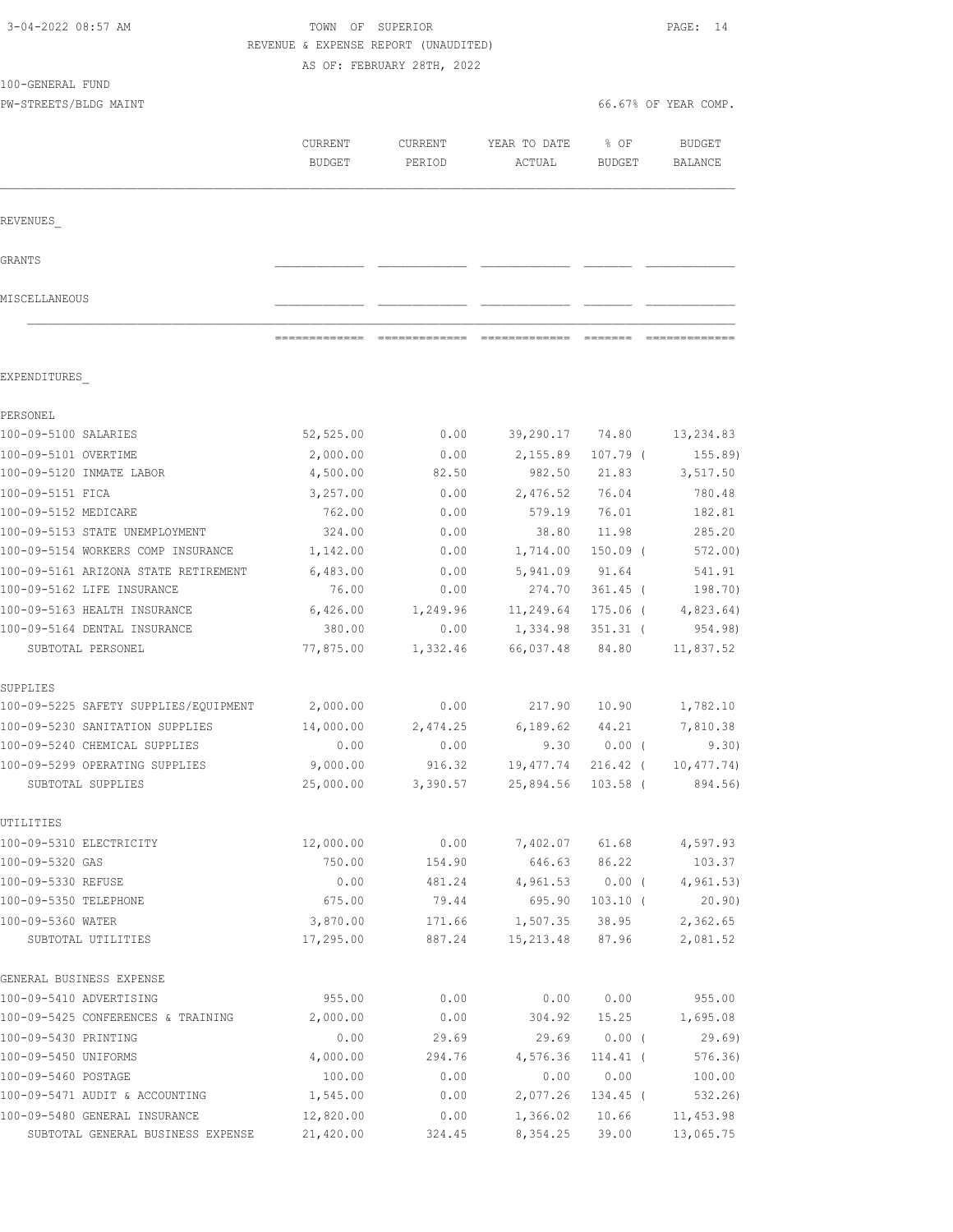## 3-04-2022 08:57 AM TOWN OF SUPERIOR PAGE: 15 REVENUE & EXPENSE REPORT (UNAUDITED) AS OF: FEBRUARY 28TH, 2022

### 100-GENERAL FUND

PW-STREETS/BLDG MAINT **Fig. 10.000** MAINT

|                                                | <b>CURRENT</b><br><b>BUDGET</b> | <b>CURRENT</b><br>PERIOD | YEAR TO DATE<br>ACTUAL | $8$ OF<br><b>BUDGET</b> | <b>BUDGET</b><br>BALANCE |
|------------------------------------------------|---------------------------------|--------------------------|------------------------|-------------------------|--------------------------|
| PROFESSIONAL SERVICES                          |                                 |                          |                        |                         |                          |
| 100-09-5520 CONTRACTUAL SERVICESL              | 0.00                            | 5,309.60                 |                        | 63,856.42 0.00 (        | 63, 856.42)              |
| 100-09-5550 OTHER PROFESSIONAL SERVICES        | 6,000.00                        | 0.00                     | 3,717.00               | 61.95                   | 2,283.00                 |
| SUBTOTAL PROFESSIONAL SERVICES                 | 6,000.00                        | 5,309.60                 |                        | 67,573.42 1,126.22 (    | 61, 573.42)              |
| REPAIR/MAINTENANCE                             |                                 |                          |                        |                         |                          |
| 100-09-5610 PARK & BLDG IMPROVEMENTS           | 2,980.00                        | 342.41                   |                        | 31,270.42 1,049.34 (    | 28,290.42)               |
| 100-09-5640 AUTO & TRUCK REPAIRS               | 4,625.00                        | 369.60                   | 9,635.99               | $208.35$ (              | 5,010.99)                |
| 100-09-5641 GAS & OIL                          | 6,310.00                        | 0.00                     | 0.00                   | 0.00                    | 6,310.00                 |
| 100-09-5642 TIRES & TUBES                      | 0.00                            | 0.00                     | 1,174.39               | $0.00$ (                | 1, 174.39)               |
| 100-09-5643 INMATE FUEL                        | 1,000.00                        | 0.00                     | 0.00                   | 0.00                    | 1,000.00                 |
| 100-09-5650 OTHER EQUIPMENT REPAIRS            | 4,000.00                        | 0.00                     | 4,282.71               | $107.07$ (              | 282.71)                  |
| SUBTOTAL REPAIR/MAINTENANCE                    | 18,915.00                       | 712.01                   | 46, 363.51             | $245.12$ (              | 27,448.51)               |
| CAPITAL OUTLAY                                 |                                 |                          |                        |                         |                          |
| 100-09-5710 BUILDING                           | 0.00                            | 0.00                     | 217.02                 | $0.00$ (                | 217.02)                  |
| 100-09-5711 MAGMA BUILDING                     | 2,000.00                        | 0.00                     | 0.00                   | 0.00                    | 2,000.00                 |
| 100-09-5712 ROOSEVELT BUILDING                 | 5,000.00                        | 0.00                     | 0.00                   | 0.00                    | 5,000.00                 |
| 100-09-5750 OTHER EQUIP/SMALL TOOLS            | 10,000.00                       | 0.00                     | 1,921.13               | 19.21                   | 8,078.87                 |
| 100-09-5770 TRAFFIC SIGNS                      | 0.00                            | 805.03                   | 805.03                 | $0.00$ (                | 805.03                   |
| SUBTOTAL CAPITAL OUTLAY                        | 17,000.00                       | 805.03                   | 2,943.18               | 17.31                   | 14,056.82                |
| DEBT SERVICE                                   |                                 |                          |                        |                         |                          |
| 100-09-5900 DEBT SVC - PRINCIPAL               | 0.00                            | 0.00                     | 735.15                 | 0.00(                   | 735.15)                  |
| 100-09-5901 DEBT SVC - INTEREST                | 0.00                            | 0.00                     | 35.32                  | $0.00$ (                | 35.32                    |
| SUBTOTAL DEBT SERVICE                          | 0.00                            | 0.00                     | 770.47                 | $0.00$ (                | 770.47)                  |
| TOTAL EXPENDITURES                             | 183,505.00                      | 12,761.36                | 233, 150.35            | 127.05 (                | 49,645.35)               |
| REVENUES OVER/(UNDER) EXPENDITURES<br>$\left($ | -------------<br>183,505.00)(   | 12,761.36)(              | 233, 150.35            |                         | 49,645.35                |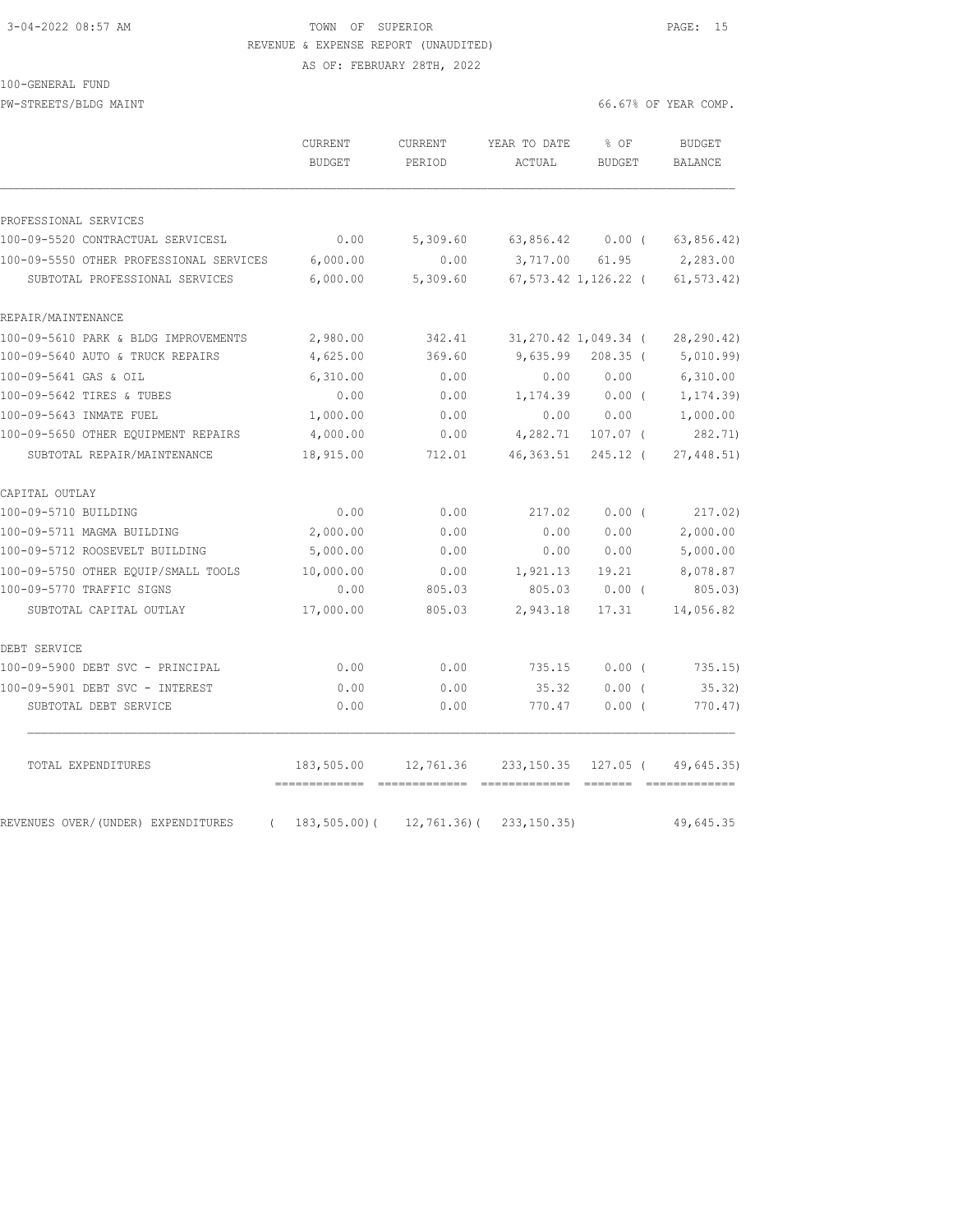| 3-04-2022 08:57 AM                                |               | TOWN OF SUPERIOR<br>REVENUE & EXPENSE REPORT (UNAUDITED) |                       |                                                       | PAGE: 16                 |
|---------------------------------------------------|---------------|----------------------------------------------------------|-----------------------|-------------------------------------------------------|--------------------------|
|                                                   |               | AS OF: FEBRUARY 28TH, 2022                               |                       |                                                       |                          |
| 100-GENERAL FUND                                  |               |                                                          |                       |                                                       |                          |
| PW-BLDG REGS/ZONING                               |               |                                                          |                       |                                                       | 66.67% OF YEAR COMP.     |
|                                                   | CURRENT       | CURRENT                                                  | YEAR TO DATE          | % OF                                                  | <b>BUDGET</b>            |
|                                                   | <b>BUDGET</b> | PERIOD                                                   | ACTUAL                | <b>BUDGET</b>                                         | <b>BALANCE</b>           |
|                                                   |               |                                                          |                       |                                                       |                          |
| REVENUES                                          |               |                                                          |                       |                                                       |                          |
| BUSINESS SERVICES                                 |               |                                                          |                       |                                                       |                          |
|                                                   |               | ------------- -------------                              | =============         | $\qquad \qquad =\qquad \qquad =\qquad \qquad =\qquad$ |                          |
| EXPENDITURES                                      |               |                                                          |                       |                                                       |                          |
| PERSONEL                                          |               |                                                          |                       |                                                       |                          |
| 100-10-5100 SALARIES                              | 39,035.00     | 0.00                                                     | 22,270.02             | 57.05                                                 | 16,764.98                |
| 100-10-5151 FICA                                  | 2,420.00      | 0.00                                                     | 1,380.77              | 57.06                                                 | 1,039.23                 |
| 100-10-5152 MEDICARE                              | 566.00        | 0.00                                                     | 322.87                | 57.04                                                 | 243.13                   |
| 100-10-5153 STATE UNEMPLOYMENT                    | 54.00         | 0.00                                                     | 23.57                 | 43.65                                                 | 30.43                    |
| 100-10-5154 WORKERS COMP INSURANCE                | 63.00         | 0.00                                                     | 0.00                  | 0.00                                                  | 63.00                    |
| 100-10-5161 ARIZONA STATE RETIREMENT              | 4,844.00      | 0.00                                                     | 2,761.19              | 57.00                                                 | 2,082.81                 |
| 100-10-5162 LIFE INSURANCE                        | 40.00         | 0.00                                                     | 60.30                 | $150.75$ (                                            | 20.30)                   |
| 100-10-5164 DENTAL INSURANCE                      | 204.00        | 0.00                                                     | 0.00                  | 0.00                                                  | 204.00                   |
| SUBTOTAL PERSONEL                                 | 47,226.00     | 0.00                                                     | 26,818.72             | 56.79                                                 | 20,407.28                |
| SUPPLIES                                          |               |                                                          |                       |                                                       |                          |
| 100-10-5299 OPERATING SUPPLIES                    | 500.00        | 0.00                                                     | 226.89                | 45.38                                                 | 273.11                   |
| SUBTOTAL SUPPLIES                                 | 500.00        | 0.00                                                     | 226.89                | 45.38                                                 | 273.11                   |
| UTILITIES                                         |               |                                                          |                       |                                                       |                          |
| 100-10-5350 TELEPHONE                             | 0.00          | 28.43                                                    | 679.32                | $0.00$ (                                              | 679.32)                  |
| SUBTOTAL UTILITIES                                | 0.00          | 28.43                                                    | 679.32                | $0.00$ (                                              | 679.32)                  |
| GENERAL BUSINESS EXPENSE                          |               |                                                          |                       |                                                       |                          |
| 100-10-5420 DUES & SUBSCRIPTIONS                  | 500.00        | 0.00                                                     | 100.00                | 20.00                                                 | 400.00                   |
| 100-10-5425 CONFERENCES & TRAINING                | 2,000.00      | 0.00                                                     |                       | 785.22 39.26                                          | 1,214.78                 |
| 100-10-5430 PRINTING                              | 0.00          | 0.00                                                     | 561.81                | $0.00$ (                                              | 561.81)                  |
| 100-10-5470 TRAVEL                                | 1,000.00      | 0.00                                                     |                       | 0.00 0.00                                             | 1,000.00                 |
| SUBTOTAL GENERAL BUSINESS EXPENSE                 | 3,500.00      | 0.00                                                     |                       | 1,447.03 41.34                                        | 2,052.97                 |
| PROFESSIONAL SERVICES                             |               |                                                          |                       |                                                       |                          |
| 100-10-5550 OTHER PROFESSIONAL SERVICES 30,000.00 |               | 0.00                                                     | 24,086.80 80.29       |                                                       | 5,913.20                 |
| SUBTOTAL PROFESSIONAL SERVICES                    | 30,000.00     | 0.00                                                     | 24,086.80 80.29       |                                                       | 5,913.20                 |
| REPAIR/MAINTENANCE                                |               |                                                          |                       |                                                       |                          |
| CAPITAL OUTLAY                                    |               |                                                          |                       |                                                       |                          |
| 100-10-5710 BUILDING                              | 0.00          | 0.00                                                     | 51.92                 | $0.00$ (                                              | 51.92)                   |
| 100-10-5780 COMPUTER/INCODE SOFTWARE              | 0.00          | 0.00                                                     | 2,328.48 0.00 (       |                                                       | 2,328.48                 |
| SUBTOTAL CAPITAL OUTLAY                           | 0.00          | 0.00                                                     | 2,380.40 0.00 (       |                                                       | 2,380.40                 |
| TOTAL EXPENDITURES                                | 81,226.00     | 28.43                                                    | 55,639.16 68.50       |                                                       | 25,586.84                |
|                                                   |               |                                                          |                       |                                                       |                          |
| REVENUES OVER/(UNDER) EXPENDITURES                | (81, 226.00)  |                                                          | $28.43$ ) (55,639.16) |                                                       | 25,586.84)<br>$\sqrt{2}$ |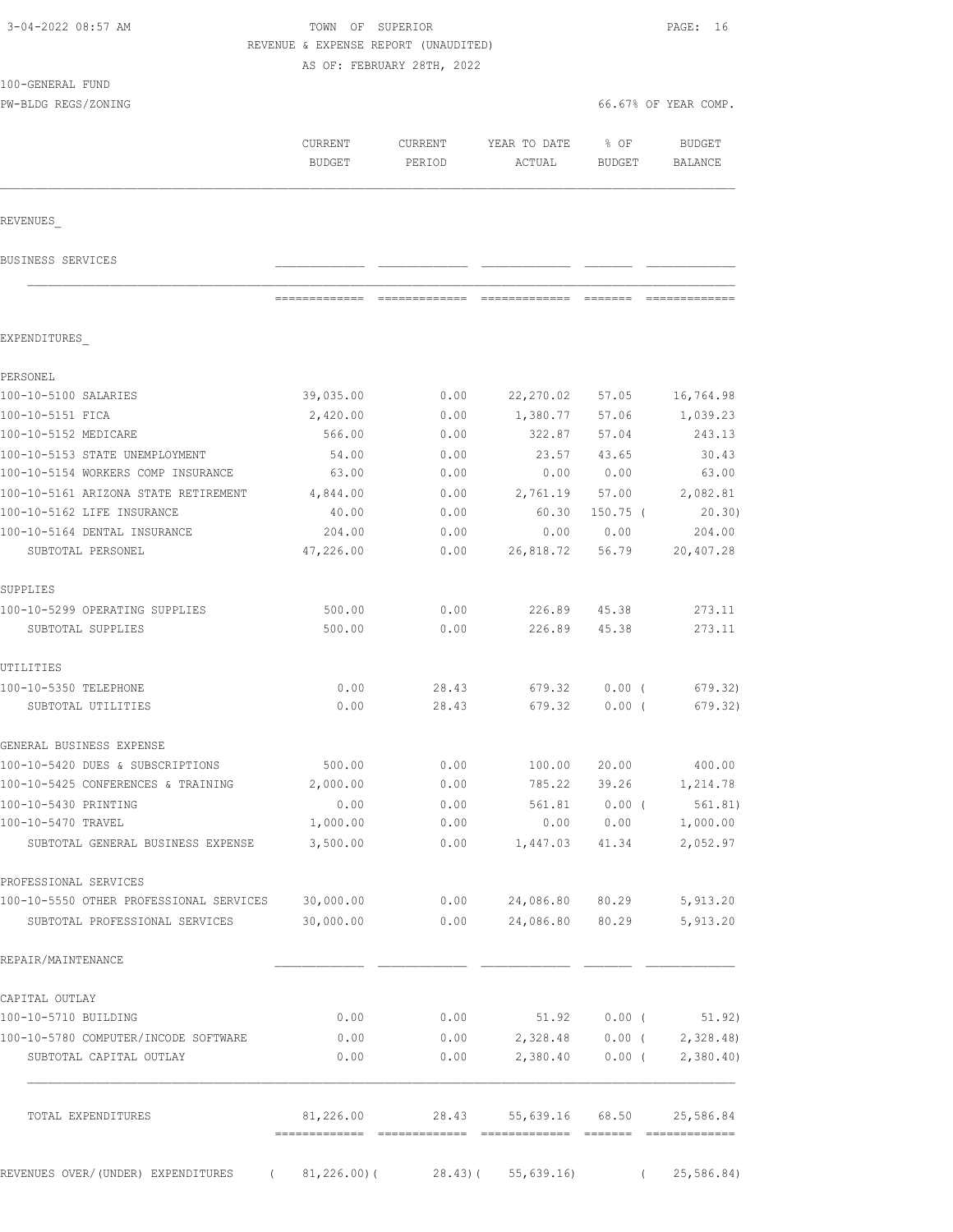| 3-04-2022 08:57 AM |  |
|--------------------|--|
|                    |  |

# TOWN OF SUPERIOR **Example 2014** PAGE: 17 REVENUE & EXPENSE REPORT (UNAUDITED)

AS OF: FEBRUARY 28TH, 2022

SWIMMING POOL 66.67% OF YEAR COMP.

|                                                     | <b>CURRENT</b><br><b>BUDGET</b> | CURRENT<br>PERIOD | YEAR TO DATE<br>ACTUAL | % OF<br>BUDGET     | BUDGET<br>BALANCE   |
|-----------------------------------------------------|---------------------------------|-------------------|------------------------|--------------------|---------------------|
| REVENUES                                            |                                 |                   |                        |                    |                     |
| BUSINESS SERVICES                                   |                                 |                   |                        |                    |                     |
| 100-11-4240 POOL SWIM/POOL RENTAL                   | 3,000.00                        | 0.00              | 1,693.00               | 56.43              | 1,307.00            |
| SUBTOTAL BUSINESS SERVICES                          | 3,000.00                        | 0.00              | 1,693.00               | 56.43              | 1,307.00            |
| TOTAL REVENUES                                      | 3,000.00<br>=============       | 0.00              | 1,693.00               | 56.43              | 1,307.00            |
| EXPENDITURES                                        |                                 |                   |                        |                    |                     |
| PERSONEL                                            |                                 |                   |                        |                    |                     |
| 100-11-5100 SALARIES                                | $19,200.00$ (                   | 261.76)           | 24,107.64              | $125.56$ (         | 4,907.64)           |
| 100-11-5101 OVERTIME                                | 0.00                            | 0.00              | 78.00                  | $0.00$ (           | 78.00)              |
| 100-11-5151 FICA                                    | 1,252.00                        | 0.00              | 1,515.74               | 121.07 (           | 263.74)             |
| 100-11-5152 MEDICARE                                | 293.00                          | 0.00              | 354.49                 | $120.99$ (         | 61.49)              |
| 100-11-5153 STATE UNEMPLOYMENT                      | 107.00                          | 0.00              | 156.23                 | $146.01$ (         | 49.23)              |
| 100-11-5154 WORKERS COMP INSURANCE                  | 373.00                          | 0.00              | 480.00                 | $128.69$ (         | 107.00              |
| SUBTOTAL PERSONEL                                   | $21,225.00$ (                   | 261.76)           | 26,692.10              | $125.76$ (         | 5,467.10            |
| SUPPLIES                                            |                                 |                   |                        |                    |                     |
| 100-11-5240 CHEMICAL SUPPLIES                       | 1,900.00                        | 0.00              | 4,639.16               | 244.17 (           | 2,739.16            |
| 100-11-5299 OPERATING SUPPLIES<br>SUBTOTAL SUPPLIES | 2,000.00<br>3,900.00            | 0.00<br>0.00      | 151.22<br>4,790.38     | 7.56<br>$122.83$ ( | 1,848.78<br>890.38) |
|                                                     |                                 |                   |                        |                    |                     |
| UTILITIES                                           |                                 |                   |                        |                    |                     |
| 100-11-5310 ELECTRICITY<br>100-11-5350 TELEPHONE    | 6,860.00<br>453.00              | 0.00              | 5,219.37               | 76.08              | 1,640.63<br>223.68  |
| 100-11-5360 WATER                                   | 5,666.00                        | 28.43<br>399.87   | 229.32<br>3,372.32     | 50.62<br>59.52     | 2,293.68            |
| SUBTOTAL UTILITIES                                  | 12,979.00                       | 428.30            | 8,821.01               | 67.96              | 4,157.99            |
| GENERAL BUSINESS EXPENSE                            |                                 |                   |                        |                    |                     |
| 100-11-5410 ADVERTISING                             | 100.00                          | 0.00              | 0.00                   | 0.00               | 100.00              |
| 100-11-5420 DUES & SUBSCRIPTIONS                    | 200.00                          | 0.00              | 192.00                 | 96.00              | 8.00                |
| 100-11-5425 CONFERENCES & TRAINING                  | 500.00                          | 0.00              | 0.00                   | 0.00               | 500.00              |
| 100-11-5450 UNIFORMS                                | 250.00                          | 0.00              |                        | 0.00 0.00          | 250.00              |
| SUBTOTAL GENERAL BUSINESS EXPENSE                   | 1,050.00                        | 0.00              | 192.00                 | 18.29              | 858.00              |
| PROFESSIONAL SERVICES                               |                                 |                   |                        |                    |                     |
| 100-11-5550 OTHER PROFESSIONAL SERVICES             | 6,000.00                        | 575.00            | 4,833.47 80.56         |                    | 1,166.53            |
| SUBTOTAL PROFESSIONAL SERVICES                      | 6,000.00                        | 575.00            | 4,833.47               | 80.56              | 1,166.53            |
| REPAIR/MAINTENANCE                                  |                                 |                   |                        |                    |                     |
| 100-11-5650 OTHER EQUIPMENT REPAIRS                 | 5,000.00                        | 0.00              | 0.00                   | 0.00               | 5,000.00            |
| SUBTOTAL REPAIR/MAINTENANCE                         | 5,000.00                        | 0.00              | 0.00                   | 0.00               | 5,000.00            |
| TOTAL EXPENDITURES                                  | 50,154.00                       | 741.54            | 45,328.96              | 90.38              | 4,825.04            |
| REVENUES OVER/(UNDER) EXPENDITURES                  | (47, 154.00)                    |                   | 741.54) (43,635.96)    | $\sqrt{2}$         | 3,518.04)           |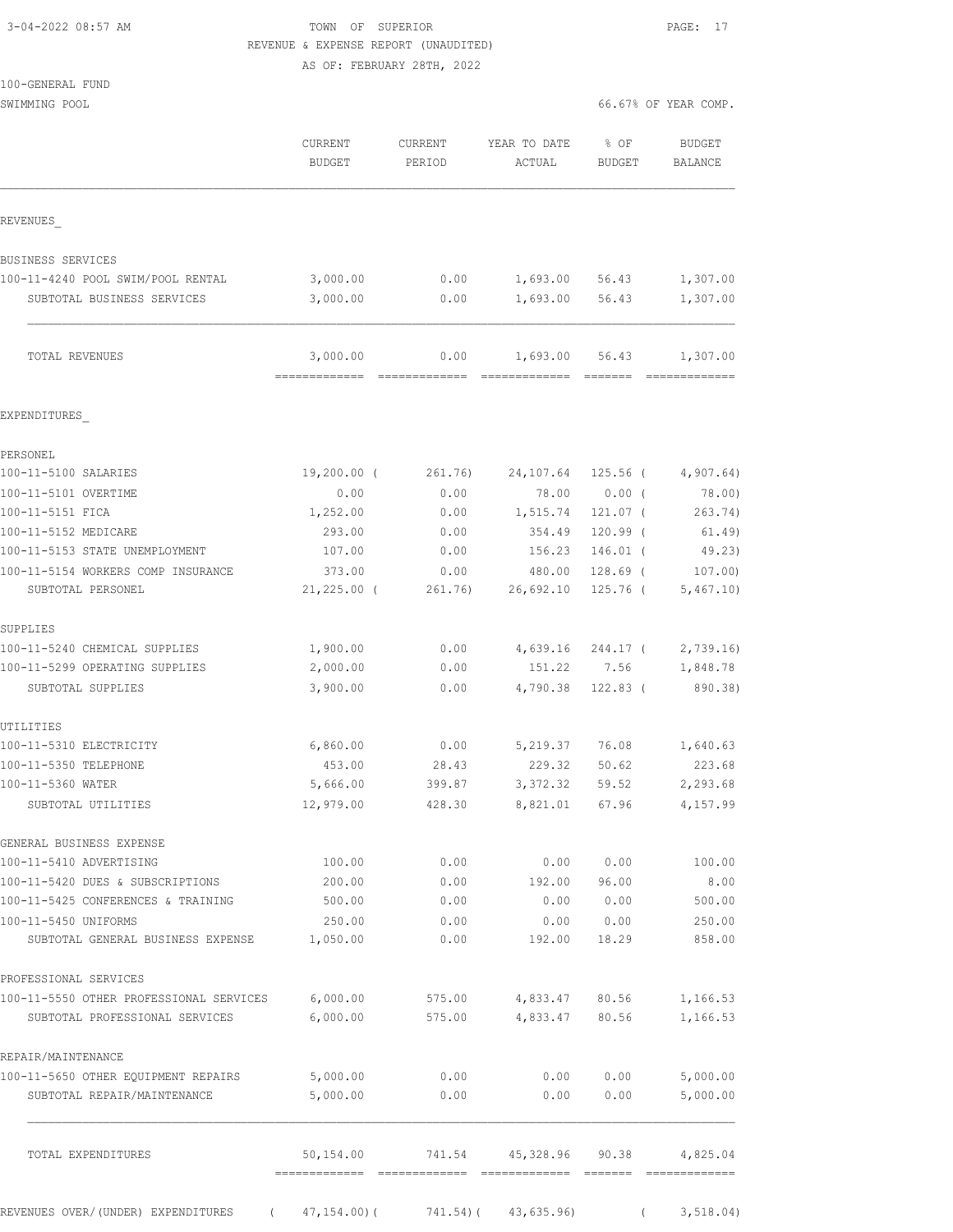## 3-04-2022 08:57 AM TOWN OF SUPERIOR PAGE: 18 REVENUE & EXPENSE REPORT (UNAUDITED) AS OF: FEBRUARY 28TH, 2022

### 100-GENERAL FUND

| RECREATION                                                              |                          |                   |                                           | 66.67% OF YEAR COMP.  |                             |
|-------------------------------------------------------------------------|--------------------------|-------------------|-------------------------------------------|-----------------------|-----------------------------|
|                                                                         | CURRENT<br><b>BUDGET</b> | CURRENT<br>PERIOD | YEAR TO DATE<br>ACTUAL                    | % OF<br><b>BUDGET</b> | BUDGET<br>BALANCE           |
| REVENUES                                                                |                          |                   |                                           |                       |                             |
| BUSINESS SERVICES                                                       |                          |                   |                                           |                       |                             |
| 100-12-4220 PARK RENTAL                                                 | 0.00                     | 50.00             | 675.00                                    | $0.00$ (              | 675.00                      |
| SUBTOTAL BUSINESS SERVICES                                              | 0.00                     | 50.00             | 675.00                                    | 0.00(                 | 675.00                      |
| MISCELLANEOUS                                                           |                          |                   |                                           |                       |                             |
| 100-12-4820 OTHER INCOME                                                | 0.00                     | 0.00              | 470.00                                    | $0.00$ (              | 470.00)                     |
| SUBTOTAL MISCELLANEOUS                                                  | 0.00                     | 0.00              | 470.00                                    | $0.00$ (              | 470.00)                     |
| TOTAL REVENUES                                                          | 0.00                     | 50.00             | 1,145.00                                  | $0.00$ (              | 1,145.00)                   |
| EXPENDITURES                                                            |                          |                   |                                           |                       |                             |
| PERSONEL                                                                |                          |                   |                                           |                       |                             |
| 100-12-5100 SALARIES                                                    | 16,833.00                | 0.00              | 10,931.21 64.94                           |                       | 5,901.79                    |
| 100-12-5101 OVERTIME                                                    | 0.00                     | 0.00              | 253.51                                    | $0.00$ (              | 253.51)                     |
| 100-12-5151 FICA                                                        | 361.00                   | 0.00              | 673.76                                    | $186.64$ (            | 312.76)                     |
| 100-12-5152 MEDICARE                                                    | 84.00                    | 0.00              | 157.53                                    | 187.54 (              | 73.53)                      |
| 100-12-5153 STATE UNEMPLOYMENT                                          | 30.00                    | 0.00              | 11.06                                     | 36.87                 | 18.94                       |
| 100-12-5154 WORKERS COMP INSURANCE                                      | 54.00                    | 0.00              | 0.00                                      | 0.00                  | 54.00                       |
| 100-12-5161 ARIZONA STATE RETIREMENT<br>100-12-5162 LIFE INSURANCE      | 687.00                   | 0.00              | 1,561.40<br>60.30                         | 227.28 (              | 874.40)                     |
| 100-12-5163 HEALTH INSURANCE                                            | 16.00<br>1,527.00        | 0.00<br>624.98    | 5,654.82                                  | 376.88 (<br>370.32 (  | 44.30)<br>4,127.82)         |
| 100-12-5164 DENTAL INSURANCE                                            | 74.00                    | 0.00              | 284.22                                    | 384.08 (              | 210.22)                     |
| SUBTOTAL PERSONEL                                                       | 19,666.00                | 624.98            | 19,587.81                                 | 99.60                 | 78.19                       |
| SUPPLIES                                                                |                          |                   |                                           |                       |                             |
| 100-12-5299 OPERATING SUPPLIES                                          | 12,500.00                | 0.00              |                                           |                       | 9,744.22 77.95 2,755.78     |
| SUBTOTAL SUPPLIES                                                       | 12,500.00                |                   | $0.00$ 9,744.22 77.95 2,755.78            |                       |                             |
| UTILITIES                                                               |                          |                   |                                           |                       |                             |
| GENERAL BUSINESS EXPENSE                                                |                          |                   |                                           |                       |                             |
| 100-12-5425 CONFERENCES & TRAINING<br>SUBTOTAL GENERAL BUSINESS EXPENSE | 0.00<br>0.00             | 0.00<br>0.00      | 455.00<br>455.00                          | $0.00$ (              | $0.00$ ( 455.00)<br>455.00) |
| PROFESSIONAL SERVICES                                                   |                          |                   |                                           |                       |                             |
| 100-12-5550 OTHER PROFESSIONAL SERVICES                                 | 0.00                     | 0.00              |                                           | 300.00 0.00 (         | 300.00                      |
| SUBTOTAL PROFESSIONAL SERVICES                                          | 0.00                     | 0.00              | 300.00                                    | $0.00$ (              | 300.00)                     |
| TOTAL EXPENDITURES                                                      |                          |                   | 32,166.00 624.98 30,087.03 93.54 2,078.97 |                       |                             |
|                                                                         |                          |                   |                                           |                       |                             |

REVENUES OVER/(UNDER) EXPENDITURES (32,166.00)( 574.98)( 28,942.03) (3,223.97)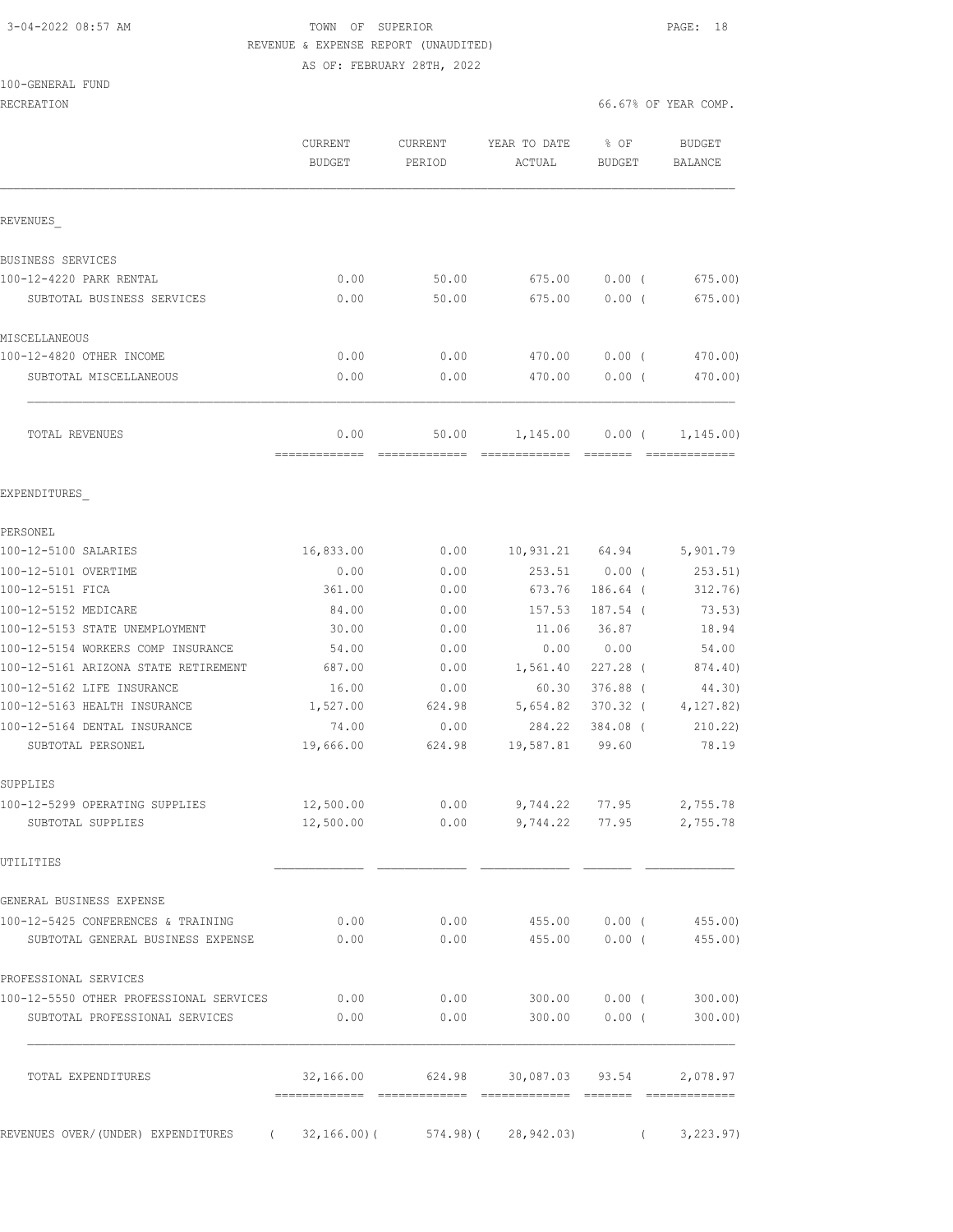## 3-04-2022 08:57 AM TOWN OF SUPERIOR PAGE: 19 REVENUE & EXPENSE REPORT (UNAUDITED)

AS OF: FEBRUARY 28TH, 2022

|  | $100 - GENERAI.$ | FUND |
|--|------------------|------|
|  |                  |      |

LIBRARY 66.67% OF YEAR COMP.

|                                            | CURRENT<br><b>BUDGET</b> | CURRENT<br>PERIOD | YEAR TO DATE<br>ACTUAL | % OF<br><b>BUDGET</b> | <b>BUDGET</b><br>BALANCE |
|--------------------------------------------|--------------------------|-------------------|------------------------|-----------------------|--------------------------|
| REVENUES                                   |                          |                   |                        |                       |                          |
| BUSINESS SERVICES                          |                          |                   |                        |                       |                          |
| 100-13-4250 INTERNET/LATE FEES             | 0.00                     | 123.20            | 627.75                 | $0.00$ (              | 627.75)                  |
| SUBTOTAL BUSINESS SERVICES                 | 0.00                     | 123.20            | 627.75                 | 0.00(                 | 627.75)                  |
| TOTAL REVENUES                             | 0.00                     | 123.20            | 627.75                 | 0.00(                 | 627,75)                  |
| EXPENDITURES                               |                          |                   |                        |                       |                          |
| PERSONEL                                   |                          |                   |                        |                       |                          |
| 100-13-5100 SALARIES                       | 48, 419.00               | 0.00              | 29,279.44              | 60.47                 | 19,139.56                |
| 100-13-5151 FICA                           | 3,002.00                 | 0.00              | 1,808.89               | 60.26                 | 1,193.11                 |
| 100-13-5152 MEDICARE                       | 702.00                   | 0.00              | 423.06                 | 60.26                 | 278.94                   |
| 100-13-5153 STATE UNEMPLOYMENT             | 375.00                   | 0.00              | 65.08                  | 17.35                 | 309.92                   |
| 100-13-5154 WORKERS COMP INSURANCE         | 250.00                   | 0.00              | 99.00                  | 39.60                 | 151.00                   |
| 100-13-5161 ARIZONA STATE RETIREMENT       | 6,009.00                 | 0.00              | 2,785.41               | 46.35                 | 3,223.59                 |
| 100-13-5162 LIFE INSURANCE                 | 80.00                    | 0.00              | 60.30                  | 75.38                 | 19.70                    |
| 100-13-5163 HEALTH INSURANCE               | 7,560.00                 | 624.98            | 5,624.82               | 74.40                 | 1,935.18                 |
| 100-13-5164 DENTAL INSURANCE               | 408.00                   | 0.00              | 284.22                 | 69.66                 | 123.78                   |
| SUBTOTAL PERSONEL                          | 66,805.00                | 624.98            | 40,430.22              | 60.52                 | 26, 374.78               |
| SUPPLIES                                   |                          |                   |                        |                       |                          |
| 100-13-5270 LIBRARY BOOKS                  | 2,000.00                 | 0.00              | 0.00                   | 0.00                  | 2,000.00                 |
| 100-13-5299 OPERATING SUPPLIES             | 0.00                     | 0.00              | 104.00                 | $0.00$ (              | 104.00)                  |
| SUBTOTAL SUPPLIES                          | 2,000.00                 | 0.00              | 104.00                 | 5.20                  | 1,896.00                 |
| UTILITIES                                  |                          |                   |                        |                       |                          |
| 100-13-5310 ELECTRICITY                    | 6,174.00                 | 0.00              |                        |                       | 2,820.71 45.69 3,353.29  |
| 100-13-5320 GAS                            | 1,100.00                 | 43.20             | 345.20                 | 31.38                 | 754.80                   |
| 100-13-5350 TELEPHONE                      | 1,009.00                 | 56.86             | 838.43                 | 83.10                 | 170.57                   |
| 100-13-5360 WATER                          | 400.00                   | 29.27             | 236.58                 | 59.15                 | 163.42                   |
| 100-13-5380 SECURITY<br>SUBTOTAL UTILITIES | 300.00<br>8,983.00       | 25.00<br>154.33   | 200.00<br>4,440.92     | 66.67<br>49.44        | 100.00<br>4,542.08       |
| GENERAL BUSINESS EXPENSE                   |                          |                   |                        |                       |                          |
| 100-13-5410 ADVERTISING                    | 100.00                   | 0.00              | 0.00                   | 0.00                  | 100.00                   |
| 100-13-5420 DUES & SUBSCRIPTIONS           | 1,000.00                 | 0.00              | 894.81                 | 89.48                 | 105.19                   |
| 100-13-5460 POSTAGE                        | 900.00                   | 164.79            | 712.81                 | 79.20                 | 187.19                   |
| 100-13-5471 AUDIT                          | 1,545.00                 | 0.00              | 2,077.26               | 134.45 (              | 532.26)                  |
| 100-13-5480 GENERAL INSURANCE              | 12,820.00                | 0.00              | 1,366.02               | 10.66                 | 11, 453.98               |
| SUBTOTAL GENERAL BUSINESS EXPENSE          | 16,365.00                | 164.79            | 5,050.90               | 30.86                 | 11, 314.10               |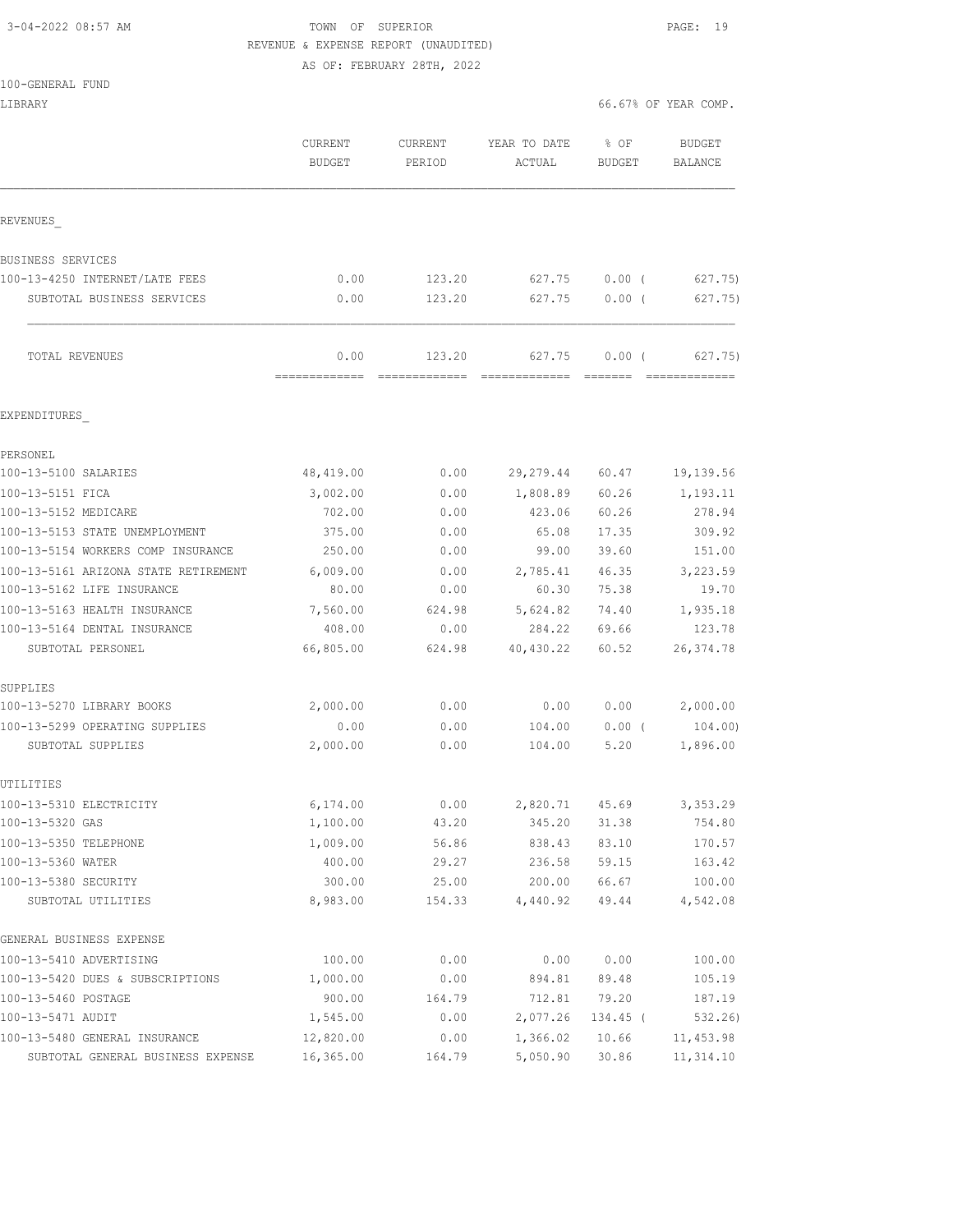## 3-04-2022 08:57 AM TOWN OF SUPERIOR PAGE: 20 REVENUE & EXPENSE REPORT (UNAUDITED) AS OF: FEBRUARY 28TH, 2022

|                                         | <b>CURRENT</b><br>BUDGET | <b>CURRENT</b><br>PERIOD | YEAR TO DATE<br>ACTUAL                                  | % OF<br><b>BUDGET</b> | BUDGET<br><b>BALANCE</b> |
|-----------------------------------------|--------------------------|--------------------------|---------------------------------------------------------|-----------------------|--------------------------|
|                                         |                          |                          |                                                         |                       |                          |
| PROFESSIONAL SERVICES                   |                          |                          |                                                         |                       |                          |
| 100-13-5550 OTHER PROFESSIONAL SERVICES | 300.00                   | 0.00                     | 216.00                                                  | 72.00                 | 84.00                    |
| SUBTOTAL PROFESSIONAL SERVICES          | 300.00                   | 0.00                     | 216.00                                                  | 72.00                 | 84.00                    |
| REPAIR/MAINTENANCE                      |                          |                          |                                                         |                       |                          |
| 100-13-5650 OTHER EQUIPMENT REPAIRS     | 5,000.00                 | 0.00                     | 80.00                                                   | 1.60                  | 4,920.00                 |
| SUBTOTAL REPAIR/MAINTENANCE             | 5,000.00                 | 0.00                     | 80.00                                                   | 1.60                  | 4,920.00                 |
| DEBT SERVICE                            |                          |                          |                                                         |                       |                          |
| 100-13-5999 CAPITAL OUTLAY              | 0.00                     | 0.00                     |                                                         | $6,270.18$ 0.00 (     | 6, 270.18                |
| SUBTOTAL DEBT SERVICE                   | 0.00                     | 0.00                     | 6,270.18                                                | $0.00$ (              | 6, 270.18                |
| TOTAL EXPENDITURES                      | 99,453.00                | 944.10                   | 56,592.22 56.90                                         |                       | 42,860.78                |
|                                         |                          |                          |                                                         |                       |                          |
| REVENUES OVER/(UNDER) EXPENDITURES      |                          |                          | $(99, 453.00)$ $(820.90)$ $(55, 964.47)$ $(43, 488.53)$ |                       |                          |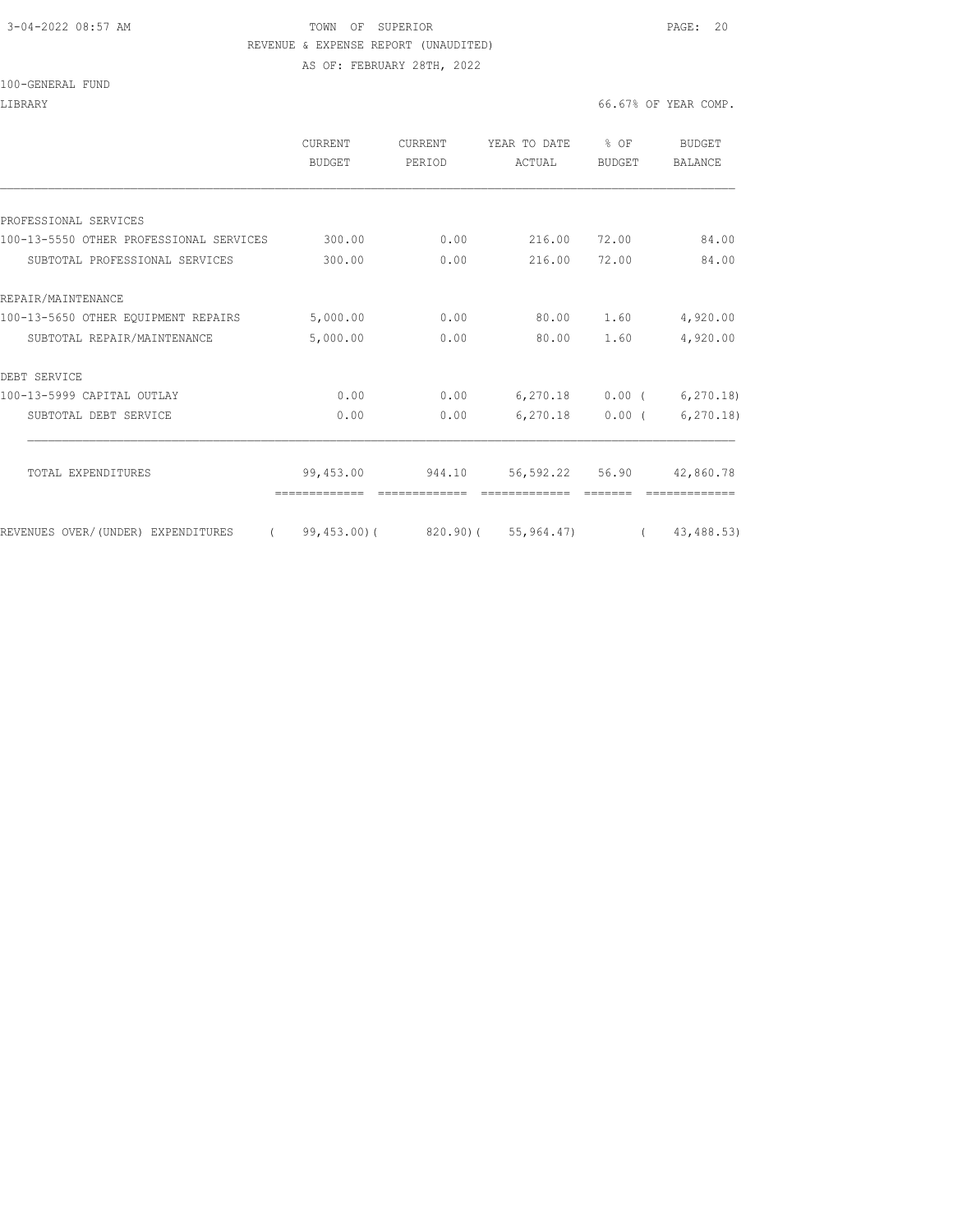## TOWN OF SUPERIOR **Example 21**  REVENUE & EXPENSE REPORT (UNAUDITED) AS OF: FEBRUARY 28TH, 2022

|                                    | CURRENT<br><b>BUDGET</b>                  | CURRENT<br>PERIOD       | YEAR TO DATE<br>ACTUAL         | $8$ OF<br>BUDGET                            | <b>BUDGET</b><br><b>BALANCE</b> |
|------------------------------------|-------------------------------------------|-------------------------|--------------------------------|---------------------------------------------|---------------------------------|
| REVENUES                           |                                           |                         |                                |                                             |                                 |
| ENTERPRISE SERVICES                |                                           |                         |                                |                                             |                                 |
| 100-14-4330 RENTAL INCOME          | 0.00                                      | 440.00                  |                                |                                             | $5,213.75$ 0.00 ( $5,213.75$ )  |
| SUBTOTAL ENTERPRISE SERVICES       | 0.00                                      | 440.00                  |                                | $5,213.75$ 0.00 (                           | 5, 213.75)                      |
| TOTAL REVENUES                     | 0.00<br>-------------                     | 440.00<br>essessessesse | ---------                      | 5,213.75 0.00 (<br><b>Contract Contract</b> | 5, 213.75)                      |
| EXPENDITURES                       |                                           |                         |                                |                                             |                                 |
| SUPPLIES                           |                                           |                         |                                |                                             |                                 |
| 100-14-5299 OPERATING SUPPLIES     | 0.00                                      | 0.00                    |                                | 1,861.94 0.00 (                             | 1,861.94)                       |
| SUBTOTAL SUPPLIES                  | 0.00                                      | 0.00                    |                                | $1,861.94$ 0.00 (                           | 1,861.94)                       |
| UTILITIES                          |                                           |                         |                                |                                             |                                 |
| 100-14-5310 ELECTRICITY            | 8,000.00                                  | 0.00                    | 2,695.15 33.69 5,304.85        |                                             |                                 |
| 100-14-5360 WATER                  | 0.00                                      | 243.37                  |                                | 455.86 0.00 (                               | 455.86)                         |
| SUBTOTAL UTILITIES                 | 8,000.00                                  | 243.37                  | 3, 151.01 39.39                |                                             | 4,848.99                        |
| GENERAL BUSINESS EXPENSE           |                                           |                         |                                |                                             |                                 |
| PROFESSIONAL SERVICES              |                                           |                         |                                |                                             |                                 |
| REPAIR/MAINTENANCE                 |                                           |                         |                                |                                             |                                 |
| TOTAL EXPENDITURES                 | 8,000.00<br>-------------- -------------- |                         | 243.37 5,012.95 62.66 2,987.05 | --------                                    |                                 |
| REVENUES OVER/(UNDER) EXPENDITURES | $\sqrt{2}$<br>8,000.00)                   | 196.63                  | 200.80                         | $\left($                                    | 8, 200.80)                      |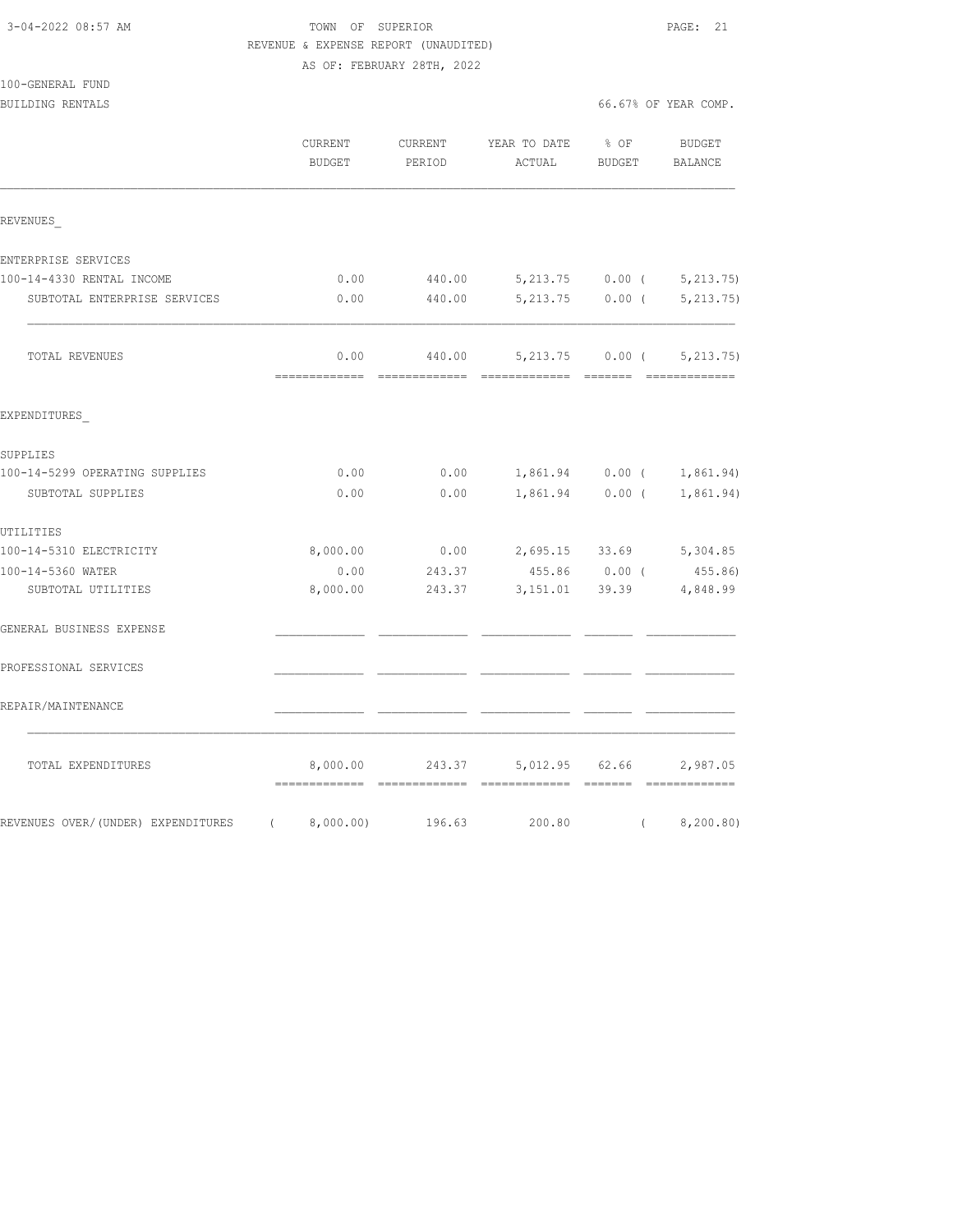# 3-04-2022 08:57 AM TOWN OF SUPERIOR PAGE: 22 REVENUE & EXPENSE REPORT (UNAUDITED)

AS OF: FEBRUARY 28TH, 2022

### 100-GENERAL FUND

SR CITIZENS-CONGREGATE SERVICES AND RESOLUTION OF SERVICES AND SERVICES OF SERVICES AND SERVICES AND SERVICES OF YEAR COMP.

|                                         | CURRENT<br><b>BUDGET</b> | CURRENT<br>PERIOD | YEAR TO DATE<br>ACTUAL | % OF<br>BUDGET      | <b>BUDGET</b><br><b>BALANCE</b> |
|-----------------------------------------|--------------------------|-------------------|------------------------|---------------------|---------------------------------|
| REVENUES                                |                          |                   |                        |                     |                                 |
| BUSINESS SERVICES                       |                          |                   |                        |                     |                                 |
| 100-15-4215 SRC AAA DOLLARS             | 0.00                     | 0.00              | 1.00                   | $0.00$ (            | 1.00)                           |
| 100-15-4217 SRC PROGRAM REVENUE         | 0.00                     | 331.00            | 33,686.91              | $0.00$ (            | 33,686.91)                      |
| SUBTOTAL BUSINESS SERVICES              | 0.00                     | 331.00            | 33,687.91              | $0.00$ (            | 33,687.91)                      |
| GRANTS                                  |                          |                   |                        |                     |                                 |
| 100-15-4600 SR CENTER REVENUE           | 0.00                     | 377.12            | 377.12                 | $0.00$ (            | 377.12)                         |
| SUBTOTAL GRANTS                         | 0.00                     | 377.12            | 377.12                 | 0.00(               | 377.12)                         |
| TOTAL REVENUES                          | 0.00<br>-------------    | 708.12            | 34,065.03              | $0.00$ (            | 34,065.03)                      |
| EXPENDITURES                            |                          |                   |                        |                     |                                 |
| PERSONEL                                |                          |                   |                        |                     |                                 |
| 100-15-5100 SALARIES                    | 19,467.00                | 0.00              | 11,138.58              | 57.22               | 8,328.42                        |
| 100-15-5120 INMATE LABOR                | 1,000.00                 | 14.00             | 165.00                 | 16.50               | 835.00                          |
| 100-15-5151 FICA                        | 1,207.00                 | 0.00              | 690.59                 | 57.22               | 516.41                          |
| 100-15-5152 MEDICARE                    | 282.00                   | 0.00              | 161.50                 | 57.27               | 120.50                          |
| 100-15-5153 STATE UNEMPLOYMENT          | 241.00                   | 0.00              | 17.03                  | 7.07                | 223.97                          |
| 100-15-5154 WORKERS COMP INSURANCE      | 355.00                   | 0.00              | 304.34                 | 85.73               | 50.66                           |
| 100-15-5161 ARIZONA STATE RETIREMENT    | 2,416.00                 | 0.00              | 992.66                 | 41.09               | 1,423.34                        |
| SUBTOTAL PERSONEL                       | 24,968.00                | 14.00             | 13,469.70              | 53.95               | 11,498.30                       |
| SUPPLIES                                |                          |                   |                        |                     |                                 |
| 100-15-5210 OFFICE SUPPLIES             | 500.00                   | 0.00              | 0.00                   | 0.00                | 500.00                          |
| 100-15-5250 KITCHEN SUPPLIES            | 1,000.00                 | 0.00              | 533.64                 | 53.36               | 466.36                          |
| 100-15-5260 FOOD SUPPLIES               | 1,000.00                 | 0.00              | 0.00                   | 0.00                | 1,000.00                        |
| 100-15-5299 OPERATING SUPPLIES          | 1,500.00                 | 122.42            | 2,182.58               | 145.51 (            | 682.58)                         |
| SUBTOTAL SUPPLIES                       | 4,000.00                 | 122.42            |                        | 2,716.22 67.91      | 1,283.78                        |
| UTILITIES                               |                          |                   |                        |                     |                                 |
| 100-15-5310 ELECTRICITY                 | 4,547.00                 | 0.00              | 3,074.54               | 67.62               | 1,472.46                        |
| 100-15-5320 GAS                         | 746.00                   | 125.09            | 657.80                 | 88.18               | 88.20                           |
| 100-15-5350 TELEPHONE                   | 250.00                   | 0.00              | 0.00                   | 0.00                | 250.00                          |
| 100-15-5360 WATER<br>SUBTOTAL UTILITIES | 250.00<br>5,793.00       | 48.12<br>173.21   | 253.05<br>3,985.39     | $101.22$ (<br>68.80 | 3.05)<br>1,807.61               |
| GENERAL BUSINESS EXPENSE                |                          |                   |                        |                     |                                 |
| 100-15-5420 DUES & SUBSCRIPTIONS        | 200.00                   | 0.00              | 0.00                   | 0.00                | 200.00                          |
| 100-15-5460 POSTAGE                     | 0.00                     | 24.72             | 111.43                 | $0.00$ (            | 111.43)                         |
| 100-15-5471 AUDIT                       | 773.00                   | 0.00              | 692.43                 | 89.58               | 80.57                           |
| 100-15-5480 GENERAL INSURANCE           | 4,273.00                 | 0.00              | 455.34                 | 10.66               | 3,817.66                        |
| SUBTOTAL GENERAL BUSINESS EXPENSE       | 5,246.00                 | 24.72             | 1,259.20               | 24.00               | 3,986.80                        |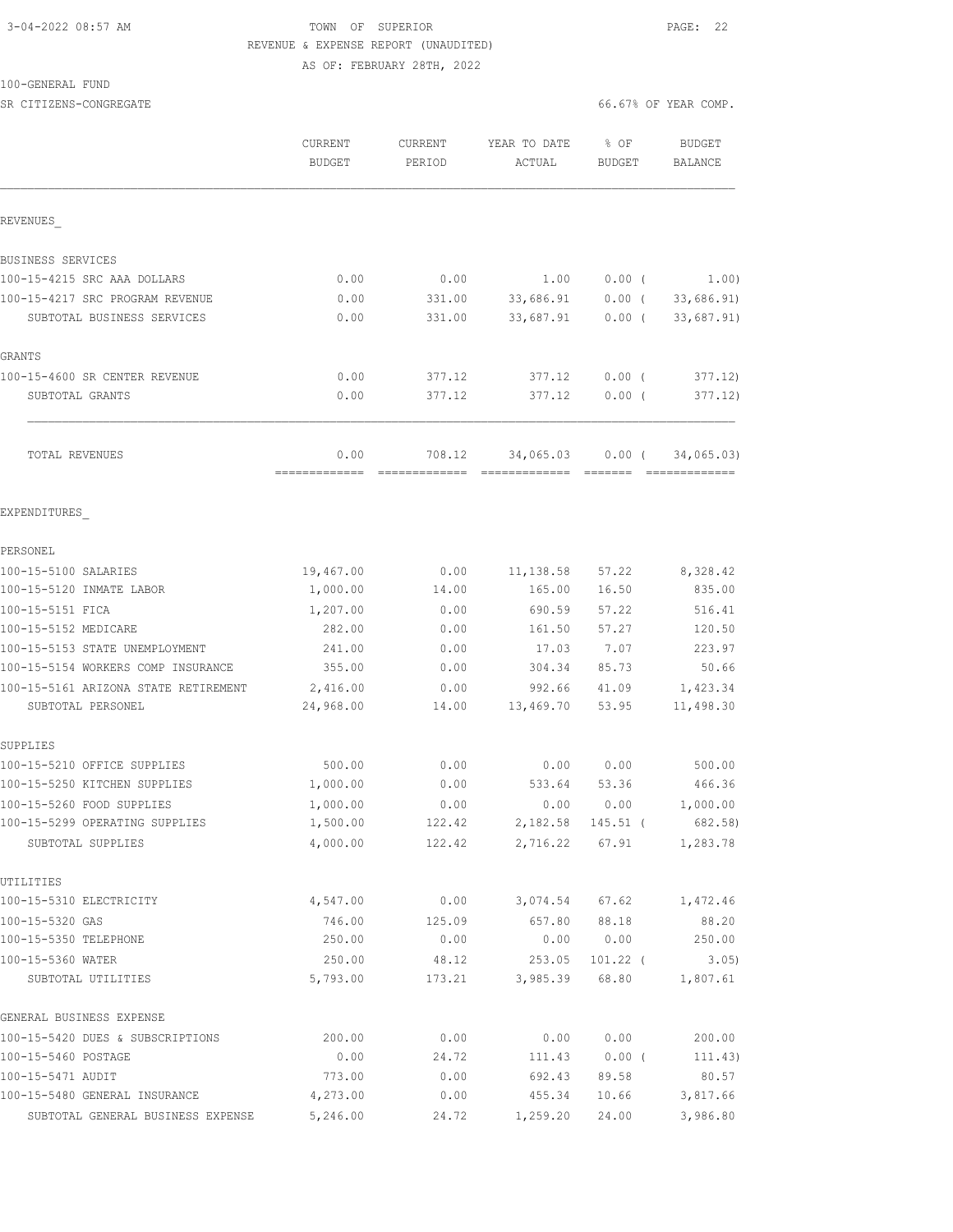## 3-04-2022 08:57 AM TOWN OF SUPERIOR PAGE: 23 REVENUE & EXPENSE REPORT (UNAUDITED) AS OF: FEBRUARY 28TH, 2022

100-GENERAL FUND

SR CITIZENS-CONGREGATE **66.67%** OF YEAR COMP.

|                                         | <b>CURRENT</b><br><b>BUDGET</b> | <b>CURRENT</b><br>PERIOD | YEAR TO DATE<br>ACTUAL              | $8$ OF<br><b>BUDGET</b> | <b>BUDGET</b><br><b>BALANCE</b> |
|-----------------------------------------|---------------------------------|--------------------------|-------------------------------------|-------------------------|---------------------------------|
|                                         |                                 |                          |                                     |                         |                                 |
| PROFESSIONAL SERVICES                   |                                 |                          |                                     |                         |                                 |
| 100-15-5520 CONTRACT EMPLOYEE           | 0.00                            | 373.56                   | 798.06                              | $0.00$ (                | 798.06)                         |
| 100-15-5550 OTHER PROFESSIONAL SERVICES | 37,893.00                       | 3,065.60                 | 22,507.34                           | 59.40                   | 15,385.66                       |
| SUBTOTAL PROFESSIONAL SERVICES          | 37,893.00                       | 3,439.16                 | 23, 305.40                          | 61.50                   | 14,587.60                       |
| REPAIR/MAINTENANCE                      |                                 |                          |                                     |                         |                                 |
| 100-15-5643 INMATE FUEL                 | 100.00                          | 0.00                     | 0.00                                | 0.00                    | 100.00                          |
| 100-15-5650 OTHER EQUIPMENT REPAIRS     | 300.00                          | 120.00                   | 120.00                              | 40.00                   | 180.00                          |
| SUBTOTAL REPAIR/MAINTENANCE             | 400.00                          | 120.00                   | 120.00                              | 30.00                   | 280.00                          |
| DEBT SERVICE                            |                                 |                          |                                     |                         |                                 |
| TOTAL EXPENDITURES                      | 78,300.00                       | 3,893.51                 | 44,855.91                           | 57.29                   | 33,444.09                       |
| REVENUES OVER/(UNDER) EXPENDITURES      |                                 |                          | 78,300.00) ( 3,185.39) ( 10,790.88) | $\sqrt{2}$              | 67, 509.12                      |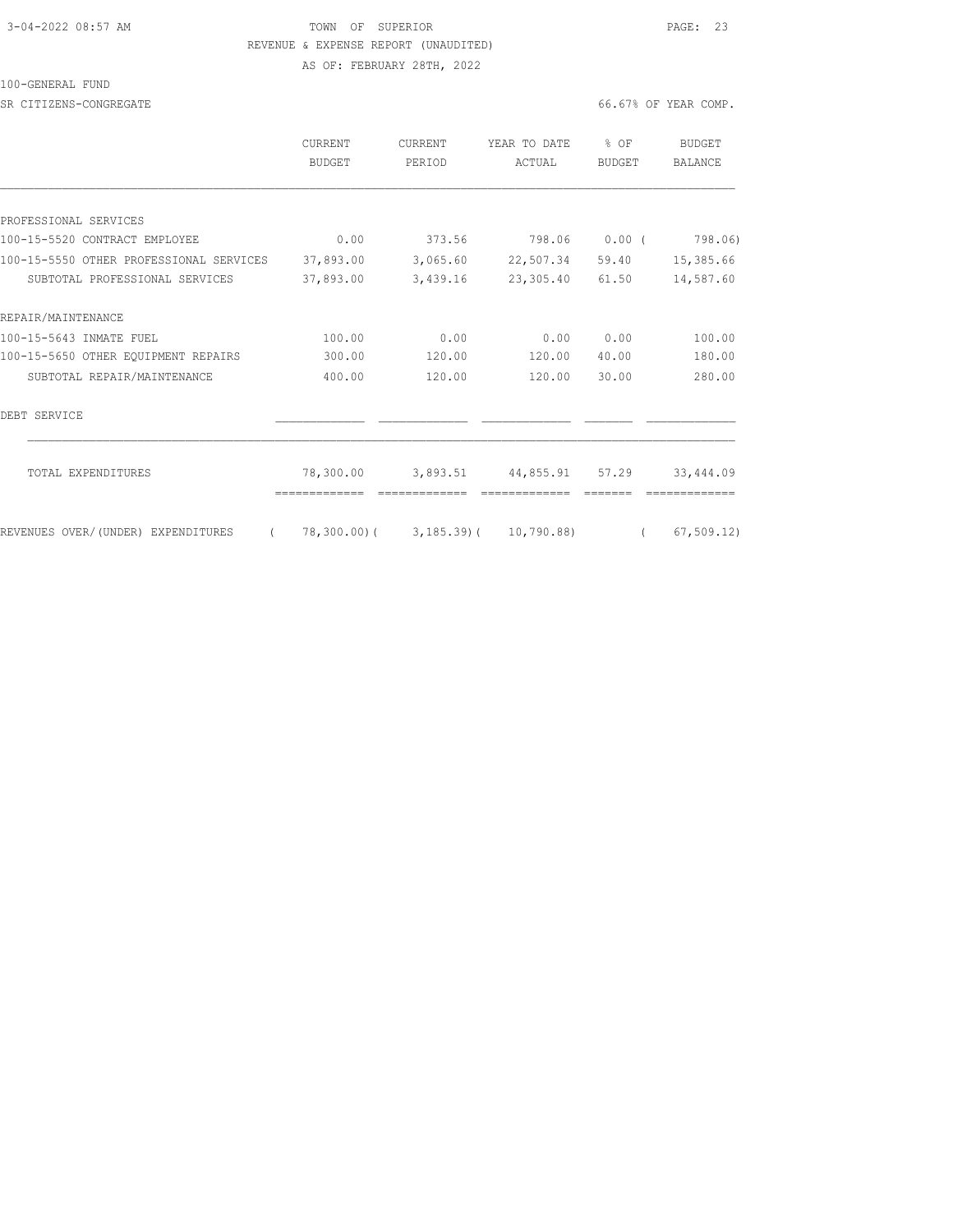## 3-04-2022 08:57 AM TOWN OF SUPERIOR PAGE: 24 REVENUE & EXPENSE REPORT (UNAUDITED) AS OF: FEBRUARY 28TH, 2022

SR CITIZENS-HOME DELIVERY 66.67% OF YEAR COMP.

|                                         | CURRENT<br><b>BUDGET</b> | <b>CURRENT</b><br>PERIOD | YEAR TO DATE<br>ACTUAL      | % OF<br>BUDGET | <b>BUDGET</b><br>BALANCE |
|-----------------------------------------|--------------------------|--------------------------|-----------------------------|----------------|--------------------------|
| REVENUES                                |                          |                          |                             |                |                          |
| <b>BUSINESS SERVICES</b>                |                          |                          |                             |                |                          |
| 100-16-4217 SRC PROGRAM REVENUE         | 0.00                     | 0.00                     | 108,550.25                  | $0.00$ (       | 108, 550.25              |
| SUBTOTAL BUSINESS SERVICES              | 0.00                     | 0.00                     | 108,550.25                  | $0.00$ (       | 108, 550.25              |
| TOTAL REVENUES                          | 0.00<br>=======          | 0.00                     | 108,550.25<br>============= | $0.00$ (       | 108, 550.25              |
| EXPENDITURES                            |                          |                          |                             |                |                          |
| PERSONEL                                |                          |                          |                             |                |                          |
| 100-16-5100 SALARIES                    | 15, 117.00               | 0.00                     | 8,731.46                    | 57.76          | 6,385.54                 |
| 100-16-5120 INMATE LABOR                | 1,000.00                 | 21.00                    | 245.00                      | 24.50          | 755.00                   |
| 100-16-5151 FICA                        | 937.00                   | 0.00                     | 541.37                      | 57.78          | 395.63                   |
| 100-16-5152 MEDICARE                    | 219.00                   | 0.00                     | 126.60                      | 57.81          | 92.40                    |
| 100-16-5153 STATE UNEMPLOYMENT          | 96.00                    | 0.00                     | 9.13                        | 9.51           | 86.87                    |
| 100-16-5154 WORKERS COMP INSURANCE      | 228.00                   | 0.00                     | 304.34                      | $133.48$ (     | 76.34)                   |
| 100-16-5161 ARIZONA STATE RETIREMENT    | 1,876.00                 | 0.00                     | 1,082.54                    | 57.70          | 793.46                   |
| SUBTOTAL PERSONEL                       | 19,473.00                | 21.00                    | 11,040.44                   | 56.70          | 8,432.56                 |
| SUPPLIES                                |                          |                          |                             |                |                          |
| 100-16-5299 OPERATING SUPPLIES          | 0.00                     | 86.21                    | 86.21                       | $0.00$ (       | 86.21)                   |
| SUBTOTAL SUPPLIES                       | 0.00                     | 86.21                    | 86.21                       | $0.00$ (       | 86.21)                   |
| UTILITIES                               |                          |                          |                             |                |                          |
| 100-16-5310 ELECTRICITY                 | 4,547.00                 | 0.00                     | 3,074.51                    | 67.62          | 1,472.49                 |
| 100-16-5320 GAS                         | 802.00                   | 125.10                   | 658.25                      | 82.08          | 143.75                   |
| 100-16-5350 TELEPHONE                   | 250.00                   | 0.00                     | 0.00                        | 0.00           | 250.00                   |
| 100-16-5360 WATER<br>SUBTOTAL UTILITIES | 200.00<br>5,799.00       | 48.13<br>173.23          | 198.20<br>3,930.96          | 99.10<br>67.79 | 1.80<br>1,868.04         |
|                                         |                          |                          |                             |                |                          |
| GENERAL BUSINESS EXPENSE                |                          |                          |                             |                |                          |
| 100-16-5460 POSTAGE                     | 150.00                   | 24.72                    | 111.37                      | 74.25          | 38.63                    |
| 100-16-5471 AUDIT                       | 773.00                   | 0.00                     | 692.43                      | 89.58          | 80.57                    |
| 100-16-5480 GENERAL INSURANCE           | 4,273.00                 | 0.00                     | 455.34                      | 10.66          | 3,817.66                 |
| SUBTOTAL GENERAL BUSINESS EXPENSE       | 5,196.00                 | 24.72                    | 1,259.14                    | 24.23          | 3,936.86                 |
| PROFESSIONAL SERVICES                   |                          |                          |                             |                |                          |
| 100-16-5550 OTHER PROFESSIONAL SERVICES | 34,179.00                | 3,592.50                 | 22,417.50                   | 65.59          | 11,761.50                |
| SUBTOTAL PROFESSIONAL SERVICES          | 34,179.00                | 3,592.50                 | 22,417.50 65.59             |                | 11,761.50                |
| REPAIR/MAINTENANCE                      |                          |                          |                             |                |                          |
| 100-16-5641 GAS & OIL                   | 500.00                   | 0.00                     | 160.47                      | 32.09          | 339.53                   |
| 100-16-5643 INMATE FUEL                 | 100.00                   | 0.00                     | 0.00                        | 0.00           | 100.00                   |
| SUBTOTAL REPAIR/MAINTENANCE             | 600.00                   | 0.00                     | 160.47                      | 26.75          | 439.53                   |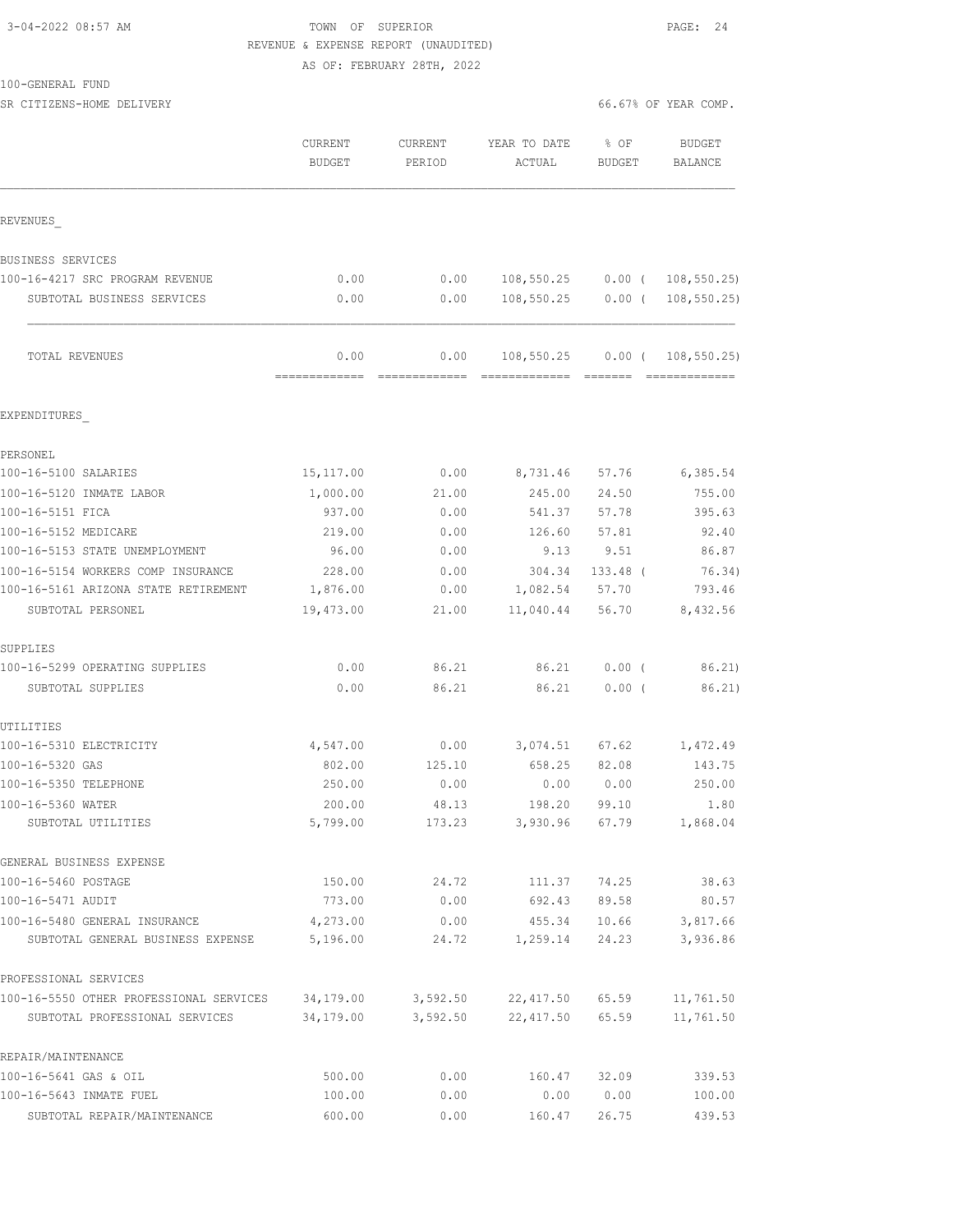| 3-04-2022 08:57 AM                 |            | TOWN                                 | OF SUPERIOR                |                                          |                  | PAGE: 25             |
|------------------------------------|------------|--------------------------------------|----------------------------|------------------------------------------|------------------|----------------------|
|                                    |            | REVENUE & EXPENSE REPORT (UNAUDITED) |                            |                                          |                  |                      |
|                                    |            |                                      | AS OF: FEBRUARY 28TH, 2022 |                                          |                  |                      |
| 100-GENERAL FUND                   |            |                                      |                            |                                          |                  |                      |
| SR CITIZENS-HOME DELIVERY          |            |                                      |                            |                                          |                  | 66.67% OF YEAR COMP. |
|                                    |            | CURRENT                              | CURRENT                    | YEAR TO DATE                             | $\textdegree$ OF | BUDGET               |
|                                    |            | <b>BUDGET</b>                        | PERIOD                     | ACTUAL                                   | BUDGET           | BALANCE              |
| DEBT SERVICE                       |            |                                      |                            |                                          |                  |                      |
|                                    |            |                                      |                            |                                          |                  |                      |
| TOTAL EXPENDITURES                 |            | 65,247.00 3,897.66                   |                            | 38,894.72 59.61                          |                  | 26, 352.28           |
|                                    |            |                                      |                            |                                          |                  |                      |
| REVENUES OVER/(UNDER) EXPENDITURES | $\sqrt{2}$ |                                      |                            | $65, 247, 00$ ( $3, 897, 66$ ) 69,655,53 | $\left($         | 134,902.53)          |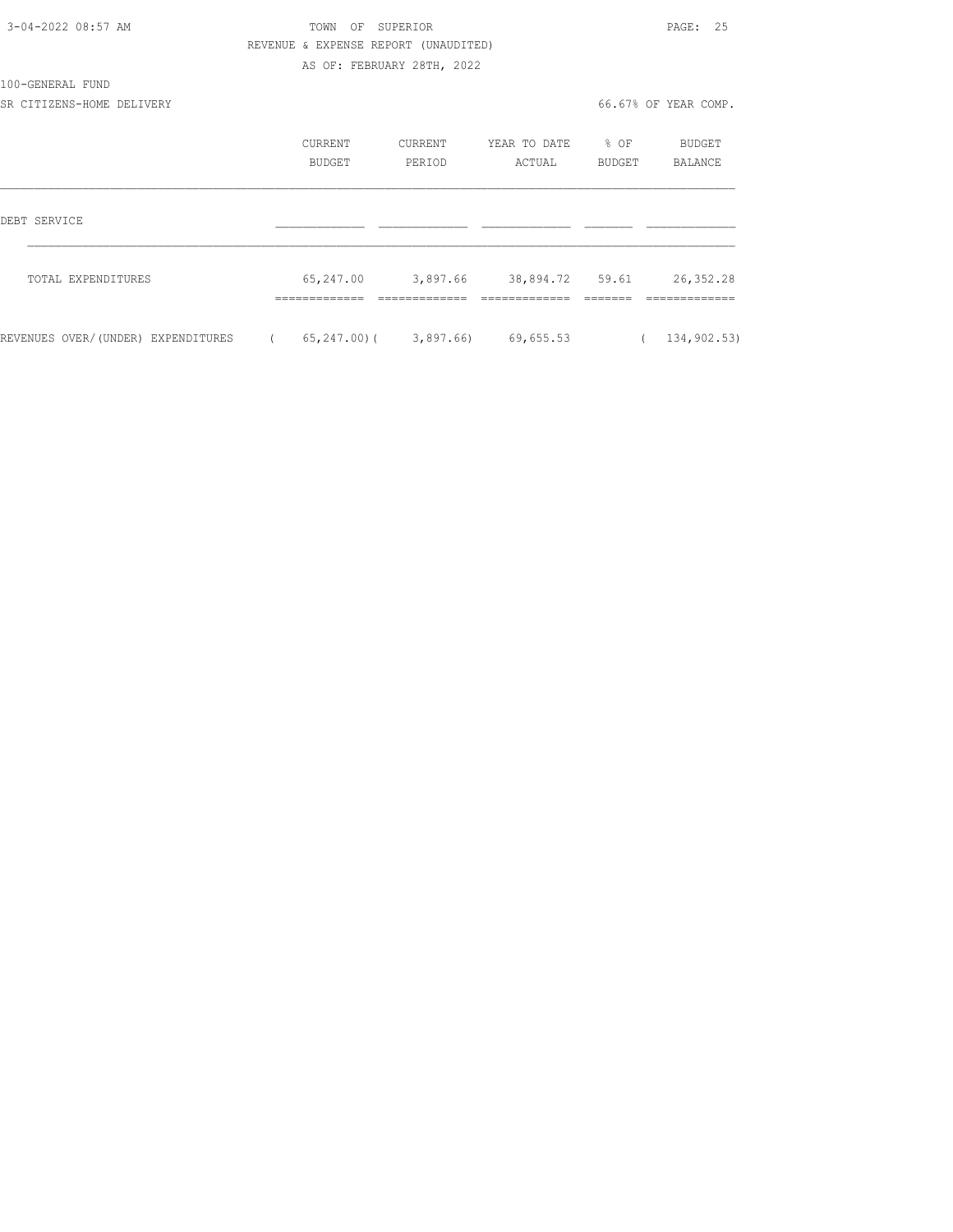## 3-04-2022 08:57 AM TOWN OF SUPERIOR PAGE: 26 REVENUE & EXPENSE REPORT (UNAUDITED) AS OF: FEBRUARY 28TH, 2022

SR CITIZENS-TRANSPORTATIO **Example 2008** 66.67% OF YEAR COMP.

|                                                                    | CURRENT<br><b>BUDGET</b> | CURRENT<br>PERIOD | YEAR TO DATE<br>ACTUAL | % OF<br><b>BUDGET</b>           | <b>BUDGET</b><br>BALANCE    |
|--------------------------------------------------------------------|--------------------------|-------------------|------------------------|---------------------------------|-----------------------------|
| REVENUES                                                           |                          |                   |                        |                                 |                             |
| BUSINESS SERVICES                                                  |                          |                   |                        |                                 |                             |
| 100-17-4217 SRC PROGRAM REVENUE                                    | 0.00                     | 0.00              |                        |                                 | $2,259.96$ 0.00 ( 2,259.96) |
| SUBTOTAL BUSINESS SERVICES                                         | 0.00                     | 0.00              |                        | $2,259.96$ 0.00 (               | 2, 259.96                   |
| TOTAL REVENUES                                                     | 0.00                     | 0.00              | 2,259.96               | $0.00$ (                        | 2, 259.96                   |
| EXPENDITURES                                                       |                          |                   |                        |                                 |                             |
| PERSONEL                                                           |                          |                   |                        |                                 |                             |
| 100-17-5100 SALARIES                                               | 5,238.00                 | 0.00              | 3,361.04               | 64.17                           | 1,876.96                    |
| 100-17-5151 FICA                                                   | 325.00                   | 0.00              | 208.38                 | 64.12                           | 116.62                      |
| 100-17-5152 MEDICARE                                               | 76.00                    | 0.00              | 48.71                  | 64.09                           | 27.29                       |
| 100-17-5153 STATE UNEMPLOYMENT                                     | 52.00                    | 0.00              | 3.51                   | 6.75                            | 48.49                       |
| 100-17-5154 WORKERS COMP INSURANCE                                 | 36.00                    | 0.00              | 304.33                 | 845.36 (                        | 268.33)                     |
| 100-17-5161 ARIZONA STATE RETIREMENT<br>SUBTOTAL PERSONEL          | 618.00<br>6,345.00       | 0.00<br>0.00      | 416.70<br>4,342.67     | 67.43<br>68.44                  | 201.30<br>2,002.33          |
| SUPPLIES                                                           |                          |                   |                        |                                 |                             |
| 100-17-5299 OPERATING SUPPLIES<br>SUBTOTAL SUPPLIES                | 0.00<br>0.00             | 0.00<br>0.00      | 3.23<br>3.23           | $0.00$ (<br>0.00(               | 3.23<br>3.23)               |
| UTILITIES                                                          |                          |                   |                        |                                 |                             |
| 100-17-5350 TELEPHONE                                              | 770.00                   | 64.18             | 518.27                 | 67.31                           | 251.73                      |
| SUBTOTAL UTILITIES                                                 | 770.00                   | 64.18             | 518.27                 | 67.31                           | 251.73                      |
| GENERAL BUSINESS EXPENSE                                           |                          |                   |                        |                                 |                             |
| 100-17-5471 AUDIT                                                  | 773.00                   | 0.00              | 692.43                 | 89.58                           | 80.57                       |
| 100-17-5480 GENERAL INSURANCE<br>SUBTOTAL GENERAL BUSINESS EXPENSE | 4,273.00<br>5,046.00     | 0.00<br>0.00      |                        | 455.35 10.66<br>1, 147.78 22.75 | 3,817.65<br>3,898.22        |
| PROFESSIONAL SERVICES                                              |                          |                   |                        |                                 |                             |
| 100-17-5550 OTHER PROFESSIONAL SERVICES 1,000.00                   |                          | 0.00              | 0.00                   | 0.00                            | 1,000.00                    |
| SUBTOTAL PROFESSIONAL SERVICES                                     | 1,000.00                 | 0.00              | 0.00                   | 0.00                            | 1,000.00                    |
| REPAIR/MAINTENANCE                                                 |                          |                   |                        |                                 |                             |
| 100-17-5640 AUTO & TRUCK REPAIRS                                   | 2,000.00                 | 0.00              |                        | 0.00 0.00                       | 2,000.00                    |
| 100-17-5641 GAS & OIL<br>SUBTOTAL REPAIR/MAINTENANCE               | 500.00<br>2,500.00       | 0.00<br>0.00      | 240.68 48.14<br>240.68 | 9.63                            | 259.32<br>2,259.32          |
| TOTAL EXPENDITURES                                                 | 15,661.00                | 64.18             | 6,252.63 39.92         |                                 | 9,408.37                    |
| REVENUES OVER/(UNDER) EXPENDITURES (15,661.00) (                   |                          |                   | 64.18) ( 3,992.67)     | $\left($                        | 11,668.33)                  |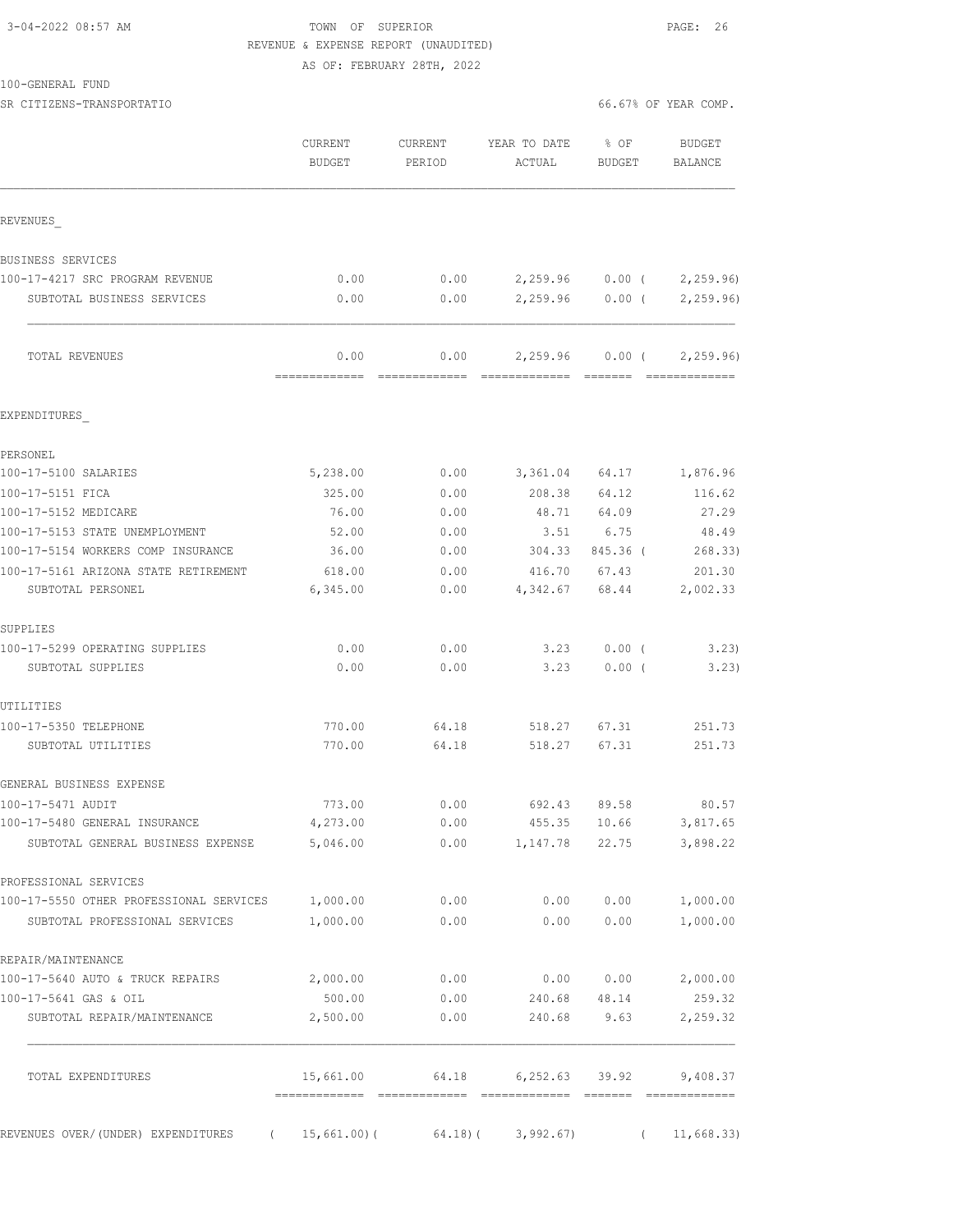| 3-04-2022 08:57 AM                                              | TOWN OF SUPERIOR                     |                            |                                  |               | PAGE: 27             |
|-----------------------------------------------------------------|--------------------------------------|----------------------------|----------------------------------|---------------|----------------------|
|                                                                 | REVENUE & EXPENSE REPORT (UNAUDITED) |                            |                                  |               |                      |
|                                                                 |                                      | AS OF: FEBRUARY 28TH, 2022 |                                  |               |                      |
| 100-GENERAL FUND                                                |                                      |                            |                                  |               |                      |
| CODE ENFORCEMENT                                                |                                      |                            |                                  |               | 66.67% OF YEAR COMP. |
|                                                                 |                                      |                            |                                  |               |                      |
|                                                                 | CURRENT                              | <b>CURRENT</b>             | YEAR TO DATE                     | % OF          | <b>BUDGET</b>        |
|                                                                 | <b>BUDGET</b>                        | PERIOD                     | ACTUAL                           | <b>BUDGET</b> | BALANCE              |
|                                                                 |                                      |                            |                                  |               |                      |
| REVENUES                                                        |                                      |                            |                                  |               |                      |
| GRANTS                                                          |                                      |                            |                                  |               |                      |
|                                                                 | =============                        |                            |                                  | =======       |                      |
| EXPENDITURES                                                    |                                      |                            |                                  |               |                      |
| PERSONEL                                                        |                                      |                            |                                  |               |                      |
| 100-18-5100 SALARIES                                            | 24,018.00                            | 0.00                       | 14,894.63                        | 62.01         | 9,123.37             |
| 100-18-5101 OVERTIME                                            | 0.00                                 | 0.00                       | 8,633.82                         | $0.00$ (      | 8,633.82)            |
| 100-18-5151 FICA                                                | 1,489.00                             | 0.00                       | 0.00                             | 0.00          | 1,489.00             |
| 100-18-5152 MEDICARE                                            | 348.00                               | 0.00                       | 341.16                           | 98.03         | 6.84                 |
| 100-18-5153 STATE UNEMPLOYMENT                                  | 54.00                                | 0.00                       | 35.87                            | 66.43         | 18.13                |
| 100-18-5154 WORKERS COMP INSURANCE                              | 503.00                               | 0.00                       | 0.00                             | 0.00          | 503.00               |
| 100-18-5161 ARIZONA STATE RETIREMENT                            | 6,055.00                             | 0.00                       | 0.00                             | 0.00          | 6,055.00             |
| 100-18-5162 LIFE INSURANCE                                      | 40.00                                | 0.00                       | 0.00                             | 0.00          | 40.00                |
| 100-18-5163 HEALTH INSURANCE                                    | 3,780.00                             | 0.00                       | 0.00                             | 0.00          | 3,780.00             |
| 100-18-5164 DENTAL INSURANCE                                    | 204.00                               | 0.00                       | 0.00                             | 0.00          | 204.00               |
| SUBTOTAL PERSONEL                                               | 36,491.00                            | 0.00                       | 23,905.48                        | 65.51         | 12,585.52            |
| SUPPLIES                                                        |                                      |                            |                                  |               |                      |
| 100-18-5210 OFFICE SUPPLIES                                     | 1,000.00                             | 0.00                       | 442.83                           | 44.28         | 557.17               |
| 100-18-5299 OPERATING SUPPLIES                                  | 1,000.00                             | 0.00                       | 70.76                            | 7.08          | 929.24               |
| SUBTOTAL SUPPLIES                                               | 2,000.00                             | 0.00                       | 513.59                           | 25.68         | 1,486.41             |
| GENERAL BUSINESS EXPENSE                                        |                                      |                            |                                  |               |                      |
| 100-18-5460 POSTAGE                                             | 500.00                               | 0.00                       | 0.00                             | 0.00          | 500.00               |
| SUBTOTAL GENERAL BUSINESS EXPENSE                               | 500.00                               | 0.00                       | 0.00                             | 0.00          | 500.00               |
| PROFESSIONAL SERVICES                                           |                                      |                            |                                  |               |                      |
| DEBT SERVICE                                                    |                                      |                            |                                  |               |                      |
| TOTAL EXPENDITURES                                              | 38,991.00                            |                            | $0.00$ 24,419.07 62.63 14,571.93 |               |                      |
| REVENUES OVER/(UNDER) EXPENDITURES (38,991.00) 0.00 (24,419.07) |                                      |                            |                                  |               | (14, 571.93)         |
|                                                                 |                                      |                            |                                  |               |                      |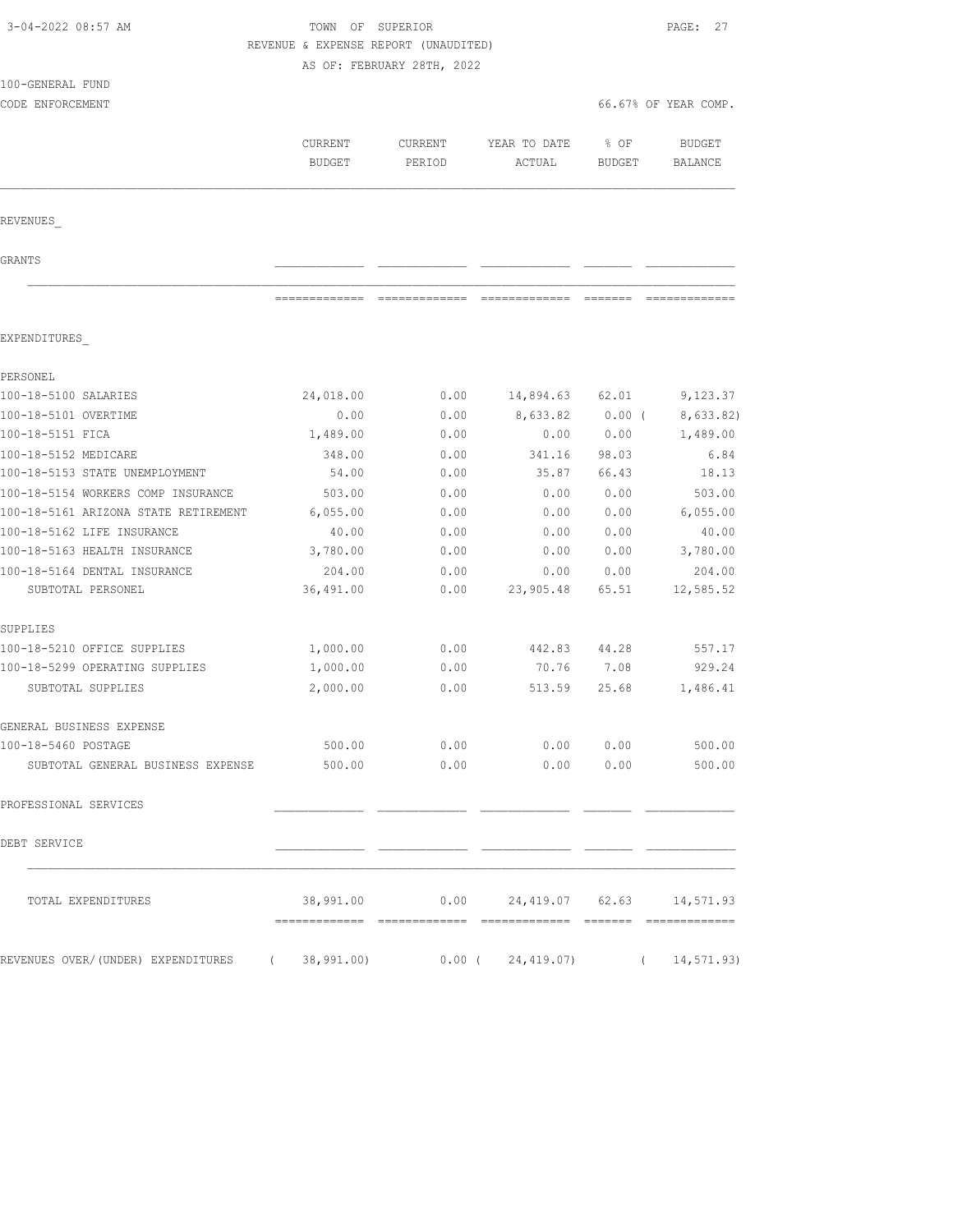### 3-04-2022 08:57 AM TOWN OF SUPERIOR PAGE: 28 REVENUE & EXPENSE REPORT (UNAUDITED) AS OF: FEBRUARY 28TH, 2022

| 100-GENERAL FUND |                      |
|------------------|----------------------|
| EDC              | 66.67% OF YEAR COMP. |

|                                    | <b>CURRENT</b><br>BUDGET                   | <b>CURRENT</b><br>PERIOD | YEAR TO DATE<br>ACTUAL                      | $8$ OF<br>BUDGET | BUDGET<br><b>BALANCE</b>    |
|------------------------------------|--------------------------------------------|--------------------------|---------------------------------------------|------------------|-----------------------------|
|                                    |                                            |                          |                                             |                  |                             |
| EXPENDITURES                       |                                            |                          |                                             |                  |                             |
| SUPPLIES                           |                                            |                          |                                             |                  |                             |
| 100-19-5210 OFFICE SUPPLIES        | 0.00                                       |                          | $1,201.71$ $3,468.17$ $0.00$ ( $3,468.17$ ) |                  |                             |
| 100-19-5299 OPERATING SUPPLIES     | 0.00                                       | 32.38                    |                                             |                  | $6,129.61$ 0.00 ( 6,129.61) |
| SUBTOTAL SUPPLIES                  | 0.00                                       | 1,234.09                 | 9,597.78                                    |                  | 0.00(9,597,78)              |
| GENERAL BUSINESS EXPENSE           |                                            |                          |                                             |                  |                             |
| 100-19-5410 Advertising            | 15,000.00                                  | 0.00                     | 0.00                                        | 0.00             | 15,000.00                   |
| 100-19-5415 Promotional Materials  | 4,000.00                                   | 0.00                     | 755.79                                      | 18.89            | 3,244.21                    |
| 100-19-5425 CONFERENCES & TRAINING | 4,000.00                                   | 0.00                     | 0.00                                        | 0.00             | 4,000.00                    |
| 100-19-5470 TRAVEL                 | 4,000.00                                   | 0.00                     | 0.00                                        | 0.00             | 4,000.00                    |
| SUBTOTAL GENERAL BUSINESS EXPENSE  | 27,000.00                                  | 0.00                     | 755.79                                      | 2.80             | 26, 244.21                  |
| PROFESSIONAL SERVICES              |                                            |                          |                                             |                  |                             |
| TOTAL EXPENDITURES                 | 27,000.00<br>-------------- -------------- |                          | =============                               | <b>CONSIDER</b>  | 16,646.43<br>=============  |
| REVENUES OVER/(UNDER) EXPENDITURES | $(27,000.00)$ $(1,234.09)$ $(10,353.57)$   |                          |                                             |                  | (16, 646.43)                |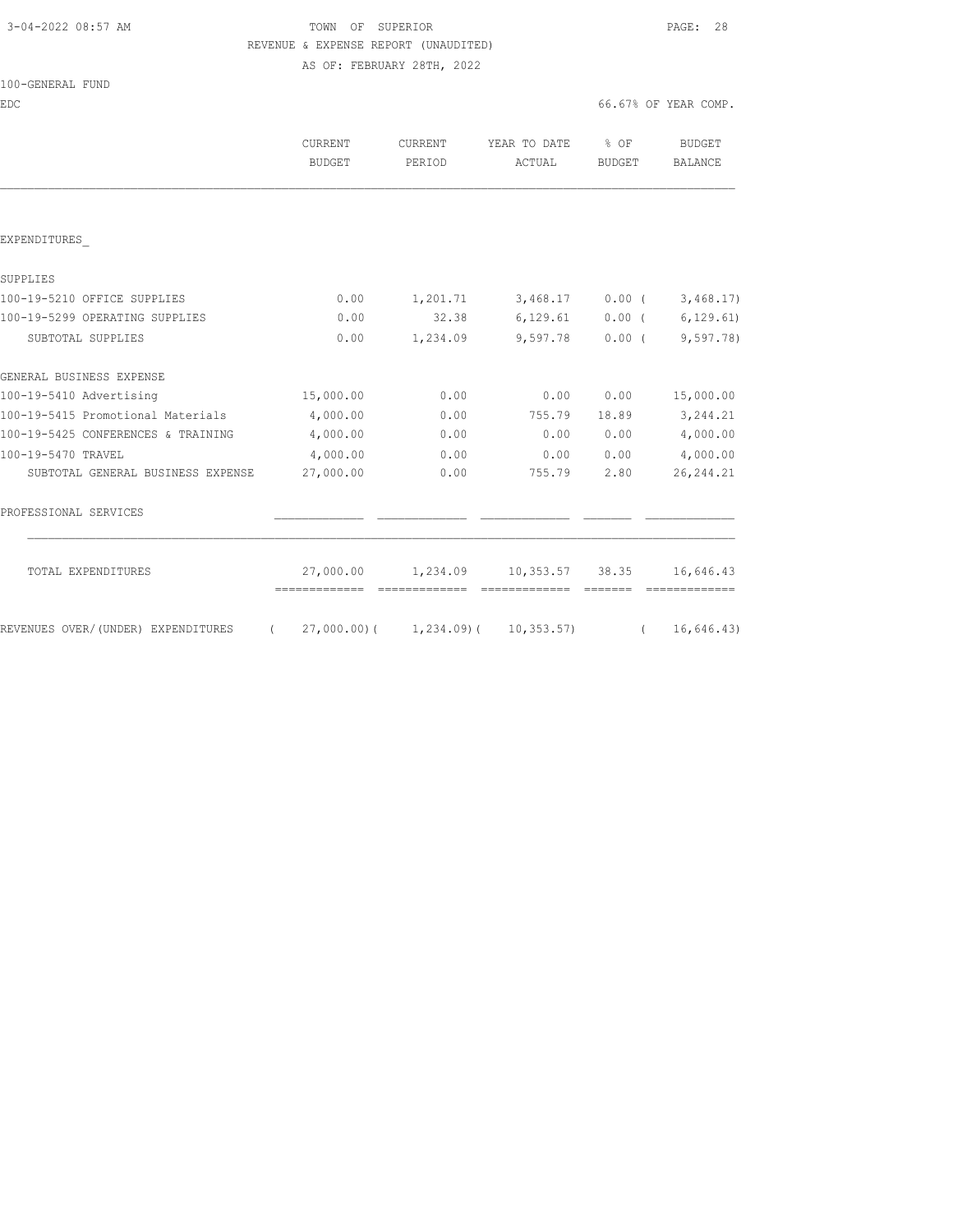## TOWN OF SUPERIOR **PAGE:** 29 REVENUE & EXPENSE REPORT (UNAUDITED) AS OF: FEBRUARY 28TH, 2022

|                                      | CURRENT<br><b>BUDGET</b> | CURRENT<br>PERIOD              | YEAR TO DATE<br>ACTUAL | % OF<br><b>BUDGET</b> | <b>BUDGET</b><br><b>BALANCE</b> |
|--------------------------------------|--------------------------|--------------------------------|------------------------|-----------------------|---------------------------------|
|                                      |                          |                                |                        |                       |                                 |
| <b>EXPENDITURES</b>                  |                          |                                |                        |                       |                                 |
| SUPPLIES                             |                          |                                |                        |                       |                                 |
| 100-20-5299 OTHER OPERATING SUPPLIES | 0.00                     | 2,935.20                       | 6,613.23               | $0.00$ (              | 6, 613.23)                      |
| SUBTOTAL SUPPLIES                    | 0.00                     | 2,935.20                       | 6,613.23               | $0.00$ (              | 6, 613.23)                      |
| TOTAL EXPENDITURES                   | 0.00                     | 2,935.20                       | 6,613.23               | $0.00$ (              | 6, 613.23)                      |
| REVENUES OVER/(UNDER) EXPENDITURES   |                          | $0.00$ ( 2,935.20) ( 6,613.23) |                        |                       | 6,613.23                        |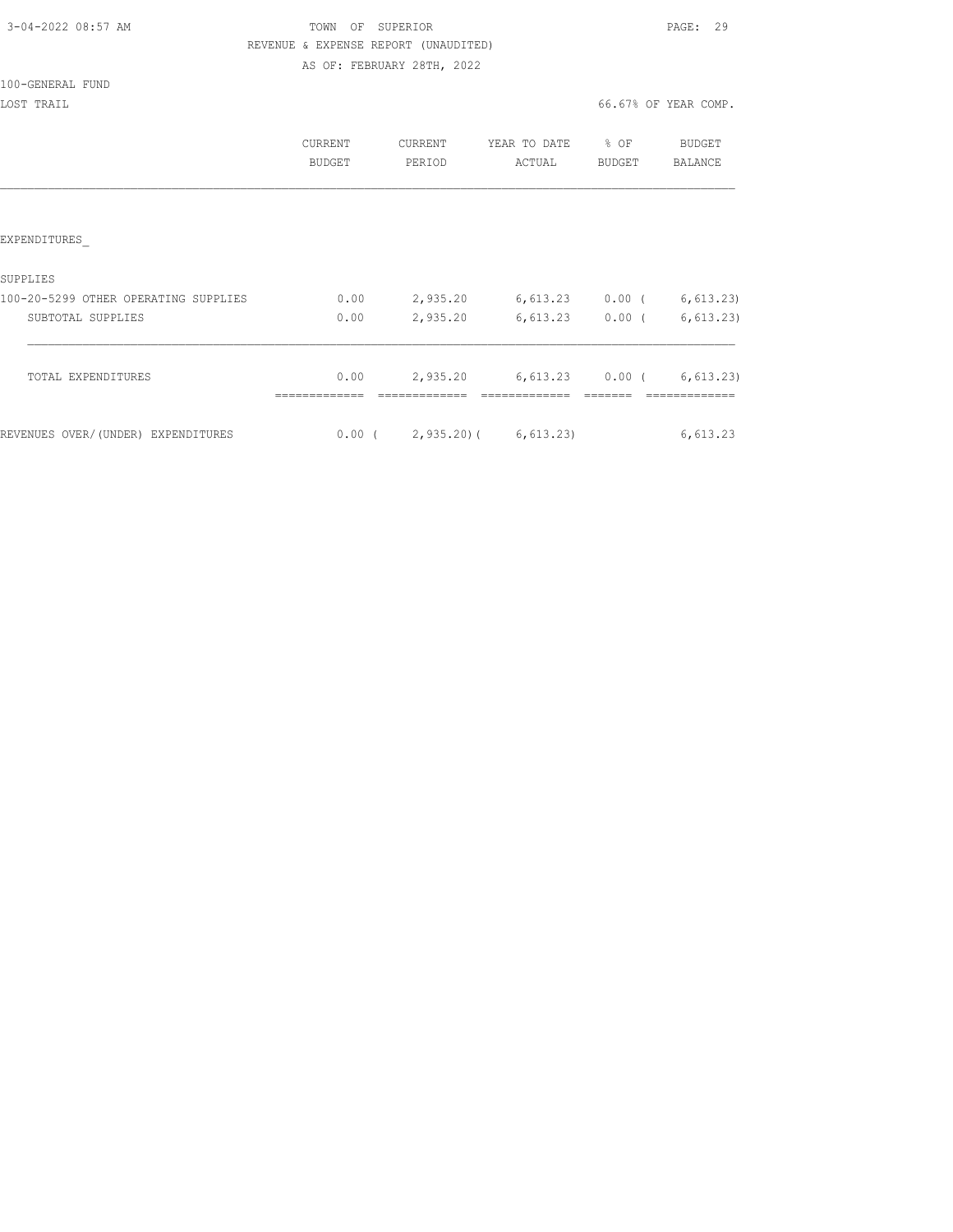| 3-04-2022 08:57 AM        | TOWN OF SUPERIOR                     |                            |                                                                                                                                                                                                                                                                                                                                                                                                                                                                                              |                                                                                                                                                                                                                                                                                                                                                                                                                                                                                            | PAGE: 30             |
|---------------------------|--------------------------------------|----------------------------|----------------------------------------------------------------------------------------------------------------------------------------------------------------------------------------------------------------------------------------------------------------------------------------------------------------------------------------------------------------------------------------------------------------------------------------------------------------------------------------------|--------------------------------------------------------------------------------------------------------------------------------------------------------------------------------------------------------------------------------------------------------------------------------------------------------------------------------------------------------------------------------------------------------------------------------------------------------------------------------------------|----------------------|
|                           | REVENUE & EXPENSE REPORT (UNAUDITED) |                            |                                                                                                                                                                                                                                                                                                                                                                                                                                                                                              |                                                                                                                                                                                                                                                                                                                                                                                                                                                                                            |                      |
|                           |                                      | AS OF: FEBRUARY 28TH, 2022 |                                                                                                                                                                                                                                                                                                                                                                                                                                                                                              |                                                                                                                                                                                                                                                                                                                                                                                                                                                                                            |                      |
| 100-GENERAL FUND          |                                      |                            |                                                                                                                                                                                                                                                                                                                                                                                                                                                                                              |                                                                                                                                                                                                                                                                                                                                                                                                                                                                                            |                      |
| SOCIO-ECONOMIC CONTINGNCY |                                      |                            |                                                                                                                                                                                                                                                                                                                                                                                                                                                                                              |                                                                                                                                                                                                                                                                                                                                                                                                                                                                                            | 66.67% OF YEAR COMP. |
|                           | CURRENT                              | CURRENT                    | YEAR TO DATE % OF BUDGET                                                                                                                                                                                                                                                                                                                                                                                                                                                                     |                                                                                                                                                                                                                                                                                                                                                                                                                                                                                            |                      |
|                           | <b>BUDGET</b>                        | PERIOD                     |                                                                                                                                                                                                                                                                                                                                                                                                                                                                                              | ACTUAL BUDGET BALANCE                                                                                                                                                                                                                                                                                                                                                                                                                                                                      |                      |
|                           |                                      |                            |                                                                                                                                                                                                                                                                                                                                                                                                                                                                                              |                                                                                                                                                                                                                                                                                                                                                                                                                                                                                            |                      |
| REVENUES                  |                                      |                            |                                                                                                                                                                                                                                                                                                                                                                                                                                                                                              |                                                                                                                                                                                                                                                                                                                                                                                                                                                                                            |                      |
| CONTRIBUTIONS             |                                      |                            |                                                                                                                                                                                                                                                                                                                                                                                                                                                                                              |                                                                                                                                                                                                                                                                                                                                                                                                                                                                                            |                      |
|                           | =============                        | --------------             | $\begin{array}{c} \multicolumn{2}{c} {\textbf{1}} & \multicolumn{2}{c} {\textbf{2}} & \multicolumn{2}{c} {\textbf{3}} & \multicolumn{2}{c} {\textbf{4}} \\ \multicolumn{2}{c} {\textbf{5}} & \multicolumn{2}{c} {\textbf{6}} & \multicolumn{2}{c} {\textbf{7}} & \multicolumn{2}{c} {\textbf{8}} & \multicolumn{2}{c} {\textbf{9}} \\ \multicolumn{2}{c} {\textbf{1}} & \multicolumn{2}{c} {\textbf{1}} & \multicolumn{2}{c} {\textbf{1}} & \multicolumn{2}{c} {\textbf{1}} & \multicolumn{$ | $\qquad \qquad \qquad =\qquad \qquad =\qquad \qquad =\qquad \qquad =\qquad \qquad =\qquad \qquad =\qquad \qquad =\qquad \qquad =\qquad \qquad =\qquad \qquad =\qquad \qquad =\qquad \qquad =\qquad \qquad =\qquad \qquad =\qquad \qquad =\qquad \qquad =\qquad \qquad =\qquad \qquad =\qquad \qquad =\qquad \qquad =\qquad \qquad =\qquad \qquad =\qquad \qquad =\qquad \qquad =\qquad \qquad =\qquad \qquad =\qquad \qquad =\qquad \qquad =\qquad \qquad =\qquad \qquad =\qquad \qquad =$ |                      |
|                           |                                      |                            |                                                                                                                                                                                                                                                                                                                                                                                                                                                                                              |                                                                                                                                                                                                                                                                                                                                                                                                                                                                                            |                      |
| EXPENDITURES              |                                      |                            |                                                                                                                                                                                                                                                                                                                                                                                                                                                                                              |                                                                                                                                                                                                                                                                                                                                                                                                                                                                                            |                      |
| SUPPLIES                  |                                      |                            |                                                                                                                                                                                                                                                                                                                                                                                                                                                                                              |                                                                                                                                                                                                                                                                                                                                                                                                                                                                                            |                      |
|                           |                                      |                            |                                                                                                                                                                                                                                                                                                                                                                                                                                                                                              |                                                                                                                                                                                                                                                                                                                                                                                                                                                                                            |                      |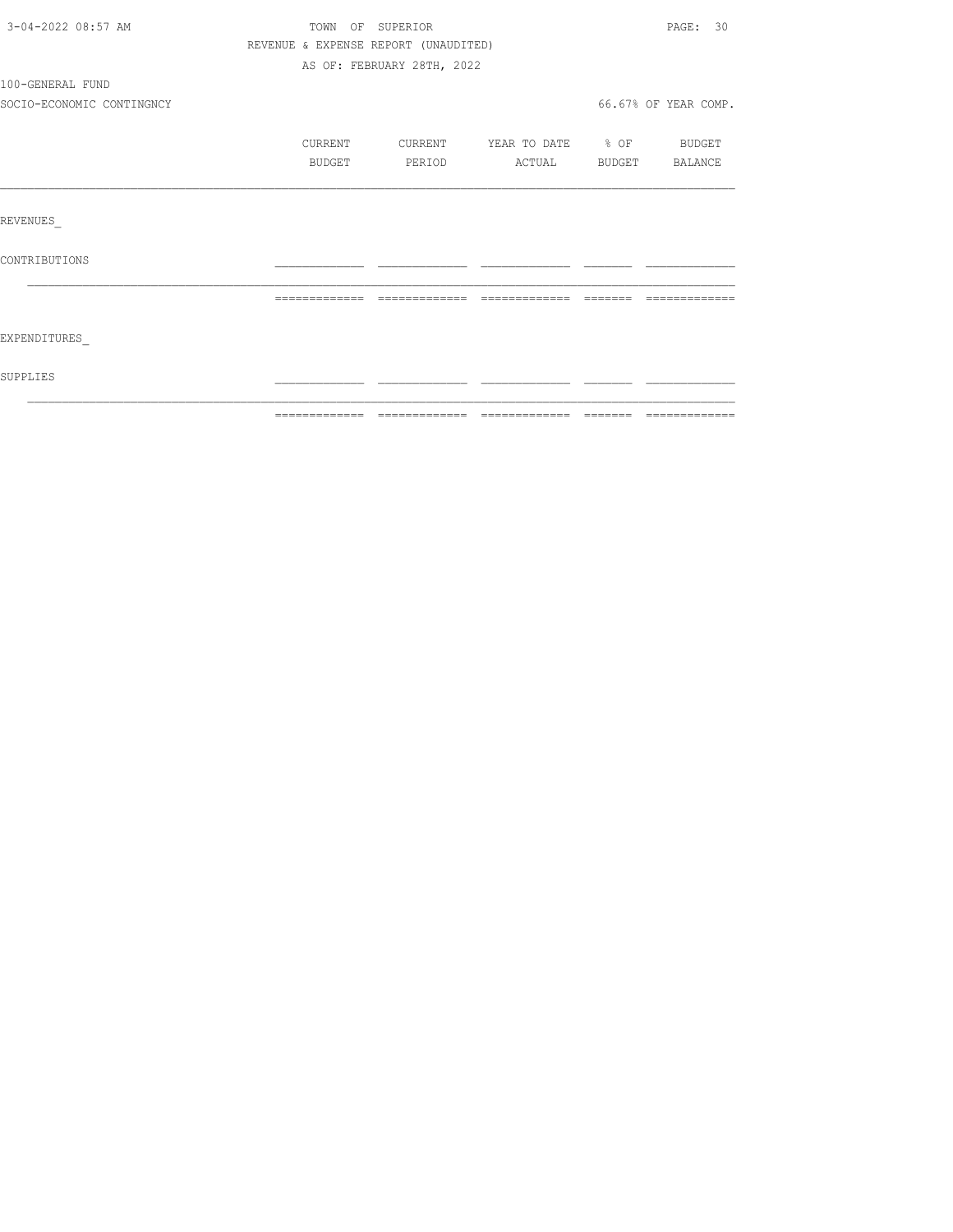| 3-04-2022 08:57 AM |  |
|--------------------|--|
|                    |  |

## TOWN OF SUPERIOR **Example 2014** PAGE: 31 REVENUE & EXPENSE REPORT (UNAUDITED) AS OF: FEBRUARY 28TH, 2022

100-GENERAL FUND

CONTINGENCY 66.67% OF YEAR COMP.

|                                    | CURRENT<br>BUDGET            | <b>CURRENT</b><br>PERIOD | YEAR TO DATE<br>ACTUAL | % OF<br><b>BUDGET</b> | <b>BUDGET</b><br><b>BALANCE</b> |
|------------------------------------|------------------------------|--------------------------|------------------------|-----------------------|---------------------------------|
| EXPENDITURES                       |                              |                          |                        |                       |                                 |
| SUPPLIES                           |                              |                          |                        |                       |                                 |
| 100-99-5299 OPERATING SUPPLIES     | 245, 325.00                  | 0.00                     | 0.00                   | 0.00                  | 245,325.00                      |
| SUBTOTAL SUPPLIES                  | 245, 325.00                  | 0.00                     | 0.00                   | 0.00                  | 245,325.00                      |
| TOTAL EXPENDITURES                 | 245, 325.00<br>============= | 0.00                     | 0.00                   | 0.00                  | 245, 325.00<br>----------       |
| REVENUES OVER/(UNDER) EXPENDITURES | 245, 325.00)                 | 0.00                     | 0.00                   |                       | 245, 325.00)                    |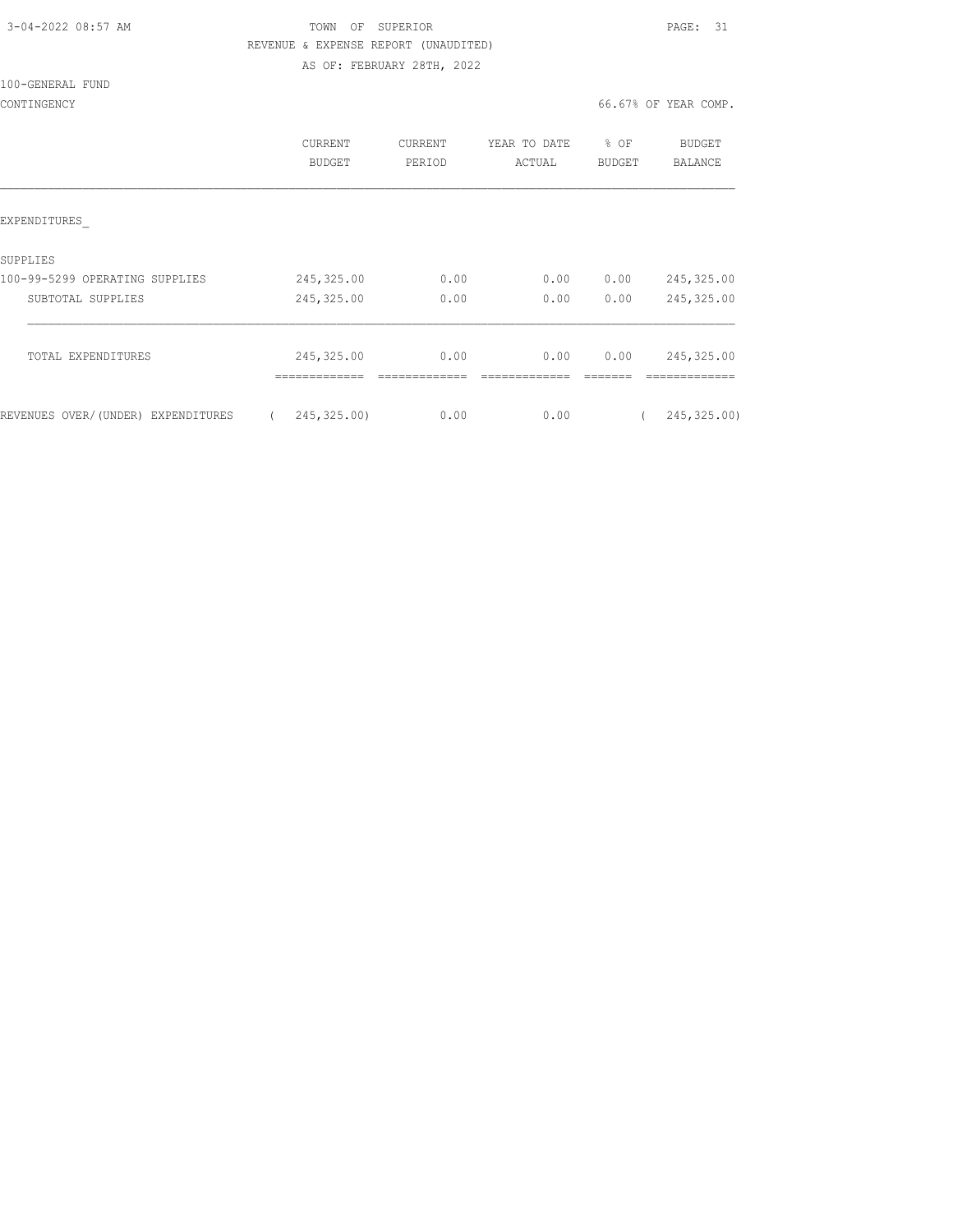| 3-04-2022 08:57 AM |  |
|--------------------|--|

## TOWN OF SUPERIOR **PAGE:** 32 REVENUE & EXPENSE REPORT (UNAUDITED) AS OF: FEBRUARY 28TH, 2022

|                                    |                   |                   |                        | 66.67% OF YEAR COMP.                       |
|------------------------------------|-------------------|-------------------|------------------------|--------------------------------------------|
|                                    | CURRENT<br>BUDGET | CURRENT<br>PERIOD | YEAR TO DATE<br>ACTUAL | % OF<br>BUDGET<br>BALANCE<br><b>BUDGET</b> |
|                                    |                   |                   |                        |                                            |
| FUND TOTAL REVENUES                | 2,475,888.00      | 204,161.01        | 4,723,185.20           | 190.77 ( 2,247,297.20)                     |
| FUND TOTAL EXPENDITURES            | 2,753,577.40      | 79,129.60         | 1,849,848.76           | 903,728.64<br>67.18                        |
| REVENUES OVER/(UNDER) EXPENDITURES | 277,689.40)       | 125,031.41        | 2,873,336.44           | (3, 151, 025, 84)                          |
|                                    | __________        |                   | ____________           | ____________<br>---------                  |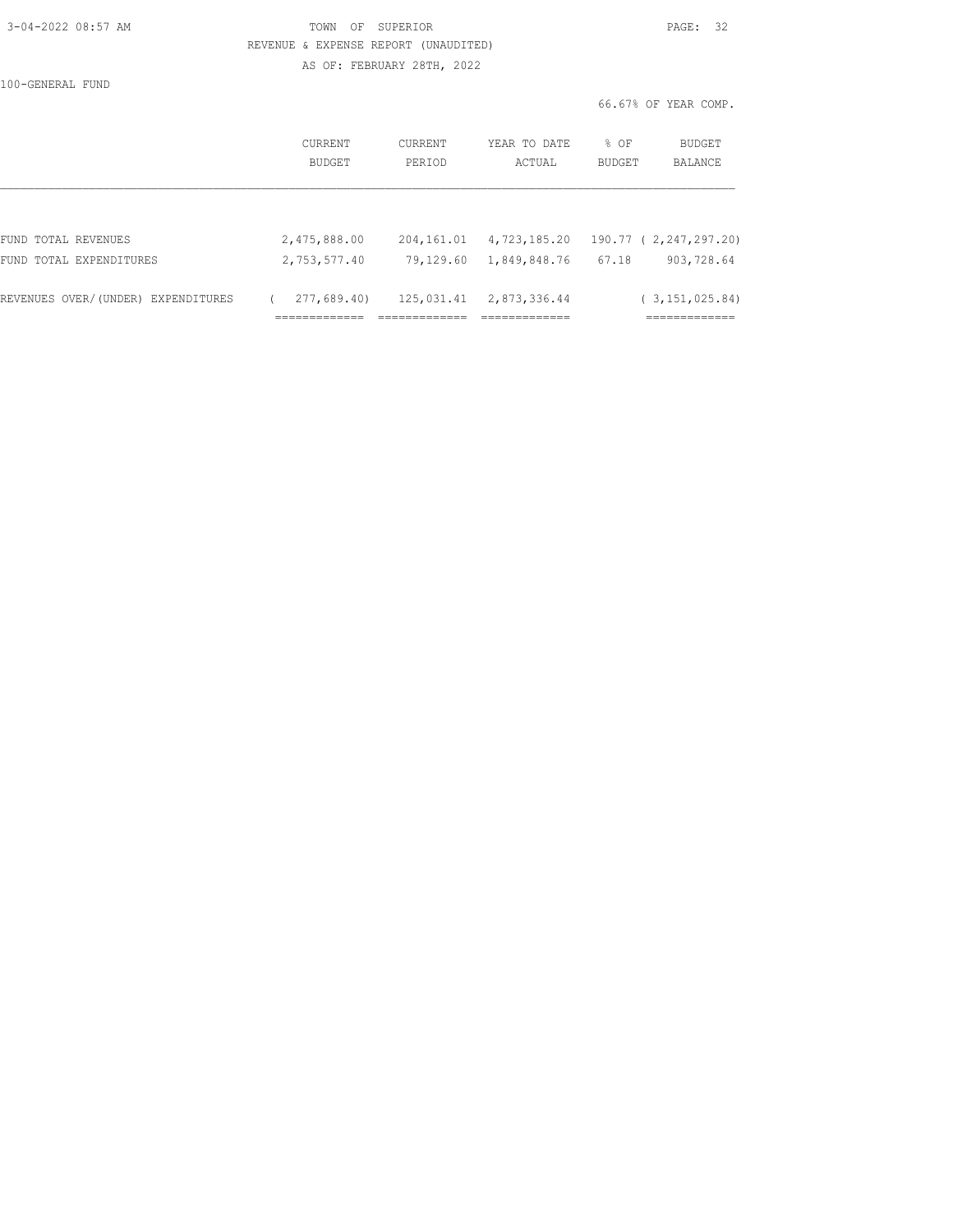# 3-04-2022 08:58 AM TOWN OF SUPERIOR PAGE: 1 REVENUE & EXPENSE REPORT (UNAUDITED)

AS OF: FEBRUARY 28TH, 2022

200-REFUSE SERVICE

|                                                 | <b>CURRENT</b><br><b>BUDGET</b> | <b>CURRENT</b><br>PERIOD | YEAR TO DATE<br>ACTUAL  | % OF<br><b>BUDGET</b> | <b>BUDGET</b><br>BALANCE |
|-------------------------------------------------|---------------------------------|--------------------------|-------------------------|-----------------------|--------------------------|
| REVENUES                                        |                                 |                          |                         |                       |                          |
| BUSINESS SERVICES                               |                                 |                          |                         |                       |                          |
| 200-00-4240 REFUSE FEES                         | 6,000.00                        | 120.00                   | 700.00                  | 11.67                 | 5,300.00                 |
| 200-00-4241 TIPPING FEES-                       | 50,000.00)                      | 20.00                    | 220.00                  | $0.44 - ($            | 50, 220.00               |
| SUBTOTAL BUSINESS SERVICES                      | 44,000.00)<br>$\left($          | 140.00                   | 920.00                  | $2.09 - ($            | 44,920.00)               |
| ENTERPRISE SERVICES                             |                                 |                          |                         |                       |                          |
| CONTINGENCY                                     |                                 |                          |                         |                       |                          |
| 200-00-4901 TRANSFERS                           | 55,466.00                       | 0.00                     | 0.00                    | 0.00                  | 55,466.00                |
| SUBTOTAL CONTINGENCY                            | 55,466.00                       | 0.00                     | 0.00                    | 0.00                  | 55,466.00                |
| TOTAL REVENUES                                  | 11,466.00<br>-------------      | 140.00                   | 920.00<br>============= | 8.02                  | 10,546.00<br>=========== |
| EXPENDITURES                                    |                                 |                          |                         |                       |                          |
| PERSONEL                                        |                                 |                          |                         |                       |                          |
| 200-00-5100 Salaries                            | 13,848.00                       | 0.00                     | 10,931.19               | 78.94                 | 2,916.81                 |
| 200-00-5101 OVERTIME                            | 0.00                            | 0.00                     | 253.50                  | $0.00$ (              | 253.50)                  |
| 200-00-5151 FICA                                | 361.00                          | 0.00                     | 693.43                  | 192.09 (              | 332.43)                  |
| 200-00-5152 Medicare                            | 84.00                           | 0.00                     | 162.18                  | 193.07 (              | 78.18)                   |
| 200-00-5153 SUTA                                | 30.00                           | 0.00                     | 11.42                   | 38.07                 | 18.58                    |
| 200-00-5154 Workers Comp                        | 54.00                           | 0.00                     | 0.00                    | 0.00                  | 54.00                    |
| 200-00-5161 ASRS                                | 687.00                          | 0.00                     | 1,386.77                | 201.86 (              | 699.77)                  |
| 200-00-5162 Life Insurance                      | 16.00                           | 0.00                     | 0.00                    | 0.00                  | 16.00                    |
| 200-00-5163 Health Insurance                    | 1,527.00                        | 0.00                     | 0.00                    | 0.00                  | 1,527.00                 |
| 200-00-5164 Dental Insurance                    | 74.00                           | 0.00                     | 0.00                    | 0.00                  | 74.00                    |
| SUBTOTAL PERSONEL                               | 16,681.00                       | 0.00                     | 13,438.49               | 80.56                 | 3,242.51                 |
| SUPPLIES<br>200-00-5225 Safety Supplies & Equip | 1,000.00                        | 0.00                     | 0.00                    | 0.00                  | 1,000.00                 |
| 200-00-5299 Operating Supplies                  | 500.00                          | 0.00                     | 705.00                  | 141.00 (              | 205.00                   |
| SUBTOTAL SUPPLIES                               | 1,500.00                        | 0.00                     | 705.00                  | 47.00                 | 795.00                   |
| UTILITIES                                       |                                 |                          |                         |                       |                          |
| 200-00-5330 REFUSE                              | 0.00                            | 2,151.37                 | 41,590.55               | $0.00$ (              | 41, 590.55               |
| SUBTOTAL UTILITIES                              | 0.00                            | 2,151.37                 | 41,590.55               | $0.00$ (              | 41,590.55                |
| GENERAL BUSINESS EXPENSE                        |                                 |                          |                         |                       |                          |
| PROFESSIONAL SERVICES                           |                                 |                          |                         |                       |                          |
| 200-00-5520 CONTRACT SERVICES                   | 0.00                            | 5,609.52                 | 27, 147.02              | $0.00$ (              | 27, 147.02               |
| SUBTOTAL PROFESSIONAL SERVICES                  | 0.00                            | 5,609.52                 | 27, 147.02              | $0.00$ (              | 27, 147.02               |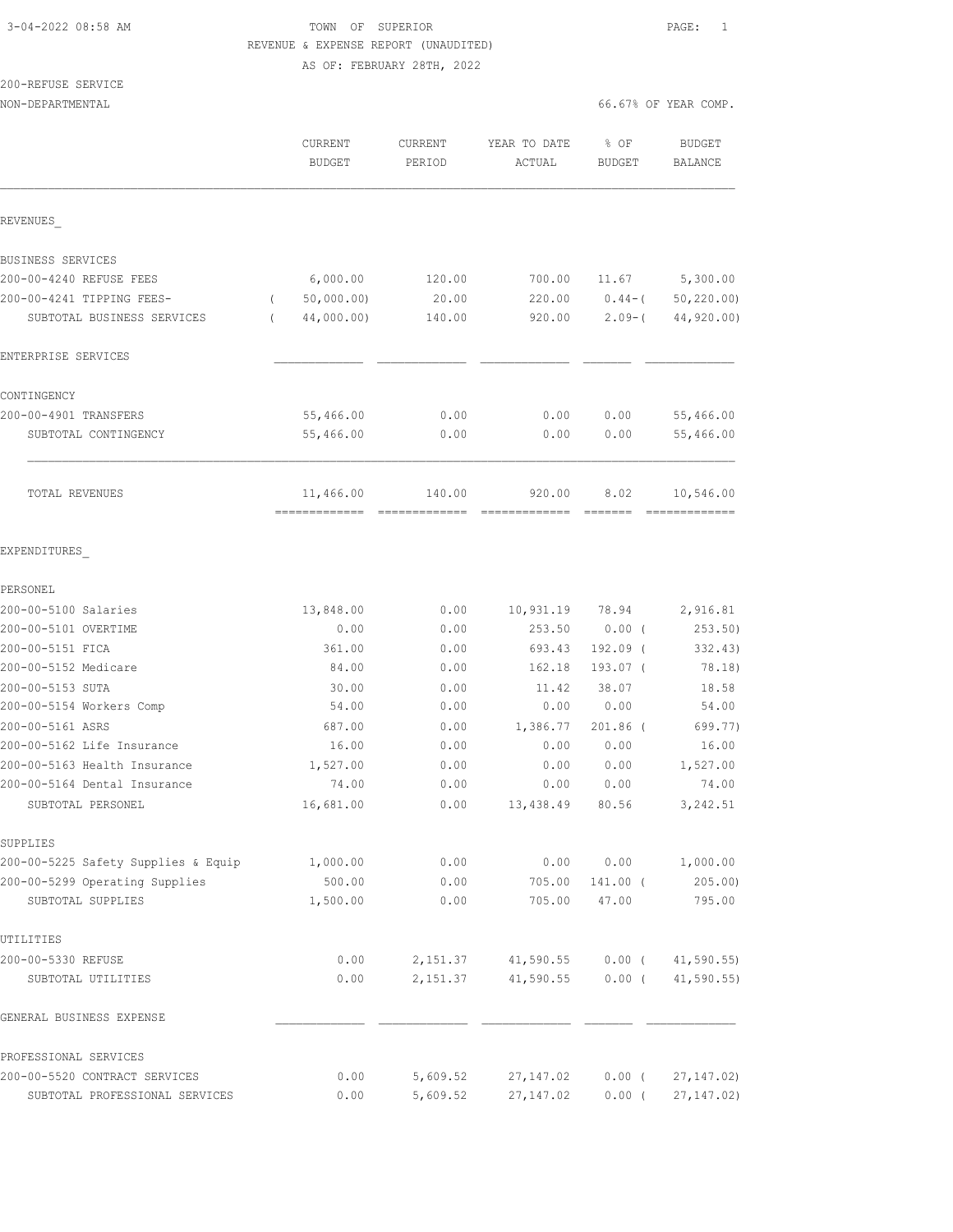### 3-04-2022 08:58 AM TOWN OF SUPERIOR PAGE: 2 REVENUE & EXPENSE REPORT (UNAUDITED) AS OF: FEBRUARY 28TH, 2022

## 200-REFUSE SERVICE

|                                    | <b>CURRENT</b><br>BUDGET | <b>CURRENT</b><br>PERIOD | YEAR TO DATE<br>ACTUAL | % OF<br><b>BUDGET</b> | <b>BUDGET</b><br><b>BALANCE</b> |
|------------------------------------|--------------------------|--------------------------|------------------------|-----------------------|---------------------------------|
|                                    |                          |                          |                        |                       |                                 |
| REPAIR/MAINTENANCE                 |                          |                          |                        |                       |                                 |
| 200-00-5640 Auto Truck Repair      | 1,000.00                 | 0.00                     | 0.00                   | 0.00                  | 1,000.00                        |
| 200-00-5641 Gas & Oil              | 500.00                   | 0.00                     | 751.37                 | $150.27$ (            | 251.37)                         |
| SUBTOTAL REPAIR/MAINTENANCE        | 1,500.00                 | 0.00                     | 751.37                 | 50.09                 | 748.63                          |
| CAPITAL OUTLAY                     |                          |                          |                        |                       |                                 |
| DEBT SERVICE                       |                          |                          |                        |                       |                                 |
| TOTAL EXPENDITURES                 | 19,681.00                | 7,760.89                 | 83,632.43 424.94 (     |                       | 63, 951.43)                     |
| REVENUES OVER/(UNDER) EXPENDITURES | $8, 215.00$ ) (          |                          | $7,620.89$ (82,712.43) |                       | 74,497.43                       |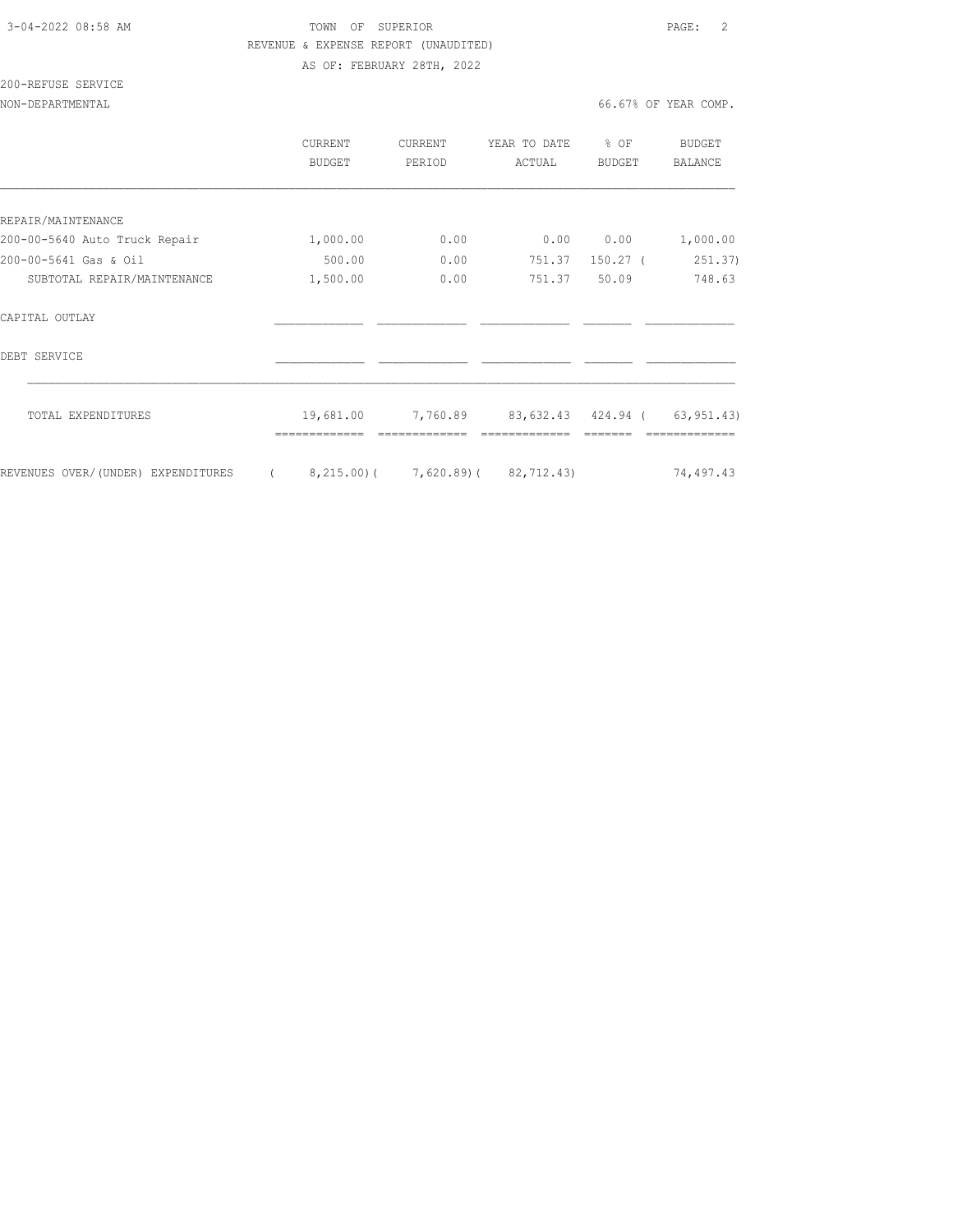| 3-04-2022 08:58 AM |  |
|--------------------|--|
|                    |  |

## TOWN OF SUPERIOR **Example 20:49 AM TOWN OF SUPERIOR**  REVENUE & EXPENSE REPORT (UNAUDITED) AS OF: FEBRUARY 28TH, 2022

200-REFUSE SERVICE

66.67% OF YEAR COMP.

|                                    | <b>CURRENT</b><br>BUDGET | CURRENT<br>PERIOD         | YEAR TO DATE<br>ACTUAL | % OF<br><b>BUDGET</b> | <b>BUDGET</b><br><b>BALANCE</b> |
|------------------------------------|--------------------------|---------------------------|------------------------|-----------------------|---------------------------------|
|                                    |                          |                           |                        |                       |                                 |
| FUND TOTAL REVENUES                |                          | 11,466.00<br>140.00       | 920.00                 | 8.02                  | 10,546.00                       |
| FUND TOTAL EXPENDITURES            |                          | 19,681.00<br>7,760.89     | 83,632.43              | 424.94                | 63, 951, 43)                    |
| REVENUES OVER/(UNDER) EXPENDITURES |                          | 8,215.00(<br>$7,620.89$ ( | 82,712.43)             |                       | 74,497.43                       |
|                                    |                          |                           |                        |                       |                                 |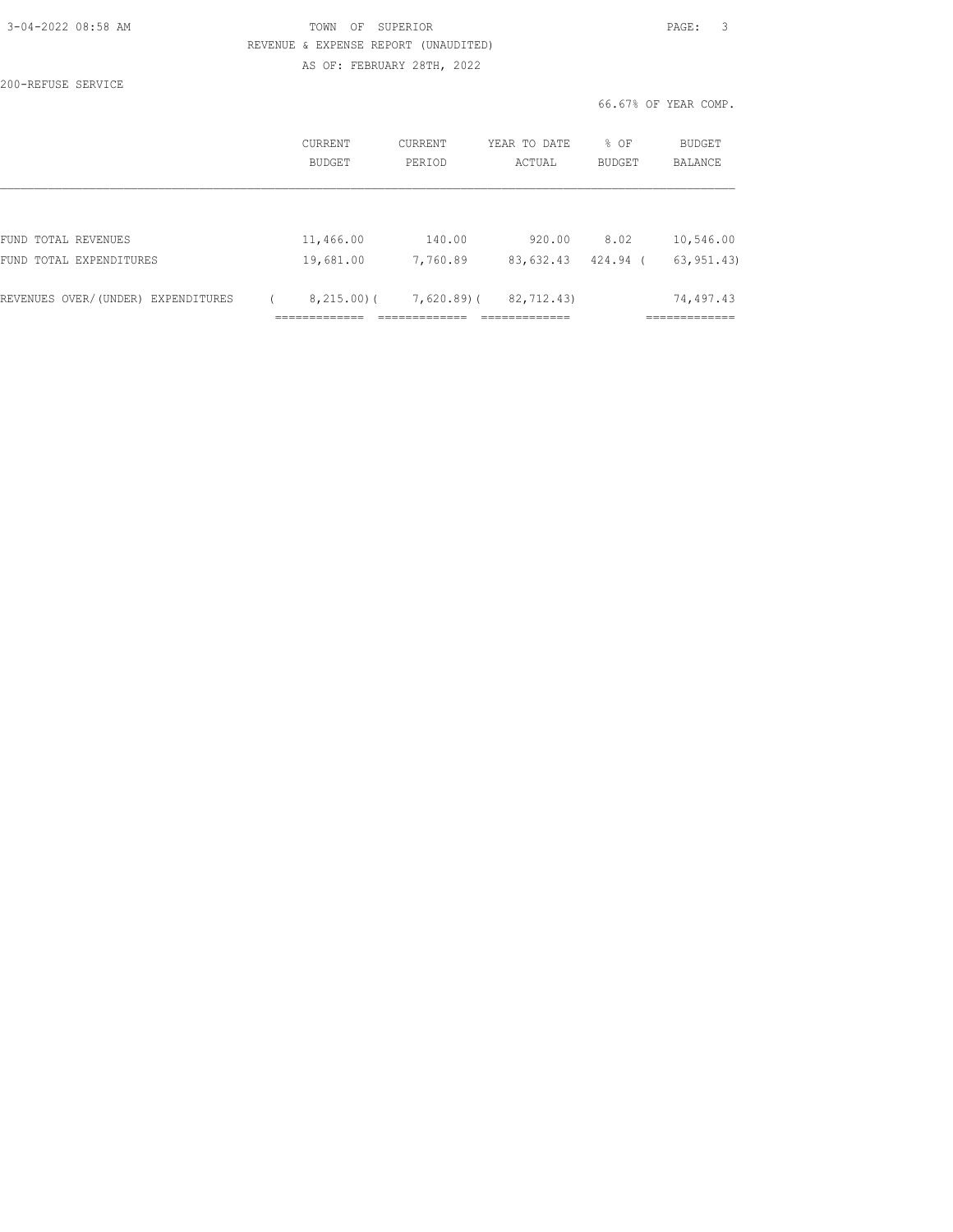# TOWN OF SUPERIOR **PAGE:** 1 REVENUE & EXPENSE REPORT (UNAUDITED)

AS OF: FEBRUARY 28TH, 2022

210-SEWER

| ムエリーつむWD氏                            |                   |                   |                                       |                |                             |
|--------------------------------------|-------------------|-------------------|---------------------------------------|----------------|-----------------------------|
| NON-DEPARTMENTAL                     |                   |                   |                                       |                | 66.67% OF YEAR COMP.        |
|                                      | CURRENT<br>BUDGET | CURRENT<br>PERIOD | YEAR TO DATE<br>ACTUAL                | % OF<br>BUDGET | <b>BUDGET</b><br>BALANCE    |
| REVENUES                             |                   |                   |                                       |                |                             |
| <b>TAXES</b>                         |                   |                   |                                       |                |                             |
| BUSINESS SERVICES                    |                   |                   |                                       |                |                             |
| 210-00-4240 SEWER FEES               |                   |                   | 477,900.00 39,810.48 315,040.08 65.92 |                | 162,859.92                  |
| 210-00-4250 PENALTIES                | $0.00$ (          |                   | 255.00) (615.00)                      | 0.00           | 615.00                      |
| SUBTOTAL BUSINESS SERVICES           | 477,900.00        |                   | 39,555.48 314,425.08 65.79            |                | 163, 474.92                 |
| GRANTS                               |                   |                   |                                       |                |                             |
| CONTINGENCY                          |                   |                   |                                       |                |                             |
| TOTAL REVENUES                       |                   |                   | 477,900.00 39,555.48 314,425.08 65.79 |                | 163, 474.92                 |
| EXPENDITURES                         |                   |                   |                                       |                |                             |
| PERSONEL                             |                   |                   |                                       |                |                             |
| 210-00-5100 SALARIES                 | 89,779.00         | 0.00              |                                       |                | 47, 383.30 52.78 42, 395.70 |
| 210-00-5101 OVERTIME                 | 7,500.00          | 0.00              | 11,060.40                             |                | $147.47$ ( 3,560.40)        |
| 210-00-5151 FICA                     | 5,238.00          | 0.00              | 3,614.78                              | 69.01          | 1,623.22                    |
| 210-00-5152 MEDICARE                 | 1,225.00          | 0.00              | 845.37                                | 69.01          | 379.63                      |
| 210-00-5153 STATE UNEMPLOYMENT       | 327.00            | 0.00              | 69.36                                 | 21.21          | 257.64                      |
| 210-00-5154 WORKERS COMP INSURANCE   | 3,807.00          | 0.00              | 2,895.00                              | 76.04          | 912.00                      |
| 210-00-5161 ARIZONA STATE RETIREMENT | 10,485.00         | 0.00              | 7,246.89                              | 69.12          | 3,238.11                    |
| 210-00-5162 LIFE INSURANCE           | 165.00            | 0.00              | 120.60                                | 73.09          | 44.40                       |
| 210-00-5163 HEALTH INSURANCE         | 15,120.00         | 1,249.96          | 7,499.76                              | 49.60          | 7,620.24                    |
| 210-00-5164 DENTAL INSURANCE         | 836.00            | 0.00              | 568.44<br>81,303.90                   | 68.00          | 267.56                      |
| SUBTOTAL PERSONEL                    | 134,482.00        | 1,249.96          |                                       | 60.46          | 53, 178.10                  |
| SUPPLIES                             |                   |                   |                                       |                |                             |
| 210-00-5210 OFFICE SUPPLIES          | 2,000.00          | 0.00              | 0.00                                  | 0.00           | 2,000.00                    |
| 210-00-5240 CHEMICAL SUPPLIES        | 15,146.00         | 0.00              | 0.00                                  | 0.00           | 15,146.00                   |
| 210-00-5299 OPERATING SUPPLIES       | 20,000.00         | 436.42            | 22,140.58                             | 110.70 (       | 2,140.58)                   |
| SUBTOTAL SUPPLIES                    | 37,146.00         | 436.42            | 22,140.58                             | 59.60          | 15,005.42                   |
| UTILITIES                            |                   |                   |                                       |                |                             |
| 210-00-5310 ELECTRICITY              | 59,202.00         | 0.00              | 35,838.22                             | 60.54          | 23, 363.78                  |
| 210-00-5340 SEWER                    | 0.00              | 0.00              | 82.00                                 | $0.00$ (       | 82.00)                      |
| 210-00-5350 TELEPHONE                | 1,158.00          | 64.16             | 520.93                                | 44.99          | 637.07                      |
| 210-00-5360 WATER                    | 3,000.00          | 243.96            | 1,948.97                              | 64.97          | 1,051.03                    |

210-00-5380 SECURITY 500.00 25.00 200.00 40.00 300.00 SUBTOTAL UTILITIES 63,860.00 333.12 38,590.12 60.43 25,269.88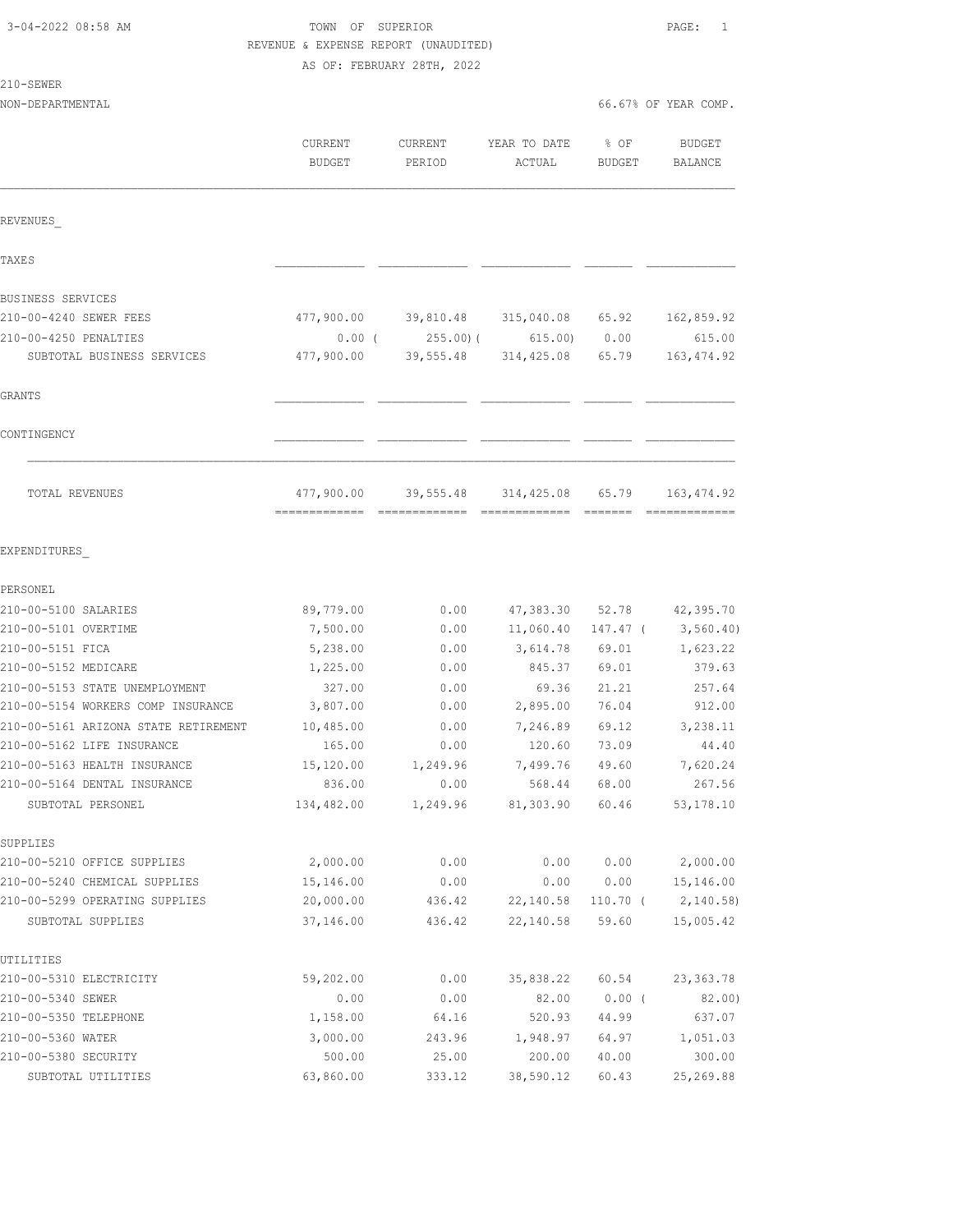# 3-04-2022 08:58 AM TOWN OF SUPERIOR PAGE: 2 REVENUE & EXPENSE REPORT (UNAUDITED)

AS OF: FEBRUARY 28TH, 2022

### 210-SEWER

NON-DEPARTMENTAL 66.67% OF YEAR COMP.

|                                        | CURRENT<br><b>BUDGET</b> | CURRENT<br>PERIOD | YEAR TO DATE<br>ACTUAL | % OF<br><b>BUDGET</b> | <b>BUDGET</b><br>BALANCE |
|----------------------------------------|--------------------------|-------------------|------------------------|-----------------------|--------------------------|
|                                        |                          |                   |                        |                       |                          |
| GENERAL BUSINESS EXPENSE               |                          |                   |                        |                       |                          |
| 210-00-5410 ADVERTISING                | 0.00                     | 0.00              | 61.16                  | 0.00(                 | 61.16)                   |
| 210-00-5420 DUES & SUBSCRIPTIONS       | 5,000.00                 | 0.00              | 13,099.72              | $261.99$ (            | 8,099.72)                |
| 210-00-5425 CONFERENCES & TRAINING     | 2,000.00                 | 0.00              | 189.88                 | 9.49                  | 1,810.12                 |
| 210-00-5450 UNIFORMS                   | 659.00                   | 111.40            | 518.51                 | 78.68                 | 140.49                   |
| 210-00-5460 POSTAGE                    | 5,000.00                 | 840.44            | 3,613.72               | 72.27                 | 1,386.28                 |
| 210-00-5471 AUDIT                      | 1,545.00                 | 0.00              | 2,077.26               | 134.45 (              | 532.26)                  |
| 210-00-5480 GENERAL INSURANCE          | 12,820.00                | 0.00              | 1,366.02               | 10.66                 | 11, 453.98               |
| 210-00-5491 Credit Card Fees           | 1,000.00                 | 0.00              | 0.00                   | 0.00                  | 1,000.00                 |
| 210-00-5492 BAD DEBT EXPENSE           | 15,000.00                | 0.00              | 0.00                   | 0.00                  | 15,000.00                |
| SUBTOTAL GENERAL BUSINESS EXPENSE      | 43,024.00                | 951.84            | 20,926.27              | 48.64                 | 22,097.73                |
| PROFESSIONAL SERVICES                  |                          |                   |                        |                       |                          |
| 210-00-5520 CONTRACTUAL SERVICES       | 1,000.00                 | 172.70            | 9,544.48               | $954.45$ (            | 8,544.48)                |
| 210-00-5550 OTHER PROFESSIONAL SERVICE | 73,161.00                | 616.60            | 60,643.67              | 82.89                 | 12,517.33                |
| 210-00-5551 COLLECTIONS                | 0.00                     | 0.00              | 6,509.49               | $0.00$ (              | 6, 509.49                |
| 210-00-5580 SLUDGE REMOVAL             | 9,000.00                 | 0.00              | 1,801.09               | 20.01                 | 7,198.91                 |
| 210-00-5581 BACKFLOW TESTING           | 1,439.00                 | 0.00              | 0.00                   | 0.00                  | 1,439.00                 |
| SUBTOTAL PROFESSIONAL SERVICES         | 84,600.00                | 789.30            | 78,498.73              | 92.79                 | 6,101.27                 |
| REPAIR/MAINTENANCE                     |                          |                   |                        |                       |                          |
| 210-00-5640 AUTO & TRUCK REPAIRS       | 1,000.00                 | 0.00              | 0.00                   | 0.00                  | 1,000.00                 |
| 210-00-5641 GAS & OIL                  | 3,000.00                 | 168.30            | 1,769.63               | 58.99                 | 1,230.37                 |
| 210-00-5650 OTHER EQUIPMENT REPAIRS    | 8,085.00                 | 0.00              | 3,159.49               | 39.08                 | 4,925.51                 |
| SUBTOTAL REPAIR/MAINTENANCE            | 12,085.00                | 168.30            | 4,929.12               | 40.79                 | 7,155.88                 |
| CAPITAL OUTLAY                         |                          |                   |                        |                       |                          |
| 210-00-5710 BUILDING                   | 500.00                   | 0.00              | 0.00                   | 0.00                  | 500.00                   |
| 210-00-5750 OTHER EQUIP/SMALL TOOLS    | 5,000.00                 | 0.00              | 0.00                   | 0.00                  | 5,000.00                 |
| 210-00-5760 R&M WELLS & PUMPS          | 10,000.00                | 0.00              | 3,857.12               | 38.57                 | 6,142.88                 |
| SUBTOTAL CAPITAL OUTLAY                | 15,500.00                | 0.00              | 3,857.12               | 24.88                 | 11,642.88                |
| NON-OPERATING                          |                          |                   |                        |                       |                          |
| 210-00-5800 DEPRECIATION               | 40,000.00                | 0.00              | 0.00                   | 0.00                  | 40,000.00                |
| SUBTOTAL NON-OPERATING                 | 40,000.00                | 0.00              | 0.00                   | 0.00                  | 40,000.00                |
| DEBT SERVICE                           |                          |                   |                        |                       |                          |
| 210-00-5900 INTEREST EXPENSE           | 15,000.00                | 0.00              | 0.00                   | 0.00                  | 15,000.00                |
| SUBTOTAL DEBT SERVICE                  | 15,000.00                | 0.00              | 0.00                   | 0.00                  | 15,000.00                |
| TOTAL EXPENDITURES                     | 445,697.00               | 3,928.94          | 250,245.84             | 56.15                 | 195, 451.16              |
|                                        |                          |                   |                        |                       |                          |
| REVENUES OVER/(UNDER) EXPENDITURES     | 32,203.00                | 35,626.54         | 64, 179. 24            | $\left($              | 31, 976.24)              |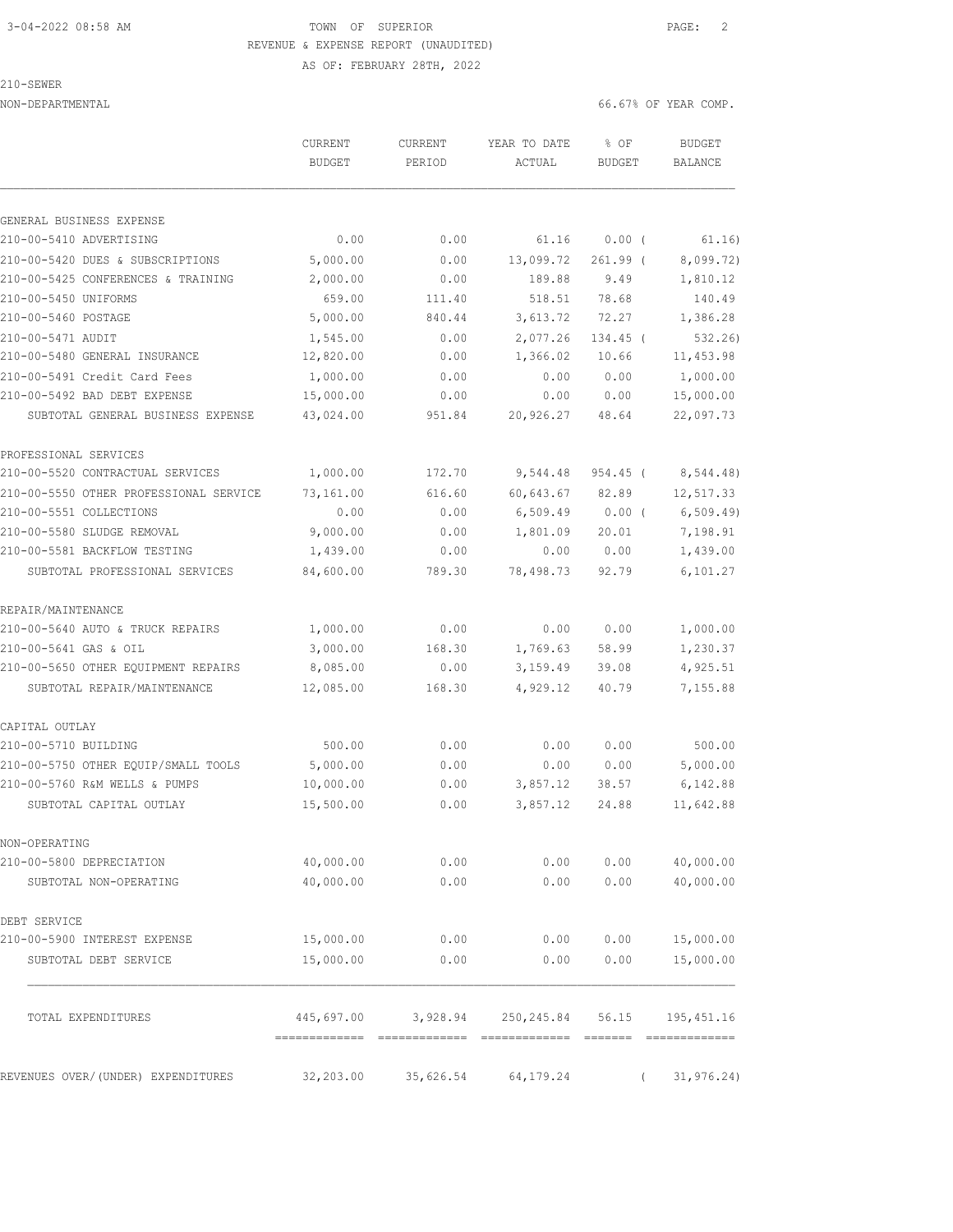### 3-04-2022 08:58 AM TOWN OF SUPERIOR PAGE: 3 REVENUE & EXPENSE REPORT (UNAUDITED) AS OF: FEBRUARY 28TH, 2022

210-SEWER

|                                    | CURRENT<br>BUDGET | <b>CURRENT</b><br>PERIOD | YEAR TO DATE<br>ACTUAL       | % OF<br><b>BUDGET</b> | BUDGET<br><b>BALANCE</b>                    |
|------------------------------------|-------------------|--------------------------|------------------------------|-----------------------|---------------------------------------------|
|                                    |                   |                          |                              |                       |                                             |
| FUND TOTAL REVENUES                | 477,900.00        | 39,555.48                | 314,425.08                   | 65.79                 | 163, 474.92                                 |
| FUND TOTAL EXPENDITURES            | 445,697.00        | 3,928.94                 | 250,245.84                   | 56.15                 | 195, 451.16                                 |
| REVENUES OVER/(UNDER) EXPENDITURES | 32,203.00         | 35,626.54                | 64, 179. 24<br>_____________ |                       | 31, 976, 24)<br>_____________<br>---------- |
|                                    |                   |                          |                              |                       |                                             |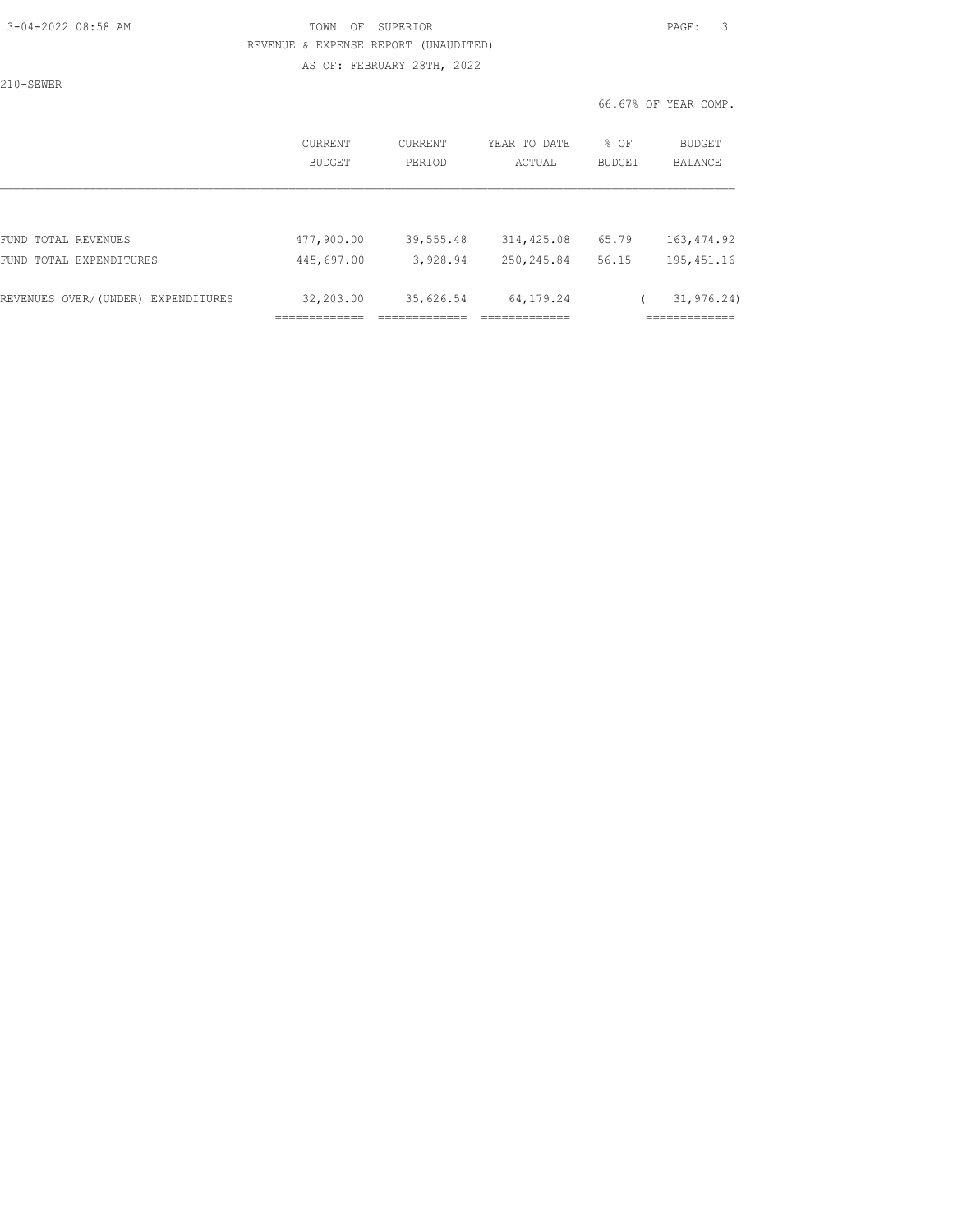220-AMBULANCE

### TOWN OF SUPERIOR **PAGE:** 1 REVENUE & EXPENSE REPORT (UNAUDITED) AS OF: FEBRUARY 28TH, 2022

| NON-DEPARTMENTAL                                                     |                          |                   |                        |                       | 66.67% OF YEAR COMP.            |
|----------------------------------------------------------------------|--------------------------|-------------------|------------------------|-----------------------|---------------------------------|
|                                                                      | CURRENT<br><b>BUDGET</b> | CURRENT<br>PERIOD | YEAR TO DATE<br>ACTUAL | % OF<br><b>BUDGET</b> | <b>BUDGET</b><br><b>BALANCE</b> |
| REVENUES                                                             |                          |                   |                        |                       |                                 |
| TAXE S                                                               |                          |                   |                        |                       |                                 |
| BUSINESS SERVICES                                                    |                          |                   |                        |                       |                                 |
|                                                                      |                          |                   |                        |                       |                                 |
| ENTERPRISE SERVICES                                                  |                          |                   |                        |                       |                                 |
| 220-00-4310 AMBULANCE BILLINGS                                       | 360,000.00               | 187.50            | 195,118.34             | 54.20                 | 164,881.66                      |
| SUBTOTAL ENTERPRISE SERVICES                                         | 360,000.00               | 187.50            | 195, 118.34            | 54.20                 | 164,881.66                      |
| CONTINGENCY                                                          |                          |                   |                        |                       |                                 |
| 220-00-4901 INTERFUND TRANSFER-AMBULANCE                             | 150,000.00               | 0.00              | 0.00                   | 0.00                  | 150,000.00                      |
| SUBTOTAL CONTINGENCY                                                 | 150,000.00               | 0.00              | 0.00                   | 0.00                  | 150,000.00                      |
| TOTAL REVENUES                                                       | 510,000.00               | 187.50            | 195,118.34             | 38.26                 | 314,881.66                      |
| EXPENDITURES                                                         |                          |                   |                        |                       |                                 |
| PERSONEL                                                             |                          |                   |                        |                       |                                 |
| 220-00-5100 SALARIES                                                 | 282,018.00 (             | 190.70)           | 166, 369.35            | 58.99                 | 115,648.65                      |
| 220-00-5101 OVERTIME                                                 | 30,000.00                | 0.00              | 22,671.27              | 75.57                 | 7,328.73                        |
| 220-00-5151 FICA                                                     | 17,772.00                | 0.00              | 11,728.84              | 66.00                 | 6,043.16                        |
| 220-00-5152 MEDICARE                                                 | 4,156.00                 | 0.00              | 2,743.03               | 66.00                 | 1,412.97                        |
| 220-00-5153 STATE UNEMPLOYMENT<br>220-00-5154 WORKERS COMP INSURANCE | 1,285.00                 | 0.00              | 346.74                 | 26.98                 | 938.26                          |
| 220-00-5160 PUBLIC SAFETY RETIREMENT                                 | 17,931.00<br>39,397.00   | 0.00<br>2,841.25  | 17,321.00<br>22,820.95 | 96.60<br>57.93        | 610.00<br>16,576.05             |
| 220-00-5162 LIFE INSURANCE                                           | 450.00                   | 0.00              | 321.60                 | 71.47                 | 128.40                          |
| 220-00-5163 HEALTH INSURANCE                                         | 36,287.00                | 2,999.90          | 15,999.48              | 44.09                 | 20,287.52                       |
| 220-00-5164 DENTAL INSURANCE                                         | 2,285.00                 | 0.00              | 1,635.85 71.59         |                       | 649.15                          |
| SUBTOTAL PERSONEL                                                    | 431,581.00               | 5,650.45          | 261,958.11             | 60.70                 | 169,622.89                      |
| SUPPLIES                                                             |                          |                   |                        |                       |                                 |
| 220-00-5220 MEDICAL SUPPLIES                                         | 16,000.00                | 533.91            | 8,538.35               | 53.36                 | 7,461.65                        |
| 220-00-5299 OPERATING SUPPLIES                                       | 0.00                     | 0.00              | 150.00                 | $0.00$ (              | 150.00)                         |
| SUBTOTAL SUPPLIES                                                    | 16,000.00                | 533.91            | 8,688.35               | 54.30                 | 7,311.65                        |
| UTILITIES                                                            |                          |                   |                        |                       |                                 |
| 220-00-5310 ELECTRICITY                                              | 2,783.00                 | 0.00              | 1,517.69               | 54.53                 | 1,265.31                        |
| 220-00-5350 TELEPHONE                                                | 1,000.00                 | 0.00              | 569.66                 | 56.97                 | 430.34                          |
| 220-00-5360 WATER                                                    | 1,100.00                 | 56.58             | 351.74                 | 31.98                 | 748.26                          |

SUBTOTAL UTILITIES 4,883.00 56.58 2,439.09 49.95 2,443.91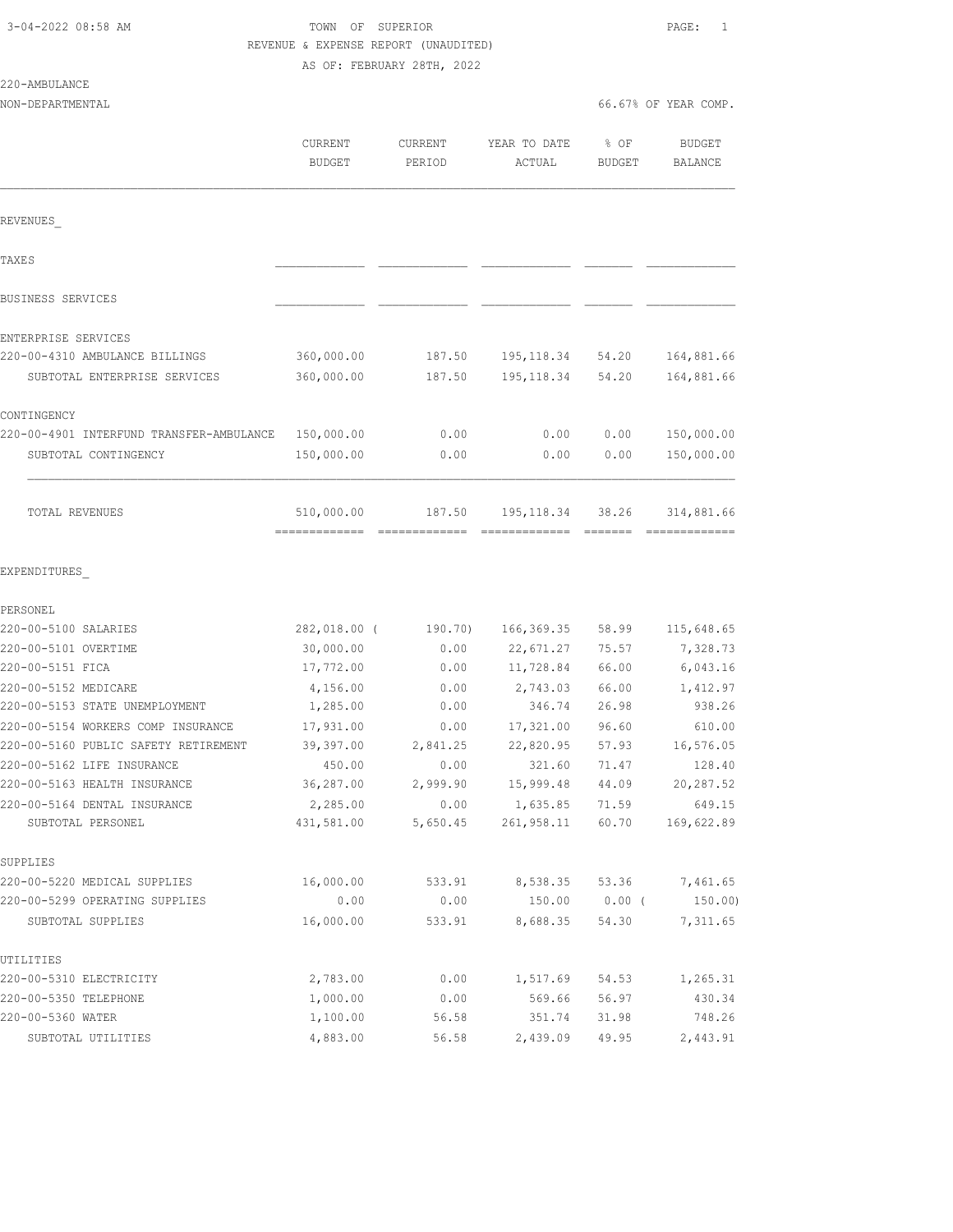# 3-04-2022 08:58 AM TOWN OF SUPERIOR PAGE: 2 REVENUE & EXPENSE REPORT (UNAUDITED)

AS OF: FEBRUARY 28TH, 2022

## 220-AMBULANCE

NON-DEPARTMENTAL 66.67% OF YEAR COMP.

|                                                | CURRENT<br><b>BUDGET</b>                    | CURRENT<br>PERIOD | YEAR TO DATE<br>ACTUAL             | % OF<br><b>BUDGET</b> | <b>BUDGET</b><br><b>BALANCE</b>                                                                                                                                                                                                                                                                                                                                                                                                                                                                      |
|------------------------------------------------|---------------------------------------------|-------------------|------------------------------------|-----------------------|------------------------------------------------------------------------------------------------------------------------------------------------------------------------------------------------------------------------------------------------------------------------------------------------------------------------------------------------------------------------------------------------------------------------------------------------------------------------------------------------------|
| GENERAL BUSINESS EXPENSE                       |                                             |                   |                                    |                       |                                                                                                                                                                                                                                                                                                                                                                                                                                                                                                      |
| 220-00-5420 DUES & SUBSCRIPTIONS               | 1,000.00                                    | 0.00              | 353.60                             | 35.36                 | 646.40                                                                                                                                                                                                                                                                                                                                                                                                                                                                                               |
| 220-00-5471 AUDIT                              | 0.00                                        | 0.00              | 2,077.26                           | $0.00$ (              | 2,077.26                                                                                                                                                                                                                                                                                                                                                                                                                                                                                             |
| 220-00-5480 GENERAL INSURANCE                  | 6,410.00                                    | 0.00              | 683.01                             | 10.66                 | 5,726.99                                                                                                                                                                                                                                                                                                                                                                                                                                                                                             |
| 220-00-5491 BANK FEES                          | 1,500.00                                    | 0.00              | 2,324.47                           | 154.96 (              | 824.47)                                                                                                                                                                                                                                                                                                                                                                                                                                                                                              |
| SUBTOTAL GENERAL BUSINESS EXPENSE              | 8,910.00                                    | 0.00              | 5,438.34                           | 61.04                 | 3,471.66                                                                                                                                                                                                                                                                                                                                                                                                                                                                                             |
| PROFESSIONAL SERVICES                          |                                             |                   |                                    |                       |                                                                                                                                                                                                                                                                                                                                                                                                                                                                                                      |
| 220-00-5520 CONTRACTUAL SERVICES               | 24,000.00                                   | 2,313.47          | 18,293.60                          | 76.22                 | 5,706.40                                                                                                                                                                                                                                                                                                                                                                                                                                                                                             |
| 220-00-5550 OTHER PROFESSIONAL SERVICE         | 4,080.00                                    | 0.00              | 4,646.40                           | 113.88 (              | 566.40                                                                                                                                                                                                                                                                                                                                                                                                                                                                                               |
| SUBTOTAL PROFESSIONAL SERVICES                 | 28,080.00                                   | 2,313.47          | 22,940.00                          | 81.70                 | 5,140.00                                                                                                                                                                                                                                                                                                                                                                                                                                                                                             |
| REPAIR/MAINTENANCE                             |                                             |                   |                                    |                       |                                                                                                                                                                                                                                                                                                                                                                                                                                                                                                      |
| 220-00-5641 GAS & OIL                          | 9,000.00                                    | 1,251.97          | 4,745.15                           | 52.72                 | 4,254.85                                                                                                                                                                                                                                                                                                                                                                                                                                                                                             |
| SUBTOTAL REPAIR/MAINTENANCE                    | 9,000.00                                    | 1,251.97          | 4,745.15                           | 52.72                 | 4,254.85                                                                                                                                                                                                                                                                                                                                                                                                                                                                                             |
| CAPITAL OUTLAY                                 |                                             |                   |                                    |                       |                                                                                                                                                                                                                                                                                                                                                                                                                                                                                                      |
| 220-00-5741 Audit                              | 1,545.00                                    | 0.00              | 0.00                               | 0.00                  | 1,545.00                                                                                                                                                                                                                                                                                                                                                                                                                                                                                             |
| SUBTOTAL CAPITAL OUTLAY                        | 1,545.00                                    | 0.00              | 0.00                               | 0.00                  | 1,545.00                                                                                                                                                                                                                                                                                                                                                                                                                                                                                             |
| NON-OPERATING                                  |                                             |                   |                                    |                       |                                                                                                                                                                                                                                                                                                                                                                                                                                                                                                      |
| 220-00-5800 DEPRECIATION                       | 40,000.00                                   | 0.00              | 0.00                               | 0.00                  | 40,000.00                                                                                                                                                                                                                                                                                                                                                                                                                                                                                            |
| SUBTOTAL NON-OPERATING                         | 40,000.00                                   | 0.00              | 0.00                               | 0.00                  | 40,000.00                                                                                                                                                                                                                                                                                                                                                                                                                                                                                            |
| DEBT SERVICE                                   |                                             |                   |                                    |                       |                                                                                                                                                                                                                                                                                                                                                                                                                                                                                                      |
| TOTAL EXPENDITURES                             | 539,999.00<br>-------------- -------------- | 9,806.38          | 306,209.04<br>------------- ------ | 56.71                 | 233,789.96<br>$\begin{array}{cccccccccc} \multicolumn{2}{c}{} & \multicolumn{2}{c}{} & \multicolumn{2}{c}{} & \multicolumn{2}{c}{} & \multicolumn{2}{c}{} & \multicolumn{2}{c}{} & \multicolumn{2}{c}{} & \multicolumn{2}{c}{} & \multicolumn{2}{c}{} & \multicolumn{2}{c}{} & \multicolumn{2}{c}{} & \multicolumn{2}{c}{} & \multicolumn{2}{c}{} & \multicolumn{2}{c}{} & \multicolumn{2}{c}{} & \multicolumn{2}{c}{} & \multicolumn{2}{c}{} & \multicolumn{2}{c}{} & \multicolumn{2}{c}{} & \mult$ |
| REVENUES OVER/(UNDER) EXPENDITURES<br>$\left($ | 29,999.00)(                                 | $9,618.88$ )(     | 111,090.70)                        |                       | 81,091.70                                                                                                                                                                                                                                                                                                                                                                                                                                                                                            |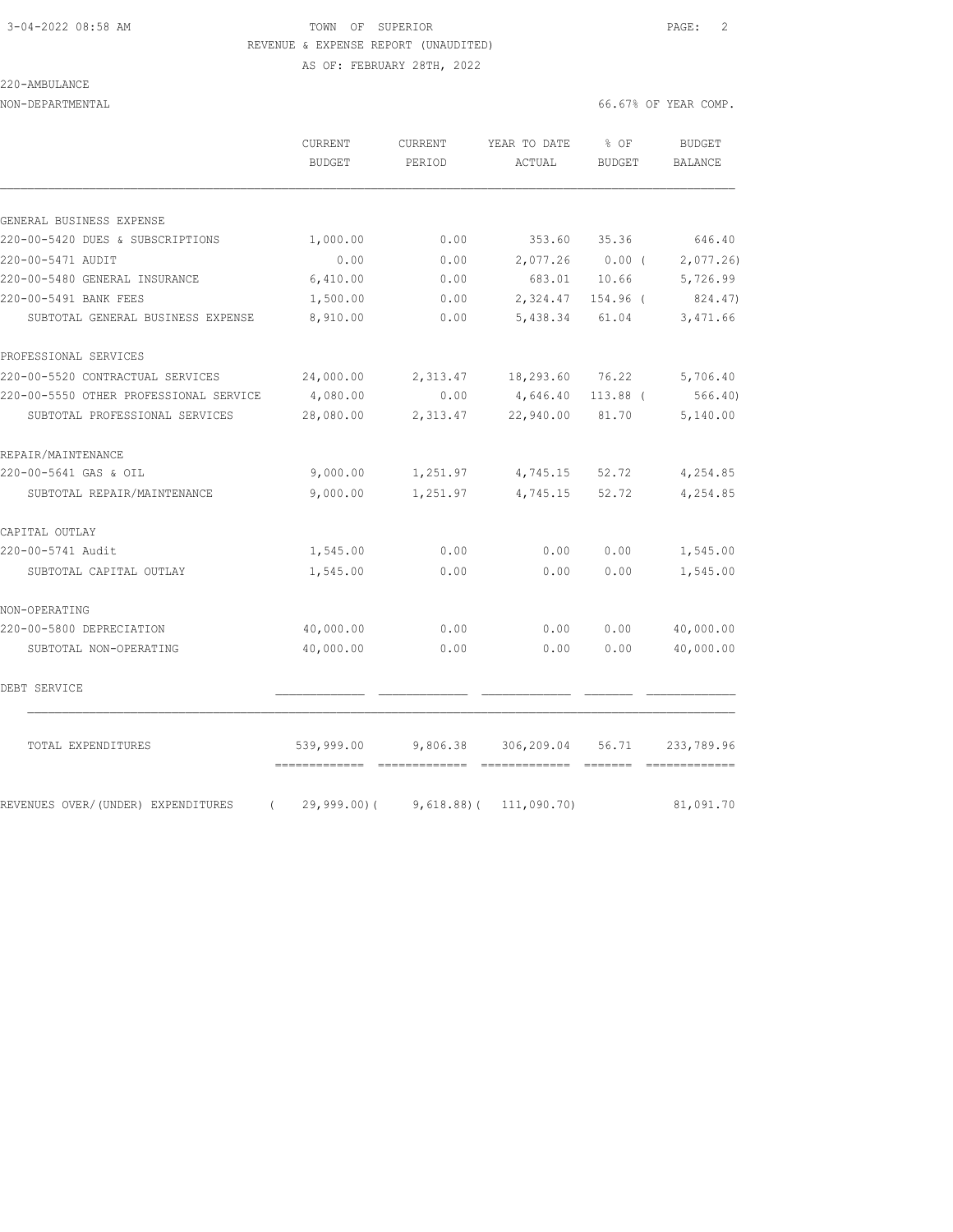### 3-04-2022 08:58 AM TOWN OF SUPERIOR PAGE: 3 REVENUE & EXPENSE REPORT (UNAUDITED) AS OF: FEBRUARY 28TH, 2022

220-AMBULANCE

|                                    | <b>CURRENT</b><br><b>BUDGET</b> | CURRENT<br>PERIOD | YEAR TO DATE<br>ACTUAL | % OF<br><b>BUDGET</b> | BUDGET<br><b>BALANCE</b> |
|------------------------------------|---------------------------------|-------------------|------------------------|-----------------------|--------------------------|
|                                    |                                 |                   |                        |                       |                          |
| FUND TOTAL REVENUES                | 510,000.00                      | 187.50            | 195, 118.34            | 38.26                 | 314,881.66               |
| FUND TOTAL EXPENDITURES            | 539,999.00                      | 9,806.38          | 306,209.04             | 56.71                 | 233,789.96               |
| REVENUES OVER/(UNDER) EXPENDITURES | $29,999.00$ (                   | $9,618.88$ )(     | 111,090.70)            |                       | 81,091.70                |
|                                    |                                 |                   |                        |                       |                          |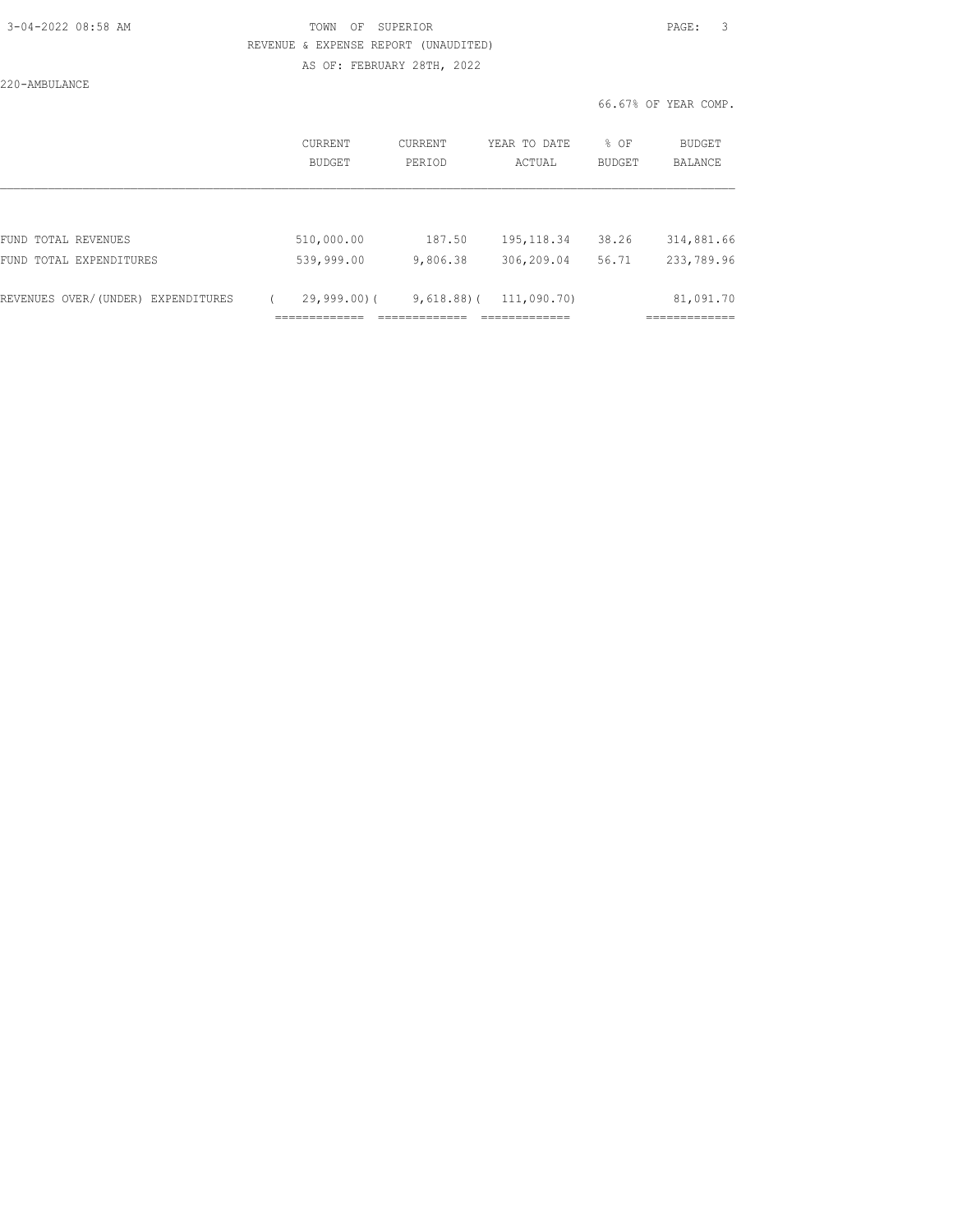### 3-04-2022 08:58 AM TOWN OF SUPERIOR PAGE: 1 REVENUE & EXPENSE REPORT (UNAUDITED) AS OF: FEBRUARY 28TH, 2022

### NON-DEPARTMENTAL 66.67% OF YEAR COMP.

230-CEMETARY

|                                      | CURRENT<br><b>BUDGET</b> | CURRENT<br>PERIOD | YEAR TO DATE<br>ACTUAL | % OF<br><b>BUDGET</b> | <b>BUDGET</b><br>BALANCE     |
|--------------------------------------|--------------------------|-------------------|------------------------|-----------------------|------------------------------|
| REVENUES                             |                          |                   |                        |                       |                              |
| BUSINESS SERVICES                    |                          |                   |                        |                       |                              |
| 230-00-4240 WEEKEND FEE              | 0.00                     | 600.00            | 2,600.00               | $0.00$ (              | 2,600.00)                    |
| SUBTOTAL BUSINESS SERVICES           | 0.00                     | 600.00            | 2,600.00               | $0.00$ (              | 2,600.00)                    |
| ENTERPRISE SERVICES                  |                          |                   |                        |                       |                              |
| 230-00-4320 PLOT PURCHASE            | 25,000.00                | 2,500.00          | 29,250.00              |                       | $117.00$ ( $4,250.00$ )      |
| 230-00-4321 OPEN/CLOSE               | 0.00                     | 3,600.00          | 15,350.00              | $0.00$ (              | 15, 350.00                   |
| SUBTOTAL ENTERPRISE SERVICES         | 25,000.00                | 6,100.00          | 44,600.00              | 178.40 (              | 19,600.00)                   |
| CONTINGENCY                          |                          |                   |                        |                       |                              |
| TOTAL REVENUES                       | 25,000.00                | 6,700.00          | 47,200.00              | 188.80 (              | 22, 200.00)<br>============= |
| EXPENDITURES                         |                          |                   |                        |                       |                              |
| PERSONEL                             |                          |                   |                        |                       |                              |
| 230-00-5100 SALARIES                 | 9,759.00                 | 0.00              | 1,572.95 16.12         |                       | 8,186.05                     |
| 230-00-5101 OVERTIME                 | 0.00                     | 0.00              | 108.30                 | $0.00$ (              | 108.30)                      |
| 230-00-5151 FICA                     | 605.00                   | 0.00              | 104.23                 | 17.23                 | 500.77                       |
| 230-00-5152 MEDICARE                 | 142.00                   | 0.00              | 24.40                  | 17.18                 | 117.60                       |
| 230-00-5153 STATE UNEMPLOYMENT       | 27.00                    | 0.00              | 1.63                   | 6.04                  | 25.37                        |
| 230-00-5154 WORKERS COMP INSURANCE   | 35.00                    | 0.00              | 0.00                   | 0.00                  | 35.00                        |
| 230-00-5161 ARIZONA STATE RETIREMENT | 1,211.00                 | 0.00              | 208.40                 | 17.21                 | 1,002.60                     |
| 230-00-5162 LIFE INSURANCE           | 20.00                    | 0.00              | 0.00                   | 0.00                  | 20.00                        |
| 230-00-5163 HEALTH INSURANCE         | 1,890.00                 | 0.00              | 0.00                   | 0.00                  | 1,890.00                     |
| 230-00-5164 DENTAL INSURANCE         | 102.00                   | 0.00              | 0.00                   | 0.00                  | 102.00                       |
| SUBTOTAL PERSONEL                    | 13,791.00                | 0.00              | 2,019.91               | 14.65                 | 11,771.09                    |
| SUPPLIES                             |                          |                   |                        |                       |                              |
| 230-00-5299 OPERATING SUPPLIES       | 1,000.00                 | 0.00              | 145.06                 | 14.51                 | 854.94                       |
| SUBTOTAL SUPPLIES                    | 1,000.00                 | 0.00              | 145.06                 | 14.51                 | 854.94                       |
| UTILITIES                            |                          |                   |                        |                       |                              |
| 230-00-5310 ELECTRICITY              | 1,000.00                 | 0.00              | 422.25                 | 42.23                 | 577.75                       |
| 230-00-5330 REFUSE                   | 0.00                     | 0.00              | 799.30                 | $0.00$ (              | 799.30)                      |
| 230-00-5350 TELEPHONE                | 500.00                   | 0.00              | 0.00                   | 0.00                  | 500.00                       |
| 230-00-5360 WATER                    | 700.00                   | 34.30             | 2,141.75               | $305.96$ (            | 1,441.75                     |
| SUBTOTAL UTILITIES                   | 2,200.00                 | 34.30             | 3,363.30               | 152.88 (              | 1, 163.30)                   |
| GENERAL BUSINESS EXPENSE             |                          |                   |                        |                       |                              |
|                                      |                          |                   |                        |                       |                              |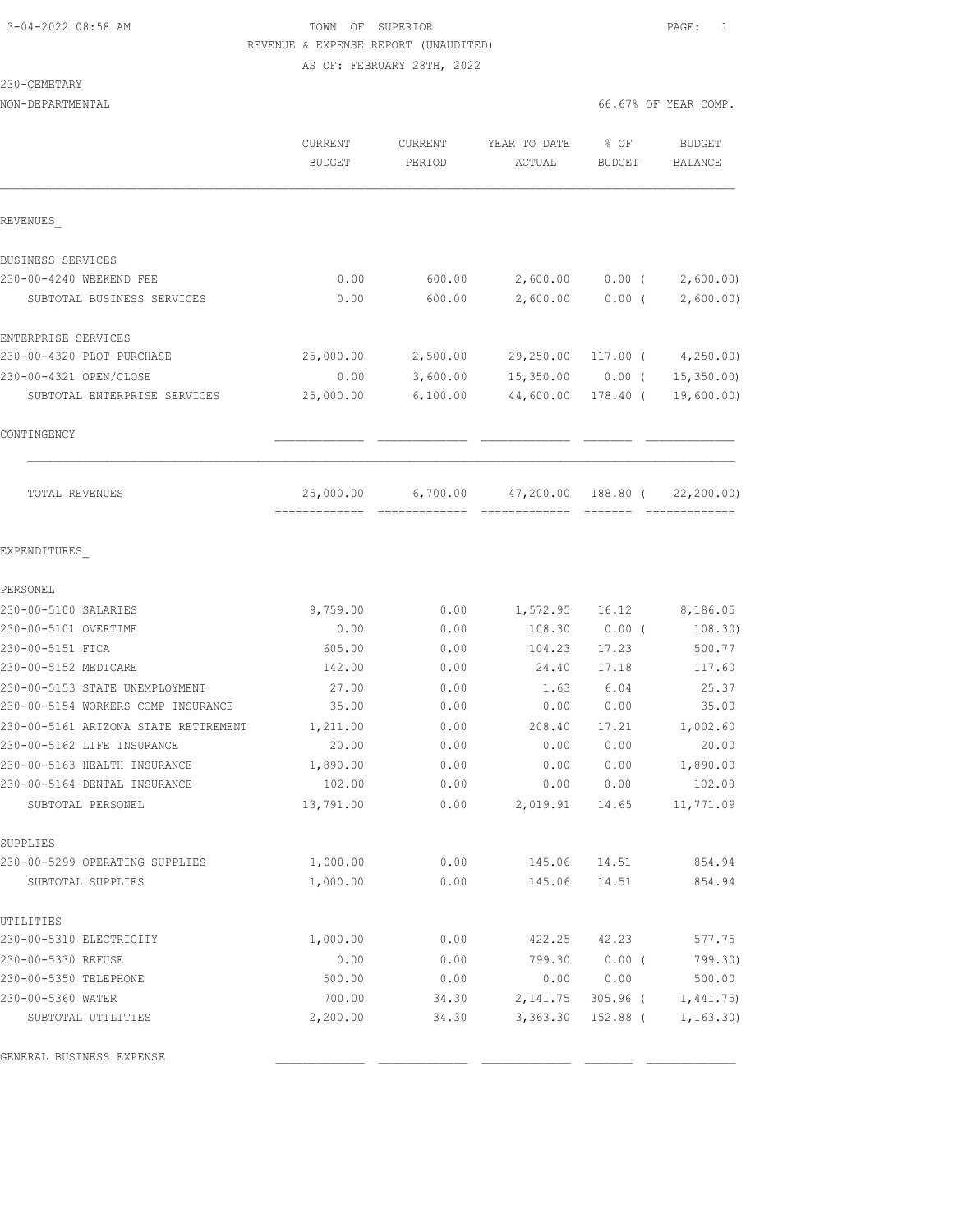230-CEMETARY

## 3-04-2022 08:58 AM TOWN OF SUPERIOR PAGE: 2 REVENUE & EXPENSE REPORT (UNAUDITED) AS OF: FEBRUARY 28TH, 2022

NON-DEPARTMENTAL 66.67% OF YEAR COMP.

|                                                                | CURRENT<br>BUDGET | <b>CURRENT</b> | YEAR TO DATE                                  | $8$ OF        | <b>BUDGET</b>              |
|----------------------------------------------------------------|-------------------|----------------|-----------------------------------------------|---------------|----------------------------|
|                                                                |                   | PERIOD         | ACTUAL                                        | BUDGET        | BALANCE                    |
| PROFESSIONAL SERVICES                                          |                   |                |                                               |               |                            |
| 230-00-5520 CONTRACTUAL SERVICES                               | 0.00              |                | $0.00$ 25,593.00 0.00 ( 25,593.00)            |               |                            |
| SUBTOTAL PROFESSIONAL SERVICES                                 | 0.00              | 0.00           |                                               |               | 25,593.00 0.00 (25,593.00) |
| REPAIR/MAINTENANCE                                             |                   |                |                                               |               |                            |
| 230-00-5650 OTHER EQUIPMENT REPAIRS 2,000.00                   |                   | 0.00           | 0.00                                          | 0.00          | 2,000.00                   |
| SUBTOTAL REPAIR/MAINTENANCE                                    | 2,000.00          | 0.00           | 0.00                                          | 0.00          | 2,000.00                   |
| CAPITAL OUTLAY                                                 |                   |                |                                               |               |                            |
| 230-00-5750 OTHER EQUIP/SMALL TOOLS                            | 0.00              | 0.00           |                                               | 174.64 0.00 ( | 174.64)                    |
| 230-00-5790 MACHINERY AND EOUIPMENT                            | 0.00              | 0.00           | 617.00                                        | $0.00$ (      | 617.00)                    |
| SUBTOTAL CAPITAL OUTLAY                                        | 0.00              | 0.00           | 791.64                                        | $0.00$ (      | 791.64)                    |
| NON-OPERATING                                                  |                   |                |                                               |               |                            |
| DEBT SERVICE                                                   |                   |                |                                               |               |                            |
| TOTAL EXPENDITURES                                             |                   |                | 18,991.00 34.30 31,912.91 168.04 ( 12,921.91) |               |                            |
| REVENUES OVER/(UNDER) EXPENDITURES 6,009.00 6,665.70 15,287.09 |                   |                |                                               |               | (9, 278, 09)               |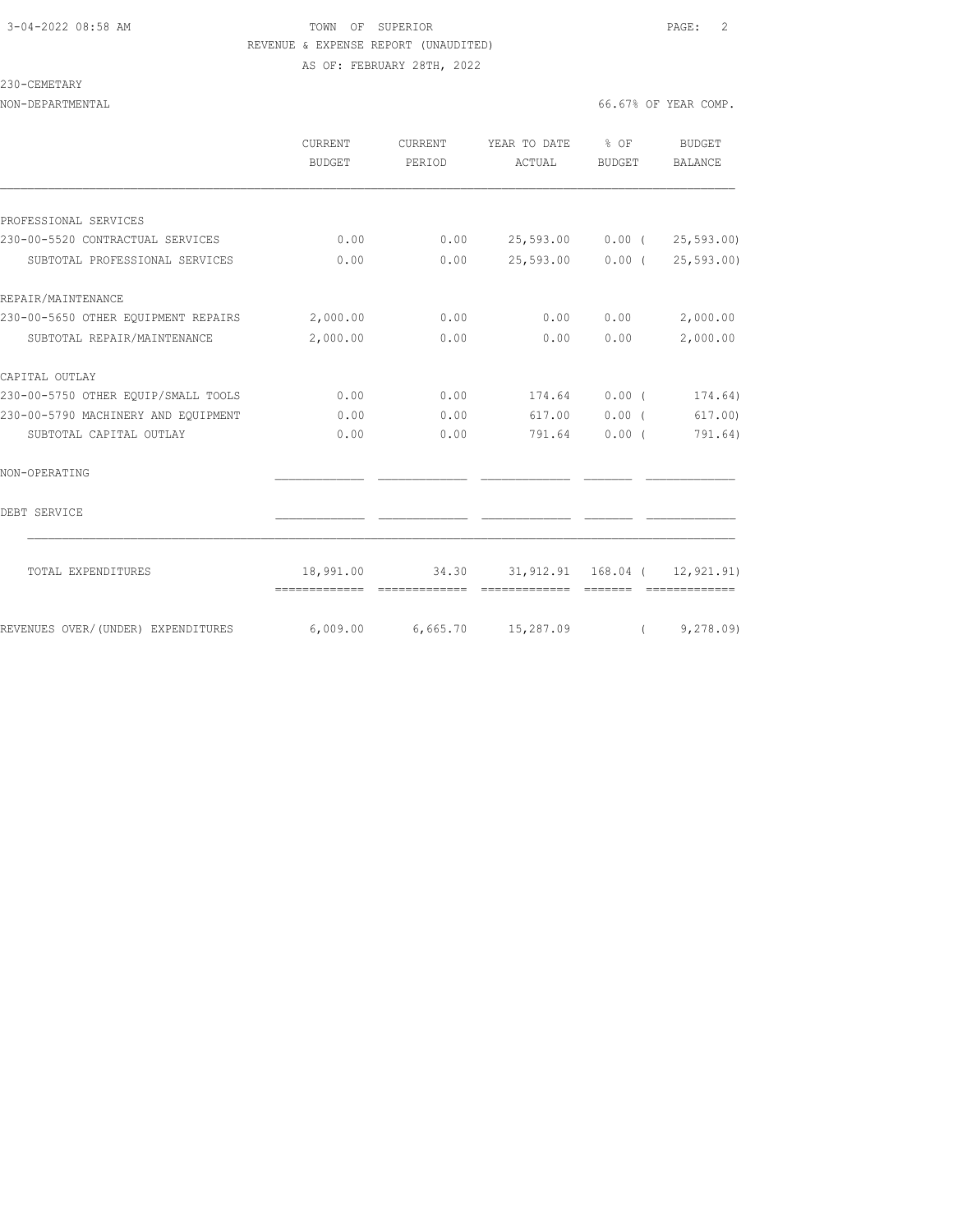### 3-04-2022 08:58 AM TOWN OF SUPERIOR PAGE: 3 REVENUE & EXPENSE REPORT (UNAUDITED) AS OF: FEBRUARY 28TH, 2022

230-CEMETARY

|                                    | CURRENT<br><b>BUDGET</b> | CURRENT<br>PERIOD | YEAR TO DATE<br>ACTUAL | % OF<br><b>BUDGET</b> | BUDGET<br><b>BALANCE</b> |
|------------------------------------|--------------------------|-------------------|------------------------|-----------------------|--------------------------|
|                                    |                          |                   |                        |                       |                          |
| FUND TOTAL REVENUES                | 25,000.00                | 6,700.00          | 47,200.00              | $188.80$ (            | 22,200.00)               |
| FUND TOTAL EXPENDITURES            | 18,991.00                | 34.30             | 31, 912.91             | $168.04$ (            | 12, 921.91)              |
| REVENUES OVER/(UNDER) EXPENDITURES | 6,009.00                 | 6,665.70          | 15,287.09              |                       | 9,278.09                 |
|                                    |                          |                   |                        |                       |                          |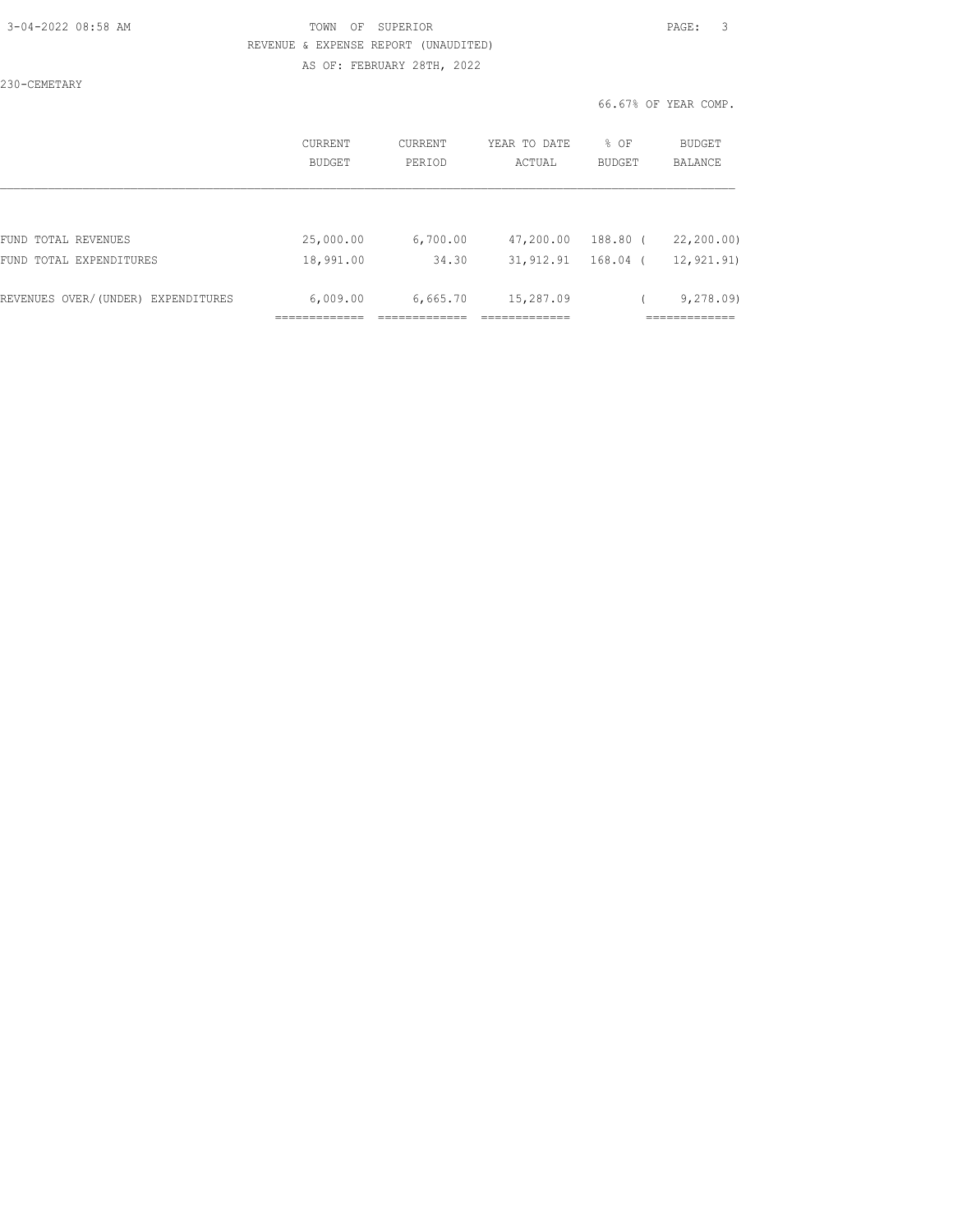| 3-04-2022 08:58 AM |  |
|--------------------|--|
|                    |  |

## TOWN OF SUPERIOR **Example 2018** PAGE: 1 REVENUE & EXPENSE REPORT (UNAUDITED)

AS OF: FEBRUARY 28TH, 2022

## 300-HIGHWAY USERS REVENUE

| NON-DEPARTMENTAL                                            |                                              |                          |                                                                                                                                                                                                                                                                                                                                                                                                                                                                                                      |                                      | 66.67% OF YEAR COMP.             |
|-------------------------------------------------------------|----------------------------------------------|--------------------------|------------------------------------------------------------------------------------------------------------------------------------------------------------------------------------------------------------------------------------------------------------------------------------------------------------------------------------------------------------------------------------------------------------------------------------------------------------------------------------------------------|--------------------------------------|----------------------------------|
|                                                             | CURRENT<br><b>BUDGET</b>                     | <b>CURRENT</b><br>PERIOD | YEAR TO DATE<br>ACTUAL                                                                                                                                                                                                                                                                                                                                                                                                                                                                               | % OF<br><b>BUDGET</b>                | <b>BUDGET</b><br><b>BALANCE</b>  |
| REVENUES                                                    |                                              |                          |                                                                                                                                                                                                                                                                                                                                                                                                                                                                                                      |                                      |                                  |
| TAXES                                                       |                                              |                          |                                                                                                                                                                                                                                                                                                                                                                                                                                                                                                      |                                      |                                  |
| 300-00-4132 HIGHWAY USERS REVENUE FUND<br>SUBTOTAL TAXES    | 1,254,148.00<br>1,254,148.00                 | 23, 443.92<br>23,443.92  | 186,783.06<br>186,783.06                                                                                                                                                                                                                                                                                                                                                                                                                                                                             | 14.89<br>14.89                       | 1,067,364.94<br>1,067,364.94     |
| CONTINGENCY                                                 |                                              |                          |                                                                                                                                                                                                                                                                                                                                                                                                                                                                                                      |                                      |                                  |
| 300-00-4901 INTERFUND TRANSFER-HURF<br>SUBTOTAL CONTINGENCY | 64,511.00<br>64,511.00                       | 0.00<br>0.00             | 0.00<br>0.00                                                                                                                                                                                                                                                                                                                                                                                                                                                                                         | 0.00<br>0.00                         | 64,511.00<br>64,511.00           |
| TOTAL REVENUES                                              | 1,318,659.00<br>-------------- ------------- | 23,443.92                | 186,783.06<br>$\begin{array}{cccccccccc} \multicolumn{2}{c}{} & \multicolumn{2}{c}{} & \multicolumn{2}{c}{} & \multicolumn{2}{c}{} & \multicolumn{2}{c}{} & \multicolumn{2}{c}{} & \multicolumn{2}{c}{} & \multicolumn{2}{c}{} & \multicolumn{2}{c}{} & \multicolumn{2}{c}{} & \multicolumn{2}{c}{} & \multicolumn{2}{c}{} & \multicolumn{2}{c}{} & \multicolumn{2}{c}{} & \multicolumn{2}{c}{} & \multicolumn{2}{c}{} & \multicolumn{2}{c}{} & \multicolumn{2}{c}{} & \multicolumn{2}{c}{} & \mult$ | 14.16<br>$=$ $=$ $=$ $=$ $=$ $=$ $=$ | 1, 131, 875.94<br>-------------- |
| EXPENDITURES                                                |                                              |                          |                                                                                                                                                                                                                                                                                                                                                                                                                                                                                                      |                                      |                                  |
| PERSONEL                                                    |                                              |                          |                                                                                                                                                                                                                                                                                                                                                                                                                                                                                                      |                                      |                                  |
| 300-00-5100 SALARIES                                        | 106,364.00                                   | 0.00                     | 57,107.95                                                                                                                                                                                                                                                                                                                                                                                                                                                                                            | 53.69                                | 49,256.05                        |
| 300-00-5101 OVERTIME                                        | 2,000.00                                     | 0.00                     | 2,045.74                                                                                                                                                                                                                                                                                                                                                                                                                                                                                             | $102.29$ (                           | 45.74)                           |
| 300-00-5120 INMATE LABOR                                    | 4,500.00                                     | 41.25                    | 493.75                                                                                                                                                                                                                                                                                                                                                                                                                                                                                               | 10.97                                | 4,006.25                         |
| 300-00-5151 FICA                                            | 6, 595.00                                    | 0.00                     | 3,667.51                                                                                                                                                                                                                                                                                                                                                                                                                                                                                             | 55.61                                | 2,927.49                         |
| 300-00-5152 MEDICARE                                        | 1,542.00                                     | 0.00                     | 857.72                                                                                                                                                                                                                                                                                                                                                                                                                                                                                               | 55.62                                | 684.28                           |
| 300-00-5153 STATE UNEMPLOYMENT                              | 236.00                                       | 0.00                     | 61.62                                                                                                                                                                                                                                                                                                                                                                                                                                                                                                | 26.11                                | 174.38                           |
| 300-00-5154 WORKERS COMP INSURANCE                          | 1,142.00                                     | 0.00                     | 3,999.00                                                                                                                                                                                                                                                                                                                                                                                                                                                                                             | $350.18$ (                           | 2,857.00                         |
| 300-00-5161 ARIZONA STATE RETIREMENT                        | 13,200.00                                    | 0.00                     | 6,100.58                                                                                                                                                                                                                                                                                                                                                                                                                                                                                             | 46.22                                | 7,099.42                         |
| 300-00-5162 LIFE INSURANCE                                  | 177.00                                       | 0.00                     | 0.00                                                                                                                                                                                                                                                                                                                                                                                                                                                                                                 | 0.00                                 | 177.00                           |
| 300-00-5163 HEALTH INSURANCE                                | 11,718.00                                    | 0.00                     | 0.00                                                                                                                                                                                                                                                                                                                                                                                                                                                                                                 | 0.00                                 | 11,718.00                        |
| 300-00-5164 DENTAL INSURANCE                                | 898.00                                       | 0.00                     | 0.00                                                                                                                                                                                                                                                                                                                                                                                                                                                                                                 | 0.00                                 | 898.00                           |
| SUBTOTAL PERSONEL                                           | 148,372.00                                   | 41.25                    | 74,333.87                                                                                                                                                                                                                                                                                                                                                                                                                                                                                            | 50.10                                | 74,038.13                        |
| SUPPLIES                                                    |                                              |                          |                                                                                                                                                                                                                                                                                                                                                                                                                                                                                                      |                                      |                                  |
| 300-00-5225 SAFETY SUPPLIES/EQUIPMENT                       | 1,000.00                                     | 0.00                     | 0.00                                                                                                                                                                                                                                                                                                                                                                                                                                                                                                 | 0.00                                 | 1,000.00                         |
| 300-00-5299 OPERATING SUPPLIES                              | 7,500.00                                     | 1,167.60                 | 19,222.36                                                                                                                                                                                                                                                                                                                                                                                                                                                                                            | $256.30$ (                           | 11, 722.36                       |
| SUBTOTAL SUPPLIES                                           | 8,500.00                                     | 1,167.60                 | 19,222.36                                                                                                                                                                                                                                                                                                                                                                                                                                                                                            | $226.15$ (                           | 10, 722.36)                      |
| UTILITIES                                                   |                                              |                          |                                                                                                                                                                                                                                                                                                                                                                                                                                                                                                      |                                      |                                  |
| 300-00-5310 ELECTRICITY                                     | 25,000.00                                    | 0.00                     | 14,718.19                                                                                                                                                                                                                                                                                                                                                                                                                                                                                            | 58.87                                | 10,281.81                        |
| 300-00-5315 APS CONTRACT                                    | 3,000.00                                     | 0.00                     | 997.52                                                                                                                                                                                                                                                                                                                                                                                                                                                                                               | 33.25                                | 2,002.48                         |
| 300-00-5350 TELEPHONE                                       | 1,650.00                                     | 442.10                   | 3,024.01                                                                                                                                                                                                                                                                                                                                                                                                                                                                                             | $183.27$ (                           | 1,374.01)                        |
| 300-00-5360 WATER                                           | 3,000.00                                     | 152.27                   | 1,026.41                                                                                                                                                                                                                                                                                                                                                                                                                                                                                             | 34.21                                | 1,973.59                         |
| SUBTOTAL UTILITIES                                          | 32,650.00                                    | 594.37                   | 19,766.13                                                                                                                                                                                                                                                                                                                                                                                                                                                                                            | 60.54                                | 12,883.87                        |
| GENERAL BUSINESS EXPENSE                                    |                                              |                          |                                                                                                                                                                                                                                                                                                                                                                                                                                                                                                      |                                      |                                  |
| 300-00-5420 DUES & SUBSCRIPTIONS                            | 0.00                                         | 0.00                     | 266.99                                                                                                                                                                                                                                                                                                                                                                                                                                                                                               | $0.00$ (                             | 266.99                           |
| 300-00-5471 AUDIT                                           | 1,545.00                                     | 0.00                     | 2,077.32                                                                                                                                                                                                                                                                                                                                                                                                                                                                                             | 134.45 (                             | 532.32)                          |
| 300-00-5480 GENERAL INSURANCE                               | 12,205.00                                    | 0.00                     | 1,366.02                                                                                                                                                                                                                                                                                                                                                                                                                                                                                             | 11.19                                | 10,838.98                        |

SUBTOTAL GENERAL BUSINESS EXPENSE 13,750.00 0.00 3,710.33 26.98 10,039.67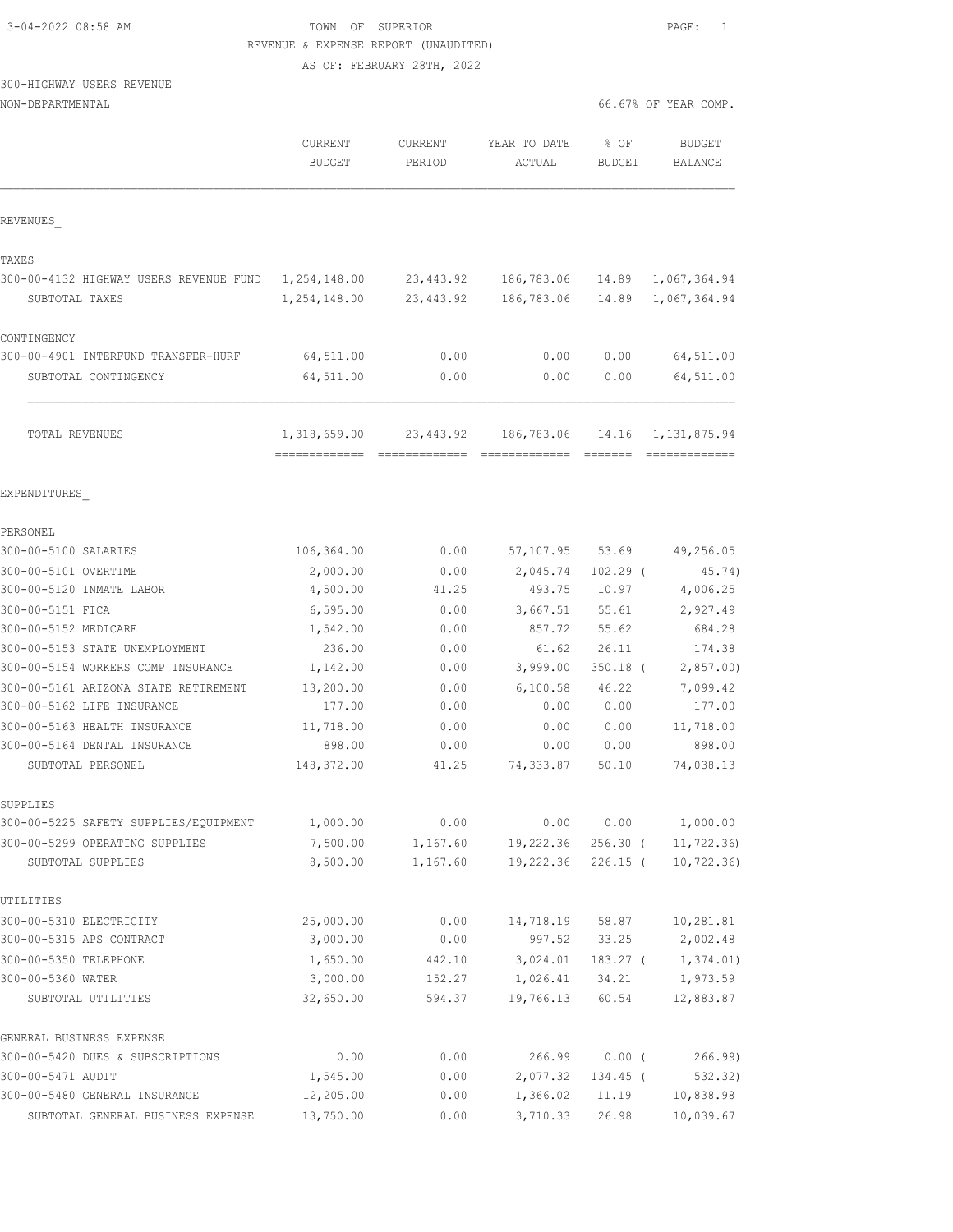### 3-04-2022 08:58 AM TOWN OF SUPERIOR PAGE: 2 REVENUE & EXPENSE REPORT (UNAUDITED) AS OF: FEBRUARY 28TH, 2022

### 300-HIGHWAY USERS REVENUE NON-DEPARTMENTAL 66.67% OF YEAR COMP.

|                                         | CURRENT<br><b>BUDGET</b>      | <b>CURRENT</b><br>PERIOD | YEAR TO DATE<br>ACTUAL | % OF<br><b>BUDGET</b> | <b>BUDGET</b><br><b>BALANCE</b> |
|-----------------------------------------|-------------------------------|--------------------------|------------------------|-----------------------|---------------------------------|
|                                         |                               |                          |                        |                       |                                 |
| PROFESSIONAL SERVICES                   |                               |                          |                        |                       |                                 |
| 300-00-5520 CONTRACTUAL SERVICES        | 0.00                          | 2,398.71                 | 30,225.00              | $0.00$ (              | 30, 225.00                      |
| 300-00-5550 OTHER PROFESSIONAL SERVICES | 20,000.00                     | 0.00                     | 55,614.00              | $278.07$ (            | 35,614.00)                      |
| SUBTOTAL PROFESSIONAL SERVICES          | 20,000.00                     | 2,398.71                 | 85,839.00              | $429.20$ (            | 65,839.00)                      |
| REPAIR/MAINTENANCE                      |                               |                          |                        |                       |                                 |
| 300-00-5640 AUTO & TRUCK REPAIRS        | 2,775.00                      | 0.00                     | 200.00                 | 7.21                  | 2,575.00                        |
| 300-00-5641 GAS & OIL                   | 3,386.00                      | 954.43                   | 5,940.39               | 175.44 (              | 2, 554.39                       |
| 300-00-5643 INMATE FUEL                 | 1,000.00                      | 0.00                     | 0.00                   | 0.00                  | 1,000.00                        |
| 300-00-5650 OTHER EQUIPMENT REPAIRS     | 4,664.00                      | 640.00                   | 6, 157.45              | $132.02$ (            | 1,493.45)                       |
| 300-00-5670 STREET & SIDEWALK REPAIR    | 0.00                          | 12,964.39                | 253,905.77             | $0.00$ (              | 253, 905.77)                    |
| 300-00-5671 CRACKSEAL                   | 6,000.00                      | 0.00                     | 0.00                   | 0.00                  | 6,000.00                        |
| SUBTOTAL REPAIR/MAINTENANCE             | 17,825.00                     | 14,558.82                | 266,203.61 1,493.43 (  |                       | 248, 378.61)                    |
| CAPITAL OUTLAY                          |                               |                          |                        |                       |                                 |
| 300-00-5750 OTHER EQUIP/SMALL TOOLS     | 5,000.00                      | 0.00                     | 0.00                   | 0.00                  | 5,000.00                        |
| 300-00-5770 TRAFFIC SIGNS               | 2,000.00                      | 0.00                     | 281.82                 | 14.09                 | 1,718.18                        |
| 300-00-5790 MACHINERY & EQUIPMENT       | 5,000.00                      | 0.00                     | 9,679.35               | $193.59$ (            | 4,679.35                        |
| SUBTOTAL CAPITAL OUTLAY                 | 12,000.00                     | 0.00                     | 9,961.17               | 83.01                 | 2,038.83                        |
| NON-OPERATING                           |                               |                          |                        |                       |                                 |
| DEBT SERVICE                            |                               |                          |                        |                       |                                 |
| 300-00-5999 CONTINGENCY                 | 1,000,000.00                  | 0.00                     | 0.00                   | 0.00                  | 1,000,000.00                    |
| SUBTOTAL DEBT SERVICE                   | 1,000,000.00                  | 0.00                     | 0.00                   | 0.00                  | 1,000,000.00                    |
| TOTAL EXPENDITURES                      | 1,253,097.00<br>============= | 18,760.75                | 479,036.47             | 38.23                 | 774,060.53                      |
| REVENUES OVER/(UNDER) EXPENDITURES      | 65,562.00                     | $4,683.17$ (             | 292, 253.41)           |                       | 357,815.41                      |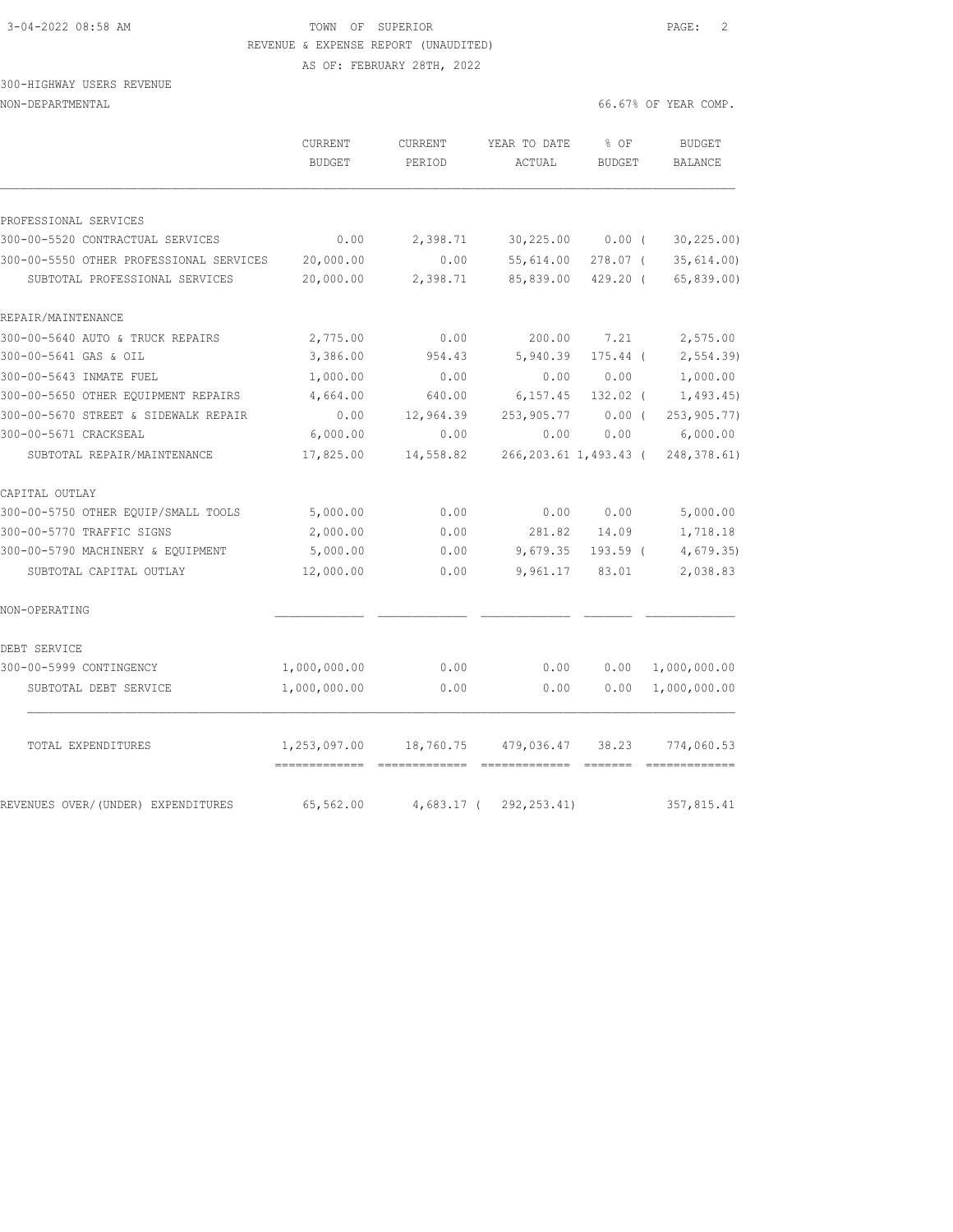| 3-04-2022 08:58 AM |  |
|--------------------|--|
|                    |  |

TOWN OF SUPERIOR **PAGE:** 3 REVENUE & EXPENSE REPORT (UNAUDITED) AS OF: FEBRUARY 28TH, 2022

300-HIGHWAY USERS REVENUE

|                   |                   |                        | 66.67% OF YEAR COMP. |                   |
|-------------------|-------------------|------------------------|----------------------|-------------------|
| CURRENT<br>BUDGET | CURRENT<br>PERIOD | YEAR TO DATE<br>ACTUAL | % OF<br>BUDGET       | BUDGET<br>BALANCE |
|                   |                   |                        |                      |                   |

| REVENUES OVER/(UNDER) EXPENDITURES | 65,562.00    |           | 4,683.17 ( 292,253.41) | 357,815.41                    |
|------------------------------------|--------------|-----------|------------------------|-------------------------------|
| FUND TOTAL EXPENDITURES            | 1,253,097.00 | 18,760.75 |                        | 479,036.47 38.23 774,060.53   |
| FUND TOTAL REVENUES                | 1,318,659.00 | 23,443.92 |                        | 186,783.06 14.16 1,131,875.94 |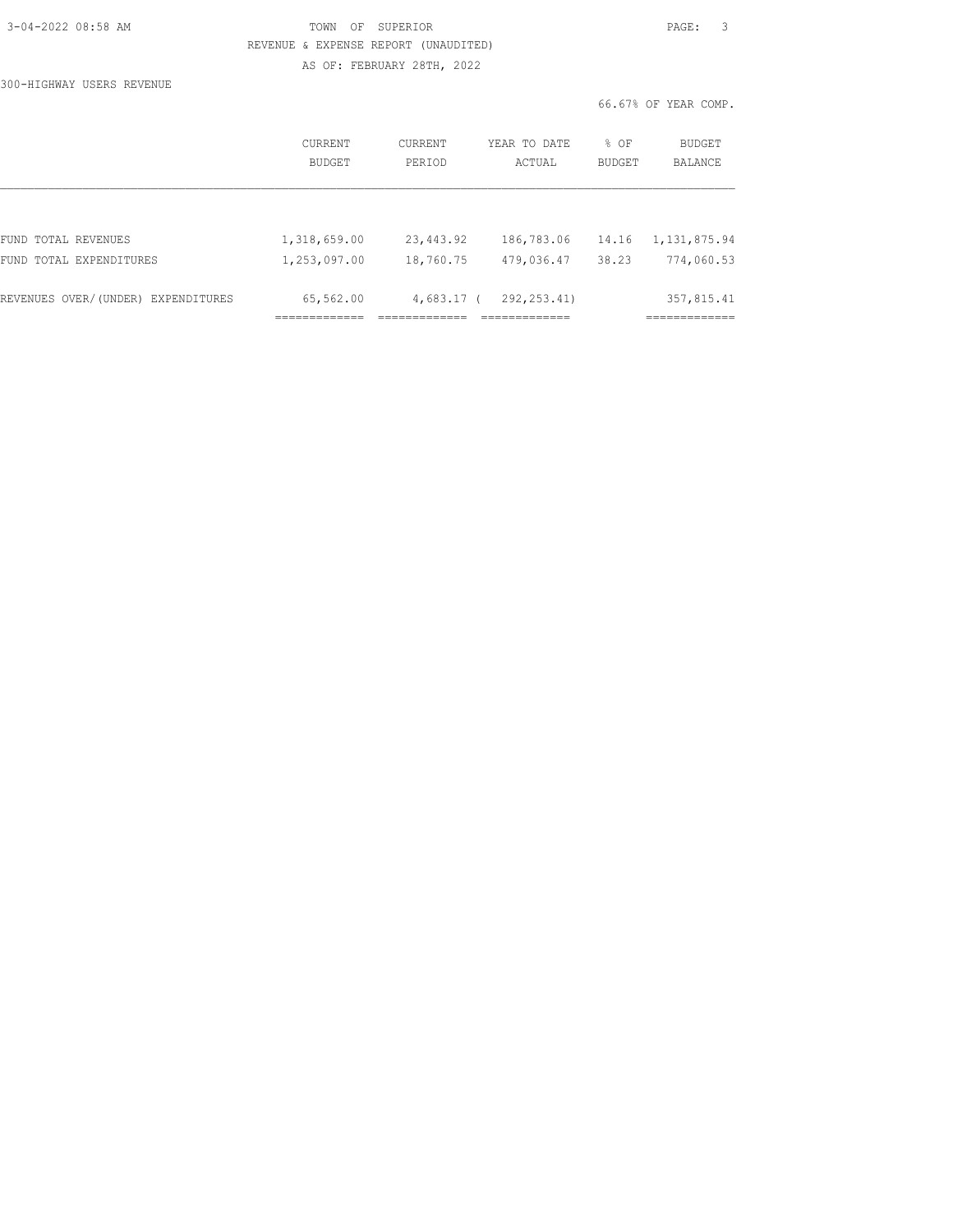TOWN OF SUPERIOR **PAGE:** 1 REVENUE & EXPENSE REPORT (UNAUDITED) AS OF: FEBRUARY 28TH, 2022

| 310-EXCISE TAX |  |
|----------------|--|
|                |  |

NON-DEPARTMENTAL 66.67% OF YEAR COMP.

|                                         | CURRENT<br><b>BUDGET</b>                     | CURRENT<br>PERIOD | YEAR TO DATE<br>ACTUAL | % OF<br><b>BUDGET</b> | BUDGET<br>BALANCE     |
|-----------------------------------------|----------------------------------------------|-------------------|------------------------|-----------------------|-----------------------|
| REVENUES                                |                                              |                   |                        |                       |                       |
| TAXES                                   |                                              |                   |                        |                       |                       |
| 310-00-4130 EXCISE TAX-1/2 SALES PINAL  | 115,771.00                                   |                   | 18,253.77 253,876.38   |                       | 219.29 ( 138,105.38)  |
| SUBTOTAL TAXES                          | 115,771.00                                   | 18,253.77         | 253,876.38             |                       | 219.29 ( 138, 105.38) |
| CONTINGENCY                             |                                              |                   |                        |                       |                       |
| TOTAL REVENUES                          | 115,771.00<br>------------------------------ | 18,253.77         | 253,876.38             |                       | 219.29 ( 138,105.38)  |
| EXPENDITURES                            |                                              |                   |                        |                       |                       |
| PERSONEL                                |                                              |                   |                        |                       |                       |
| 310-00-5100 SALARIES                    | 76,399.00                                    | 0.00              | 41,649.67              | 54.52                 | 34,749.33             |
| 310-00-5101 OVERTIME                    | 0.00                                         | 0.00              | 1,397.77               | $0.00$ (              | 1,397.77)             |
| 310-00-5120 INMATE LABOR                | 4,000.00                                     | 41.25             | 493.75                 | 12.34                 | 3,506.25              |
| 310-00-5151 FICA                        | 4,737.00                                     | 0.00              | 2,668.92               | 56.34                 | 2,068.08              |
| 310-00-5152 MEDICARE                    | 1,108.00                                     | 0.00              | 624.18                 | 56.33                 | 483.82                |
| 310-00-5153 STATE UNEMPLOYMENT          | 166.00                                       | 0.00              | 45.74                  | 27.55                 | 120.26                |
| 310-00-5154 WORKERS COMP INSURANCE      | 437.00                                       | 0.00              | 0.00                   | 0.00                  | 437.00                |
| 310-00-5161 ARIZONA STATE RETIREMENT    | 9,481.00                                     | 0.00              | 4,511.31               | 47.58                 | 4,969.69              |
| 310-00-5162 LIFE INSURANCE              | 125.00                                       | 0.00              | 0.00                   | 0.00                  | 125.00                |
| 310-00-5163 HEALTH INSURANCE            | 10,584.00                                    | 0.00              | 0.00                   | 0.00                  | 10,584.00             |
| 310-00-5164 DENTAL INSURANCE            | 632.00                                       | 0.00              | 0.00                   | 0.00                  | 632.00                |
| SUBTOTAL PERSONEL                       | 107,669.00                                   | 41.25             | 51,391.34              | 47.73                 | 56,277.66             |
| SUPPLIES                                |                                              |                   |                        |                       |                       |
| UTILITIES                               |                                              |                   |                        |                       |                       |
| 310-00-5310 ELECTRICITY                 | 1,666.00                                     | 0.00              | 747.86                 | 44.89                 | 918.14                |
| 310-00-5360 WATER                       | 0.00                                         | 152.27            |                        | $1,026.38$ 0.00 (     | 1,026.38)             |
| SUBTOTAL UTILITIES                      | 1,666.00                                     | 152.27            | 1,774.24               | $106.50$ (            | 108.24)               |
| GENERAL BUSINESS EXPENSE                |                                              |                   |                        |                       |                       |
| 310-00-5471 Audit                       | 1,545.00                                     | 0.00              | 0.00                   | 0.00                  | 1,545.00              |
| SUBTOTAL GENERAL BUSINESS EXPENSE       | 1,545.00                                     | 0.00              | 0.00                   | 0.00                  | 1,545.00              |
| PROFESSIONAL SERVICES                   |                                              |                   |                        |                       |                       |
| 310-00-5550 OTHER PROFESSIONAL SERVICES | 5,000.00                                     | 0.00              | 0.00                   | 0.00                  | 5,000.00              |
| SUBTOTAL PROFESSIONAL SERVICES          | 5,000.00                                     | 0.00              | 0.00                   | 0.00                  | 5,000.00              |
| REPAIR/MAINTENANCE                      |                                              |                   |                        |                       |                       |
| 310-00-5640 AUTO & TRUCK REPAIRS        | 1,850.00                                     | 0.00              | 0.00                   | 0.00                  | 1,850.00              |
| 310-00-5641 GAS & OIL                   | 1,924.00                                     | 954.43            | 5,940.38               | 308.75 (              | 4,016.38)             |
| 310-00-5643 INMATE FUEL                 | 1,000.00                                     | 0.00              | 0.00                   | 0.00                  | 1,000.00              |
| 310-00-5650 OTHER EQUIPMENT REPAIRS     | 5,000.00                                     | 0.00              | 123.87                 | 2.48                  | 4,876.13              |
| 310-00-5670 STREET & SIDEWALK REPAIR    | 40,929.00                                    | 0.00              | 6,659.15               | 16.27                 | 34,269.85             |

SUBTOTAL REPAIR/MAINTENANCE 50,703.00 954.43 12,723.40 25.09 37,979.60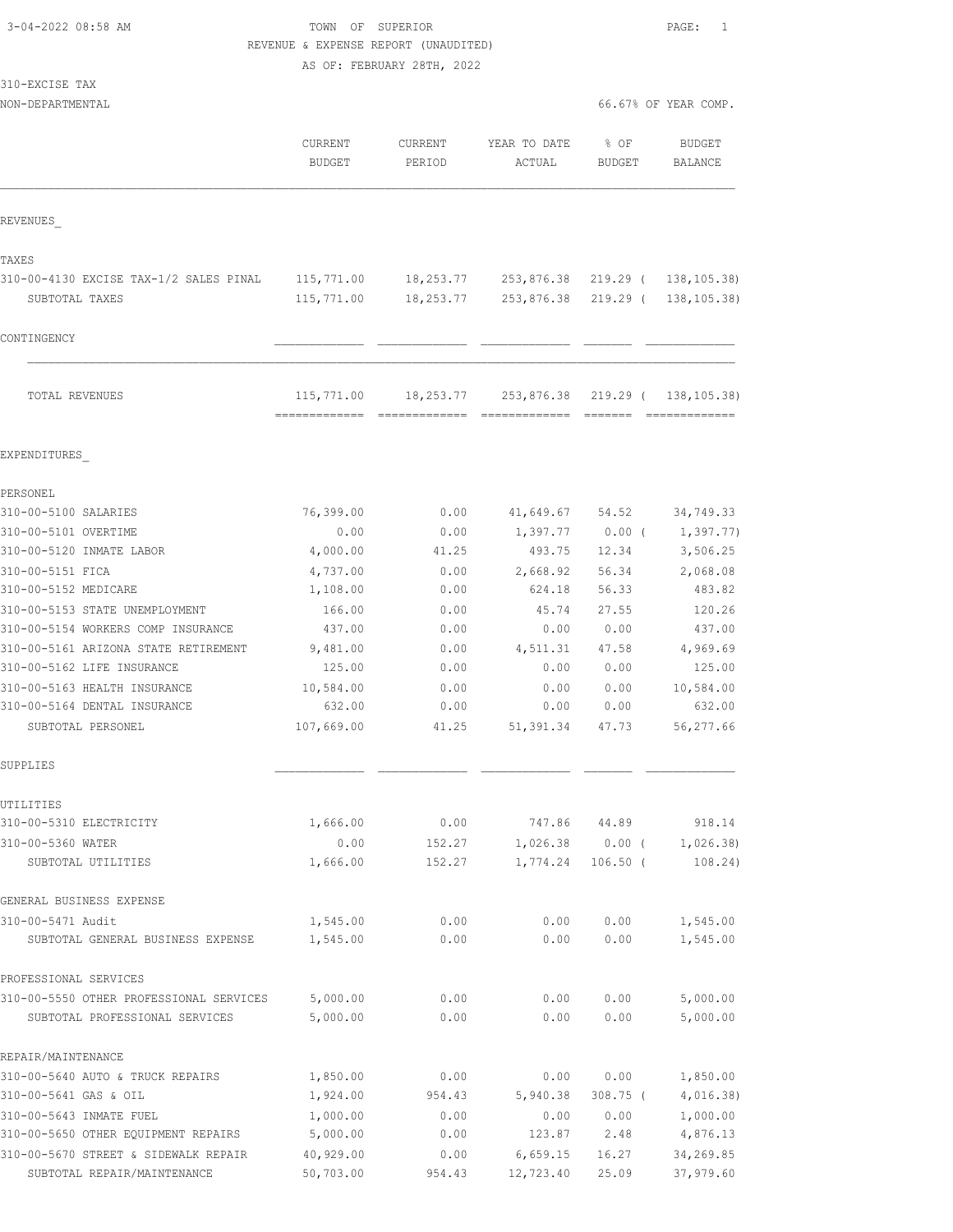### 3-04-2022 08:58 AM TOWN OF SUPERIOR PAGE: 2 REVENUE & EXPENSE REPORT (UNAUDITED) AS OF: FEBRUARY 28TH, 2022

### 310-EXCISE TAX

|                                     | <b>CURRENT</b><br><b>BUDGET</b> | <b>CURRENT</b><br>PERIOD | YEAR TO DATE<br>ACTUAL | % OF<br><b>BUDGET</b> | BUDGET<br><b>BALANCE</b> |
|-------------------------------------|---------------------------------|--------------------------|------------------------|-----------------------|--------------------------|
|                                     |                                 |                          |                        |                       |                          |
| CAPITAL OUTLAY                      |                                 |                          |                        |                       |                          |
| 310-00-5750 OTHER EQUIP/SMALL TOOLS | 7,000.00                        | 0.00                     | 0.00                   | 0.00                  | 7,000.00                 |
| 310-00-5770 TRAFFIC SIGNS           | 0.00                            | 0.00                     | 692.33                 | 0.00(                 | 692.33)                  |
| SUBTOTAL CAPITAL OUTLAY             | 7,000.00                        | 0.00                     | 692.33                 | 9.89                  | 6,307.67                 |
| NON-OPERATING                       |                                 |                          |                        |                       |                          |
| DEBT SERVICE                        |                                 |                          |                        |                       |                          |
| 310-00-5900 DEBT SERVICE: PRINCIPAL | 0.00                            | 0.00                     | 2,170.45               |                       | $0.00$ ( $2,170.45$ )    |
| 310-00-5901 DEBT SERVICE: INTEREST  | 0.00                            | 0.00                     | 105.98                 | $0.00$ (              | 105.98)                  |
| SUBTOTAL DEBT SERVICE               | 0.00                            | 0.00                     | 2,276.43               | $0.00$ (              | 2,276.43)                |
| TOTAL EXPENDITURES                  | 173,583.00                      | 1,147.95                 | 68,857.74 39.67        |                       | 104,725.26               |
| REVENUES OVER/(UNDER) EXPENDITURES  | 57,812,00)                      | 17,105.82                | 185,018.64             | $\sqrt{2}$            | 242,830.64)              |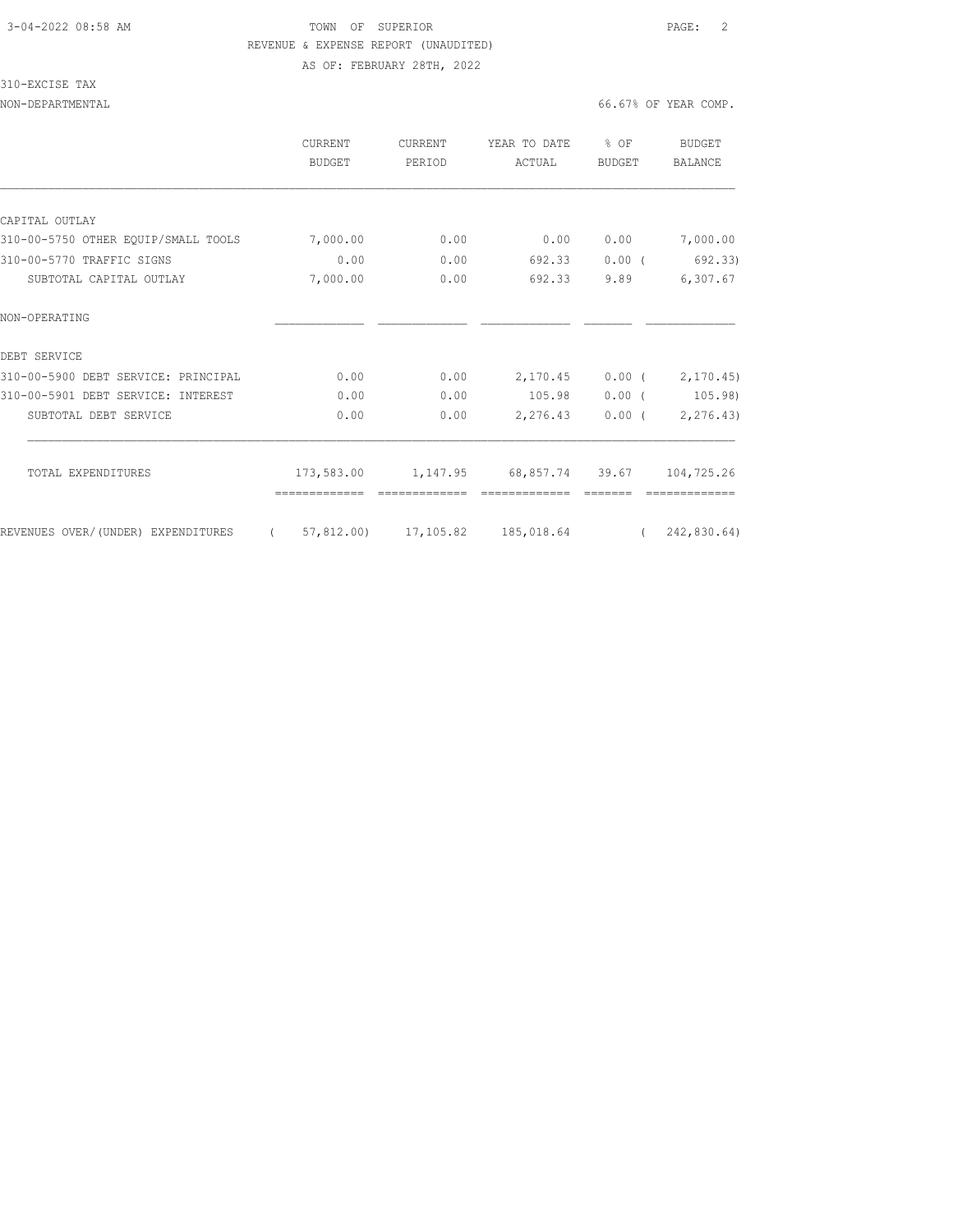| 3-04-2022 08:58 AM |  |
|--------------------|--|
|                    |  |

## TOWN OF SUPERIOR **Example 2018** PAGE: 3 REVENUE & EXPENSE REPORT (UNAUDITED) AS OF: FEBRUARY 28TH, 2022

310-EXCISE TAX

|                                    | CURRENT<br>BUDGET | CURRENT<br>PERIOD | YEAR TO DATE<br>ACTUAL | % OF<br>BUDGET | BUDGET<br><b>BALANCE</b> |
|------------------------------------|-------------------|-------------------|------------------------|----------------|--------------------------|
|                                    |                   |                   |                        |                |                          |
| FUND TOTAL REVENUES                | 115,771.00        | 18,253.77         | 253,876.38             | $219.29$ (     | 138, 105.38              |
| FUND TOTAL EXPENDITURES            | 173,583.00        | 1,147.95          | 68,857.74              | 39.67          | 104,725.26               |
| REVENUES OVER/(UNDER) EXPENDITURES | 57,812,00)        | 17,105.82         | 185,018.64             |                | 242,830.64)              |
|                                    |                   |                   |                        |                |                          |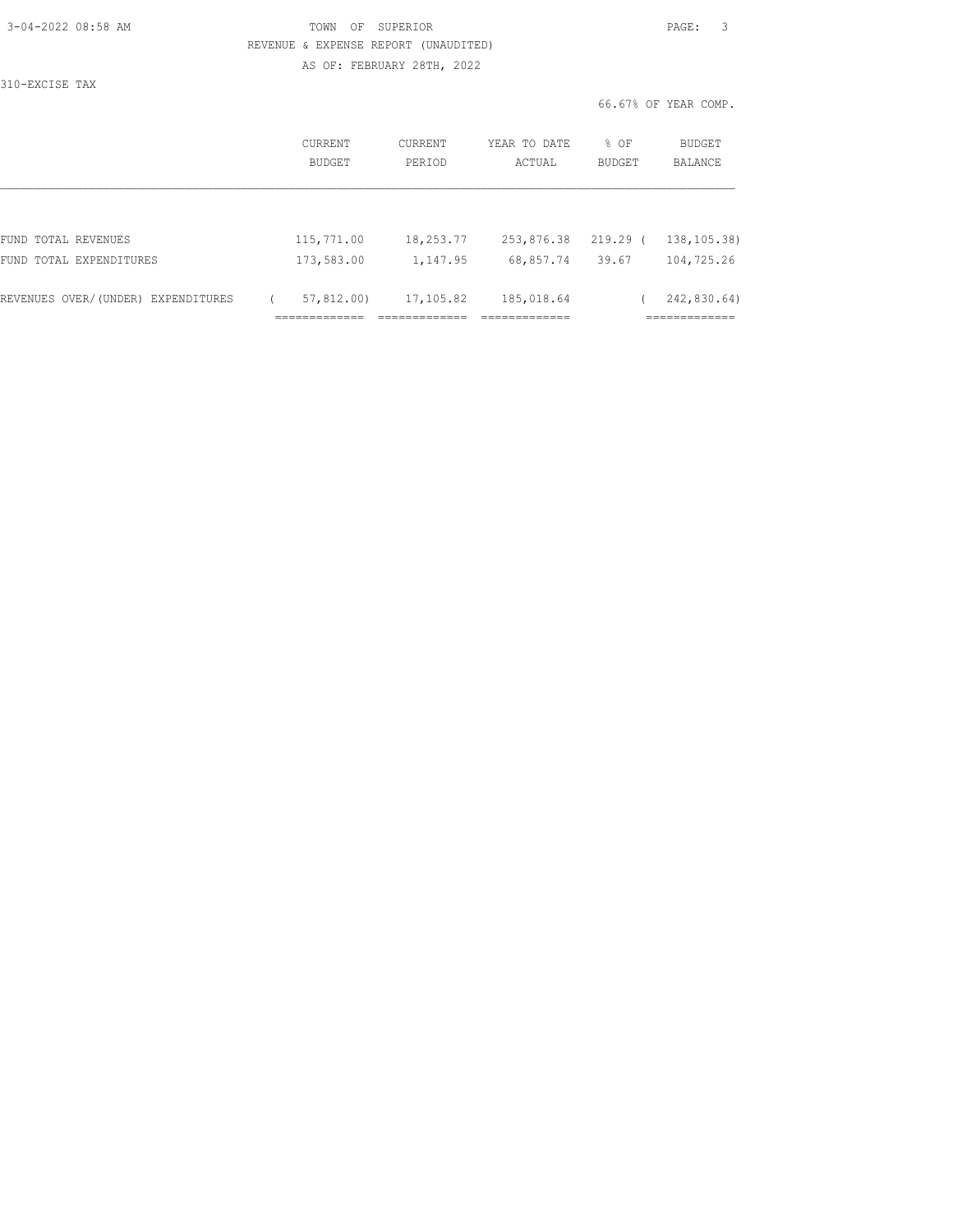| 3-04-2022 08:58 AM         |                                      | TOWN OF SUPERIOR           |                                          | PAGE: 1              |
|----------------------------|--------------------------------------|----------------------------|------------------------------------------|----------------------|
|                            | REVENUE & EXPENSE REPORT (UNAUDITED) |                            |                                          |                      |
|                            |                                      | AS OF: FEBRUARY 28TH, 2022 |                                          |                      |
| 320-LOCAL TRANS ASSISTANCE |                                      |                            |                                          |                      |
| NON-DEPARTMENTAL           |                                      |                            |                                          | 66.67% OF YEAR COMP. |
|                            |                                      |                            |                                          |                      |
|                            |                                      |                            | CURRENT CURRENT YEAR TO DATE % OF BUDGET |                      |
|                            |                                      |                            | BUDGET PERIOD ACTUAL BUDGET BALANCE      |                      |
|                            |                                      |                            |                                          |                      |
|                            |                                      |                            |                                          |                      |
| REVENUES                   |                                      |                            |                                          |                      |
|                            |                                      |                            |                                          |                      |
| TAXE S                     |                                      |                            |                                          |                      |
|                            |                                      |                            |                                          |                      |
|                            |                                      |                            |                                          |                      |
|                            |                                      |                            |                                          |                      |
| EXPENDITURES               |                                      |                            |                                          |                      |
|                            |                                      |                            |                                          |                      |
| SUPPLIES                   |                                      |                            |                                          |                      |
|                            |                                      |                            |                                          |                      |
| PROFESSIONAL SERVICES      |                                      |                            |                                          |                      |
|                            |                                      |                            |                                          |                      |
| REPAIR/MAINTENANCE         |                                      |                            |                                          |                      |
|                            |                                      |                            |                                          |                      |
| CAPITAL OUTLAY             |                                      |                            |                                          |                      |
|                            |                                      |                            |                                          |                      |
| NON-OPERATING              |                                      |                            |                                          |                      |
|                            |                                      |                            |                                          |                      |
| DEBT SERVICE               |                                      |                            |                                          |                      |
|                            |                                      |                            |                                          |                      |
|                            |                                      |                            |                                          |                      |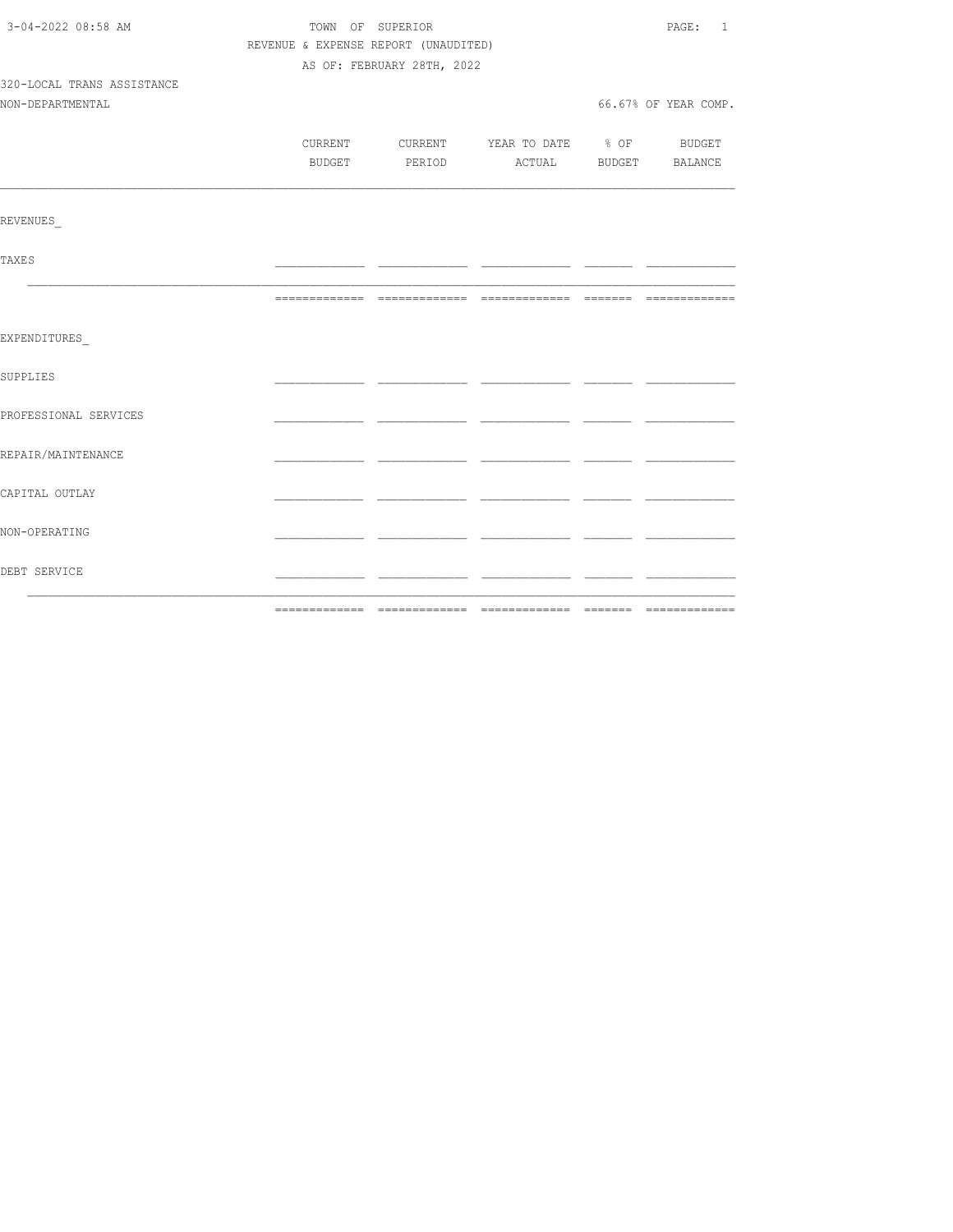| 3-04-2022 08:58 AM         | OF SUPERIOR<br>TOWN                  | PAGE: 2              |
|----------------------------|--------------------------------------|----------------------|
|                            | REVENUE & EXPENSE REPORT (UNAUDITED) |                      |
|                            | AS OF: FEBRUARY 28TH, 2022           |                      |
| 320-LOCAL TRANS ASSISTANCE |                                      |                      |
|                            |                                      | 66.67% OF YEAR COMP. |

| --- |            | n<br>.<br>-----<br>-----<br>__ | ΟF |  |
|-----|------------|--------------------------------|----|--|
|     | -21-5<br>. | .                              |    |  |

============= ============= ============= =============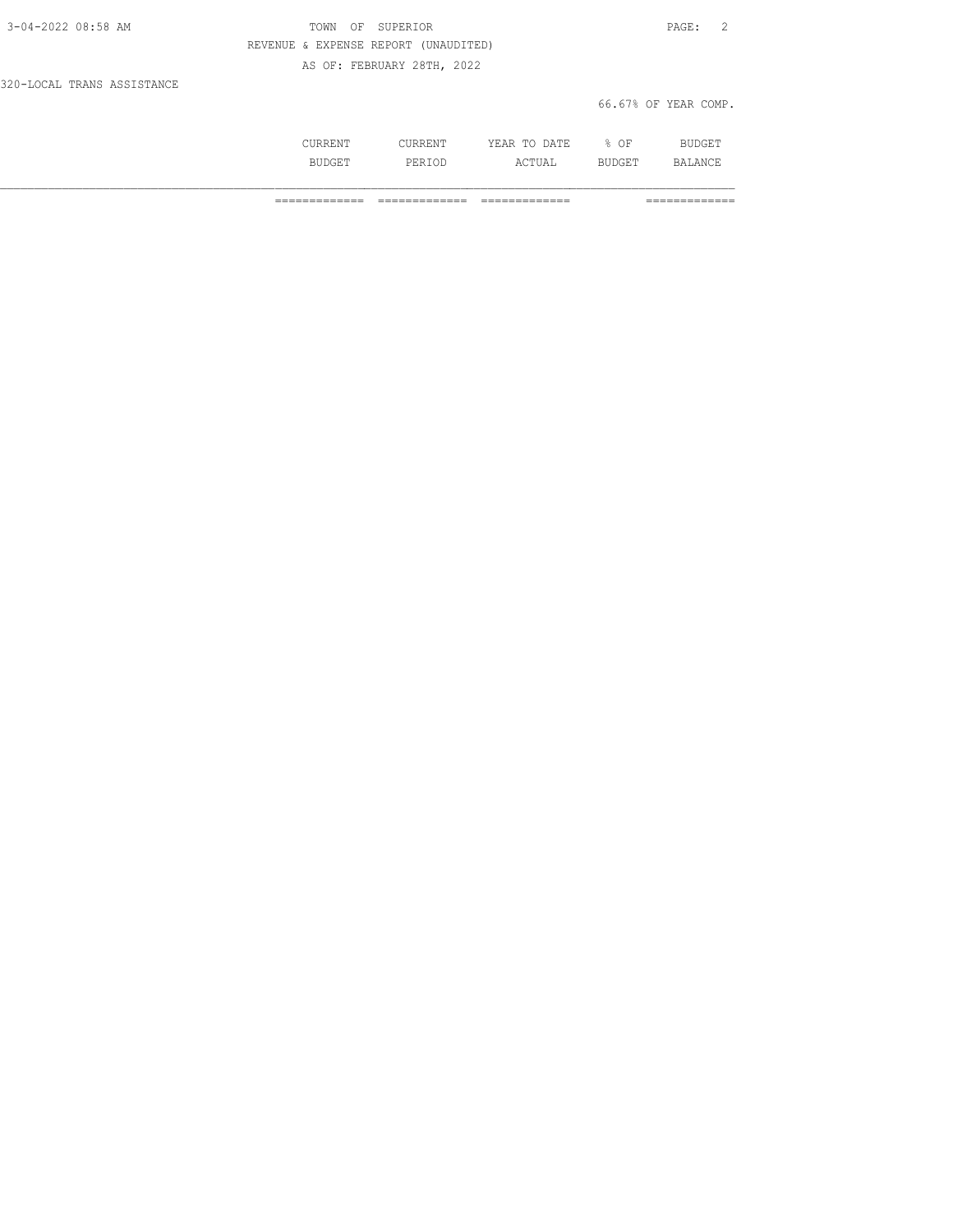| 3-04-2022 08:58 AM       | TOWN OF SUPERIOR                     |                            |                                          |  | PAGE: 1              |
|--------------------------|--------------------------------------|----------------------------|------------------------------------------|--|----------------------|
|                          | REVENUE & EXPENSE REPORT (UNAUDITED) |                            |                                          |  |                      |
|                          |                                      | AS OF: FEBRUARY 28TH, 2022 |                                          |  |                      |
| 400-GADA BOND            |                                      |                            |                                          |  |                      |
| NON-DEPARTMENTAL         |                                      |                            |                                          |  | 66.67% OF YEAR COMP. |
|                          |                                      |                            |                                          |  |                      |
|                          |                                      |                            | CURRENT CURRENT YEAR TO DATE % OF BUDGET |  |                      |
|                          |                                      |                            | BUDGET PERIOD ACTUAL BUDGET BALANCE      |  |                      |
|                          |                                      |                            |                                          |  |                      |
|                          |                                      |                            |                                          |  |                      |
| REVENUES                 |                                      |                            |                                          |  |                      |
|                          |                                      |                            |                                          |  |                      |
| CONTINGENCY              |                                      |                            |                                          |  |                      |
|                          |                                      |                            |                                          |  |                      |
|                          |                                      |                            |                                          |  |                      |
| EXPENDITURES             |                                      |                            |                                          |  |                      |
|                          |                                      |                            |                                          |  |                      |
| SUPPLIES                 |                                      |                            |                                          |  |                      |
|                          |                                      |                            |                                          |  |                      |
| GENERAL BUSINESS EXPENSE |                                      |                            |                                          |  |                      |
|                          |                                      |                            |                                          |  |                      |
| NON-OPERATING            |                                      |                            |                                          |  |                      |
|                          |                                      |                            |                                          |  |                      |
| DEBT SERVICE             |                                      |                            |                                          |  |                      |
|                          |                                      |                            |                                          |  |                      |
|                          |                                      |                            |                                          |  |                      |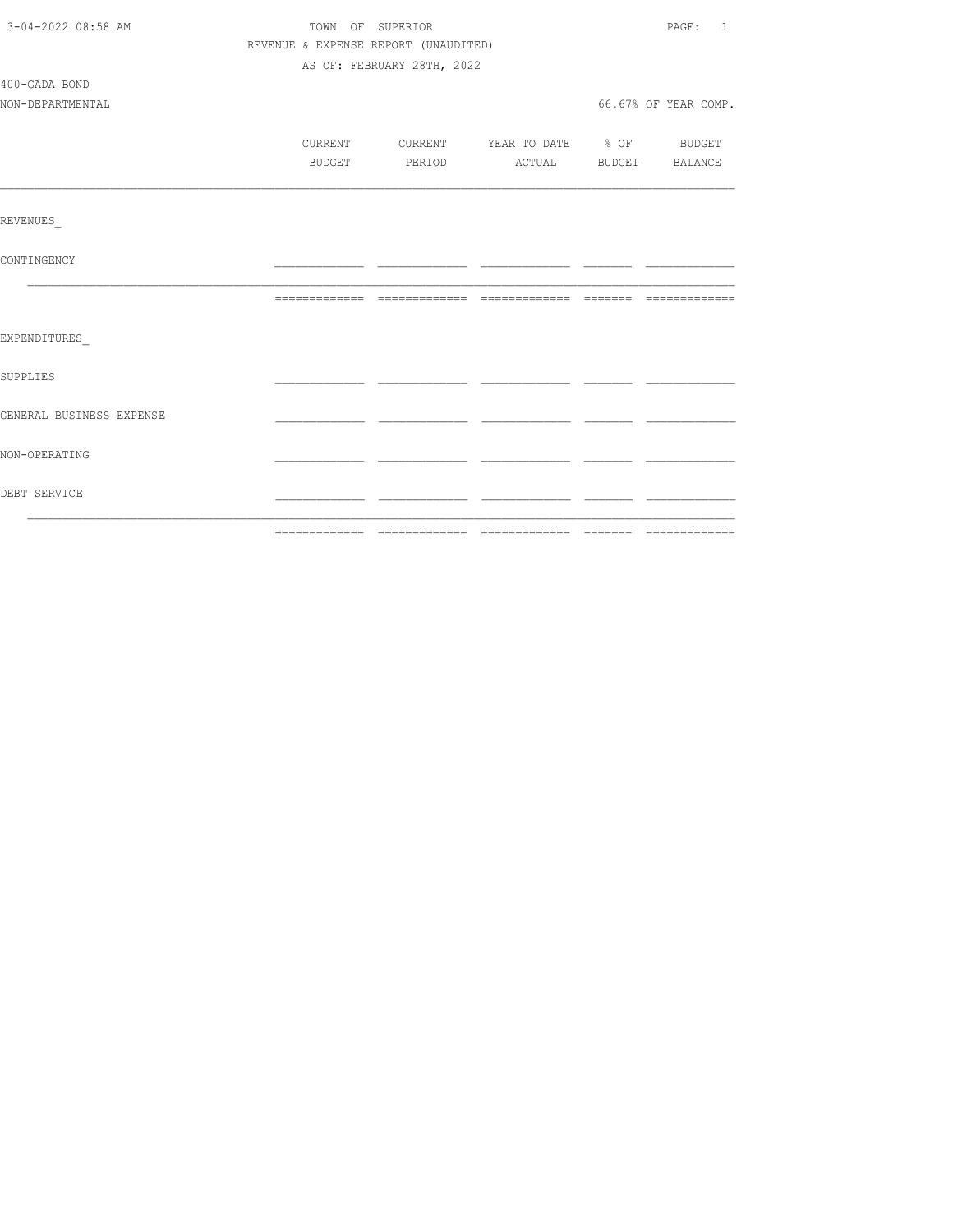| 3-04-2022 08:58 AM | OF SUPERIOR<br>TOWN                  | PAGE: 2              |
|--------------------|--------------------------------------|----------------------|
|                    | REVENUE & EXPENSE REPORT (UNAUDITED) |                      |
|                    | AS OF: FEBRUARY 28TH, 2022           |                      |
| 400-GADA BOND      |                                      |                      |
|                    |                                      | 66.67% OF YEAR COMP. |
|                    |                                      |                      |

 CURRENT CURRENT YEAR TO DATE % OF BUDGET BUDGET PERIOD ACTUAL BUDGET BALANCE

============= ============= ============= =============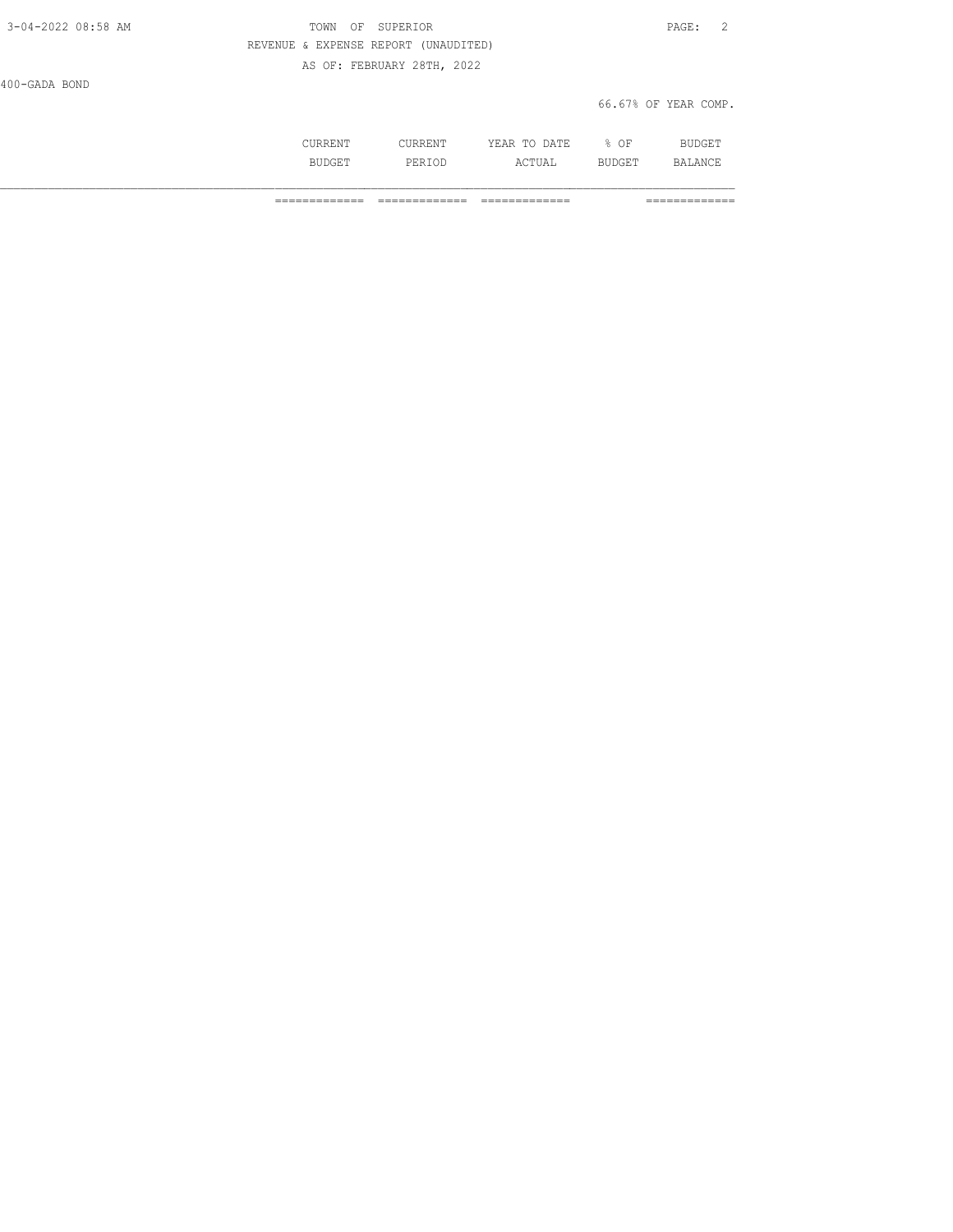| 3-04-2022 08:58 AM                  | TOWN OF SUPERIOR                     |                            |                                  |        | PAGE:<br>1                |  |
|-------------------------------------|--------------------------------------|----------------------------|----------------------------------|--------|---------------------------|--|
|                                     | REVENUE & EXPENSE REPORT (UNAUDITED) |                            |                                  |        |                           |  |
|                                     |                                      | AS OF: FEBRUARY 28TH, 2022 |                                  |        |                           |  |
| 410-MPC BOND                        |                                      |                            |                                  |        |                           |  |
| NON-DEPARTMENTAL                    |                                      |                            |                                  |        | 66.67% OF YEAR COMP.      |  |
|                                     |                                      |                            |                                  |        |                           |  |
|                                     | CURRENT                              |                            | CURRENT YEAR TO DATE % OF        |        | BUDGET                    |  |
|                                     | <b>BUDGET</b>                        | PERIOD                     | ACTUAL                           | BUDGET | BALANCE                   |  |
| REVENUES                            |                                      |                            |                                  |        |                           |  |
|                                     |                                      |                            |                                  |        |                           |  |
| BUSINESS SERVICES                   |                                      |                            |                                  |        |                           |  |
| CONTINGENCY                         |                                      |                            |                                  |        |                           |  |
|                                     |                                      |                            |                                  |        |                           |  |
| EXPENDITURES                        |                                      |                            |                                  |        |                           |  |
| SUPPLIES                            |                                      |                            |                                  |        |                           |  |
| GENERAL BUSINESS EXPENSE            |                                      |                            |                                  |        |                           |  |
| NON-OPERATING                       |                                      |                            |                                  |        |                           |  |
| DEBT SERVICE                        |                                      |                            |                                  |        |                           |  |
| 410-00-5900 DEBT SERVICE: PRINCIPAL | 0.00                                 |                            | $0.00$ 6,443.55 0.00 ( 6,443.55) |        |                           |  |
| SUBTOTAL DEBT SERVICE               | 0.00                                 |                            | $0.00$ 6,443.55 0.00 ( 6,443.55) |        |                           |  |
| TOTAL EXPENDITURES                  | 0.00                                 | 0.00                       |                                  |        | 6,443.55 0.00 ( 6,443.55) |  |
|                                     |                                      |                            |                                  |        |                           |  |
| REVENUES OVER/(UNDER) EXPENDITURES  |                                      |                            | $0.00$ $0.00$ $(6,443.55)$       |        | 6,443.55                  |  |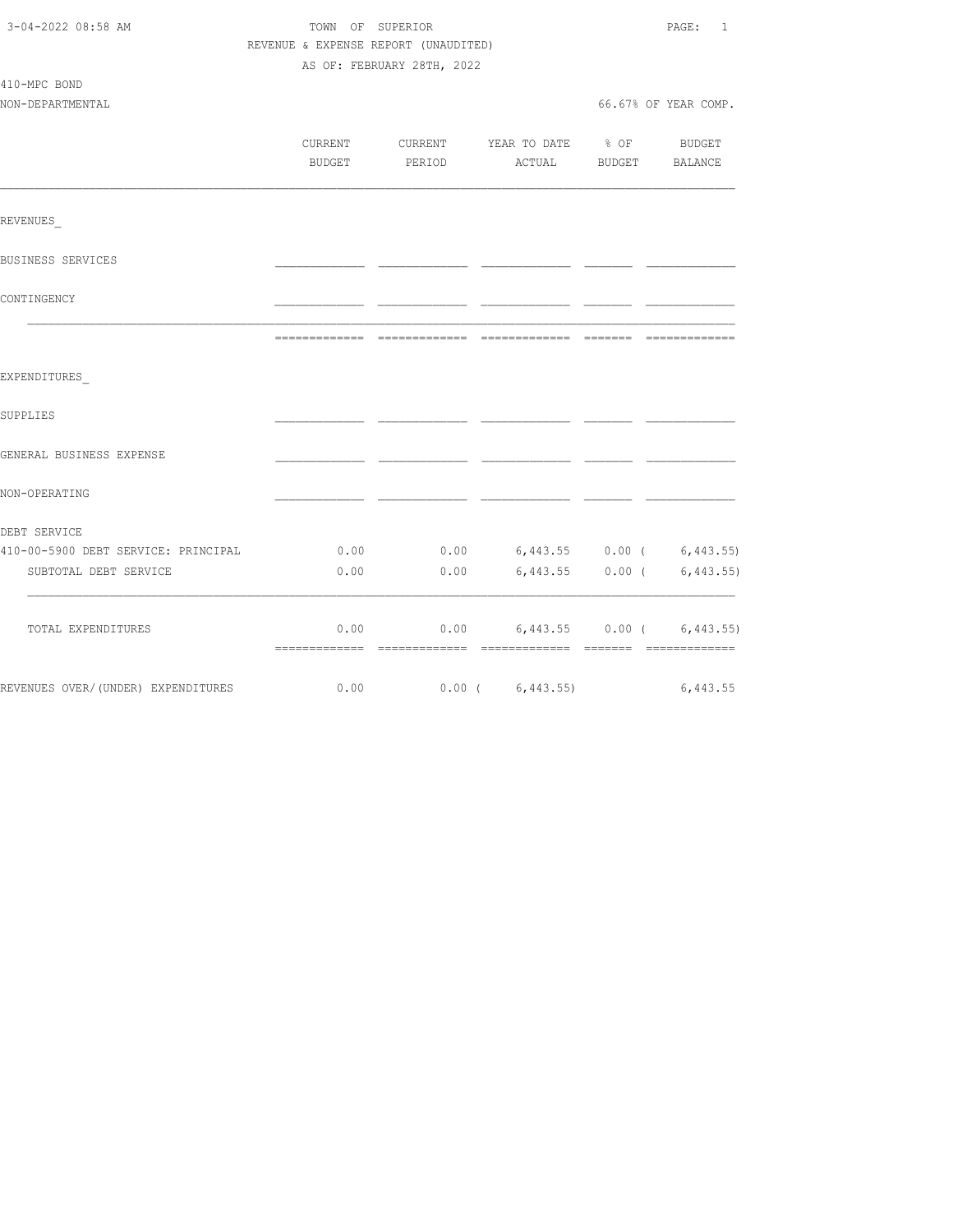### 3-04-2022 08:58 AM TOWN OF SUPERIOR PAGE: 2 REVENUE & EXPENSE REPORT (UNAUDITED) AS OF: FEBRUARY 28TH, 2022

410-MPC BOND

|                                    | CURRENT<br><b>BUDGET</b> | CURRENT<br>PERIOD | YEAR TO DATE<br>ACTUAL | % OF<br><b>BUDGET</b> | BUDGET<br>BALANCE        |
|------------------------------------|--------------------------|-------------------|------------------------|-----------------------|--------------------------|
| FUND TOTAL EXPENDITURES            | 0.00                     | 0.00              | 6,443.55               | 0.00(                 | 6, 443.55                |
| REVENUES OVER/(UNDER) EXPENDITURES | 0.00                     | 0.00(             | 6,443.55               |                       | 6,443.55<br>____________ |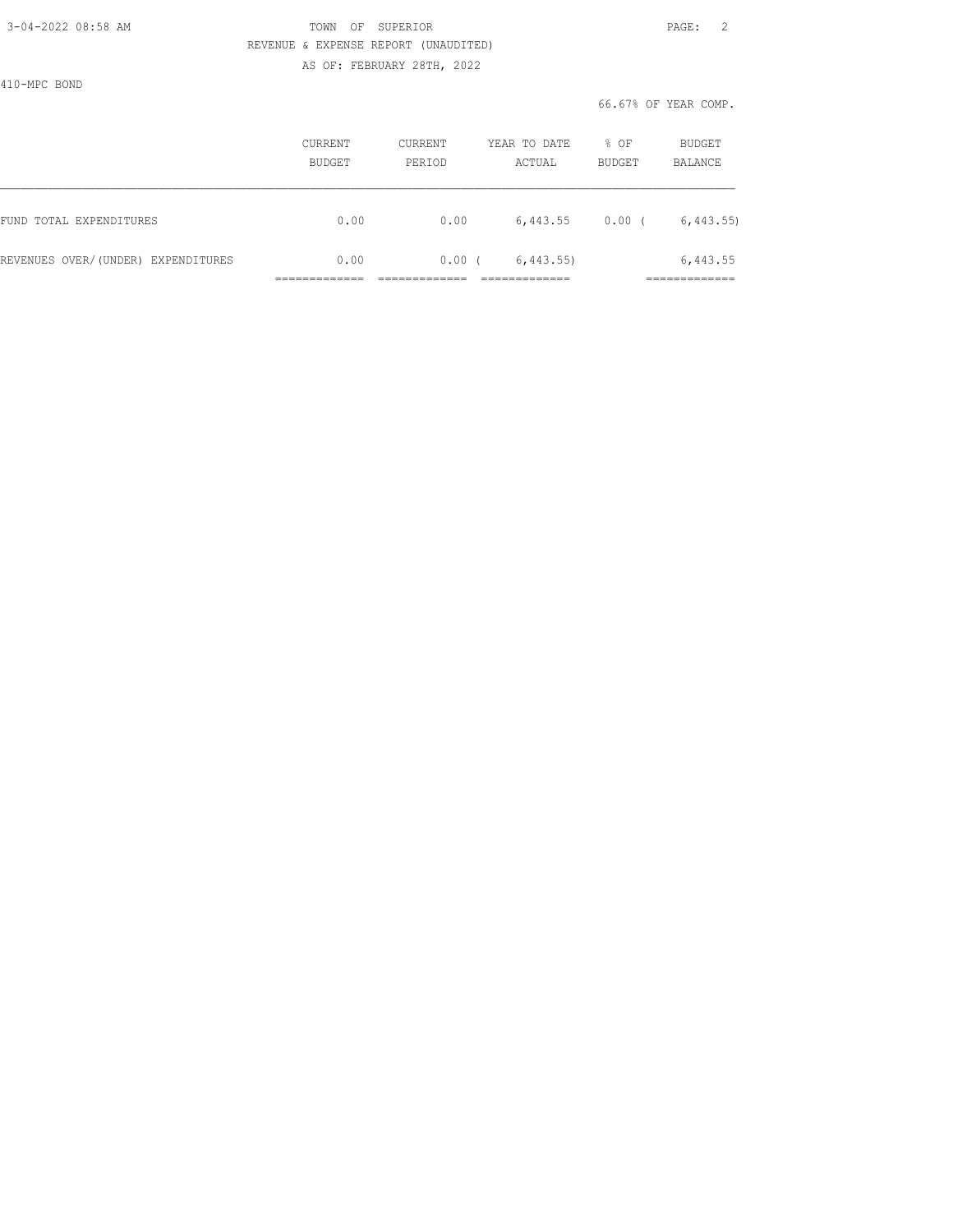| 3-04-2022 08:58 AM |  |
|--------------------|--|
|                    |  |

## TOWN OF SUPERIOR **Example 2010** PAGE: 1 REVENUE & EXPENSE REPORT (UNAUDITED) AS OF: FEBRUARY 28TH, 2022

# 500-GRANTS

NON-DEPARTMENTAL

|  |  | 66.67% OF YEAR COMP. |
|--|--|----------------------|
|  |  |                      |

|                                     | CURRENT<br>BUDGET | CURRENT<br>PERIOD | YEAR TO DATE % OF<br>ACTUAL    | BUDGET | <b>BUDGET</b><br>BALANCE  |
|-------------------------------------|-------------------|-------------------|--------------------------------|--------|---------------------------|
| REVENUES                            |                   |                   |                                |        |                           |
| GRANTS                              |                   |                   |                                |        |                           |
| 500-00-4600 GRANT REVENUES          | 2,285,000.00      | 0.00              | 0.00                           |        | $0.00 \quad 2,285,000.00$ |
| SUBTOTAL GRANTS                     | 2,285,000.00      | 0.00              | 0.00                           |        | 0.00 2, 285, 000.00       |
| CONTINGENCY                         |                   |                   |                                |        |                           |
| TOTAL REVENUES                      | 2,285,000.00      |                   | $0.00$ 0.00                    |        | $0.00 \quad 2,285,000.00$ |
| EXPENDITURES                        |                   |                   |                                |        |                           |
| PERSONEL                            |                   |                   |                                |        |                           |
| SUPPLIES                            |                   |                   |                                |        |                           |
| 500-00-5299 OPERATING SUPPLIES      | 50,000.00         |                   | $0.00$ 2,498.55 5.00           |        | 47,501.45                 |
| SUBTOTAL SUPPLIES                   | 50,000.00         | 0.00              | 2,498.55 5.00                  |        | 47,501.45                 |
| GENERAL BUSINESS EXPENSE            |                   |                   |                                |        |                           |
| TOTAL EXPENDITURES                  | 50,000.00         |                   | $0.00$ 2,498.55 5.00 47,501.45 |        |                           |
| REVENUES OVER/ (UNDER) EXPENDITURES | 2,235,000.00      | $0.00$ (          | 2,498.55                       |        | 2, 237, 498.55            |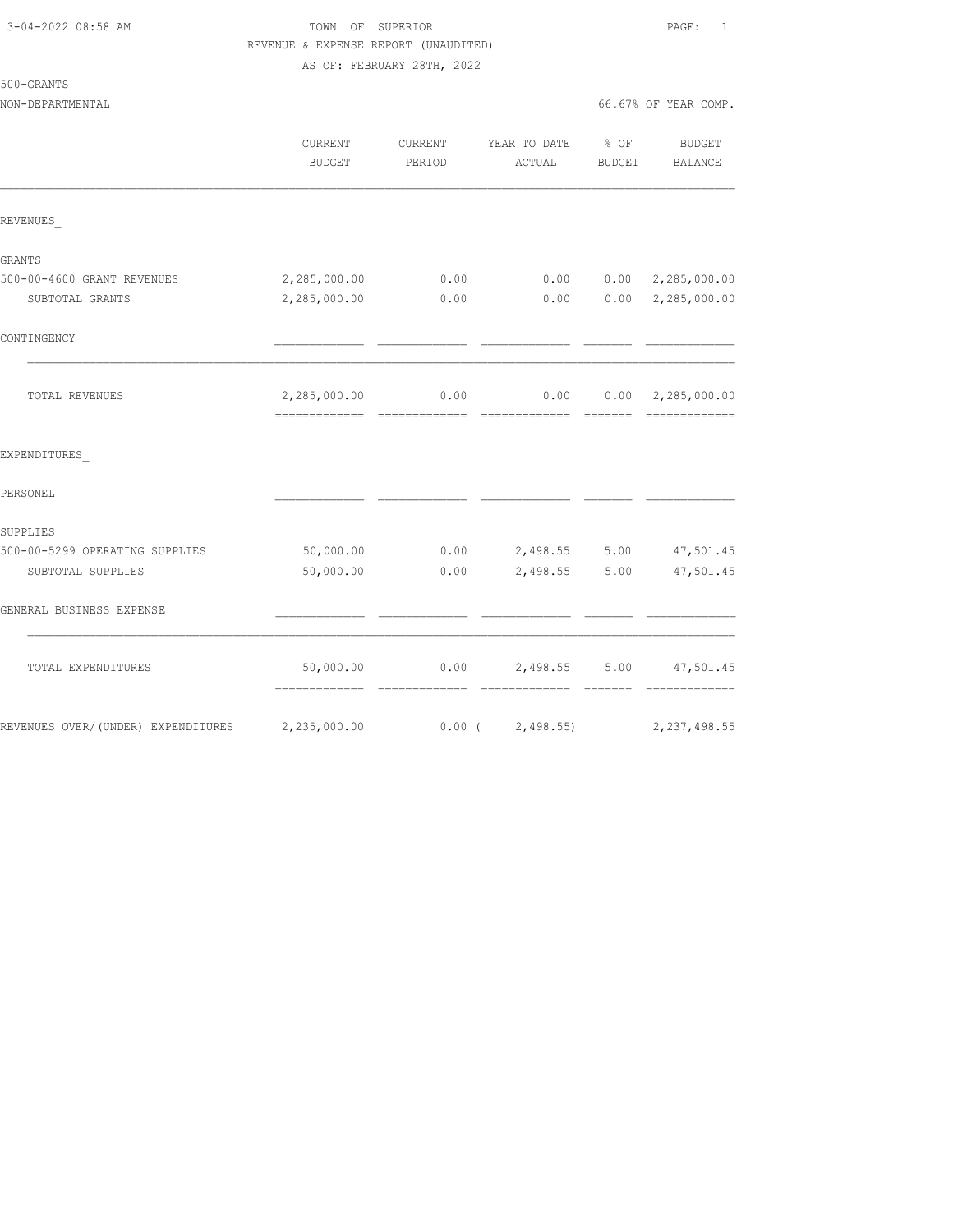| 3-04-2022 08:58 AM |         | TOWN OF SUPERIOR                     |  | PAGE: 2              |
|--------------------|---------|--------------------------------------|--|----------------------|
|                    |         | REVENUE & EXPENSE REPORT (UNAUDITED) |  |                      |
|                    |         | AS OF: FEBRUARY 28TH, 2022           |  |                      |
| 500-GRANTS         |         |                                      |  |                      |
| POLICE GRANTS      |         |                                      |  | 66.67% OF YEAR COMP. |
|                    |         |                                      |  |                      |
|                    | CURRENT | CURRENT YEAR TO DATE % OF BUDGET     |  |                      |
|                    | BUDGET  | PERIOD ACTUAL BUDGET BALANCE         |  |                      |
|                    |         |                                      |  |                      |
|                    |         |                                      |  |                      |
| REVENUES           |         |                                      |  |                      |
|                    |         |                                      |  |                      |
| GRANTS             |         |                                      |  |                      |
|                    |         |                                      |  |                      |
|                    |         |                                      |  |                      |
| EXPENDITURES       |         |                                      |  |                      |
|                    |         |                                      |  |                      |
| SUPPLIES           |         |                                      |  |                      |
|                    |         |                                      |  |                      |
| DEBT SERVICE       |         |                                      |  |                      |
|                    |         |                                      |  |                      |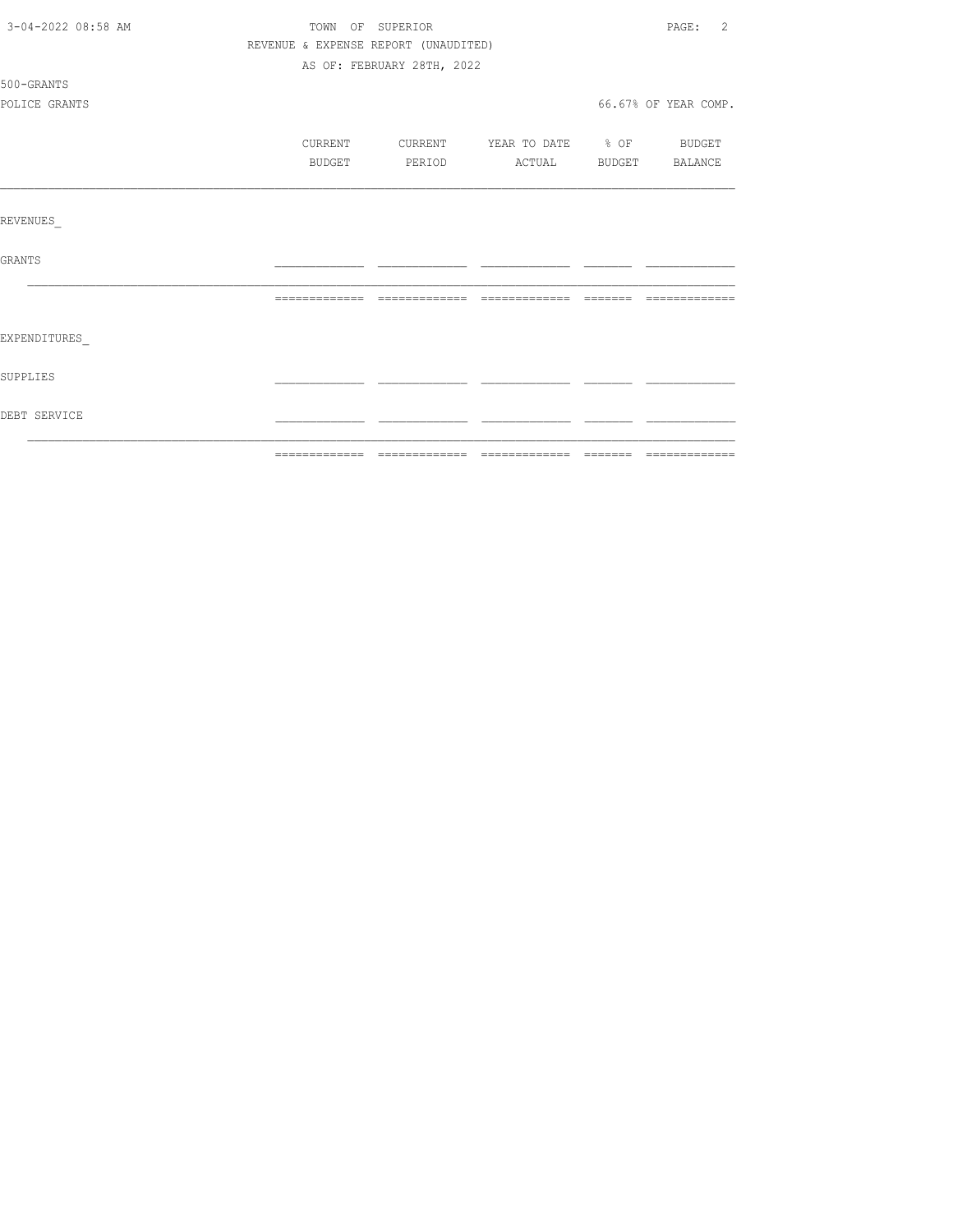# 3-04-2022 08:58 AM TOWN OF SUPERIOR PAGE: 3 REVENUE & EXPENSE REPORT (UNAUDITED)

AS OF: FEBRUARY 28TH, 2022

500-GRANTS

|                                      | CURRENT<br>BUDGET | CURRENT<br>PERIOD | YEAR TO DATE % OF BUDGET<br>ACTUAL     | BUDGET   | BALANCE         |
|--------------------------------------|-------------------|-------------------|----------------------------------------|----------|-----------------|
| REVENUES                             |                   |                   |                                        |          |                 |
| <b>GRANTS</b>                        |                   |                   |                                        |          |                 |
| 500-08-4600 FIRE DEPT GRANT          | 0.00              |                   | $0.00$ 1,000.00 0.00 ( 1,000.00)       |          |                 |
| SUBTOTAL GRANTS                      | 0.00              | 0.00              | $1,000.00$ 0.00 ( 1,000.00)            |          |                 |
| <b>TOTAL REVENUES</b>                | 0.00              |                   | $0.00$ $1,000.00$ $0.00$ $1,000.00)$   | -------- | - ============= |
| EXPENDITURES                         |                   |                   |                                        |          |                 |
| SUPPLIES                             |                   |                   |                                        |          |                 |
| 500-08-5299 FIRE DEPT GRANT EXPENSES | 0.00              |                   | $0.00$ 498.50 0.00 (498.50)            |          |                 |
| SUBTOTAL SUPPLIES                    | 0.00              | 0.00              | 498.50 0.00 (                          |          | 498.50)         |
| TOTAL EXPENDITURES                   | 0.00              |                   | $0.00$ 498.50 0.00 (498.50)            |          |                 |
|                                      | =============     | =============     | -------------- ------ ---------------- |          |                 |
| REVENUES OVER/(UNDER) EXPENDITURES   | 0.00              | 0.00              | 501.50                                 | $\left($ | 501, 50)        |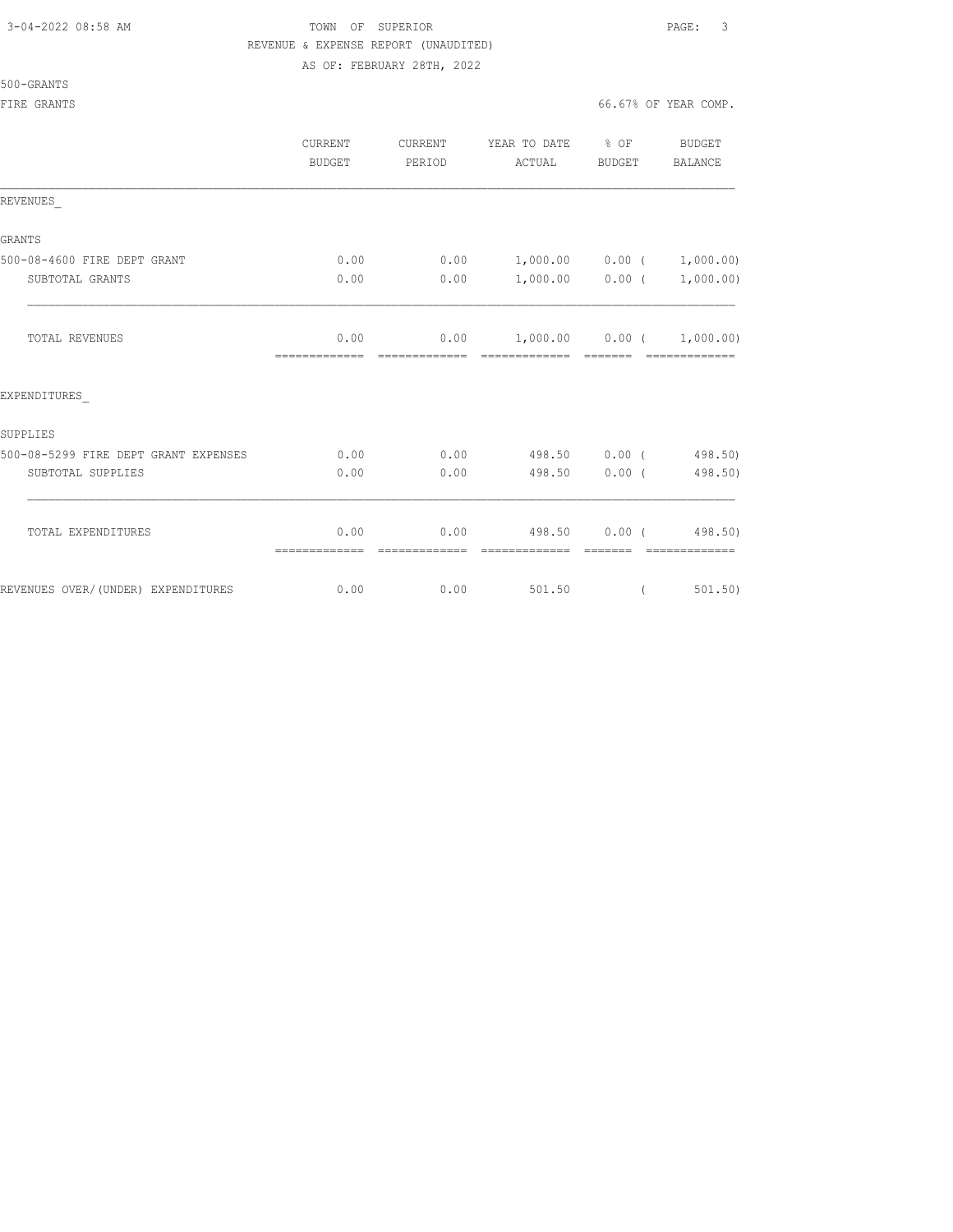| 3-04-2022 08:58 AM                    | TOWN OF SUPERIOR                     |                            |                                | PAGE:<br>4           |
|---------------------------------------|--------------------------------------|----------------------------|--------------------------------|----------------------|
|                                       | REVENUE & EXPENSE REPORT (UNAUDITED) |                            |                                |                      |
|                                       |                                      | AS OF: FEBRUARY 28TH, 2022 |                                |                      |
| 500-GRANTS                            |                                      |                            |                                |                      |
| RECREATION GRANTS                     |                                      |                            |                                | 66.67% OF YEAR COMP. |
|                                       |                                      |                            |                                |                      |
|                                       | CURRENT                              | CURRENT                    | YEAR TO DATE % OF BUDGET       |                      |
|                                       | BUDGET                               | PERIOD                     | ACTUAL BUDGET BALANCE          |                      |
|                                       |                                      |                            |                                |                      |
| REVENUES                              |                                      |                            |                                |                      |
| GRANTS                                |                                      |                            |                                |                      |
|                                       |                                      |                            |                                |                      |
|                                       |                                      |                            |                                |                      |
| EXPENDITURES                          |                                      |                            |                                |                      |
| SUPPLIES                              |                                      |                            |                                |                      |
|                                       |                                      |                            |                                |                      |
| PROFESSIONAL SERVICES                 |                                      |                            |                                |                      |
| 500-12-5550 PARKS IMPROVEMENT PROJECT | 0.00                                 |                            | $0.00$ 169.89 $0.00$ ( 169.89) |                      |
| SUBTOTAL PROFESSIONAL SERVICES        | 0.00                                 | 0.00                       | $169.89$ 0.00 (                | 169.89)              |
|                                       |                                      |                            |                                |                      |
| TOTAL EXPENDITURES                    | 0.00                                 |                            | $0.00$ 169.89 $0.00$ ( 169.89) |                      |
|                                       |                                      |                            |                                |                      |
| REVENUES OVER/(UNDER) EXPENDITURES    | 0.00                                 |                            | 0.00(169.89)                   | 169.89               |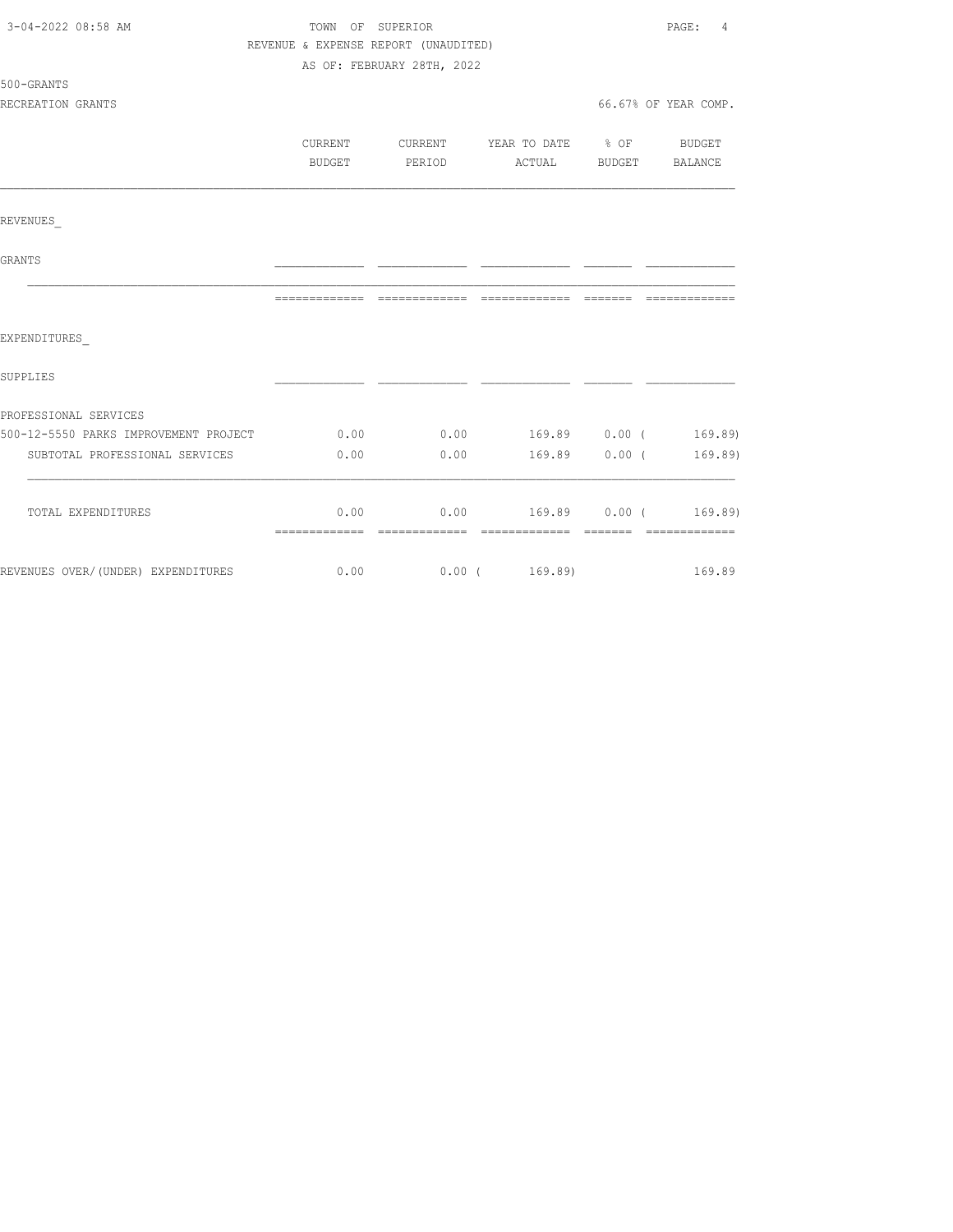| 3-04-2022 08:58 AM     | TOWN OF SUPERIOR                     |                            |                          | PAGE:<br>5           |
|------------------------|--------------------------------------|----------------------------|--------------------------|----------------------|
|                        | REVENUE & EXPENSE REPORT (UNAUDITED) |                            |                          |                      |
|                        |                                      | AS OF: FEBRUARY 28TH, 2022 |                          |                      |
| 500-GRANTS             |                                      |                            |                          |                      |
| CDBG 153-09 MAGMA CLUB |                                      |                            |                          | 66.67% OF YEAR COMP. |
|                        | CURRENT                              | CURRENT                    | YEAR TO DATE % OF BUDGET |                      |
|                        | BUDGET                               | PERIOD                     | ACTUAL BUDGET BALANCE    |                      |
|                        |                                      |                            |                          |                      |
| REVENUES               |                                      |                            |                          |                      |
| GRANTS                 |                                      |                            |                          |                      |
|                        | =============================        |                            | $22222222222222$         |                      |
|                        |                                      |                            |                          |                      |
| EXPENDITURES           |                                      |                            |                          |                      |
| SUPPLIES               |                                      |                            |                          |                      |
|                        |                                      |                            |                          |                      |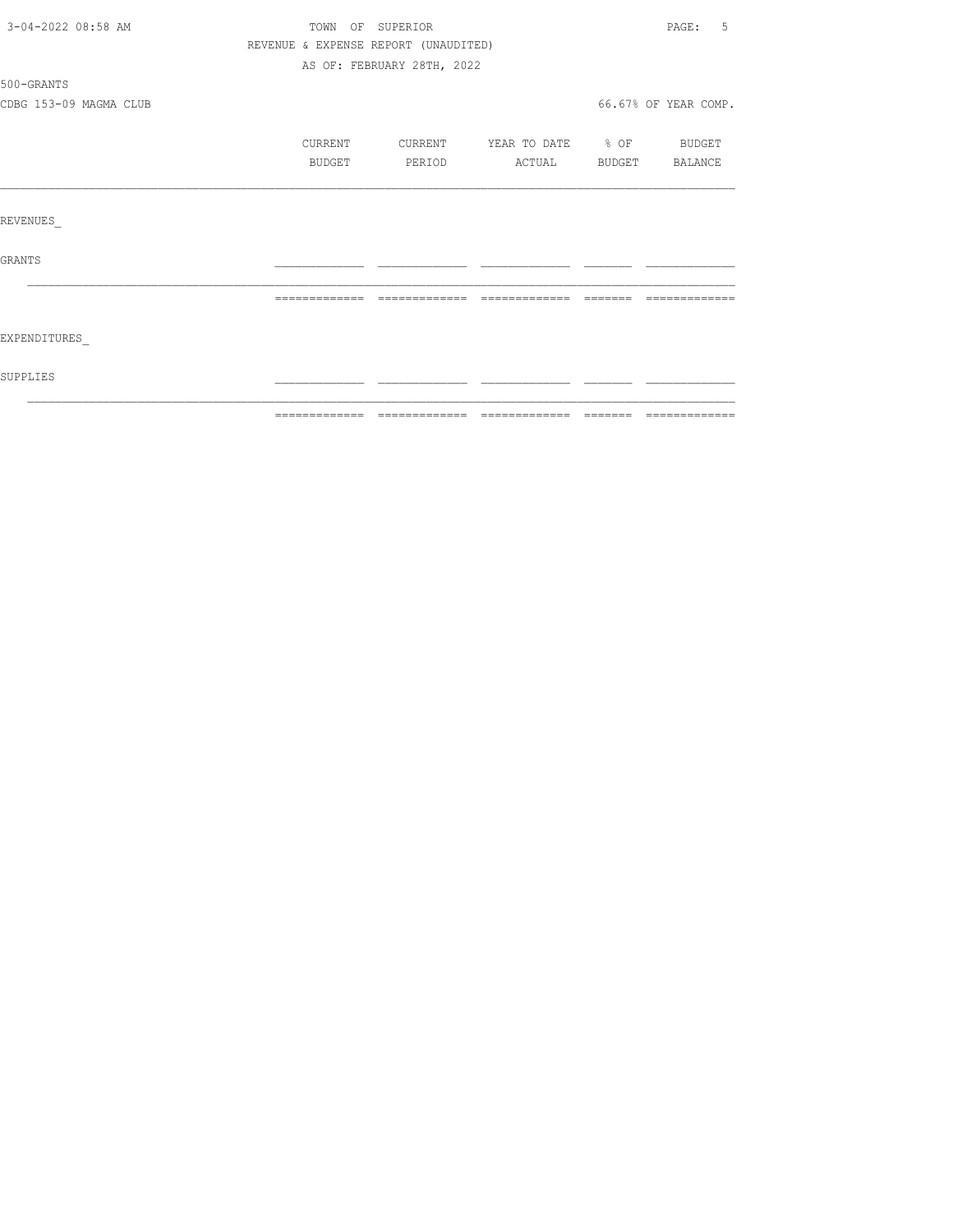| 3-04-2022 08:58 AM    | TOWN<br>OF                           | SUPERIOR                   |                   |        | PAGE:<br>6           |
|-----------------------|--------------------------------------|----------------------------|-------------------|--------|----------------------|
|                       | REVENUE & EXPENSE REPORT (UNAUDITED) |                            |                   |        |                      |
|                       |                                      | AS OF: FEBRUARY 28TH, 2022 |                   |        |                      |
| 500-GRANTS            |                                      |                            |                   |        |                      |
| DEPT OF COMM-STIMULUS |                                      |                            |                   |        | 66.67% OF YEAR COMP. |
|                       | CURRENT                              | CURRENT                    | YEAR TO DATE % OF |        | <b>BUDGET</b>        |
|                       | BUDGET                               | PERIOD                     | ACTUAL            | BUDGET | BALANCE              |
| REVENUES              |                                      |                            |                   |        |                      |
| GRANTS                |                                      |                            |                   |        |                      |
|                       | --------------                       | -------------              | -------------     |        |                      |
| EXPENDITURES          |                                      |                            |                   |        |                      |
| SUPPLIES              |                                      |                            |                   |        |                      |
|                       |                                      |                            |                   |        |                      |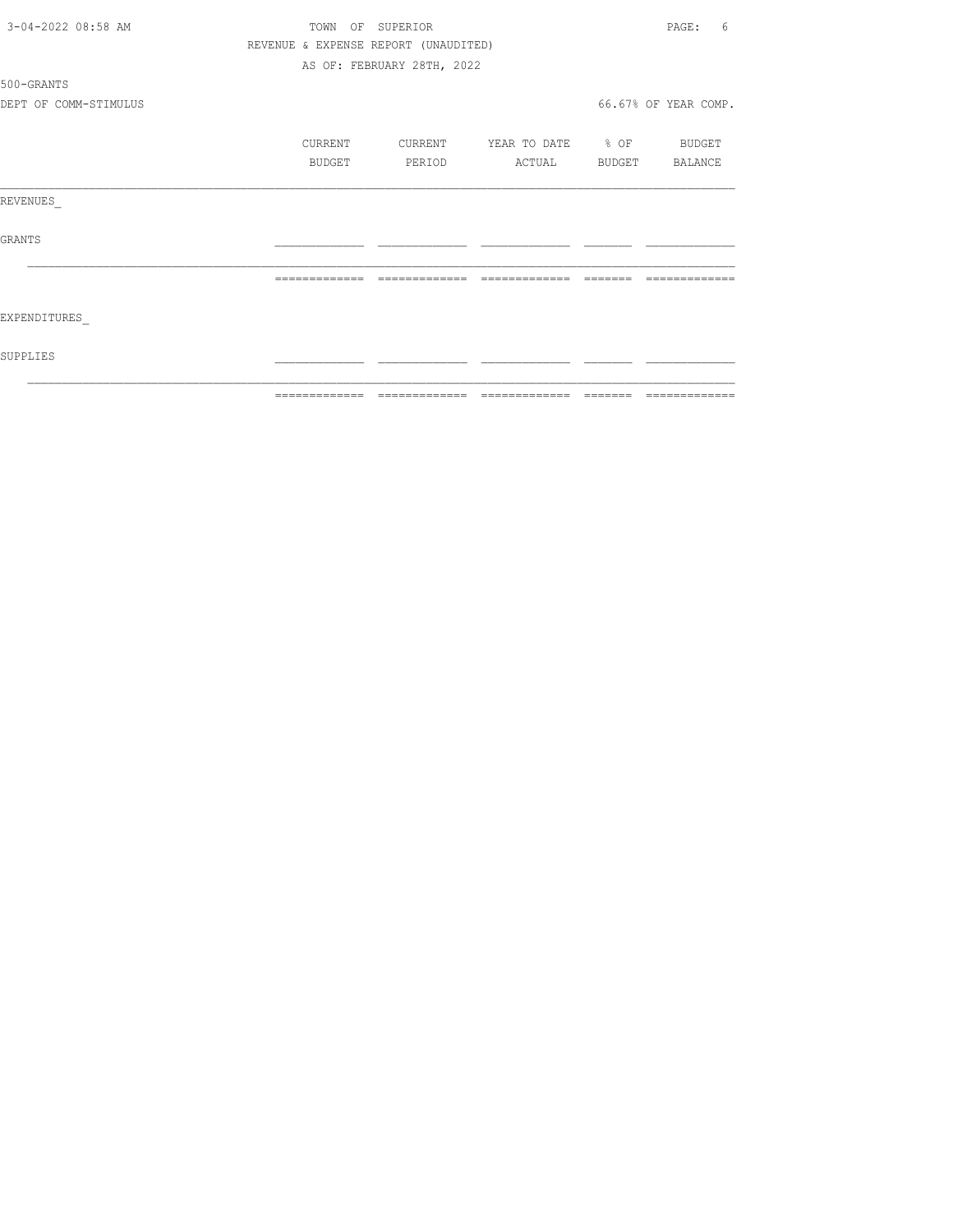| 3-04-2022 08:58 AM    | TOWN           | SUPERIOR<br>ΟF                       |                   |          | 7<br>PAGE:           |
|-----------------------|----------------|--------------------------------------|-------------------|----------|----------------------|
|                       |                | REVENUE & EXPENSE REPORT (UNAUDITED) |                   |          |                      |
|                       |                | AS OF: FEBRUARY 28TH, 2022           |                   |          |                      |
| 500-GRANTS            |                |                                      |                   |          |                      |
| PINAL COUNTY-STIMULUS |                |                                      |                   |          | 66.67% OF YEAR COMP. |
|                       | CURRENT        | CURRENT                              | YEAR TO DATE % OF |          | BUDGET               |
|                       | BUDGET         | PERIOD                               | ACTUAL            | BUDGET   | BALANCE              |
| REVENUES              |                |                                      |                   |          |                      |
| GRANTS                |                |                                      |                   |          |                      |
|                       | =============  | --------------                       | =============     |          |                      |
| EXPENDITURES          |                |                                      |                   |          |                      |
| SUPPLIES              |                |                                      |                   |          |                      |
|                       | -------------- |                                      |                   | -------- |                      |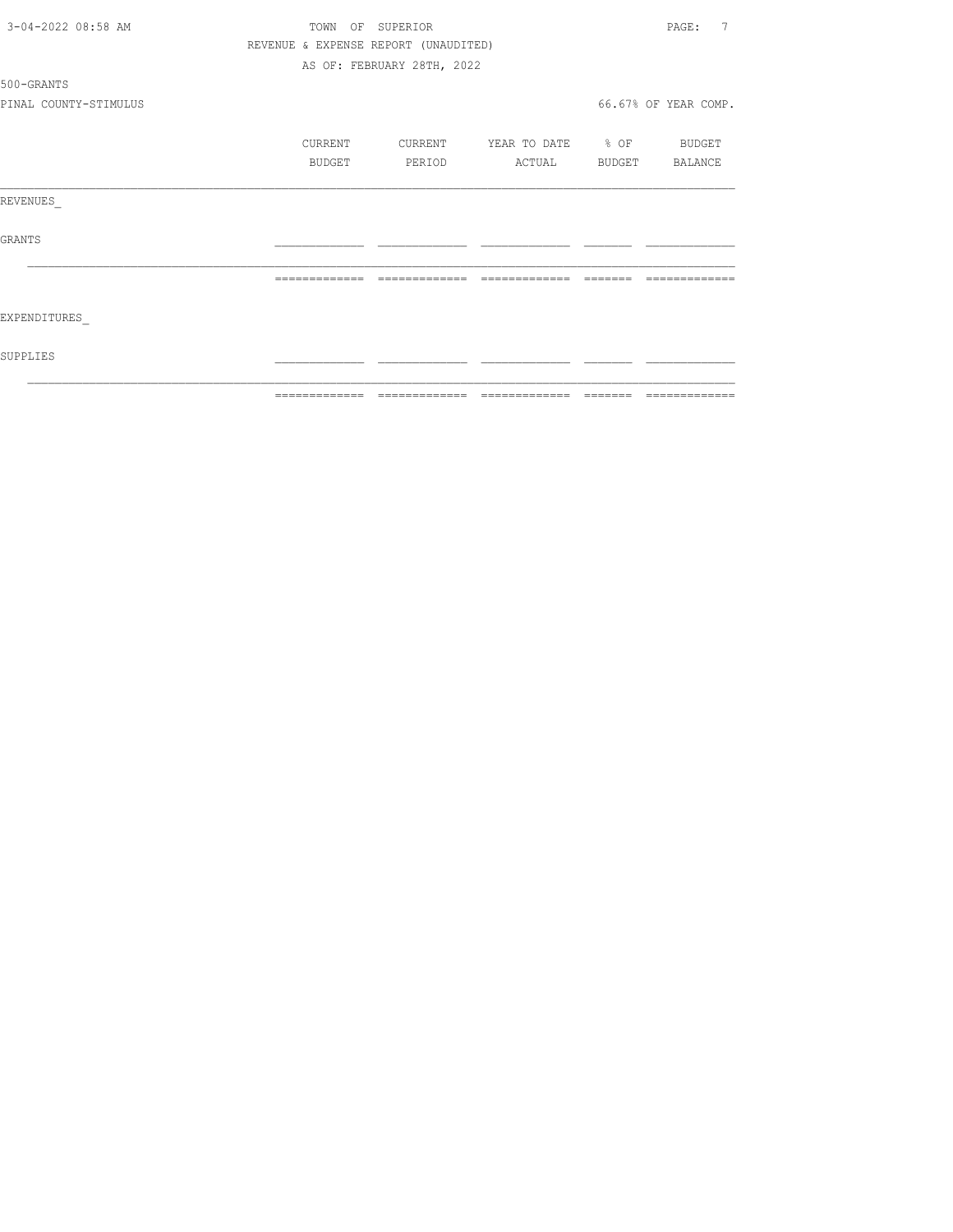| 3-04-2022 08:58 AM |                          | TOWN          | OF SUPERIOR                          |                                  |         | 8<br>PAGE:           |
|--------------------|--------------------------|---------------|--------------------------------------|----------------------------------|---------|----------------------|
|                    |                          |               | REVENUE & EXPENSE REPORT (UNAUDITED) |                                  |         |                      |
|                    |                          |               | AS OF: FEBRUARY 28TH, 2022           |                                  |         |                      |
| 500-GRANTS         |                          |               |                                      |                                  |         |                      |
|                    | AZ DEPT OF HOMELAND SRTY |               |                                      |                                  |         | 66.67% OF YEAR COMP. |
|                    |                          | CURRENT       |                                      | CURRENT YEAR TO DATE % OF BUDGET |         |                      |
|                    |                          |               |                                      |                                  |         |                      |
|                    |                          | BUDGET        | PERIOD                               | ACTUAL BUDGET BALANCE            |         |                      |
| REVENUES           |                          |               |                                      |                                  |         |                      |
| GRANTS             |                          |               |                                      |                                  |         |                      |
|                    |                          |               |                                      |                                  | _______ | --------------       |
| EXPENDITURES       |                          |               |                                      |                                  |         |                      |
| SUPPLIES           |                          |               |                                      |                                  |         |                      |
|                    |                          | ------------- |                                      |                                  |         |                      |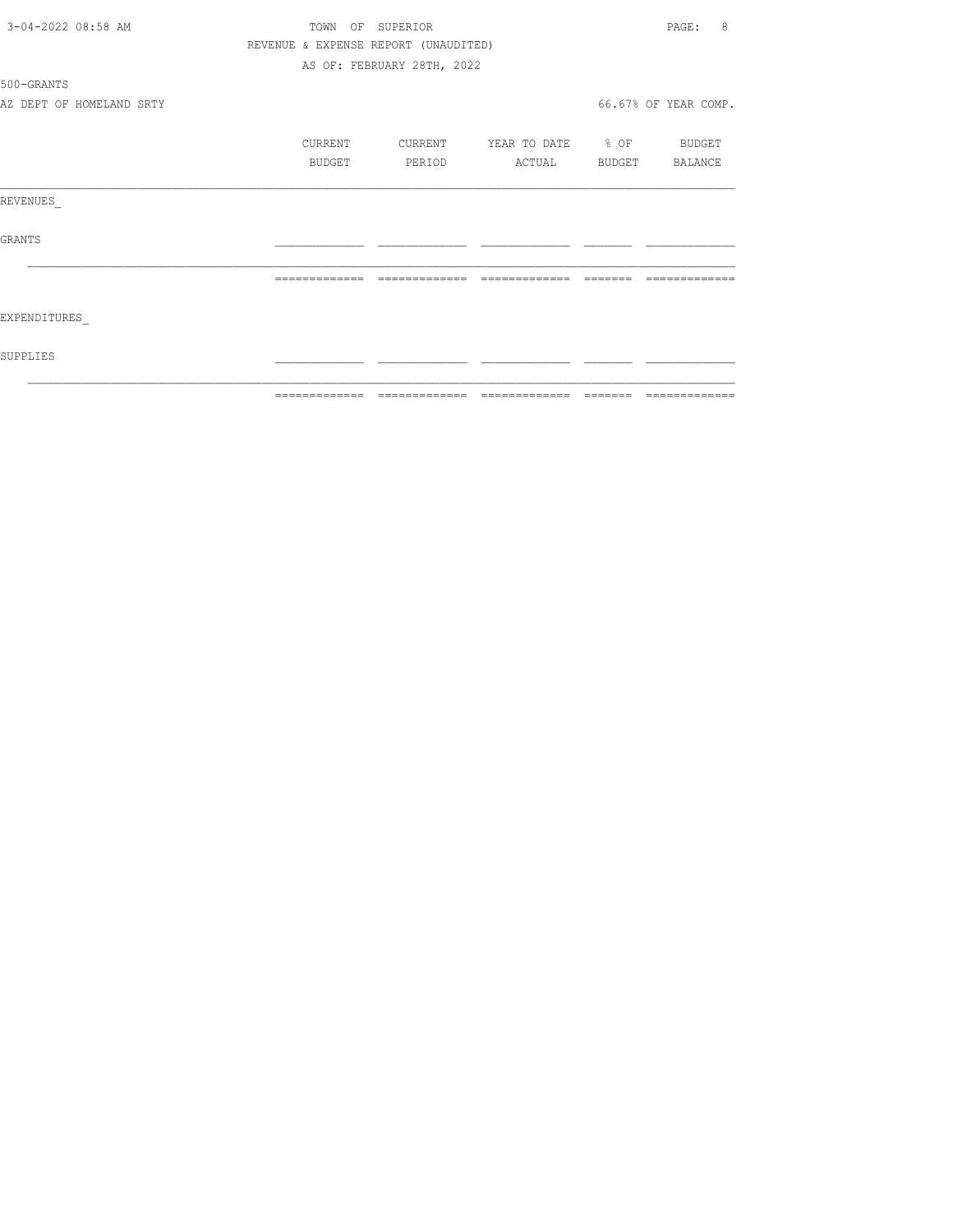| 3-04-2022 08:58 AM | TOWN          | OF            | SUPERIOR                             |                     |        | 9<br>PAGE:           |
|--------------------|---------------|---------------|--------------------------------------|---------------------|--------|----------------------|
|                    |               |               | REVENUE & EXPENSE REPORT (UNAUDITED) |                     |        |                      |
|                    |               |               | AS OF: FEBRUARY 28TH, 2022           |                     |        |                      |
| 500-GRANTS         |               |               |                                      |                     |        |                      |
| GOHS GRANT         |               |               |                                      |                     |        | 66.67% OF YEAR COMP. |
|                    |               |               |                                      |                     |        |                      |
|                    |               | CURRENT       | CURRENT                              | YEAR TO DATE % OF   |        | BUDGET               |
|                    |               | <b>BUDGET</b> | PERIOD                               | ACTUAL              | BUDGET | BALANCE              |
|                    |               |               |                                      |                     |        |                      |
| REVENUES           |               |               |                                      |                     |        |                      |
|                    |               |               |                                      |                     |        |                      |
| <b>GRANTS</b>      |               |               |                                      |                     |        |                      |
|                    |               |               |                                      |                     |        |                      |
|                    |               |               |                                      |                     |        |                      |
|                    |               |               |                                      |                     |        |                      |
| EXPENDITURES       |               |               |                                      |                     |        |                      |
|                    |               |               |                                      |                     |        |                      |
| SUPPLIES           |               |               |                                      |                     |        |                      |
|                    |               |               |                                      |                     |        |                      |
|                    | ============= |               |                                      | $=$ $=$ $=$ $=$ $=$ |        |                      |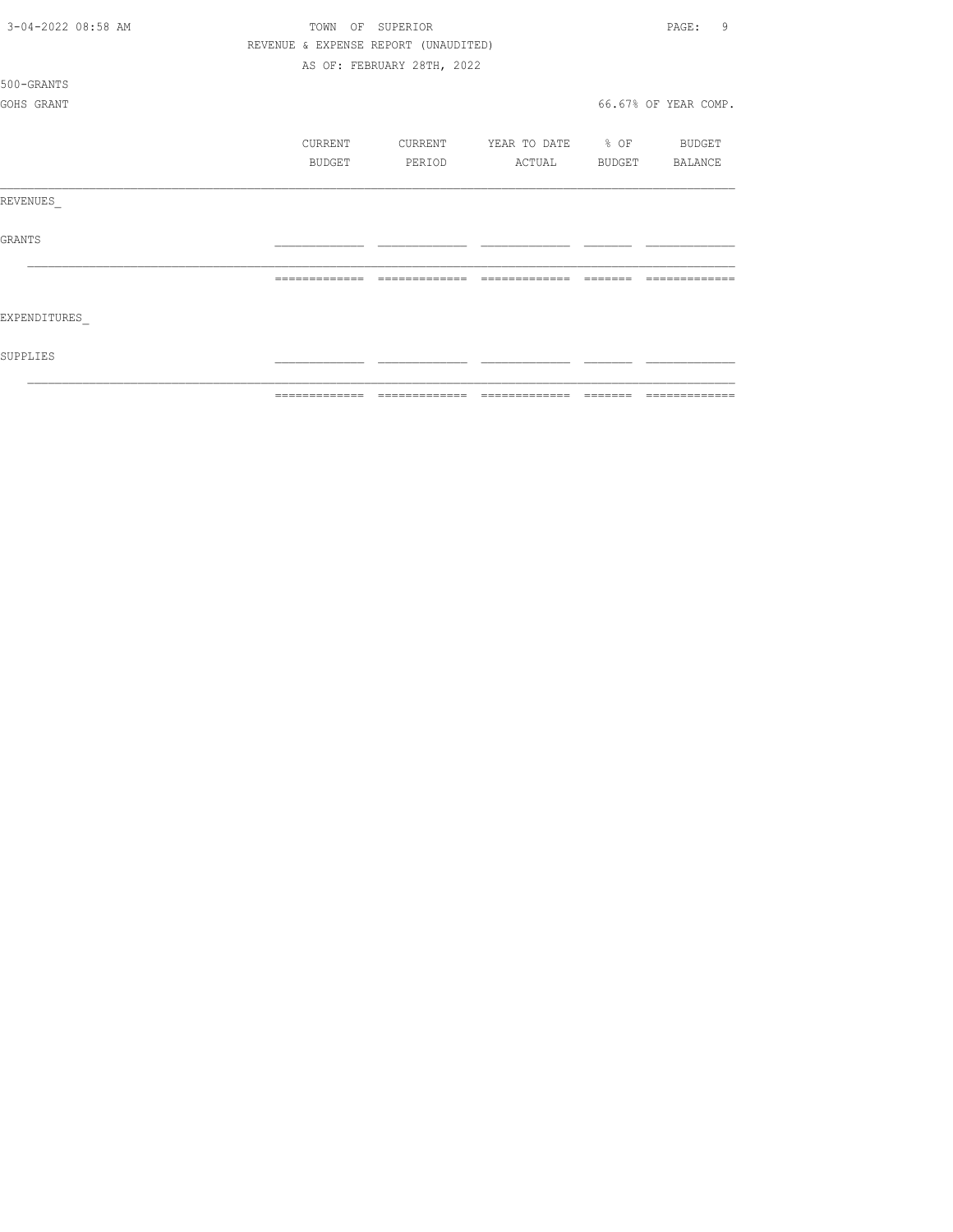| 3-04-2022 08:58 AM      |               | TOWN OF SUPERIOR                     |                          |                                                                  | PAGE: 10             |
|-------------------------|---------------|--------------------------------------|--------------------------|------------------------------------------------------------------|----------------------|
|                         |               | REVENUE & EXPENSE REPORT (UNAUDITED) |                          |                                                                  |                      |
|                         |               | AS OF: FEBRUARY 28TH, 2022           |                          |                                                                  |                      |
| 500-GRANTS              |               |                                      |                          |                                                                  |                      |
| ENERGY EFFICIENCY GRANT |               |                                      |                          |                                                                  | 66.67% OF YEAR COMP. |
|                         | CURRENT       | CURRENT                              | YEAR TO DATE % OF BUDGET |                                                                  |                      |
|                         | BUDGET        | PERIOD                               | ACTUAL BUDGET BALANCE    |                                                                  |                      |
| REVENUES                |               |                                      |                          |                                                                  |                      |
| GRANTS                  |               |                                      |                          |                                                                  |                      |
|                         | ============= | =============                        | =============            | $\qquad \qquad \equiv \equiv \equiv \equiv \equiv \equiv \equiv$ | -------------        |
| EXPENDITURES            |               |                                      |                          |                                                                  |                      |
| SUPPLIES                |               |                                      |                          |                                                                  |                      |
|                         |               |                                      |                          |                                                                  |                      |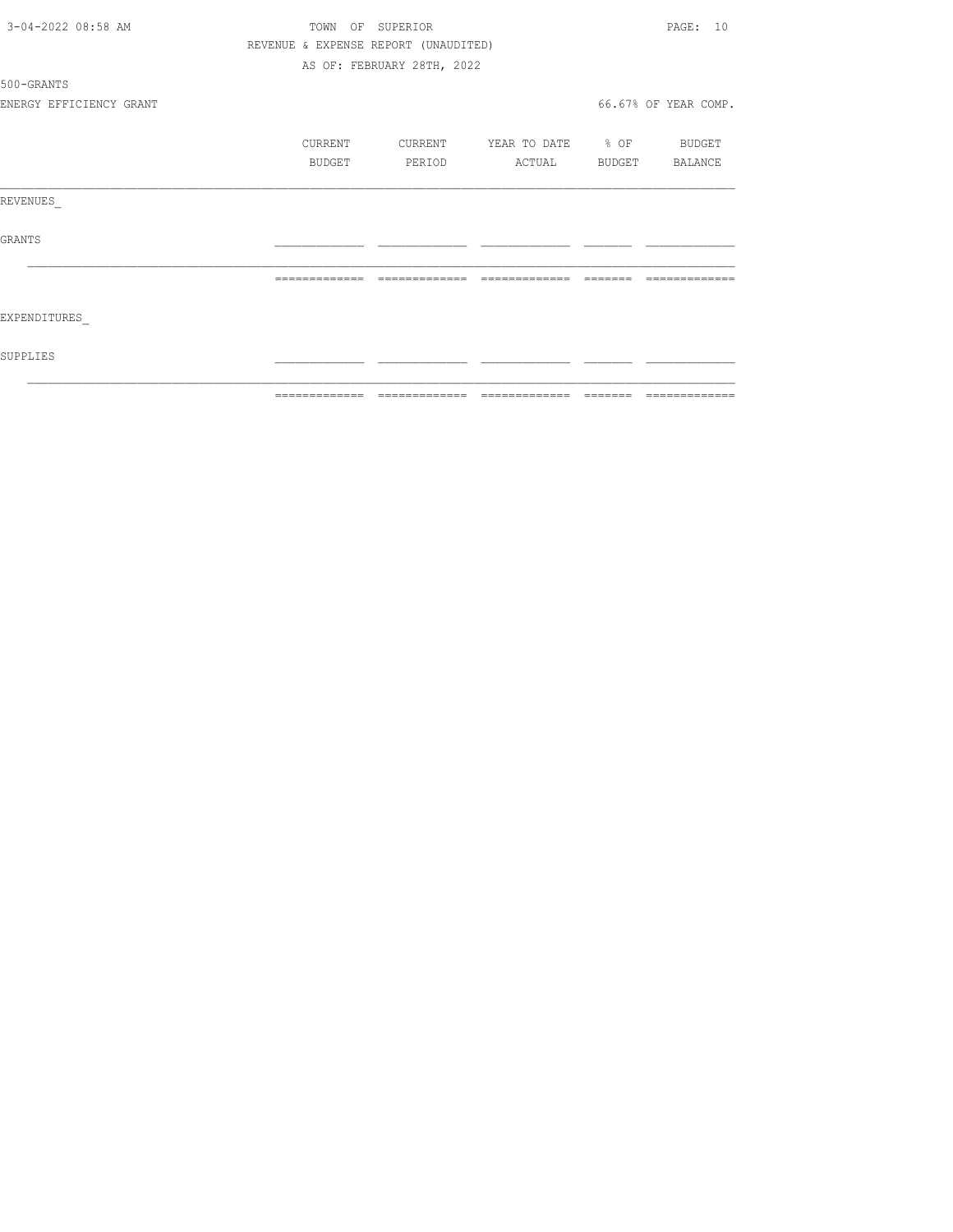|                    | ============= | ======                               | $\begin{array}{cccccccccc} \multicolumn{2}{c}{} & \multicolumn{2}{c}{} & \multicolumn{2}{c}{} & \multicolumn{2}{c}{} & \multicolumn{2}{c}{} & \multicolumn{2}{c}{} & \multicolumn{2}{c}{} & \multicolumn{2}{c}{} & \multicolumn{2}{c}{} & \multicolumn{2}{c}{} & \multicolumn{2}{c}{} & \multicolumn{2}{c}{} & \multicolumn{2}{c}{} & \multicolumn{2}{c}{} & \multicolumn{2}{c}{} & \multicolumn{2}{c}{} & \multicolumn{2}{c}{} & \multicolumn{2}{c}{} & \multicolumn{2}{c}{} & \mult$ |        |                      |
|--------------------|---------------|--------------------------------------|----------------------------------------------------------------------------------------------------------------------------------------------------------------------------------------------------------------------------------------------------------------------------------------------------------------------------------------------------------------------------------------------------------------------------------------------------------------------------------------|--------|----------------------|
| SUPPLIES           |               |                                      |                                                                                                                                                                                                                                                                                                                                                                                                                                                                                        |        |                      |
| EXPENDITURES       |               |                                      |                                                                                                                                                                                                                                                                                                                                                                                                                                                                                        |        |                      |
|                    |               |                                      |                                                                                                                                                                                                                                                                                                                                                                                                                                                                                        |        |                      |
| <b>GRANTS</b>      |               |                                      |                                                                                                                                                                                                                                                                                                                                                                                                                                                                                        |        |                      |
| REVENUES           |               |                                      |                                                                                                                                                                                                                                                                                                                                                                                                                                                                                        |        |                      |
|                    | BUDGET        | PERIOD                               | ACTUAL                                                                                                                                                                                                                                                                                                                                                                                                                                                                                 | BUDGET | BALANCE              |
|                    | CURRENT       | CURRENT                              | YEAR TO DATE % OF                                                                                                                                                                                                                                                                                                                                                                                                                                                                      |        | BUDGET               |
|                    |               |                                      |                                                                                                                                                                                                                                                                                                                                                                                                                                                                                        |        |                      |
| TTAC GRANT         |               |                                      |                                                                                                                                                                                                                                                                                                                                                                                                                                                                                        |        | 66.67% OF YEAR COMP. |
| 500-GRANTS         |               |                                      |                                                                                                                                                                                                                                                                                                                                                                                                                                                                                        |        |                      |
|                    |               | AS OF: FEBRUARY 28TH, 2022           |                                                                                                                                                                                                                                                                                                                                                                                                                                                                                        |        |                      |
|                    |               | REVENUE & EXPENSE REPORT (UNAUDITED) |                                                                                                                                                                                                                                                                                                                                                                                                                                                                                        |        |                      |
| 3-04-2022 08:58 AM | TOWN          | OF SUPERIOR                          |                                                                                                                                                                                                                                                                                                                                                                                                                                                                                        |        | PAGE: 11             |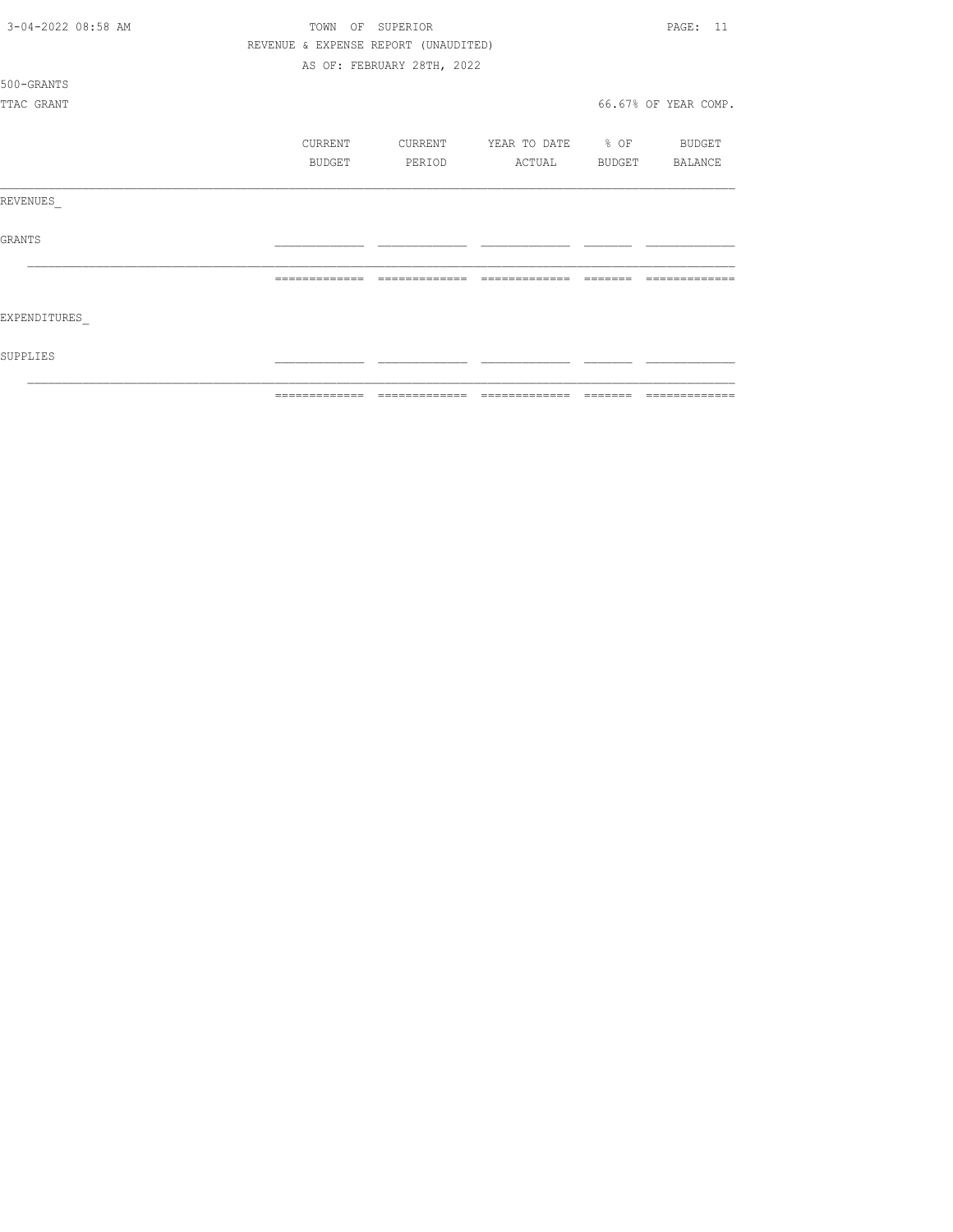| 3-04-2022 08:58 AM | TOWN OF SUPERIOR |         |                                      |                          |  | PAGE: 12             |
|--------------------|------------------|---------|--------------------------------------|--------------------------|--|----------------------|
|                    |                  |         | REVENUE & EXPENSE REPORT (UNAUDITED) |                          |  |                      |
|                    |                  |         | AS OF: FEBRUARY 28TH, 2022           |                          |  |                      |
| 500-GRANTS         |                  |         |                                      |                          |  |                      |
| CDBG 2011 WWTP     |                  |         |                                      |                          |  | 66.67% OF YEAR COMP. |
|                    |                  | CURRENT | CURRENT                              | YEAR TO DATE % OF BUDGET |  |                      |
|                    |                  | BUDGET  | PERIOD                               | ACTUAL                   |  | BUDGET BALANCE       |
| REVENUES           |                  |         |                                      |                          |  |                      |
| GRANTS             |                  |         |                                      |                          |  |                      |
|                    |                  |         |                                      |                          |  |                      |
| EXPENDITURES       |                  |         |                                      |                          |  |                      |
| SUPPLIES           |                  |         |                                      |                          |  |                      |
|                    | -------------    |         |                                      | --------------           |  |                      |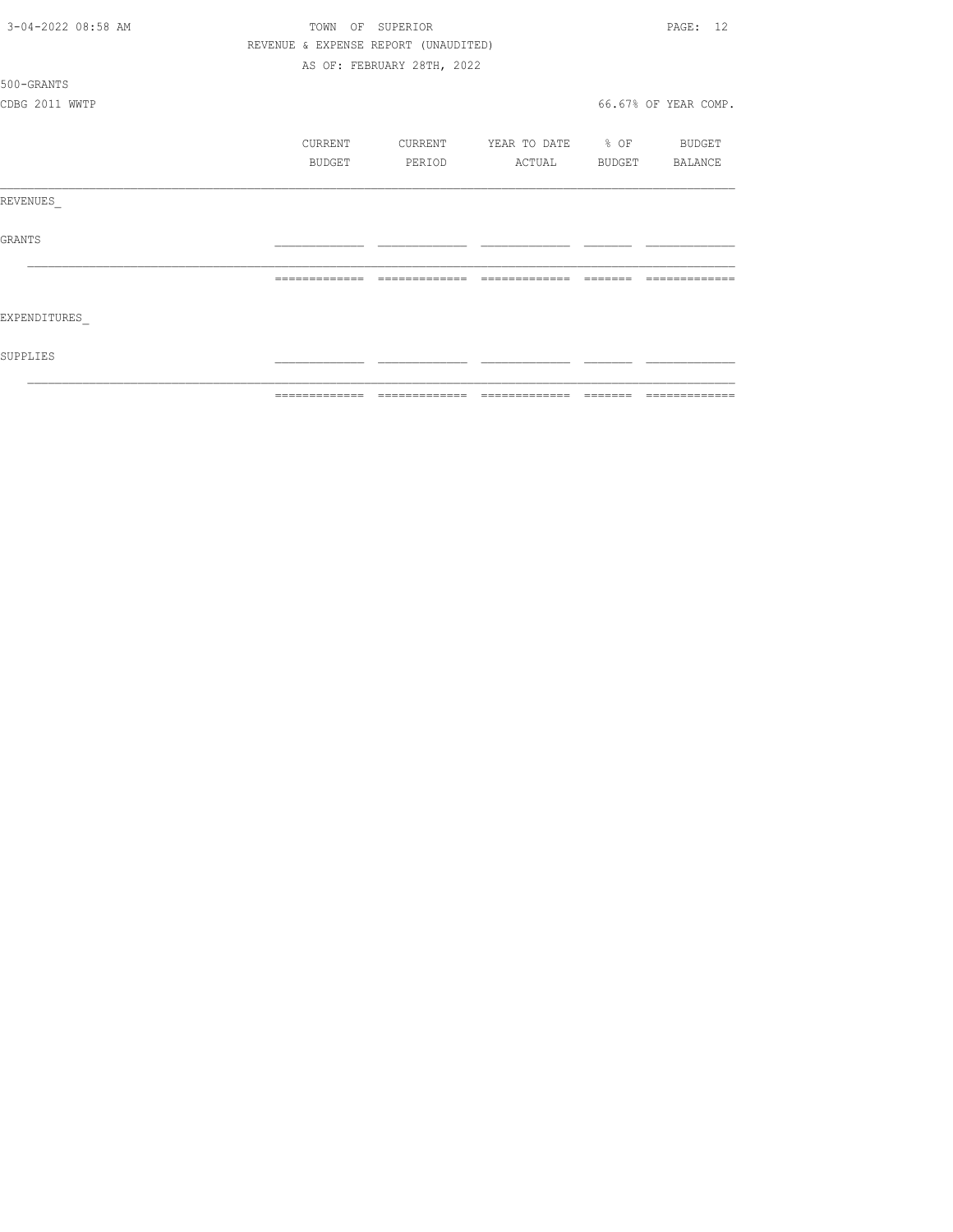| 3-04-2022 08:58 AM | TOWN OF       | SUPERIOR                             |                                                          |        | PAGE: 13             |
|--------------------|---------------|--------------------------------------|----------------------------------------------------------|--------|----------------------|
|                    |               | REVENUE & EXPENSE REPORT (UNAUDITED) |                                                          |        |                      |
|                    |               | AS OF: FEBRUARY 28TH, 2022           |                                                          |        |                      |
| 500-GRANTS         |               |                                      |                                                          |        |                      |
| PSSP GRANT         |               |                                      |                                                          |        | 66.67% OF YEAR COMP. |
|                    |               |                                      |                                                          |        |                      |
|                    | CURRENT       | CURRENT                              | YEAR TO DATE % OF BUDGET                                 |        |                      |
|                    | <b>BUDGET</b> | PERIOD                               | ACTUAL                                                   | BUDGET | BALANCE              |
|                    |               |                                      |                                                          |        |                      |
| REVENUES           |               |                                      |                                                          |        |                      |
|                    |               |                                      |                                                          |        |                      |
| <b>GRANTS</b>      |               |                                      |                                                          |        |                      |
|                    |               |                                      |                                                          |        |                      |
|                    |               |                                      |                                                          |        |                      |
|                    |               |                                      |                                                          |        |                      |
| EXPENDITURES       |               |                                      |                                                          |        |                      |
|                    |               |                                      |                                                          |        |                      |
| SUPPLIES           |               |                                      |                                                          |        |                      |
|                    |               |                                      |                                                          |        |                      |
|                    | ============= | ======                               | $\qquad \qquad = \qquad \qquad = \qquad \qquad = \qquad$ |        | ======               |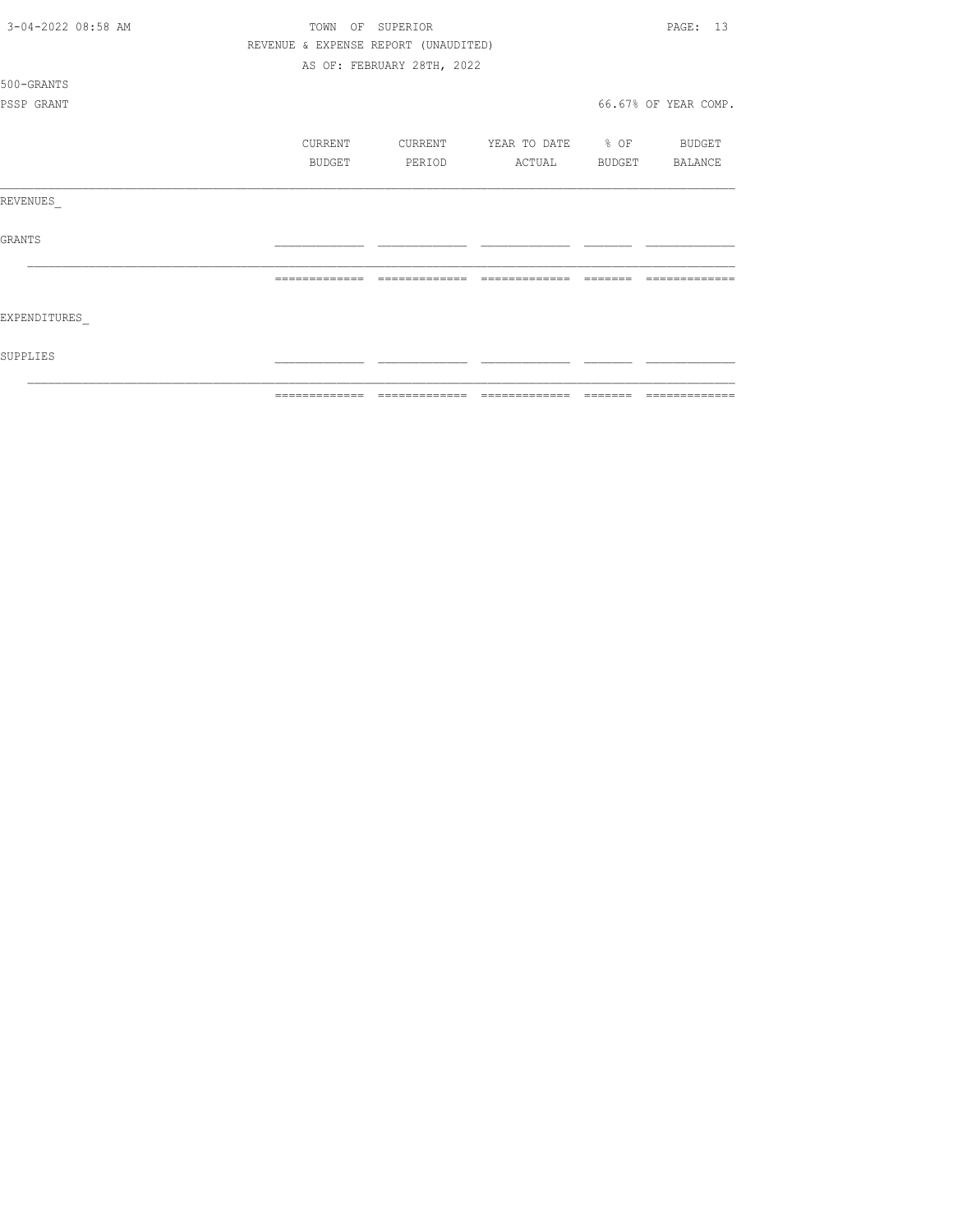| 3-04-2022 08:58 AM       | TOWN OF SUPERIOR                     |                            |                                          |      |                      |  |
|--------------------------|--------------------------------------|----------------------------|------------------------------------------|------|----------------------|--|
|                          | REVENUE & EXPENSE REPORT (UNAUDITED) |                            |                                          |      |                      |  |
|                          |                                      | AS OF: FEBRUARY 28TH, 2022 |                                          |      |                      |  |
| 500-GRANTS               |                                      |                            |                                          |      |                      |  |
| RESOLUTION COPPER GIVING |                                      |                            |                                          |      | 66.67% OF YEAR COMP. |  |
|                          |                                      |                            |                                          |      |                      |  |
|                          |                                      |                            | CURRENT CURRENT YEAR TO DATE % OF BUDGET |      |                      |  |
|                          |                                      |                            | BUDGET PERIOD ACTUAL BUDGET BALANCE      |      |                      |  |
|                          |                                      |                            |                                          |      |                      |  |
| REVENUES                 |                                      |                            |                                          |      |                      |  |
|                          |                                      |                            |                                          |      |                      |  |
| GRANTS                   |                                      |                            |                                          |      |                      |  |
|                          |                                      |                            |                                          |      |                      |  |
|                          |                                      |                            |                                          |      |                      |  |
| EXPENDITURES             |                                      |                            |                                          |      |                      |  |
|                          |                                      |                            |                                          |      |                      |  |
| PERSONEL                 |                                      |                            |                                          |      |                      |  |
|                          |                                      |                            |                                          |      |                      |  |
| SUPPLIES                 |                                      |                            |                                          |      |                      |  |
|                          |                                      |                            |                                          |      |                      |  |
| UTILITIES                |                                      |                            |                                          |      |                      |  |
|                          |                                      |                            |                                          |      |                      |  |
| GENERAL BUSINESS EXPENSE |                                      |                            |                                          |      |                      |  |
|                          |                                      |                            |                                          |      |                      |  |
| PROFESSIONAL SERVICES    |                                      |                            |                                          |      |                      |  |
|                          |                                      |                            |                                          |      |                      |  |
| REPAIR/MAINTENANCE       |                                      |                            |                                          | -- - |                      |  |
|                          |                                      |                            |                                          |      |                      |  |
| CAPITAL OUTLAY           |                                      |                            |                                          | - -  |                      |  |
|                          |                                      |                            |                                          |      |                      |  |
| DEBT SERVICE             |                                      |                            |                                          | - -  |                      |  |
|                          |                                      |                            |                                          |      |                      |  |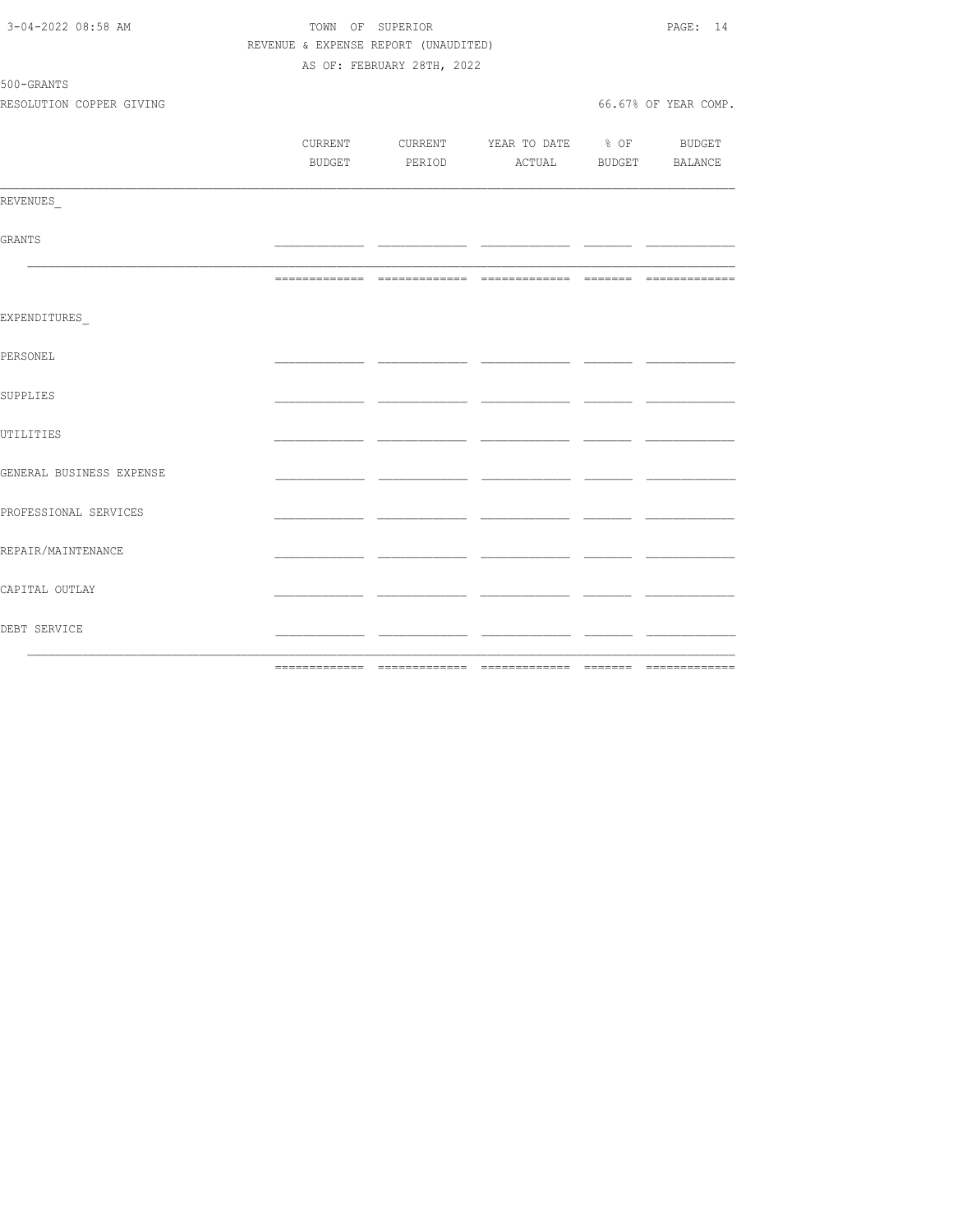| 3-04-2022 08:58 AM | REVENUE & EXPENSE REPORT (UNAUDITED) | TOWN OF SUPERIOR           |                                  | PAGE: 15             |
|--------------------|--------------------------------------|----------------------------|----------------------------------|----------------------|
|                    |                                      | AS OF: FEBRUARY 28TH, 2022 |                                  |                      |
| 500-GRANTS         |                                      |                            |                                  |                      |
| MISC               |                                      |                            |                                  | 66.67% OF YEAR COMP. |
|                    | CURRENT                              |                            | CURRENT YEAR TO DATE % OF BUDGET |                      |
|                    | BUDGET                               | PERIOD                     | ACTUAL BUDGET BALANCE            |                      |
| REVENUES           |                                      |                            |                                  |                      |
| <b>GRANTS</b>      |                                      |                            |                                  |                      |
|                    |                                      | -------------              | --------------                   |                      |
| EXPENDITURES       |                                      |                            |                                  |                      |
| SUPPLIES           |                                      |                            |                                  |                      |
|                    | =============                        | --------------             | --------------                   | =============        |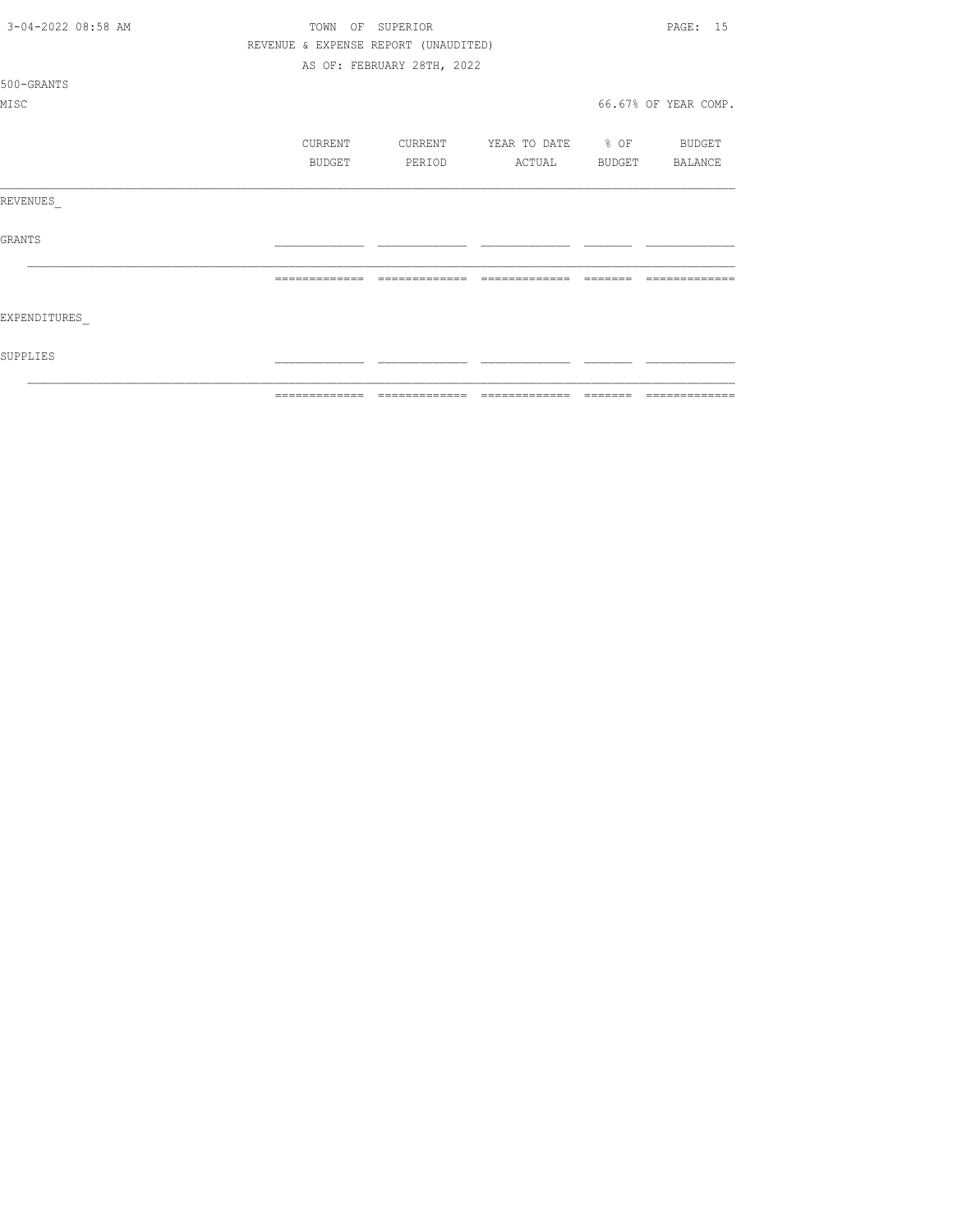| 3-04-2022 08:58 AM | TOWN OF SUPERIOR |         |                                      |                          |                                                                                                                                                                                                                                                                                                                                                                                                                                                                                            | PAGE: 16             |
|--------------------|------------------|---------|--------------------------------------|--------------------------|--------------------------------------------------------------------------------------------------------------------------------------------------------------------------------------------------------------------------------------------------------------------------------------------------------------------------------------------------------------------------------------------------------------------------------------------------------------------------------------------|----------------------|
|                    |                  |         | REVENUE & EXPENSE REPORT (UNAUDITED) |                          |                                                                                                                                                                                                                                                                                                                                                                                                                                                                                            |                      |
|                    |                  |         | AS OF: FEBRUARY 28TH, 2022           |                          |                                                                                                                                                                                                                                                                                                                                                                                                                                                                                            |                      |
| 500-GRANTS         |                  |         |                                      |                          |                                                                                                                                                                                                                                                                                                                                                                                                                                                                                            |                      |
| AIRPORT GRANTS     |                  |         |                                      |                          |                                                                                                                                                                                                                                                                                                                                                                                                                                                                                            | 66.67% OF YEAR COMP. |
|                    |                  | CURRENT | CURRENT                              | YEAR TO DATE % OF BUDGET |                                                                                                                                                                                                                                                                                                                                                                                                                                                                                            |                      |
|                    |                  | BUDGET  | PERIOD                               | ACTUAL                   |                                                                                                                                                                                                                                                                                                                                                                                                                                                                                            | BUDGET BALANCE       |
| REVENUES           |                  |         |                                      |                          |                                                                                                                                                                                                                                                                                                                                                                                                                                                                                            |                      |
| <b>GRANTS</b>      |                  |         |                                      |                          |                                                                                                                                                                                                                                                                                                                                                                                                                                                                                            |                      |
|                    | =============    |         | =============                        | =============            | $\qquad \qquad \qquad =\qquad \qquad =\qquad \qquad =\qquad \qquad =\qquad \qquad =\qquad \qquad =\qquad \qquad =\qquad \qquad =\qquad \qquad =\qquad \qquad =\qquad \qquad =\qquad \qquad =\qquad \qquad =\qquad \qquad =\qquad \qquad =\qquad \qquad =\qquad \qquad =\qquad \qquad =\qquad \qquad =\qquad \qquad =\qquad \qquad =\qquad \qquad =\qquad \qquad =\qquad \qquad =\qquad \qquad =\qquad \qquad =\qquad \qquad =\qquad \qquad =\qquad \qquad =\qquad \qquad =\qquad \qquad =$ | $---$                |
| EXPENDITURES       |                  |         |                                      |                          |                                                                                                                                                                                                                                                                                                                                                                                                                                                                                            |                      |
| SUPPLIES           |                  |         |                                      |                          |                                                                                                                                                                                                                                                                                                                                                                                                                                                                                            |                      |
|                    | -------------    |         | -------------                        | --------------           | ________                                                                                                                                                                                                                                                                                                                                                                                                                                                                                   | -------------        |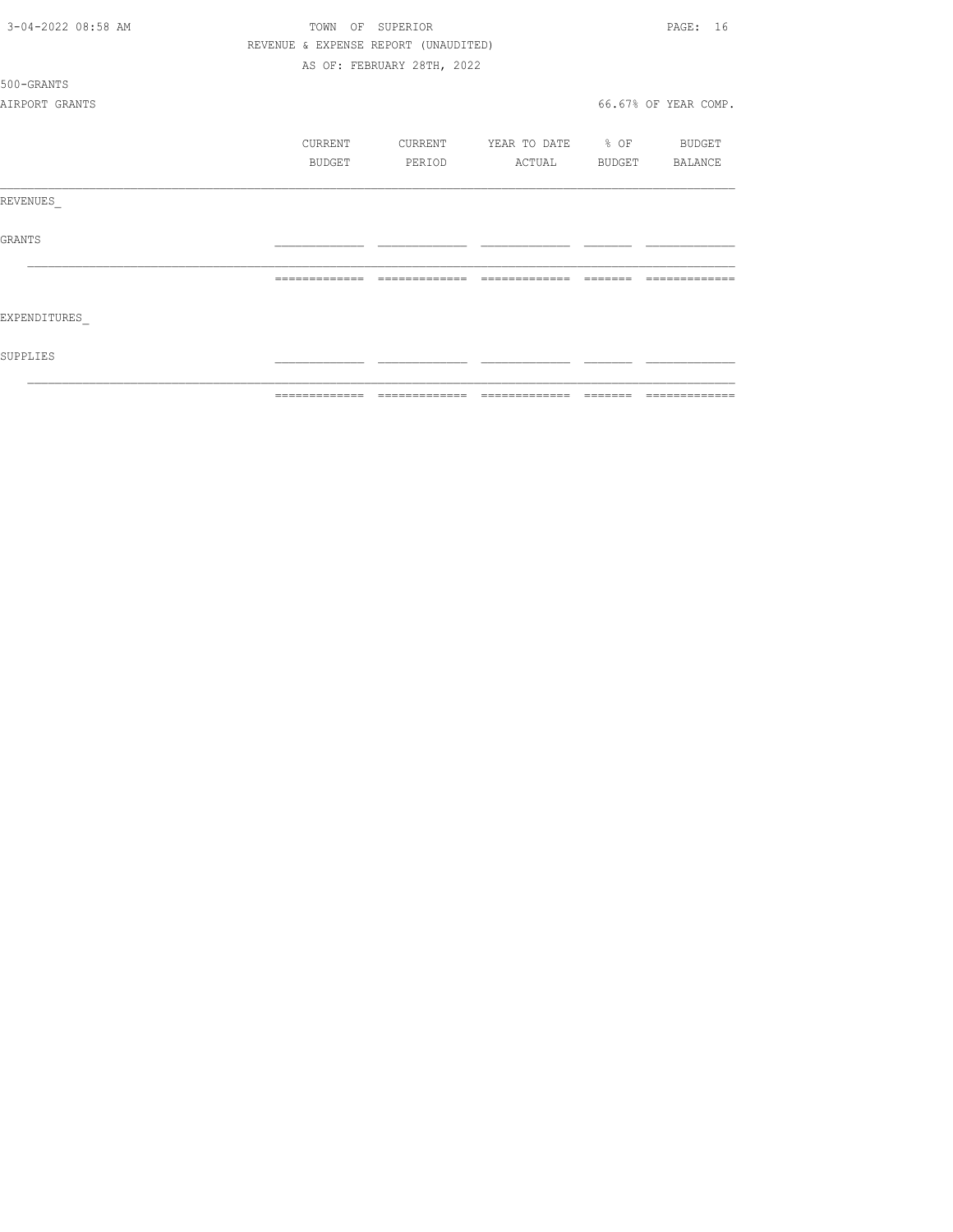| 3-04-2022 08:58 AM     | TOWN           | OF SUPERIOR                          |                   |         | PAGE: 17             |
|------------------------|----------------|--------------------------------------|-------------------|---------|----------------------|
|                        |                | REVENUE & EXPENSE REPORT (UNAUDITED) |                   |         |                      |
|                        |                | AS OF: FEBRUARY 28TH, 2022           |                   |         |                      |
| 500-GRANTS             |                |                                      |                   |         |                      |
| FIRE TRUCK RESTORATION |                |                                      |                   |         | 66.67% OF YEAR COMP. |
|                        | CURRENT        | CURRENT                              | YEAR TO DATE % OF |         | <b>BUDGET</b>        |
|                        | BUDGET         | PERIOD                               | ACTUAL            | BUDGET  | BALANCE              |
| REVENUES               |                |                                      |                   |         |                      |
| GRANTS                 |                |                                      |                   |         |                      |
|                        | =============  | -------------                        | =============     |         |                      |
| EXPENDITURES           |                |                                      |                   |         |                      |
| SUPPLIES               |                |                                      |                   |         |                      |
|                        | -------------- |                                      |                   | _______ | -------------        |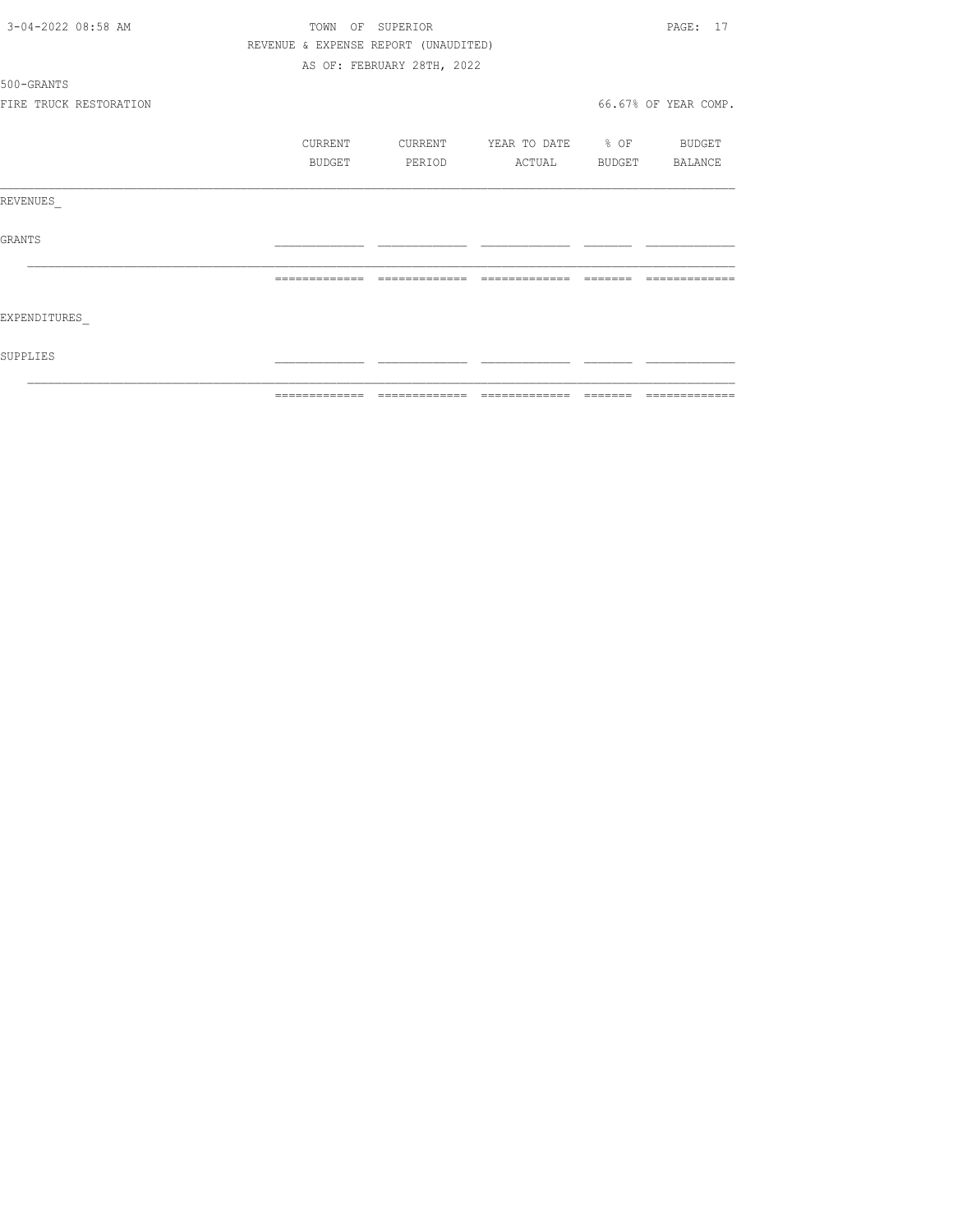|                    | ============= | ======                               | $\begin{array}{cccccccccc} \multicolumn{2}{c}{} & \multicolumn{2}{c}{} & \multicolumn{2}{c}{} & \multicolumn{2}{c}{} & \multicolumn{2}{c}{} & \multicolumn{2}{c}{} & \multicolumn{2}{c}{} & \multicolumn{2}{c}{} & \multicolumn{2}{c}{} & \multicolumn{2}{c}{} & \multicolumn{2}{c}{} & \multicolumn{2}{c}{} & \multicolumn{2}{c}{} & \multicolumn{2}{c}{} & \multicolumn{2}{c}{} & \multicolumn{2}{c}{} & \multicolumn{2}{c}{} & \multicolumn{2}{c}{} & \multicolumn{2}{c}{} & \mult$ | ======= | =============        |
|--------------------|---------------|--------------------------------------|----------------------------------------------------------------------------------------------------------------------------------------------------------------------------------------------------------------------------------------------------------------------------------------------------------------------------------------------------------------------------------------------------------------------------------------------------------------------------------------|---------|----------------------|
| SUPPLIES           |               |                                      |                                                                                                                                                                                                                                                                                                                                                                                                                                                                                        |         |                      |
| EXPENDITURES       |               |                                      |                                                                                                                                                                                                                                                                                                                                                                                                                                                                                        |         |                      |
|                    |               | =============                        | =============                                                                                                                                                                                                                                                                                                                                                                                                                                                                          |         |                      |
| <b>GRANTS</b>      |               |                                      |                                                                                                                                                                                                                                                                                                                                                                                                                                                                                        |         |                      |
| REVENUES           |               |                                      |                                                                                                                                                                                                                                                                                                                                                                                                                                                                                        |         |                      |
|                    | BUDGET        | PERIOD                               | ACTUAL                                                                                                                                                                                                                                                                                                                                                                                                                                                                                 |         | BUDGET BALANCE       |
|                    | CURRENT       | CURRENT                              | YEAR TO DATE % OF BUDGET                                                                                                                                                                                                                                                                                                                                                                                                                                                               |         |                      |
| 4TH OF JULY        |               |                                      |                                                                                                                                                                                                                                                                                                                                                                                                                                                                                        |         | 66.67% OF YEAR COMP. |
| 500-GRANTS         |               |                                      |                                                                                                                                                                                                                                                                                                                                                                                                                                                                                        |         |                      |
|                    |               | AS OF: FEBRUARY 28TH, 2022           |                                                                                                                                                                                                                                                                                                                                                                                                                                                                                        |         |                      |
|                    |               | REVENUE & EXPENSE REPORT (UNAUDITED) |                                                                                                                                                                                                                                                                                                                                                                                                                                                                                        |         |                      |
| 3-04-2022 08:58 AM | TOWN          | OF SUPERIOR                          |                                                                                                                                                                                                                                                                                                                                                                                                                                                                                        |         | 18<br>PAGE:          |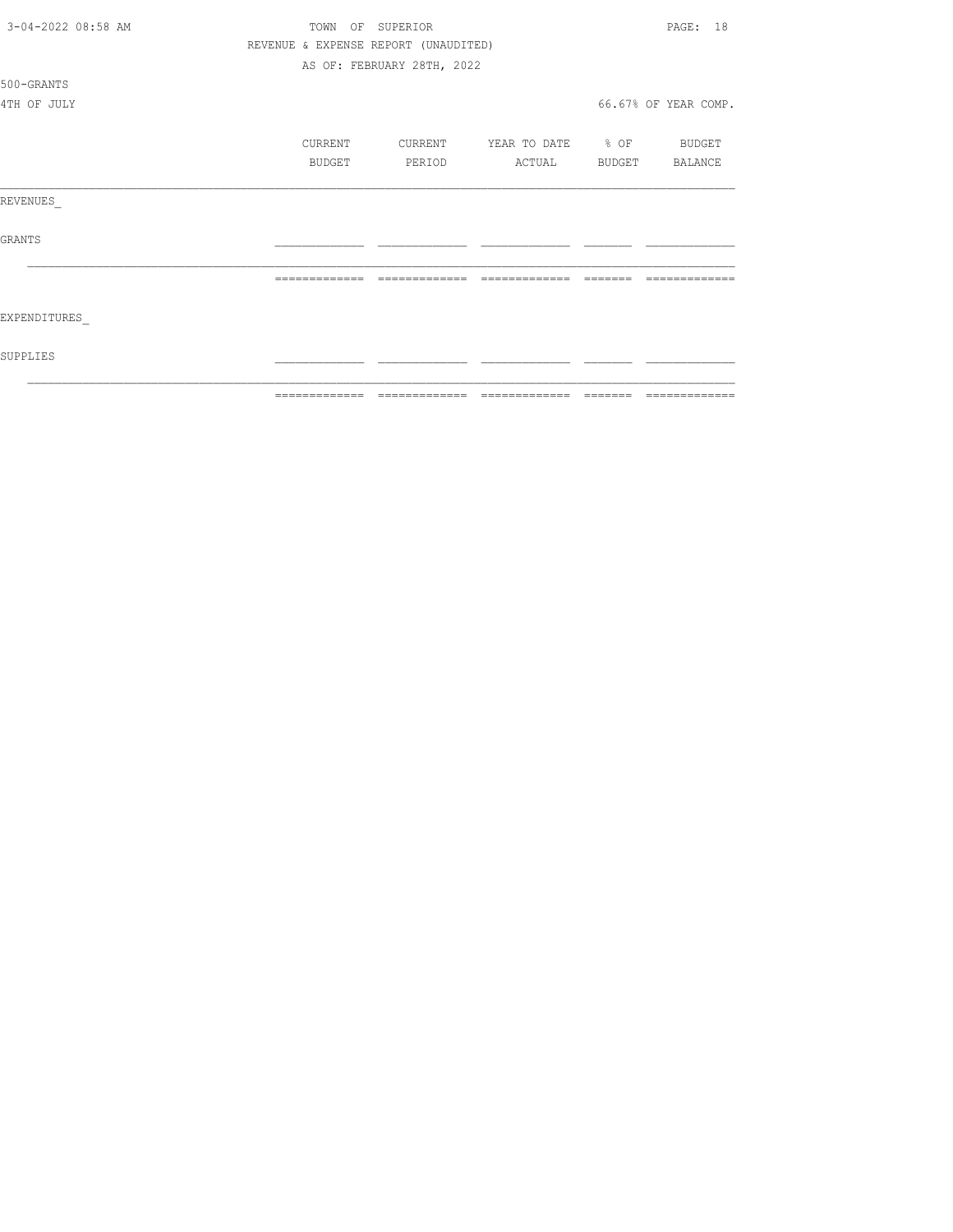| 3-04-2022 08:58 AM        |         | TOWN OF SUPERIOR                     |                          | PAGE: 19             |
|---------------------------|---------|--------------------------------------|--------------------------|----------------------|
|                           |         | REVENUE & EXPENSE REPORT (UNAUDITED) |                          |                      |
|                           |         | AS OF: FEBRUARY 28TH, 2022           |                          |                      |
| 500-GRANTS                |         |                                      |                          |                      |
| FIREHOUSE SUBS CONTRIBUTI |         |                                      |                          | 66.67% OF YEAR COMP. |
|                           | CURRENT | CURRENT                              | YEAR TO DATE % OF BUDGET |                      |
|                           | BUDGET  | PERIOD                               | ACTUAL                   | BUDGET BALANCE       |
| REVENUES                  |         |                                      |                          |                      |
| GRANTS                    |         |                                      |                          |                      |
|                           |         |                                      |                          |                      |
| EXPENDITURES              |         |                                      |                          |                      |
| SUPPLIES                  |         |                                      |                          |                      |
|                           |         |                                      |                          |                      |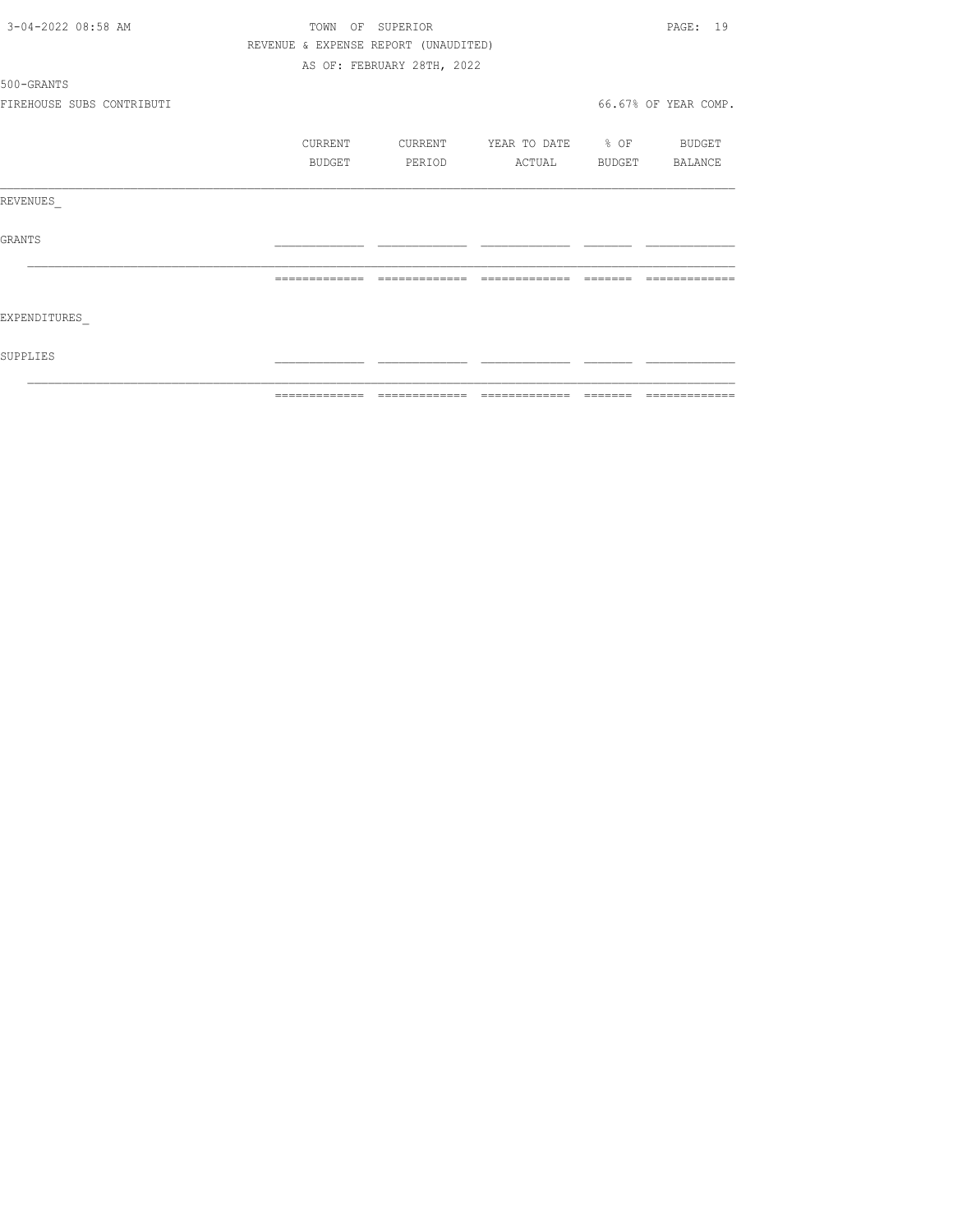| 3-04-2022 08:58 AM   | TOWN          | SUPERIOR<br>OF                       |                   |         | PAGE: 20             |
|----------------------|---------------|--------------------------------------|-------------------|---------|----------------------|
|                      |               | REVENUE & EXPENSE REPORT (UNAUDITED) |                   |         |                      |
|                      |               | AS OF: FEBRUARY 28TH, 2022           |                   |         |                      |
| 500-GRANTS           |               |                                      |                   |         |                      |
| ECONOMIC DEVELOPMENT |               |                                      |                   |         | 66.67% OF YEAR COMP. |
|                      | CURRENT       | CURRENT                              | YEAR TO DATE % OF |         | BUDGET               |
|                      | BUDGET        | PERIOD                               | ACTUAL            | BUDGET  | BALANCE              |
| REVENUES             |               |                                      |                   |         |                      |
| GRANTS               |               |                                      |                   |         |                      |
|                      |               |                                      |                   |         |                      |
| EXPENDITURES         |               |                                      |                   |         |                      |
| SUPPLIES             |               |                                      |                   |         |                      |
|                      | ============= | =============                        | =============     | ======= | =============        |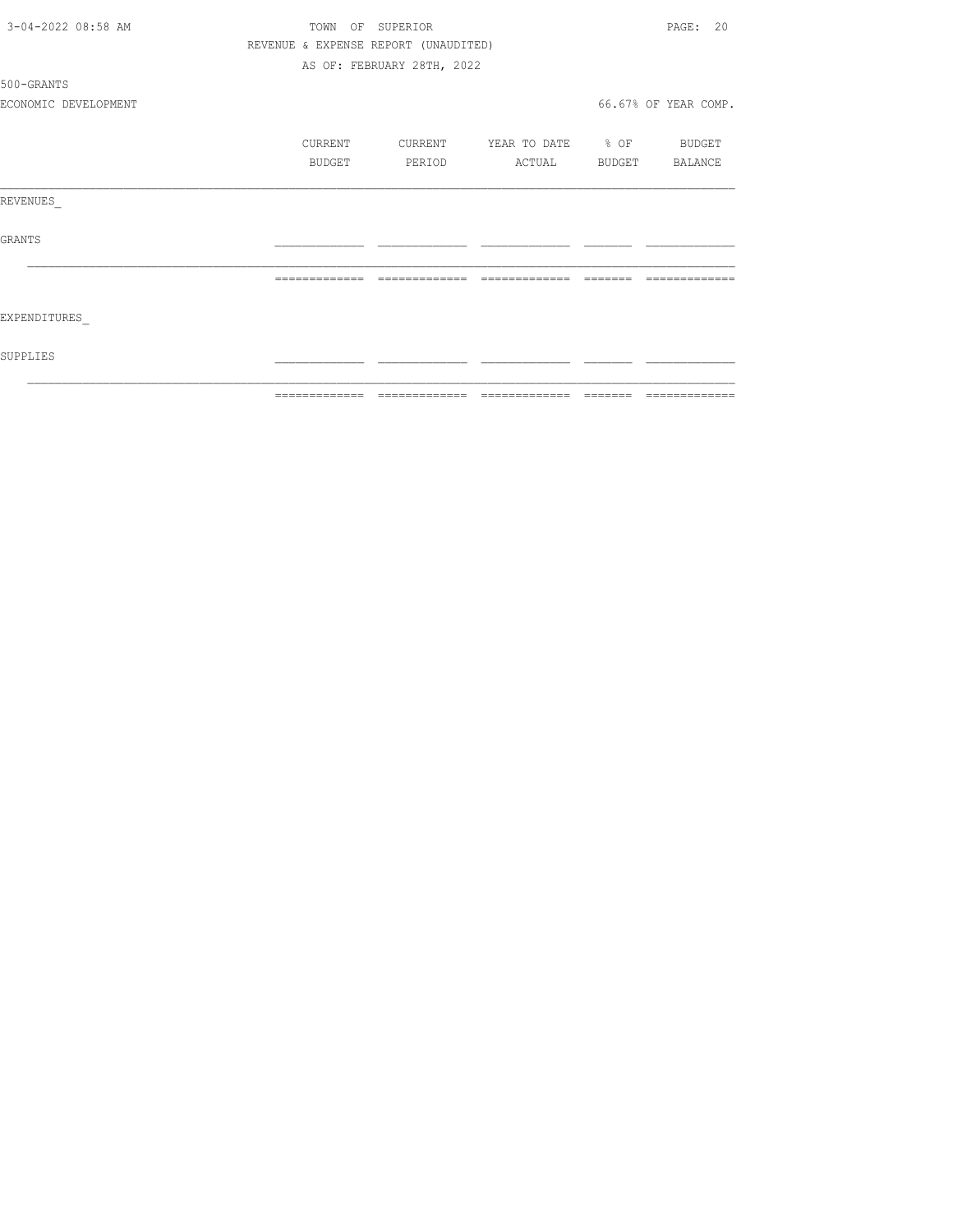| 3-04-2022 08:58 AM | TOWN<br>OF     | SUPERIOR                             |                   |                 | 2.1<br>PAGE:         |
|--------------------|----------------|--------------------------------------|-------------------|-----------------|----------------------|
|                    |                | REVENUE & EXPENSE REPORT (UNAUDITED) |                   |                 |                      |
|                    |                | AS OF: FEBRUARY 28TH, 2022           |                   |                 |                      |
| 500-GRANTS         |                |                                      |                   |                 |                      |
| CONTINGENCY        |                |                                      |                   |                 | 66.67% OF YEAR COMP. |
|                    | CURRENT        | CURRENT                              | YEAR TO DATE % OF |                 | BUDGET               |
|                    | BUDGET         | PERIOD                               | ACTUAL            | BUDGET          | BALANCE              |
| REVENUES           |                |                                      |                   |                 |                      |
| <b>GRANTS</b>      |                |                                      |                   |                 |                      |
|                    | -------------- | -------------                        | =============     |                 |                      |
| EXPENDITURES       |                |                                      |                   |                 |                      |
| SUPPLIES           |                |                                      |                   |                 |                      |
|                    | -------------- |                                      | -------------     | $- - - - - - -$ | --------------       |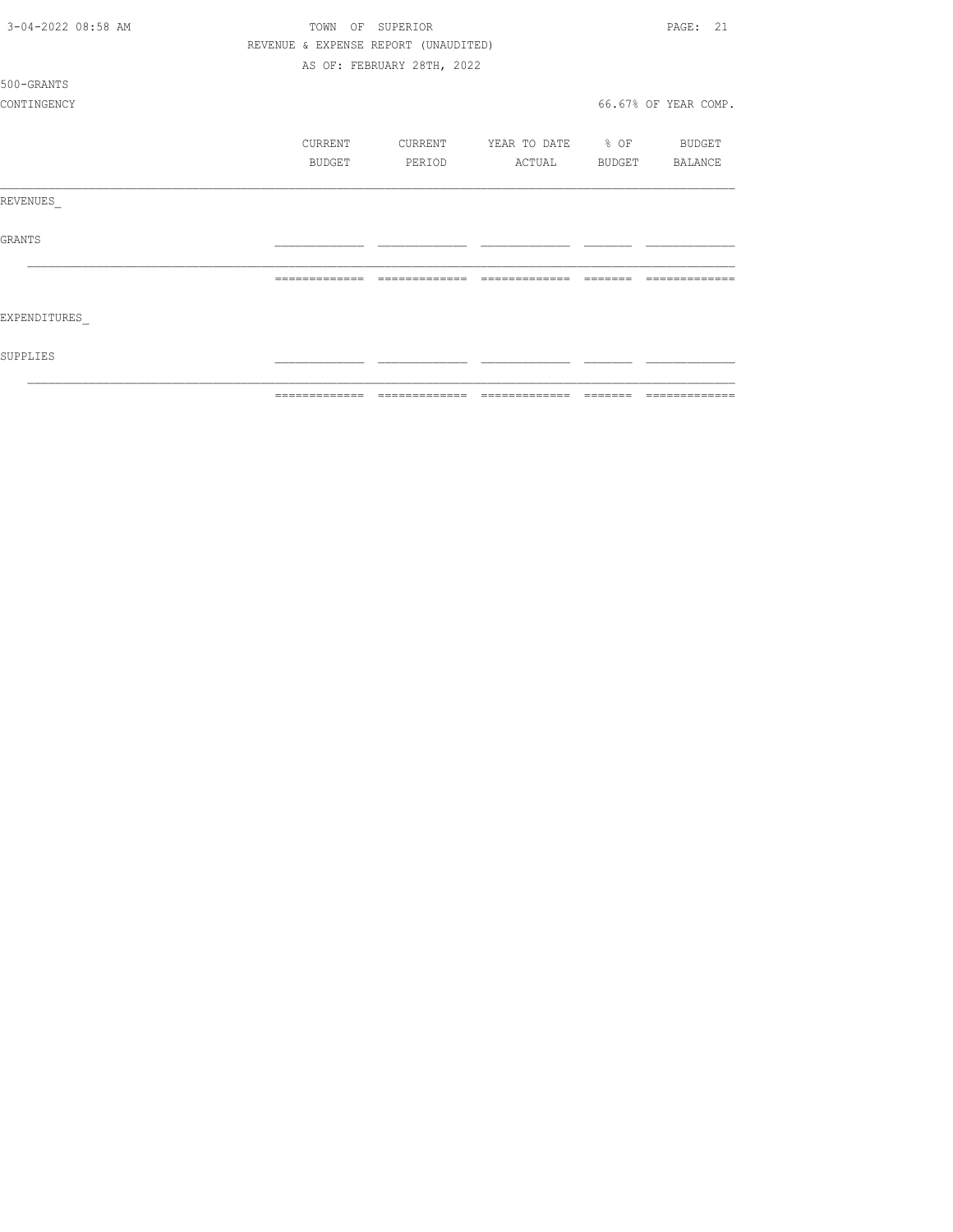#### 3-04-2022 08:58 AM TOWN OF SUPERIOR PAGE: 22 REVENUE & EXPENSE REPORT (UNAUDITED) AS OF: FEBRUARY 28TH, 2022

500-GRANTS

#### 66.67% OF YEAR COMP.

|                                                   | <b>CURRENT</b><br><b>BUDGET</b> | <b>CURRENT</b><br>PERIOD | YEAR TO DATE<br>ACTUAL | % OF<br><b>BUDGET</b> | BUDGET<br>BALANCE           |
|---------------------------------------------------|---------------------------------|--------------------------|------------------------|-----------------------|-----------------------------|
| FUND TOTAL REVENUES<br>TOTAL EXPENDITURES<br>FUND | 2,285,000.00<br>50,000.00       | 0.00<br>0.00             | 1,000.00<br>3,166.94   | 0.04<br>6.33          | 2,284,000.00<br>46,833.06   |
| REVENUES OVER/(UNDER) EXPENDITURES                | 2,235,000.00                    | 0.00                     | 2, 166.94)             |                       | 2,237,166.94<br>___________ |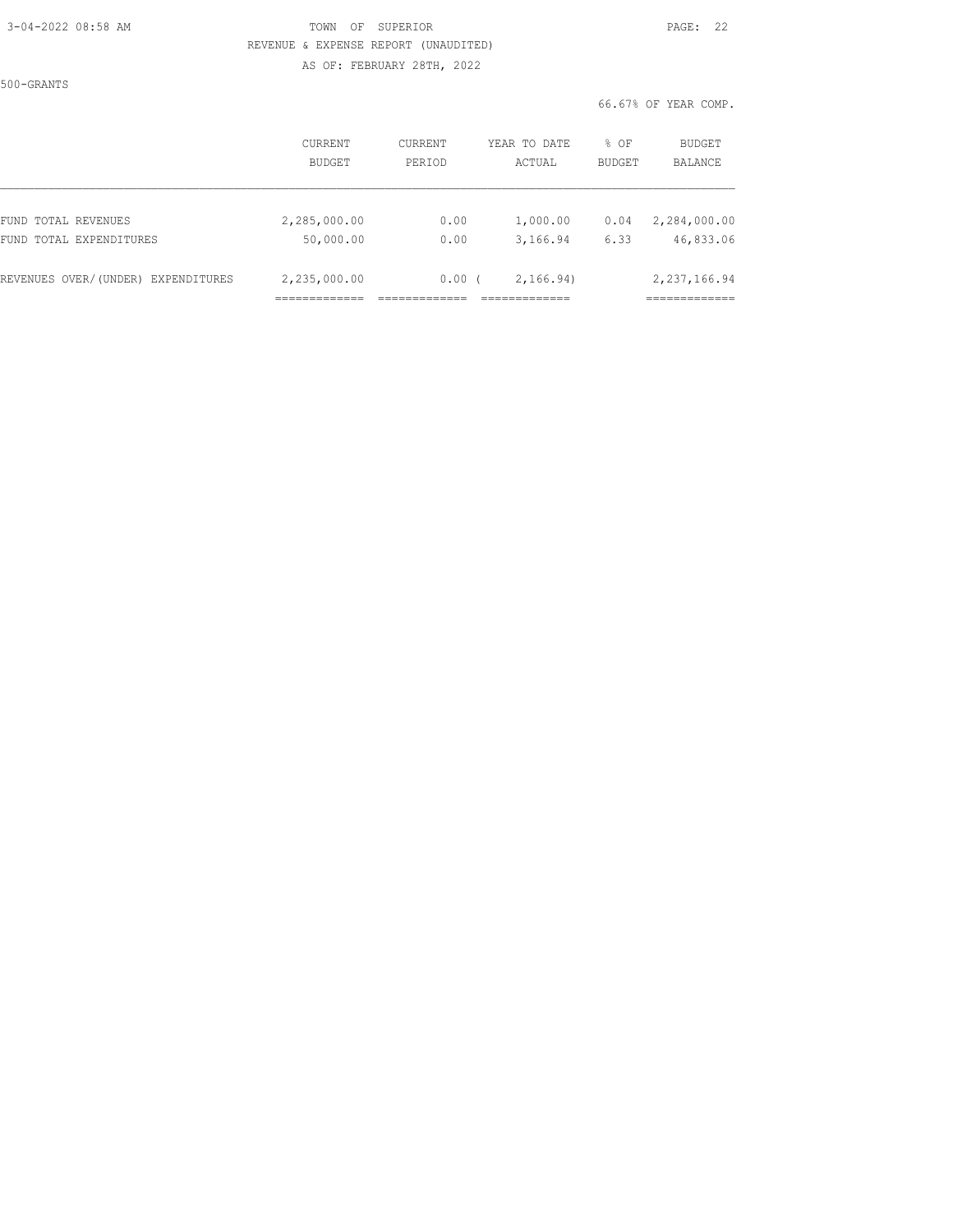| 3-04-2022 08:58 AM     | TOWN<br>SUPERIOR<br>OF               | PAGE:<br>$\overline{1}$    |                        |                |                          |  |
|------------------------|--------------------------------------|----------------------------|------------------------|----------------|--------------------------|--|
|                        | REVENUE & EXPENSE REPORT (UNAUDITED) |                            |                        |                |                          |  |
|                        |                                      | AS OF: FEBRUARY 28TH, 2022 |                        |                |                          |  |
| 510-Emergency Services |                                      |                            |                        |                |                          |  |
| NON-DEPARTMENTAL       |                                      |                            |                        |                | 66.67% OF YEAR COMP.     |  |
|                        | CURRENT<br>BUDGET                    | CURRENT<br>PERIOD          | YEAR TO DATE<br>ACTUAL | % OF<br>BUDGET | <b>BUDGET</b><br>BALANCE |  |
|                        |                                      |                            |                        |                |                          |  |
| REVENUES               |                                      |                            |                        |                |                          |  |
| CONTINGENCY            |                                      |                            |                        |                |                          |  |

 $\mathcal{L}_\text{max}$ 

 $\blacksquare$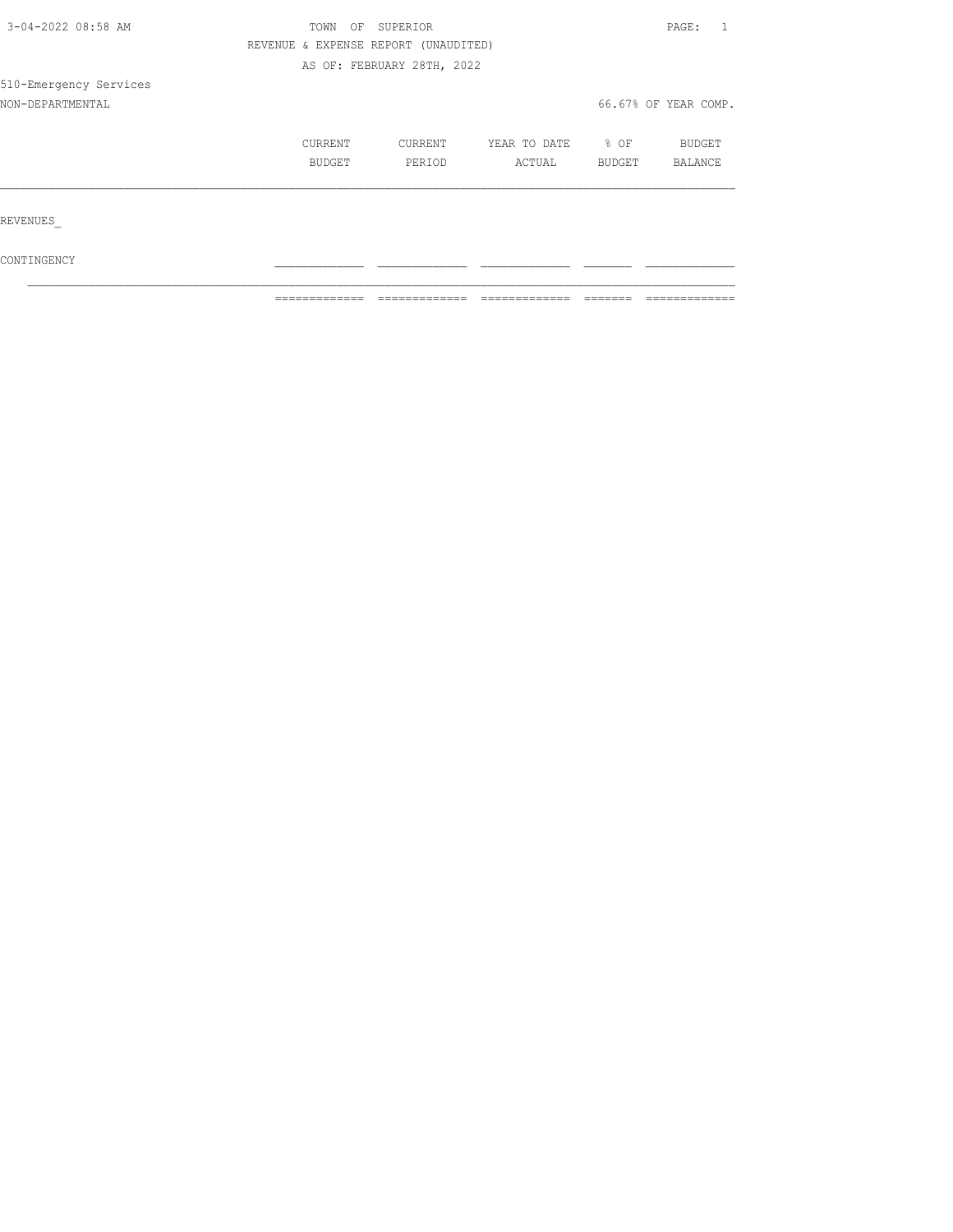|                                        | REVENUE & EXPENSE REPORT (UNAUDITED) |                            |                   |                   |                        |
|----------------------------------------|--------------------------------------|----------------------------|-------------------|-------------------|------------------------|
|                                        |                                      | AS OF: FEBRUARY 28TH, 2022 |                   |                   |                        |
| 510-Emergency Services                 |                                      |                            |                   |                   |                        |
| RC EMERGENCY SERV-FIRE                 |                                      |                            |                   |                   | 66.67% OF YEAR COMP.   |
|                                        | CURRENT                              | CURRENT                    | YEAR TO DATE      | $8$ OF            | <b>BUDGET</b>          |
|                                        | <b>BUDGET</b>                        | PERIOD                     | ACTUAL            | <b>BUDGET</b>     | BALANCE                |
|                                        |                                      |                            |                   |                   |                        |
| REVENUES                               |                                      |                            |                   |                   |                        |
| BUSINESS SERVICES                      |                                      |                            |                   |                   |                        |
| GRANTS                                 |                                      |                            |                   |                   |                        |
| 510-42-4600 GRANT REVENUE              | 127,140.00                           | 0.00                       | 127,140.00 100.00 |                   | 0.00                   |
| SUBTOTAL GRANTS                        | 127,140.00                           | 0.00                       | 127,140.00 100.00 |                   | 0.00                   |
| TOTAL REVENUES                         | 127,140.00                           | 0.00                       | 127,140.00 100.00 |                   | 0.00                   |
| EXPENDITURES                           |                                      |                            |                   |                   |                        |
| PERSONEL                               |                                      |                            |                   |                   |                        |
| SUPPLIES                               |                                      |                            |                   |                   |                        |
| 510-42-5200 EMPLOYEE RETENTION PROGRAM | 2,000.00                             | 0.00                       |                   | 0.00 0.00         | 2,000.00               |
| 510-42-5299 OTHER OPERATING SUPPLIES   | 0.00                                 | 0.00                       |                   | $1,113.95$ 0.00 ( | 1, 113.95)             |
| SUBTOTAL SUPPLIES                      | 2,000.00                             | 0.00                       | 1,113.95          | 55.70             | 886.05                 |
| UTILITIES                              |                                      |                            |                   |                   |                        |
| 510-42-5370 RADIO EQUIPMENT            | 0.00                                 | 0.00                       | 144.00            | $0.00$ (          | 144.00)                |
| SUBTOTAL UTILITIES                     | 0.00                                 | 0.00                       | 144.00            | $0.00$ (          | 144.00)                |
| GENERAL BUSINESS EXPENSE               |                                      |                            |                   |                   |                        |
| 510-42-5425 CONFERENCE & TRAINING      | 3,000.00                             | 0.00                       | 1,775.09          | 59.17             | 1,224.91               |
| 510-42-5430 PRINTING                   | 0.00                                 | 0.00                       | 220.45            | $0.00$ (          | 220.45                 |
| 510-42-5450 UNIFORM PURCHASE           | 3,000.00                             | 0.00                       | 725.65            | 24.19             | 2,274.35               |
| SUBTOTAL GENERAL BUSINESS EXPENSE      | 6,000.00                             | 0.00                       | 2,721.19          | 45.35             | 3,278.81               |
| PROFESSIONAL SERVICES                  |                                      |                            |                   |                   |                        |
| 510-42-5550 PROFESSIONAL SERVICES      | 4,000.00                             | 0.00                       | 0.00              | 0.00              | 4,000.00               |
| 510-42-5555 HEALTH & SAFETY            | 12,500.00                            | 0.00                       | 539.95            | 4.32              | 11,960.05              |
| SUBTOTAL PROFESSIONAL SERVICES         | 16,500.00                            | 0.00                       | 539.95            | 3.27              | 15,960.05              |
| REPAIR/MAINTENANCE                     |                                      |                            |                   |                   |                        |
| 510-42-5640 VEHICLE REPAIRS            | 41,500.00                            | 0.00                       | 7,606.38          | 18.33             | 33,893.62              |
| 510-42-5650 OTHER EQUIPMENT REPAIRS    | 3,000.00                             | 804.46                     | 1,173.46          | 39.12             | 1,826.54               |
| SUBTOTAL REPAIR/MAINTENANCE            | 44,500.00                            | 804.46                     | 8,779.84          | 19.73             | 35,720.16              |
| CAPITAL OUTLAY                         |                                      |                            |                   |                   |                        |
| 510-42-5740 MEDICAL EQUIPMENT          | 0.00                                 | 0.00                       | 260.00            | $0.00$ (          | 260.00                 |
| 510-42-5750 FIRE/PPE                   | 0.00                                 | 0.00                       | 38,201.20         |                   | $0.00$ ( $38,201.20$ ) |

510-42-5780 SOFTWARE 3,500.00 0.00 3,420.79 97.74 79.21 SUBTOTAL CAPITAL OUTLAY 3,500.00 0.00 41,881.99 1,196.63 ( 38,381.99)

3-04-2022 08:58 AM TOWN OF SUPERIOR PAGE: 2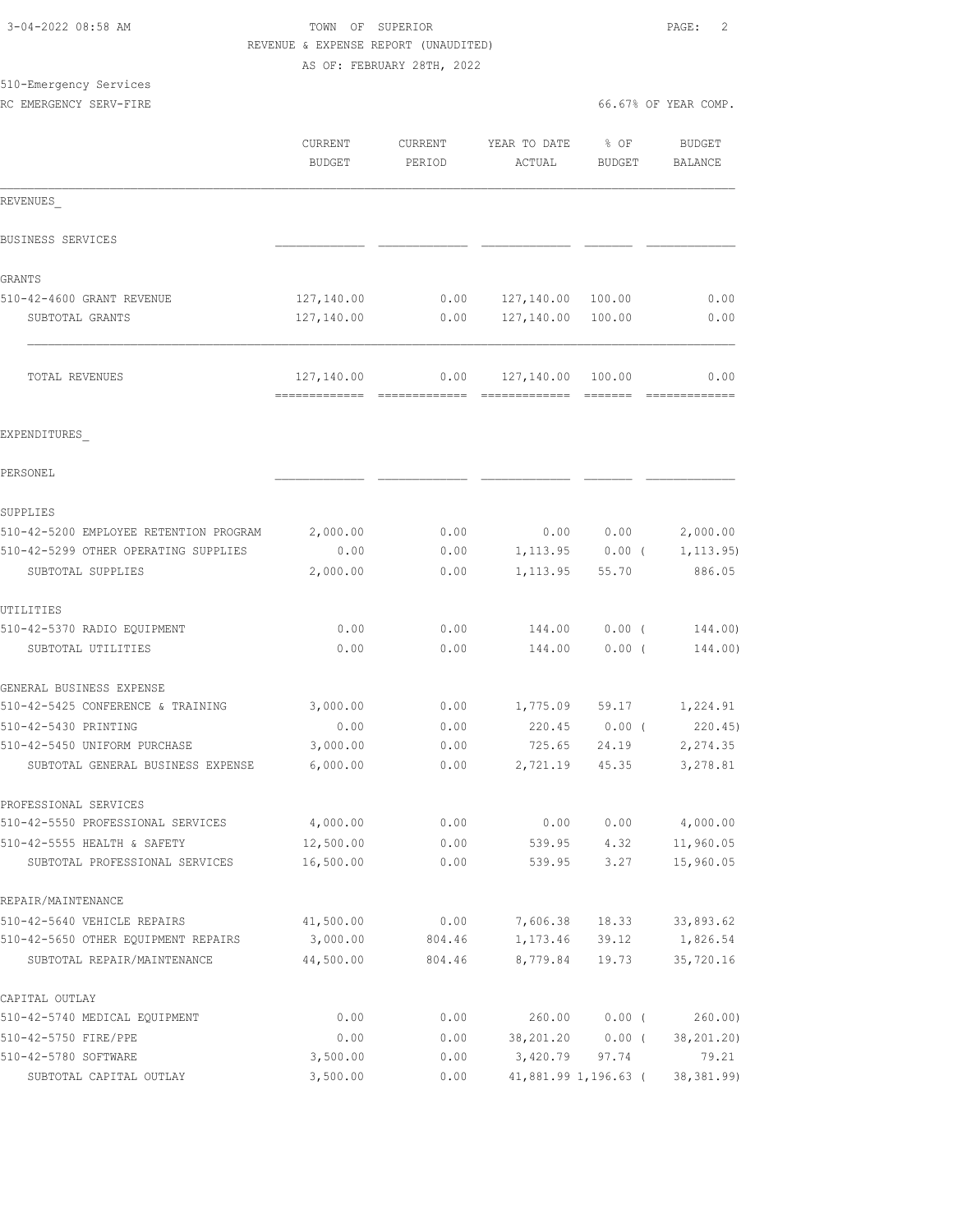| 3-04-2022 08:58 AM |  |
|--------------------|--|
|                    |  |

510-Emergency Services

TOWN OF SUPERIOR **Example 2018** PAGE: 3 REVENUE & EXPENSE REPORT (UNAUDITED) AS OF: FEBRUARY 28TH, 2022

RC EMERGENCY SERV-FIRE **First** comp. The set of the set of the set of the set of the set of the set of the set of the set of the set of the set of the set of the set of the set of the set of the set of the set of the set o

|                                    | <b>CURRENT</b><br><b>BUDGET</b> | <b>CURRENT</b><br>PERIOD | YEAR TO DATE<br>ACTUAL    | % OF<br><b>BUDGET</b> | BUDGET<br>BALANCE         |
|------------------------------------|---------------------------------|--------------------------|---------------------------|-----------------------|---------------------------|
| DEBT SERVICE                       |                                 |                          |                           |                       |                           |
| 510-42-5999 CAPITAL OUTLAY         | 54,640.00                       | 0.00                     | 0.00                      | 0.00                  | 54,640.00                 |
| SUBTOTAL DEBT SERVICE              | 54,640.00                       | 0.00                     | 0.00                      | 0.00                  | 54,640.00                 |
| TOTAL EXPENDITURES                 | 127,140.00<br>=============     | 804.46<br>-------------  | 55,180.92<br>============ | 43.40                 | 71,959.08<br>------------ |
| REVENUES OVER/(UNDER) EXPENDITURES | 0.00(                           | 804.46)                  | 71,959.08                 |                       | 71,959.08)                |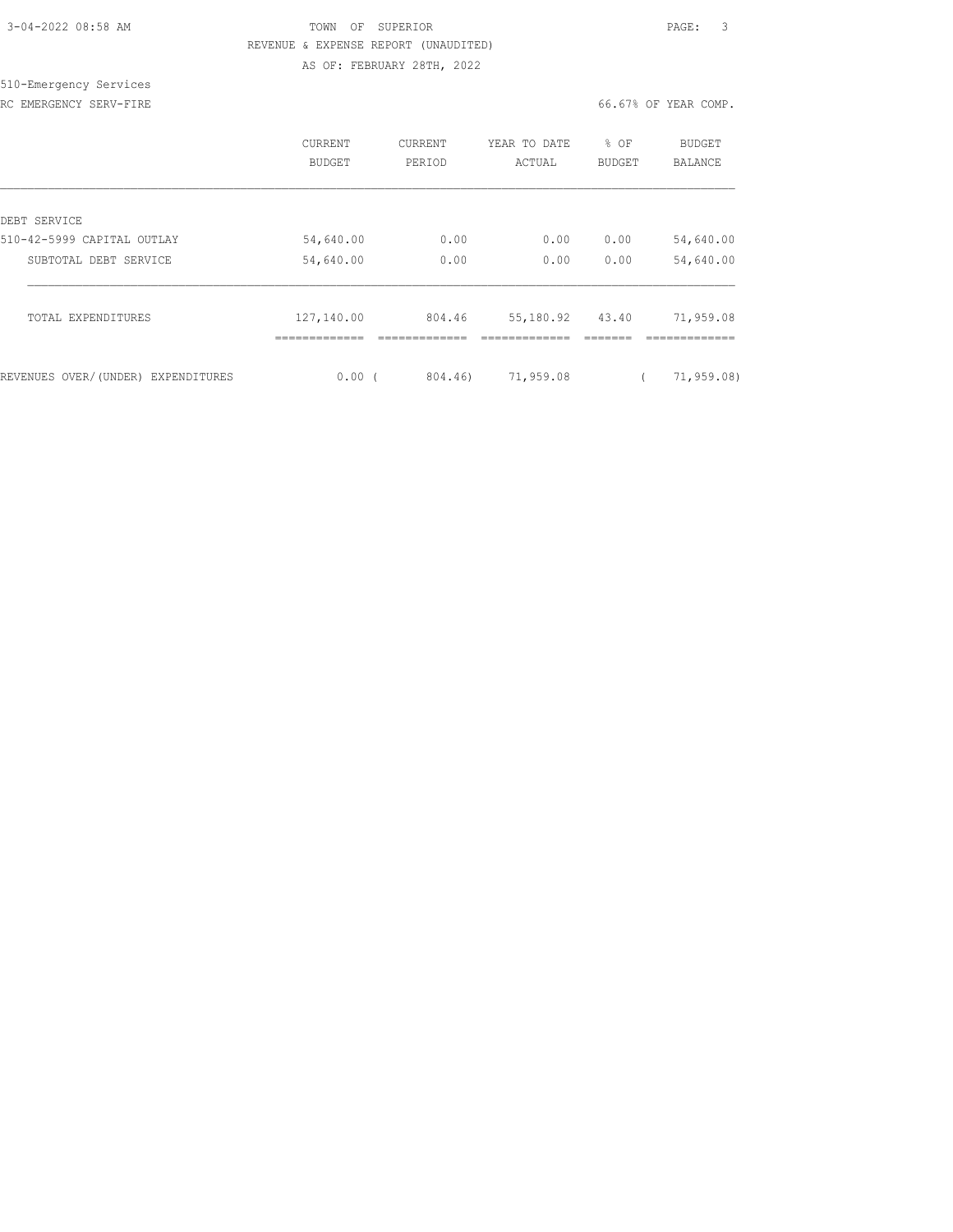### 3-04-2022 08:58 AM TOWN OF SUPERIOR PAGE: 4 REVENUE & EXPENSE REPORT (UNAUDITED) AS OF: FEBRUARY 28TH, 2022

# 510-Emergency Services

RC EMERGENCY SERV-POLICE **Example 2008** COMP.

|  |  | 66.67% OF YEAR COMP |  |
|--|--|---------------------|--|
|  |  |                     |  |

|                                                                    | CURRENT<br><b>BUDGET</b>                   | CURRENT<br>PERIOD  | YEAR TO DATE<br>ACTUAL                           | % OF<br><b>BUDGET</b> | <b>BUDGET</b><br><b>BALANCE</b> |
|--------------------------------------------------------------------|--------------------------------------------|--------------------|--------------------------------------------------|-----------------------|---------------------------------|
| REVENUES                                                           |                                            |                    |                                                  |                       |                                 |
| GRANTS                                                             |                                            |                    |                                                  |                       |                                 |
| 510-41-4600 Grant Revenue                                          | 72,860.00                                  | 0.00               | 72,860.00                                        | 100.00                | 0.00                            |
| SUBTOTAL GRANTS                                                    | 72,860.00                                  | 0.00               | 72,860.00                                        | 100.00                | 0.00                            |
| CONTINGENCY                                                        |                                            |                    |                                                  |                       |                                 |
| TOTAL REVENUES                                                     | 72,860.00<br>-------------- -------------- | 0.00               | 72,860.00                                        | 100.00                | 0.00                            |
| EXPENDITURES                                                       |                                            |                    |                                                  |                       |                                 |
| SUPPLIES                                                           |                                            |                    |                                                  |                       |                                 |
| 510-41-5299 Other Operating Supplies                               | 4,000.00                                   | 0.00               | 1,302.01                                         | 32.55                 | 2,697.99                        |
| SUBTOTAL SUPPLIES                                                  | 4,000.00                                   | 0.00               | 1,302.01                                         | 32.55                 | 2,697.99                        |
| UTILITIES                                                          |                                            |                    |                                                  |                       |                                 |
| 510-41-5370 Radio Equipment                                        | 3,000.00                                   | 0.00               | 100.72                                           | 3.36                  | 2,899.28                        |
| SUBTOTAL UTILITIES                                                 | 3,000.00                                   | 0.00               | 100.72                                           | 3.36                  | 2,899.28                        |
| GENERAL BUSINESS EXPENSE                                           |                                            |                    |                                                  |                       |                                 |
| 510-41-5425 Conferences & Training                                 | 10,000.00                                  | 0.00               | 6,681.27                                         | 66.81                 | 3, 318.73                       |
| 510-41-5430 PRINTING                                               | 2,000.00                                   | 413.30             | 3,643.72                                         | $182.19$ (            | 1,643.72)                       |
| 510-41-5450 Uniform Purchases<br>SUBTOTAL GENERAL BUSINESS EXPENSE | 8,500.00<br>20,500.00                      | 0.00<br>413.30     | 4,642.77<br>14,967.76                            | 54.62<br>73.01        | 3,857.23<br>5,532.24            |
| PROFESSIONAL SERVICES                                              |                                            |                    |                                                  |                       |                                 |
| 510-41-5550 Professional Services                                  | 0.00                                       | 0.00               | 1,240.50                                         | $0.00$ (              | 1,240.50)                       |
| 510-41-5555 Health & Safety                                        | 1,000.00                                   | 0.00               | 79.89                                            | 7.99                  | 920.11                          |
| SUBTOTAL PROFESSIONAL SERVICES                                     | 1,000.00                                   | 0.00               |                                                  | 1,320.39 132.04 (     | 320.39                          |
| REPAIR/MAINTENANCE                                                 |                                            |                    |                                                  |                       |                                 |
| 510-41-5640 Vehicle Repairs                                        |                                            |                    | 12,475.00 1,794.82 2,681.48 21.49 9,793.52       |                       |                                 |
| 510-41-5642 Tires and Tubes                                        | 3,000.00                                   | 0.00               |                                                  |                       | $0.00$ $0.00$ $3,000.00$        |
| SUBTOTAL REPAIR/MAINTENANCE                                        |                                            | 15,475.00 1,794.82 | 2,681.48                                         |                       | 17.33 12,793.52                 |
| CAPITAL OUTLAY                                                     |                                            |                    |                                                  |                       |                                 |
| DEBT SERVICE                                                       |                                            |                    |                                                  |                       |                                 |
| 510-41-5999 Capital Outlay                                         | 28,885.00                                  | 0.00               | 0.00 0.00                                        |                       | 28,885.00                       |
| SUBTOTAL DEBT SERVICE                                              | 28,885.00                                  | 0.00               | 0.00                                             | 0.00                  | 28,885.00                       |
| TOTAL EXPENDITURES                                                 |                                            |                    | 72,860.00  2,208.12  20,372.36  27.96  52,487.64 |                       |                                 |
| REVENUES OVER/(UNDER) EXPENDITURES                                 |                                            |                    | $0.00$ ( $2,208.12$ ) $52,487.64$                |                       | (52, 487.64)                    |
|                                                                    |                                            |                    |                                                  |                       |                                 |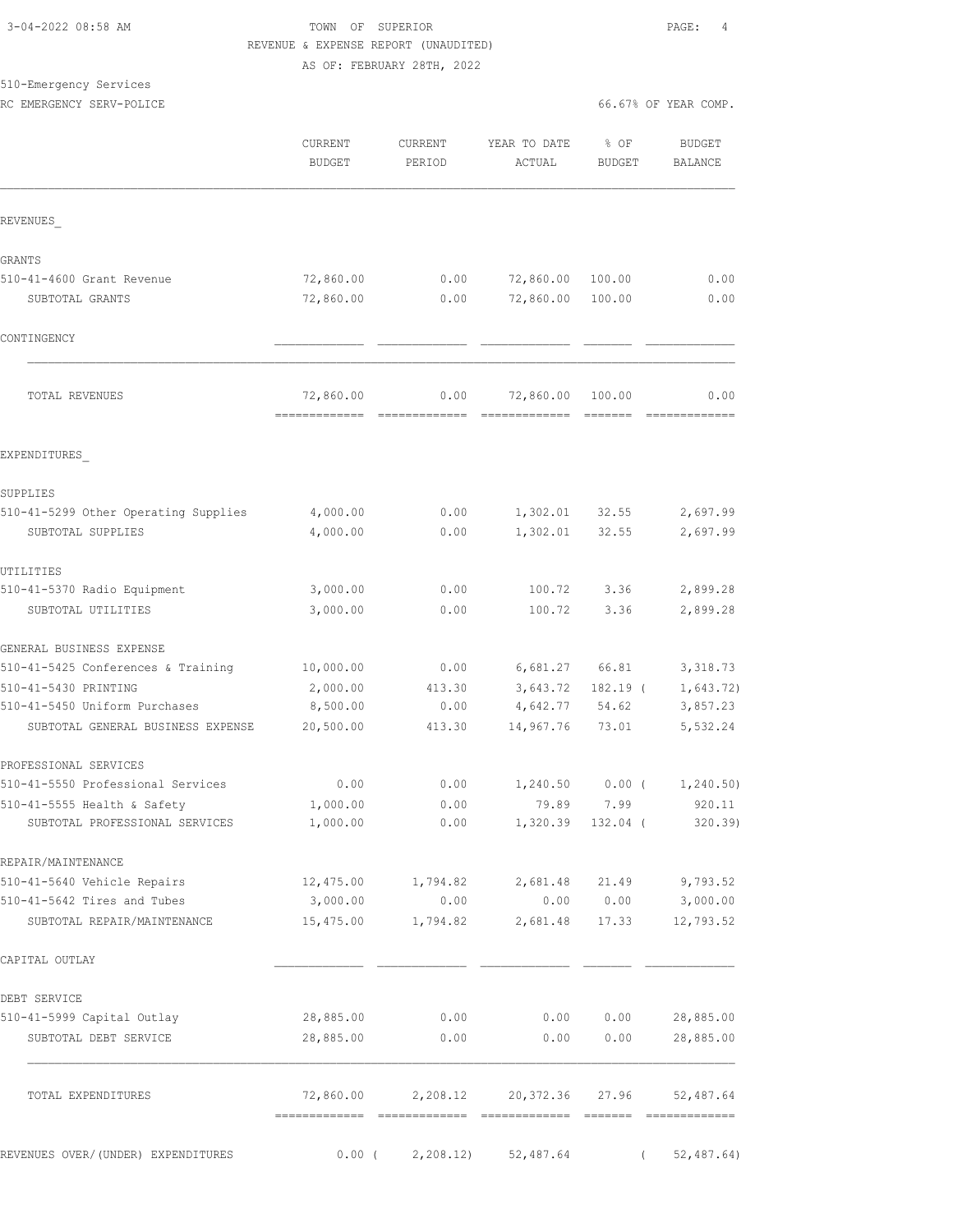| 3-04-2022 08:58 AM |  |
|--------------------|--|
|                    |  |

510-Emergency Services

# TOWN OF SUPERIOR **Example 2014** PAGE: 5 REVENUE & EXPENSE REPORT (UNAUDITED) AS OF: FEBRUARY 28TH, 2022

66.67% OF YEAR COMP.

|                                    | CURRENT<br>BUDGET | <b>CURRENT</b><br>PERIOD | YEAR TO DATE<br>ACTUAL | % OF<br><b>BUDGET</b> | BUDGET<br><b>BALANCE</b> |
|------------------------------------|-------------------|--------------------------|------------------------|-----------------------|--------------------------|
|                                    |                   |                          |                        |                       |                          |
| FUND TOTAL REVENUES                | 200,000.00        | 0.00                     | 200,000.00             | 100.00                | 0.00                     |
| FUND TOTAL EXPENDITURES            | 200,000.00        | 3,012.58                 | 75,553.28              | 37.78                 | 124,446.72               |
| REVENUES OVER/(UNDER) EXPENDITURES | 0.00(             | 3,012.58                 | 124,446.72             |                       | 124,446.72)              |
|                                    |                   |                          |                        |                       |                          |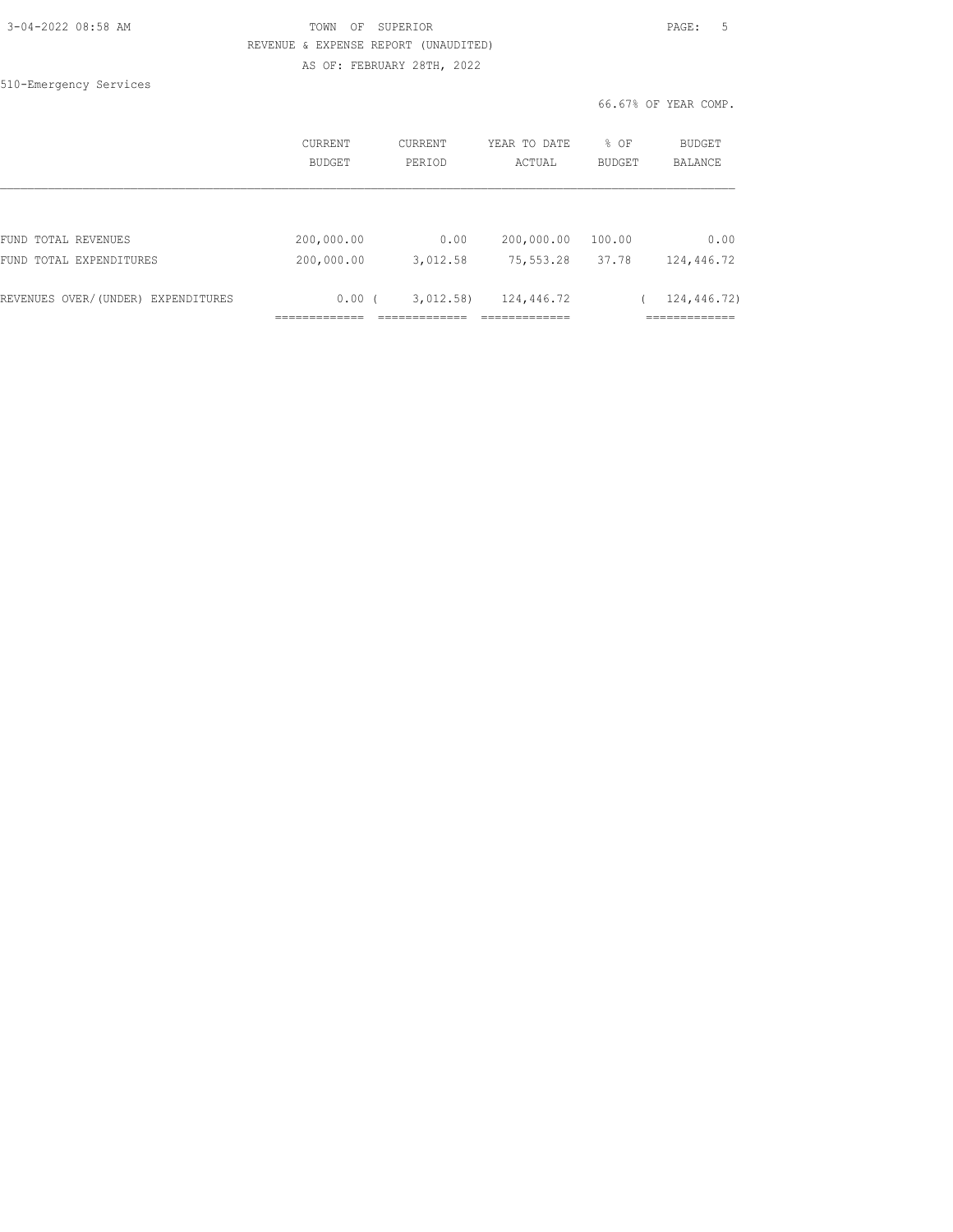| 3-04-2022 08:59 AM |  |
|--------------------|--|
|                    |  |

511-RESOLUTION GRANTS

TOWN OF SUPERIOR **PAGE:** 1 REVENUE & EXPENSE REPORT (UNAUDITED) AS OF: FEBRUARY 28TH, 2022

|                                    | CURRENT<br><b>BUDGET</b>                       | CURRENT<br>PERIOD | YEAR TO DATE<br>ACTUAL               | % OF<br><b>BUDGET</b>                                                                                                                                                                                                                                                                                                                                                                                                                                                                  | <b>BUDGET</b><br><b>BALANCE</b>                                                                                                                                                                                                                                                                                                                                                                                                                                                                |
|------------------------------------|------------------------------------------------|-------------------|--------------------------------------|----------------------------------------------------------------------------------------------------------------------------------------------------------------------------------------------------------------------------------------------------------------------------------------------------------------------------------------------------------------------------------------------------------------------------------------------------------------------------------------|------------------------------------------------------------------------------------------------------------------------------------------------------------------------------------------------------------------------------------------------------------------------------------------------------------------------------------------------------------------------------------------------------------------------------------------------------------------------------------------------|
| REVENUES                           |                                                |                   |                                      |                                                                                                                                                                                                                                                                                                                                                                                                                                                                                        |                                                                                                                                                                                                                                                                                                                                                                                                                                                                                                |
| GRANTS                             |                                                |                   |                                      |                                                                                                                                                                                                                                                                                                                                                                                                                                                                                        |                                                                                                                                                                                                                                                                                                                                                                                                                                                                                                |
| 511-01-4600 GRANT REVENUE          | 1,200,000.00                                   |                   | $0.00 \quad 1,200,000.00$            | 100.00                                                                                                                                                                                                                                                                                                                                                                                                                                                                                 | 0.00                                                                                                                                                                                                                                                                                                                                                                                                                                                                                           |
| SUBTOTAL GRANTS                    | 1,200,000.00                                   | 0.00              | 1,200,000.00                         | 100.00                                                                                                                                                                                                                                                                                                                                                                                                                                                                                 | 0.00                                                                                                                                                                                                                                                                                                                                                                                                                                                                                           |
| TOTAL REVENUES                     | 1,200,000.00<br>-------------- -------------   | 0.00              | 1,200,000.00 100.00<br>============= | $\begin{array}{cccccccccc} \multicolumn{2}{c}{} & \multicolumn{2}{c}{} & \multicolumn{2}{c}{} & \multicolumn{2}{c}{} & \multicolumn{2}{c}{} & \multicolumn{2}{c}{} & \multicolumn{2}{c}{} & \multicolumn{2}{c}{} & \multicolumn{2}{c}{} & \multicolumn{2}{c}{} & \multicolumn{2}{c}{} & \multicolumn{2}{c}{} & \multicolumn{2}{c}{} & \multicolumn{2}{c}{} & \multicolumn{2}{c}{} & \multicolumn{2}{c}{} & \multicolumn{2}{c}{} & \multicolumn{2}{c}{} & \multicolumn{2}{c}{} & \mult$ | 0.00<br>$\begin{array}{cccccccccccccc} \multicolumn{2}{c}{} & \multicolumn{2}{c}{} & \multicolumn{2}{c}{} & \multicolumn{2}{c}{} & \multicolumn{2}{c}{} & \multicolumn{2}{c}{} & \multicolumn{2}{c}{} & \multicolumn{2}{c}{} & \multicolumn{2}{c}{} & \multicolumn{2}{c}{} & \multicolumn{2}{c}{} & \multicolumn{2}{c}{} & \multicolumn{2}{c}{} & \multicolumn{2}{c}{} & \multicolumn{2}{c}{} & \multicolumn{2}{c}{} & \multicolumn{2}{c}{} & \multicolumn{2}{c}{} & \multicolumn{2}{c}{} & \$ |
| EXPENDITURES                       |                                                |                   |                                      |                                                                                                                                                                                                                                                                                                                                                                                                                                                                                        |                                                                                                                                                                                                                                                                                                                                                                                                                                                                                                |
| SUPPLIES                           |                                                |                   |                                      |                                                                                                                                                                                                                                                                                                                                                                                                                                                                                        |                                                                                                                                                                                                                                                                                                                                                                                                                                                                                                |
| 511-01-5299 OPERATING SUPPLIES     | 3,500,000.00                                   | 0.00              | 4,117.04 0.12                        |                                                                                                                                                                                                                                                                                                                                                                                                                                                                                        | 3,495,882.96                                                                                                                                                                                                                                                                                                                                                                                                                                                                                   |
| SUBTOTAL SUPPLIES                  | 3,500,000.00                                   | 0.00              | 4,117.04                             | 0.12                                                                                                                                                                                                                                                                                                                                                                                                                                                                                   | 3,495,882.96                                                                                                                                                                                                                                                                                                                                                                                                                                                                                   |
| PROFESSIONAL SERVICES              |                                                |                   |                                      |                                                                                                                                                                                                                                                                                                                                                                                                                                                                                        |                                                                                                                                                                                                                                                                                                                                                                                                                                                                                                |
| CAPITAL OUTLAY                     |                                                |                   |                                      |                                                                                                                                                                                                                                                                                                                                                                                                                                                                                        |                                                                                                                                                                                                                                                                                                                                                                                                                                                                                                |
| 511-01-5710 BUILDING               | 0.00                                           | 0.00              | 12,000.00                            | $0.00$ (                                                                                                                                                                                                                                                                                                                                                                                                                                                                               | 12,000.00)                                                                                                                                                                                                                                                                                                                                                                                                                                                                                     |
| SUBTOTAL CAPITAL OUTLAY            | 0.00                                           | 0.00              | 12,000.00                            | $0.00$ (                                                                                                                                                                                                                                                                                                                                                                                                                                                                               | 12,000.00)                                                                                                                                                                                                                                                                                                                                                                                                                                                                                     |
| DEBT SERVICE                       |                                                |                   |                                      |                                                                                                                                                                                                                                                                                                                                                                                                                                                                                        |                                                                                                                                                                                                                                                                                                                                                                                                                                                                                                |
| TOTAL EXPENDITURES                 | 3,500,000.00<br>============================== | 0.00              | 16, 117.04<br>------------- ------   | 0.46                                                                                                                                                                                                                                                                                                                                                                                                                                                                                   | 3,483,882.96<br>=============                                                                                                                                                                                                                                                                                                                                                                                                                                                                  |
| REVENUES OVER/(UNDER) EXPENDITURES | (2, 300, 000.00)                               | 0.00              | 1,183,882.96                         |                                                                                                                                                                                                                                                                                                                                                                                                                                                                                        | (3, 483, 882.96)                                                                                                                                                                                                                                                                                                                                                                                                                                                                               |

MAYOR & COUNCIL COUNCIL COMP.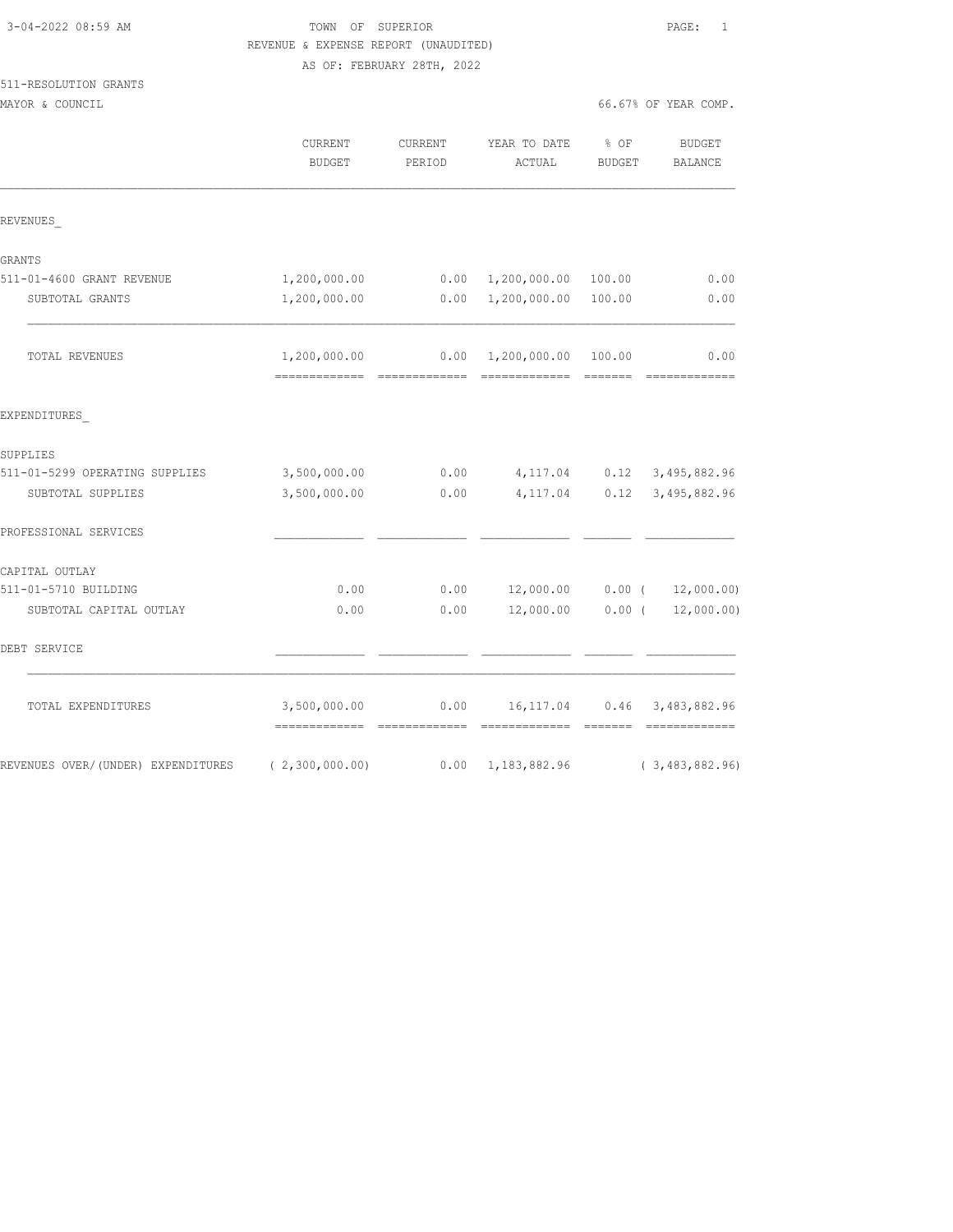| 3-04-2022 08:59 AM                                        | TOWN OF SUPERIOR |                                      |                                          |                       | PAGE: 2              |  |  |
|-----------------------------------------------------------|------------------|--------------------------------------|------------------------------------------|-----------------------|----------------------|--|--|
|                                                           |                  | REVENUE & EXPENSE REPORT (UNAUDITED) |                                          |                       |                      |  |  |
|                                                           |                  | AS OF: FEBRUARY 28TH, 2022           |                                          |                       |                      |  |  |
| 511-RESOLUTION GRANTS                                     |                  |                                      |                                          |                       |                      |  |  |
| <b>RECREATION</b>                                         |                  |                                      |                                          |                       | 66.67% OF YEAR COMP. |  |  |
|                                                           |                  |                                      |                                          |                       |                      |  |  |
|                                                           |                  | BUDGET PERIOD                        | CURRENT CURRENT YEAR TO DATE % OF BUDGET | ACTUAL BUDGET BALANCE |                      |  |  |
|                                                           |                  |                                      |                                          |                       |                      |  |  |
|                                                           |                  |                                      |                                          |                       |                      |  |  |
| REVENUES                                                  |                  |                                      |                                          |                       |                      |  |  |
| <b>GRANTS</b>                                             |                  |                                      |                                          |                       |                      |  |  |
|                                                           |                  |                                      |                                          |                       |                      |  |  |
| EXPENDITURES                                              |                  |                                      |                                          |                       |                      |  |  |
|                                                           |                  |                                      |                                          |                       |                      |  |  |
| SUPPLIES<br>511-12-5299 OPERATING SUPPLIES                |                  |                                      | $0.00$ $0.00$ $58.37$ $0.00$ ( $58.37$ ) |                       |                      |  |  |
|                                                           |                  | $0.00$ 0.00                          |                                          |                       |                      |  |  |
| SUBTOTAL SUPPLIES                                         |                  |                                      |                                          |                       | 58.37 0.00 (58.37)   |  |  |
| PROFESSIONAL SERVICES                                     |                  |                                      |                                          |                       |                      |  |  |
| CAPITAL OUTLAY                                            |                  |                                      |                                          |                       |                      |  |  |
|                                                           |                  |                                      |                                          |                       |                      |  |  |
| TOTAL EXPENDITURES                                        |                  |                                      | $0.00$ $0.00$ $58.37$ $0.00$ ( $58.37$ ) |                       |                      |  |  |
|                                                           |                  |                                      |                                          |                       |                      |  |  |
| REVENUES OVER/(UNDER) EXPENDITURES 6.00 0.00 0.00 (58.37) |                  |                                      |                                          |                       | 58.37                |  |  |
|                                                           |                  |                                      |                                          |                       |                      |  |  |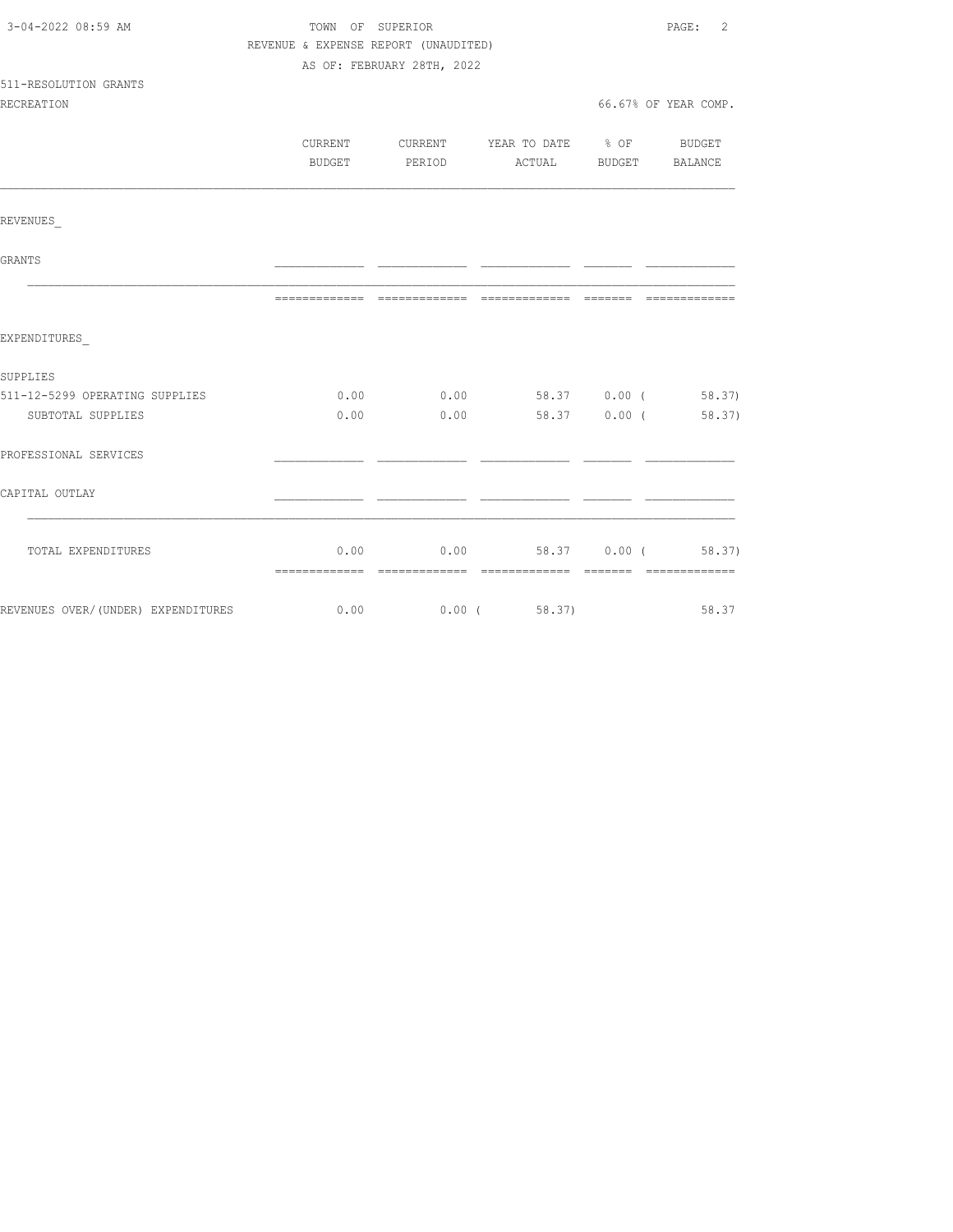| REVENUE & EXPENSE REPORT (UNAUDITED) |                          |                            |                                          |                  |                            |
|--------------------------------------|--------------------------|----------------------------|------------------------------------------|------------------|----------------------------|
|                                      |                          | AS OF: FEBRUARY 28TH, 2022 |                                          |                  |                            |
| 511-RESOLUTION GRANTS                |                          |                            |                                          |                  |                            |
| ECONOMIC DEVELOPMENT                 |                          |                            |                                          |                  | 66.67% OF YEAR COMP.       |
|                                      | CURRENT<br><b>BUDGET</b> | CURRENT<br>PERIOD          | YEAR TO DATE<br>ACTUAL                   | $8$ OF<br>BUDGET | BUDGET<br>BALANCE          |
| REVENUES                             |                          |                            |                                          |                  |                            |
| GRANTS                               |                          |                            |                                          |                  |                            |
| 511-19-4600 GRANT REVENUE            |                          |                            | 275,000.00 275,000.00 275,000.00         | 100.00           | 0.00                       |
| SUBTOTAL GRANTS                      | 275,000.00               | 275,000.00                 | 275,000.00                               | 100.00           | 0.00                       |
| TOTAL REVENUES                       | 275,000.00               |                            | 275,000.00 275,000.00                    | 100.00           | 0.00<br>--------------     |
| EXPENDITURES                         |                          |                            |                                          |                  |                            |
| SUPPLIES                             |                          |                            |                                          |                  |                            |
| 511-19-5299 OPERATING SUPPLIES       |                          |                            | 210,000.00  17,500.00  142,500.00  67.86 |                  | 67,500.00                  |
| SUBTOTAL SUPPLIES                    | 210,000.00               |                            | 17,500.00 142,500.00                     | 67.86            | 67,500.00                  |
| PROFESSIONAL SERVICES                |                          |                            |                                          |                  |                            |
| CAPITAL OUTLAY                       |                          |                            |                                          |                  |                            |
| TOTAL EXPENDITURES                   | 210,000.00               | 17,500.00                  | 142,500.00                               | 67.86            | 67,500.00<br>============= |
| REVENUES OVER/ (UNDER) EXPENDITURES  | 65,000.00                | 257,500.00                 | 132,500.00                               | $\left($         | 67, 500.00)                |

3-04-2022 08:59 AM TOWN OF SUPERIOR PAGE: 3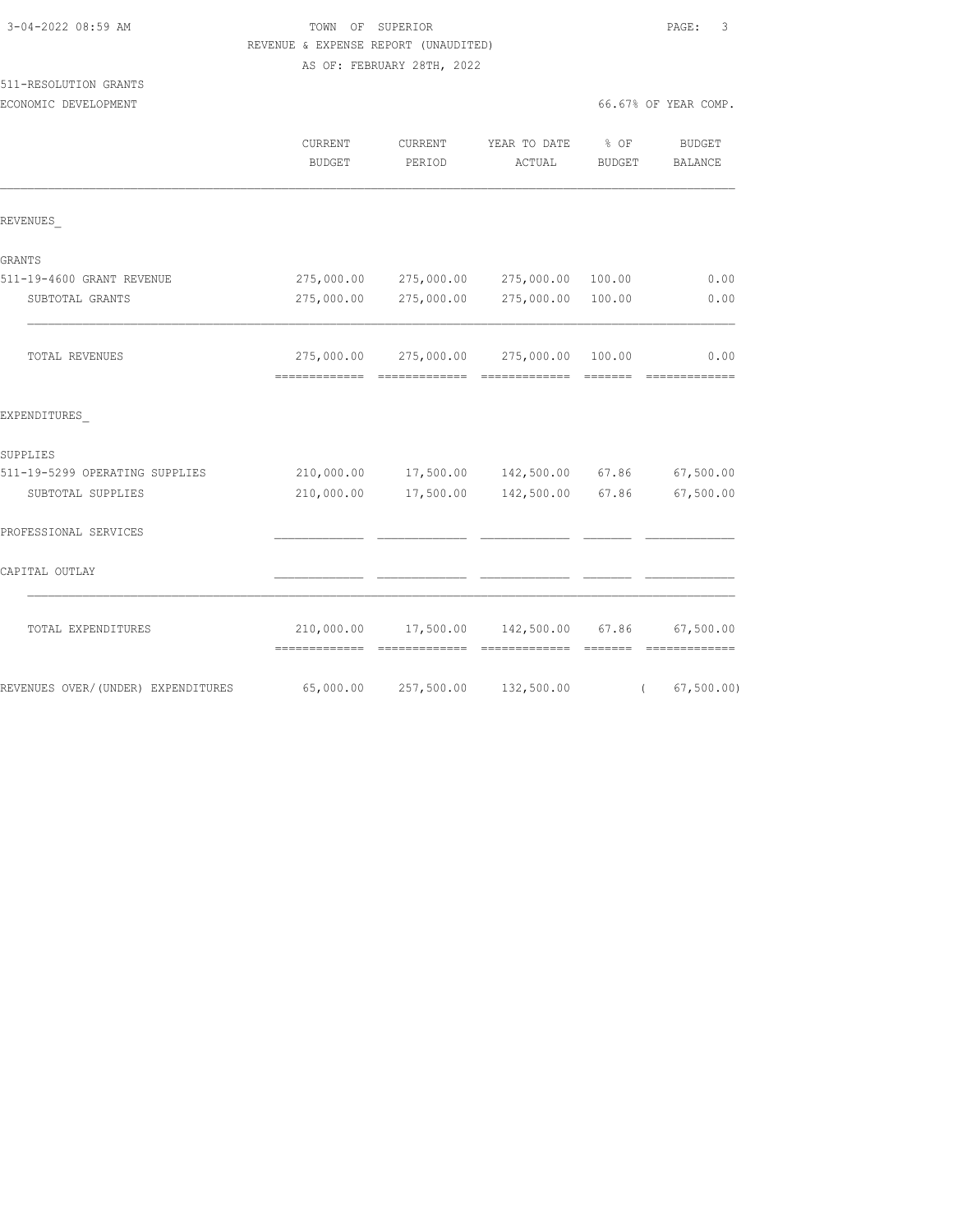| 3-04-2022 08:59 AM |  |
|--------------------|--|
|                    |  |

TOWN OF SUPERIOR **Example 2010** PAGE: 4 REVENUE & EXPENSE REPORT (UNAUDITED) AS OF: FEBRUARY 28TH, 2022

66.67% OF YEAR COMP.

511-RESOLUTION GRANTS

|                                    | CURRENT<br>BUDGET | CURRENT<br>PERIOD | YEAR TO DATE<br>ACTUAL | % OF<br>BUDGET | BUDGET<br>BALANCE |
|------------------------------------|-------------------|-------------------|------------------------|----------------|-------------------|
|                                    |                   |                   |                        |                |                   |
| FUND TOTAL REVENUES                | 1,475,000.00      | 275,000.00        | 1,475,000.00           | 100.00         | 0.00              |
| FUND TOTAL EXPENDITURES            | 3,710,000.00      | 17,500.00         | 158,675.41             | 4.28           | 3,551,324.59      |
| REVENUES OVER/(UNDER) EXPENDITURES | (2, 235, 000, 00) | 257,500.00        | 1,316,324.59           |                | (3, 551, 324, 59) |
|                                    | ___________       |                   | _____________          |                | =============     |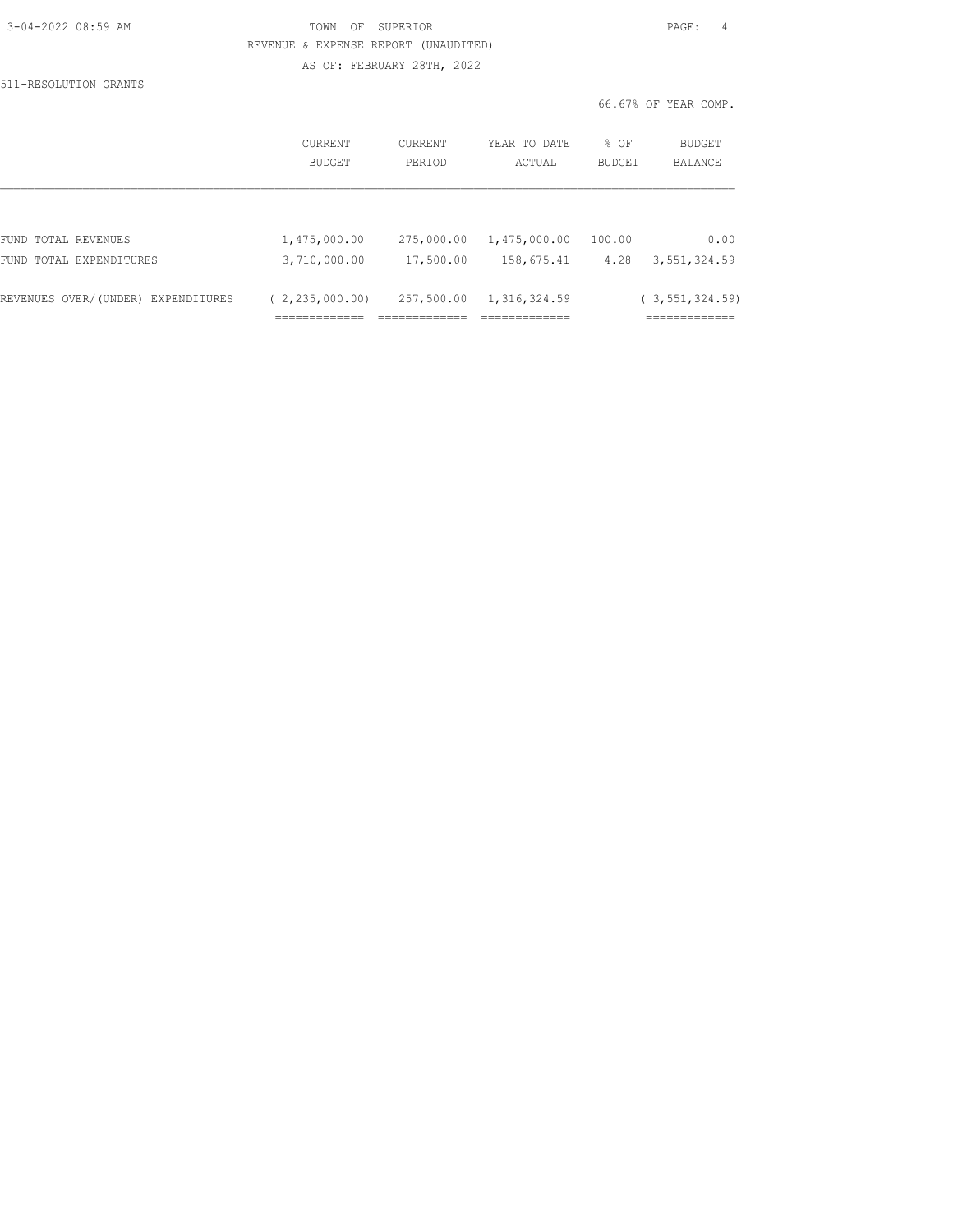| CURRENT       | CURRENT | YEAR TO DATE | % OF   | <b>BUDGET</b> |
|---------------|---------|--------------|--------|---------------|
| <b>BUDGET</b> | PERIOD  | ACTUAL       | BUDGET | BALANCE       |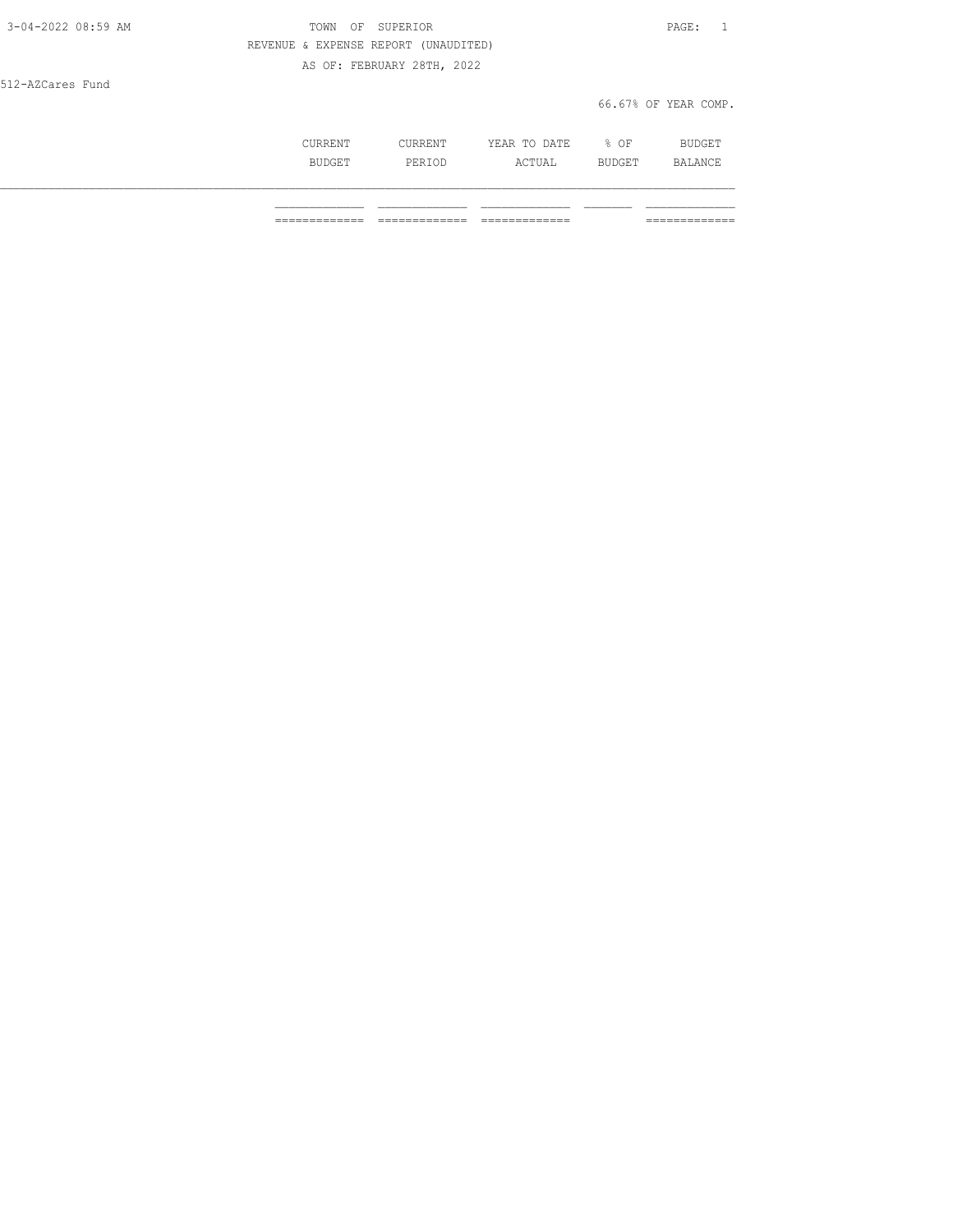| 3-04-2022 08:59 AM      | TOWN OF SUPERIOR |                                      |  | PAGE: 1              |
|-------------------------|------------------|--------------------------------------|--|----------------------|
|                         |                  | REVENUE & EXPENSE REPORT (UNAUDITED) |  |                      |
|                         |                  | AS OF: FEBRUARY 28TH, 2022           |  |                      |
| 513-POLICE GRANTS       |                  |                                      |  |                      |
| ATTORNEY GENERAL GRANTS |                  |                                      |  | 66.67% OF YEAR COMP. |
|                         |                  |                                      |  |                      |
|                         | CURRENT          | CURRENT YEAR TO DATE % OF BUDGET     |  |                      |
|                         | BUDGET           | PERIOD ACTUAL BUDGET BALANCE         |  |                      |
|                         |                  |                                      |  |                      |
|                         |                  |                                      |  |                      |
| REVENUES                |                  |                                      |  |                      |
|                         |                  |                                      |  |                      |
| GRANTS                  |                  |                                      |  |                      |
|                         |                  |                                      |  |                      |
|                         |                  |                                      |  |                      |
| EXPENDITURES            |                  |                                      |  |                      |
|                         |                  |                                      |  |                      |
| SUPPLIES                |                  |                                      |  |                      |
|                         |                  |                                      |  |                      |
| CAPITAL OUTLAY          |                  |                                      |  |                      |
|                         |                  |                                      |  |                      |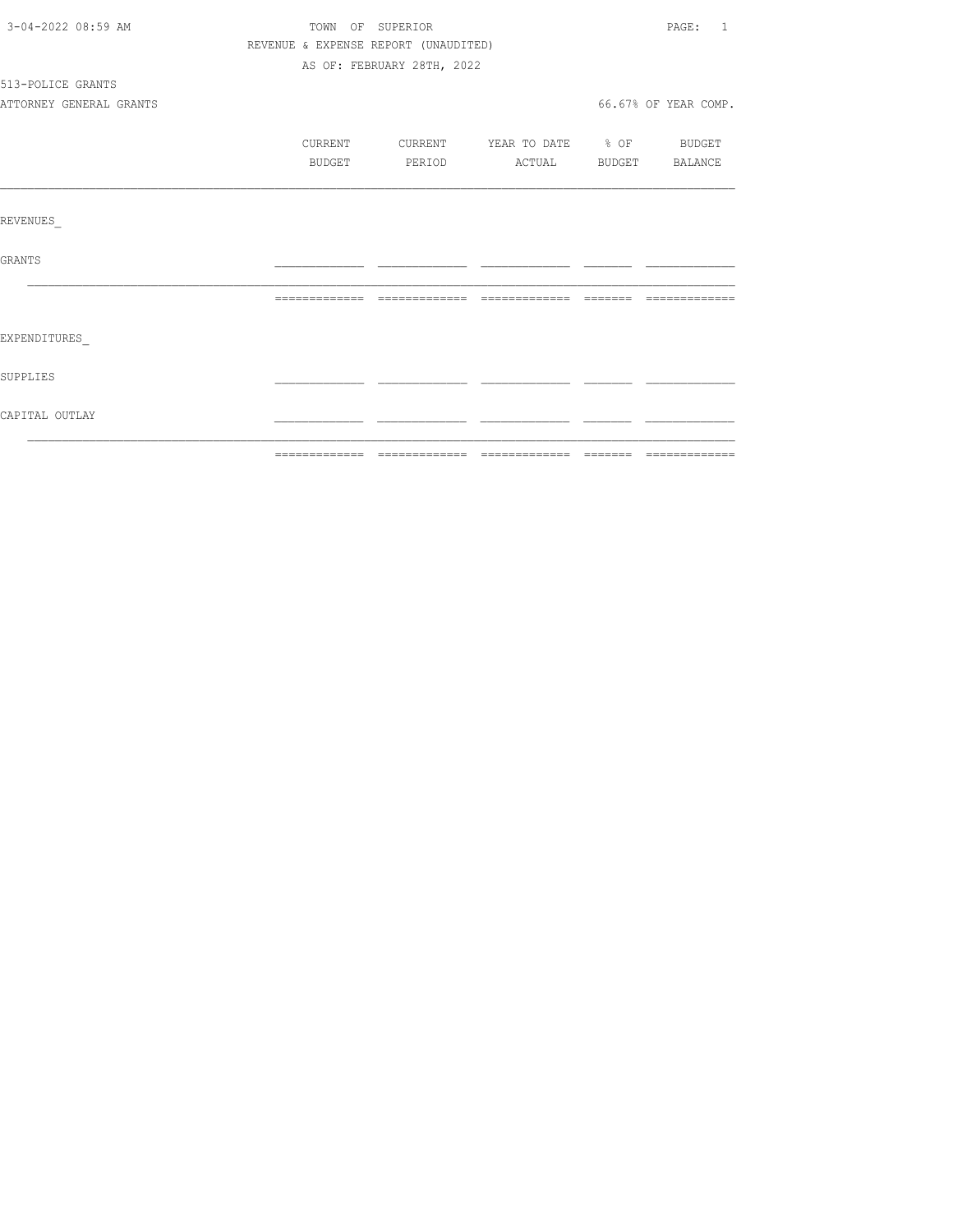| 3-04-2022 08:59 AM | TOWN          | OF SUPERIOR                          |                          |                | $\mathfrak{D}$<br>PAGE: |
|--------------------|---------------|--------------------------------------|--------------------------|----------------|-------------------------|
|                    |               | REVENUE & EXPENSE REPORT (UNAUDITED) |                          |                |                         |
|                    |               | AS OF: FEBRUARY 28TH, 2022           |                          |                |                         |
| 513-POLICE GRANTS  |               |                                      |                          |                |                         |
| ESC GRANTS         |               |                                      |                          |                | 66.67% OF YEAR COMP.    |
|                    |               |                                      |                          |                |                         |
|                    | CURRENT       | CURRENT                              | YEAR TO DATE % OF BUDGET |                |                         |
|                    | BUDGET        | PERIOD                               | ACTUAL                   | BUDGET BALANCE |                         |
| REVENUES           |               |                                      |                          |                |                         |
| GRANTS             |               |                                      |                          |                |                         |
|                    |               | =============                        | =======                  |                |                         |
| EXPENDITURES       |               |                                      |                          |                |                         |
| CAPITAL OUTLAY     |               |                                      |                          |                |                         |
|                    | ------------- | -------------                        | --------------           | --------       | --------------          |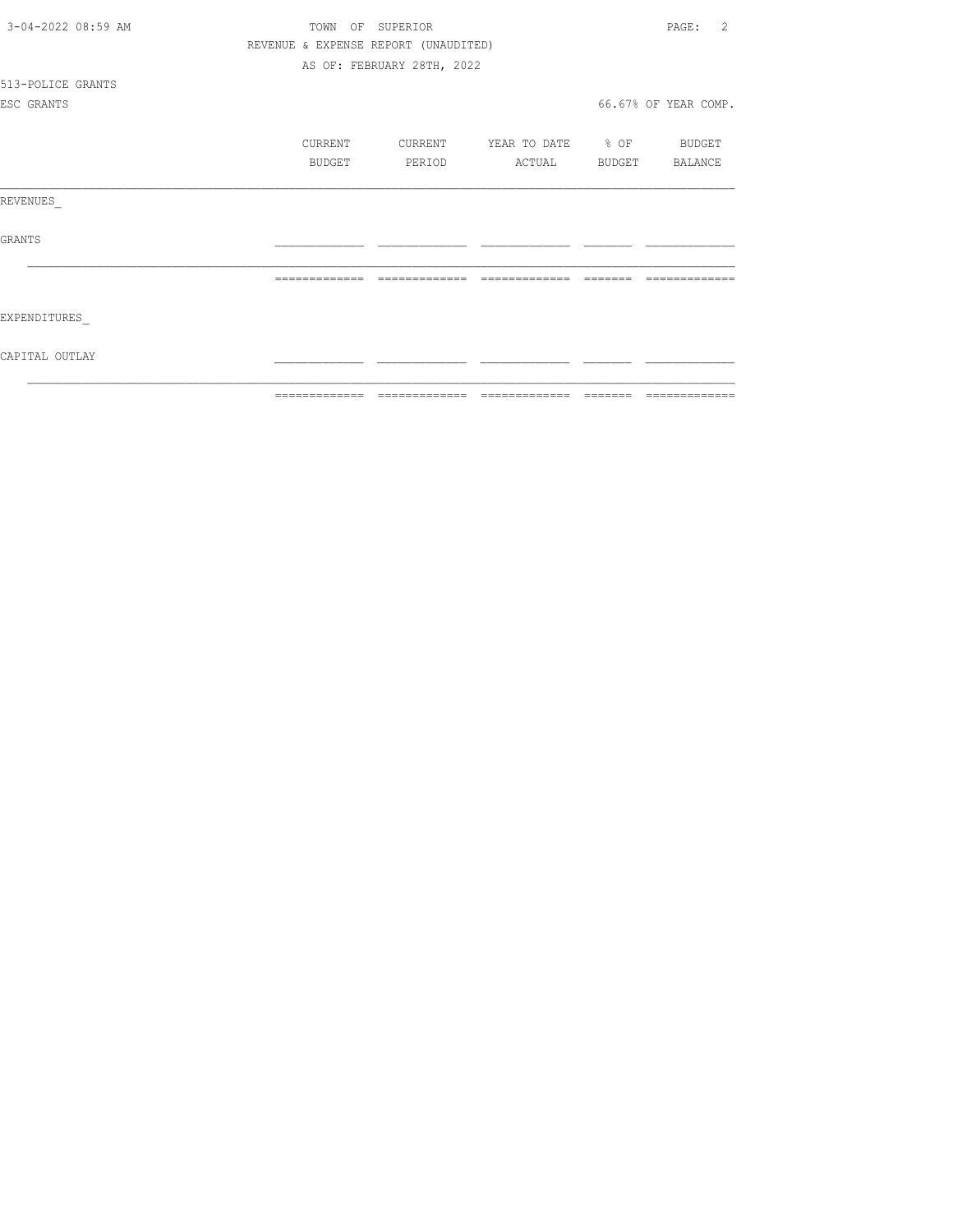| 3-04-2022 08:59 AM | TOWN          |         | OF SUPERIOR                          |                   |        | 3<br>PAGE:           |
|--------------------|---------------|---------|--------------------------------------|-------------------|--------|----------------------|
|                    |               |         | REVENUE & EXPENSE REPORT (UNAUDITED) |                   |        |                      |
|                    |               |         | AS OF: FEBRUARY 28TH, 2022           |                   |        |                      |
| 513-POLICE GRANTS  |               |         |                                      |                   |        |                      |
| GOHS GRANTS        |               |         |                                      |                   |        | 66.67% OF YEAR COMP. |
|                    |               | CURRENT | CURRENT                              | YEAR TO DATE % OF |        | BUDGET               |
|                    |               | BUDGET  | PERIOD                               | ACTUAL            | BUDGET | BALANCE              |
| REVENUES           |               |         |                                      |                   |        |                      |
| <b>GRANTS</b>      |               |         |                                      |                   |        |                      |
|                    |               |         |                                      |                   |        |                      |
| EXPENDITURES       |               |         |                                      |                   |        |                      |
| CAPITAL OUTLAY     |               |         |                                      |                   |        |                      |
|                    | ------------- |         |                                      |                   |        |                      |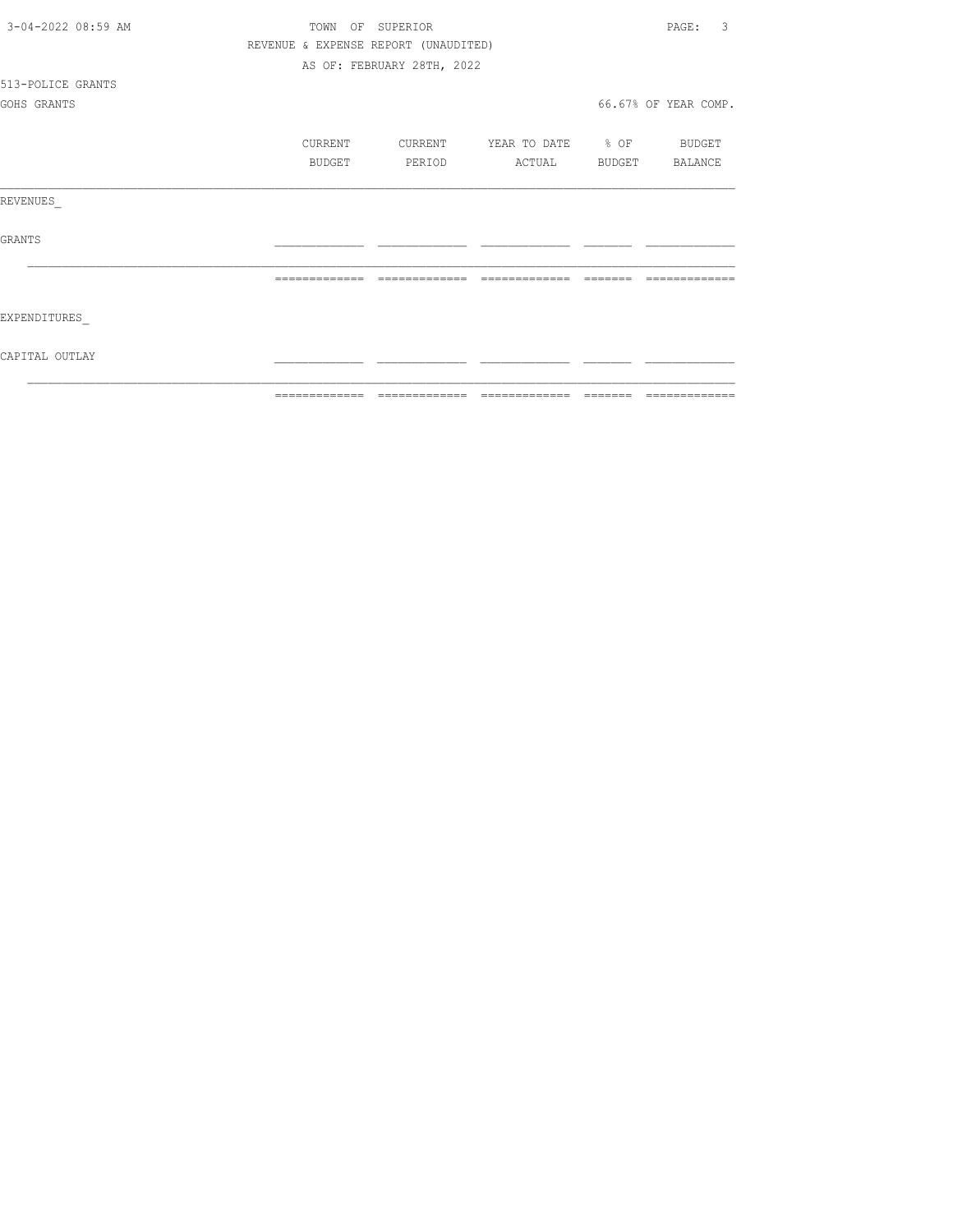| CAPITAL OUTLAY     |                  |                                      |                   |        |                      |
|--------------------|------------------|--------------------------------------|-------------------|--------|----------------------|
| SUPPLIES           |                  |                                      |                   |        |                      |
| EXPENDITURES       |                  |                                      |                   |        |                      |
|                    |                  |                                      |                   |        | --------------       |
| GRANTS             |                  |                                      |                   |        |                      |
| REVENUES           |                  |                                      |                   |        |                      |
|                    | <b>BUDGET</b>    | PERIOD                               | ACTUAL            | BUDGET | BALANCE              |
|                    | CURRENT          | CURRENT                              | YEAR TO DATE % OF |        | BUDGET               |
| DOHS GRANTS        |                  |                                      |                   |        | 66.67% OF YEAR COMP. |
| 513-POLICE GRANTS  |                  |                                      |                   |        |                      |
|                    |                  | AS OF: FEBRUARY 28TH, 2022           |                   |        |                      |
|                    |                  | REVENUE & EXPENSE REPORT (UNAUDITED) |                   |        |                      |
| 3-04-2022 08:59 AM | TOWN OF SUPERIOR |                                      |                   |        | PAGE:<br>4           |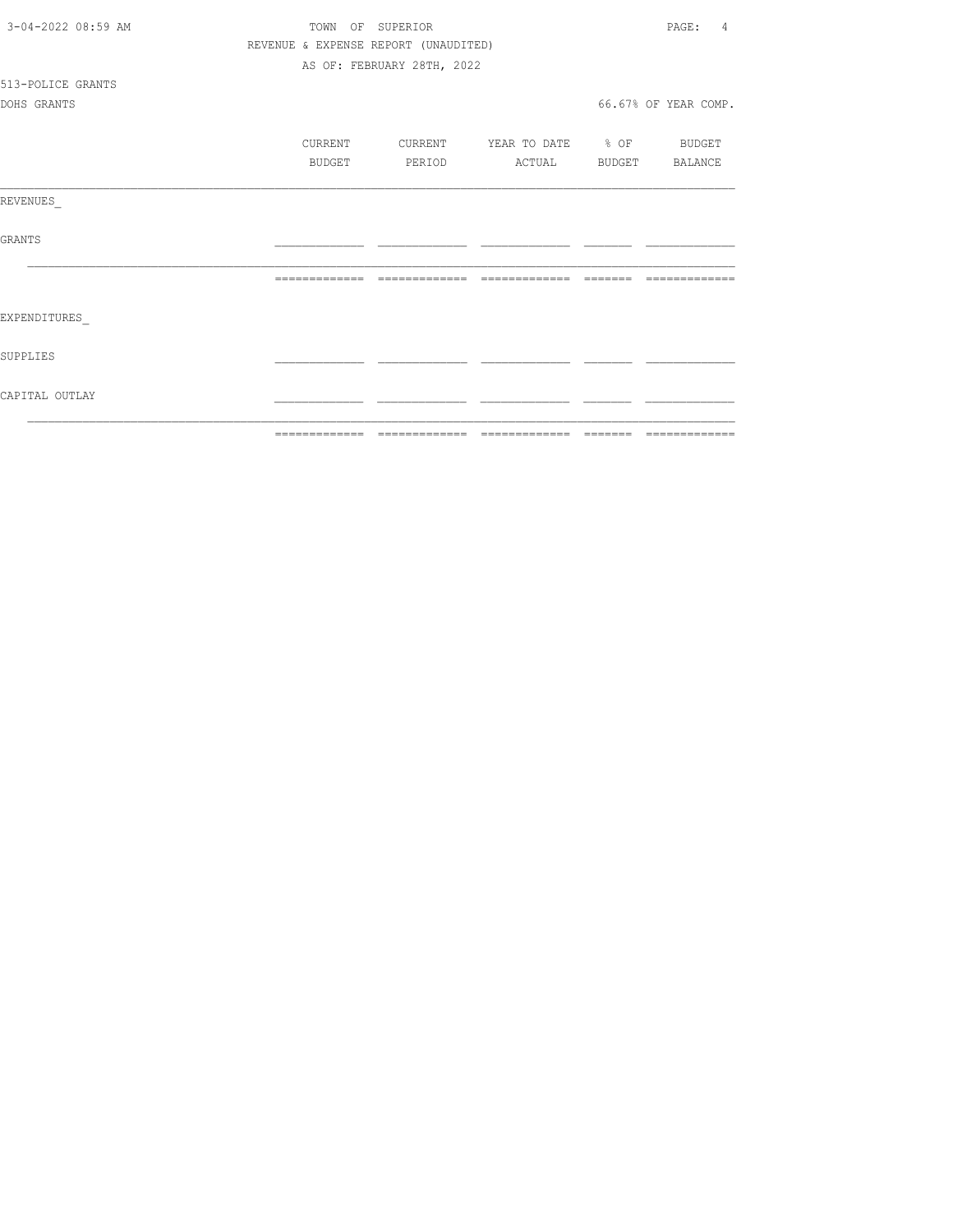| 3-04-2022 08:59 AM | TOWN<br>OF                           | SUPERIOR                   |              |      | PAGE:<br>- 5         |
|--------------------|--------------------------------------|----------------------------|--------------|------|----------------------|
|                    | REVENUE & EXPENSE REPORT (UNAUDITED) |                            |              |      |                      |
|                    |                                      | AS OF: FEBRUARY 28TH, 2022 |              |      |                      |
| 513-POLICE GRANTS  |                                      |                            |              |      |                      |
|                    |                                      |                            |              |      | 66.67% OF YEAR COMP. |
|                    |                                      |                            |              |      |                      |
|                    | CURRENT                              | CURRENT                    | YEAR TO DATE | % OF | <b>BUDGET</b>        |

BUDGET PERIOD ACTUAL BUDGET BALANCE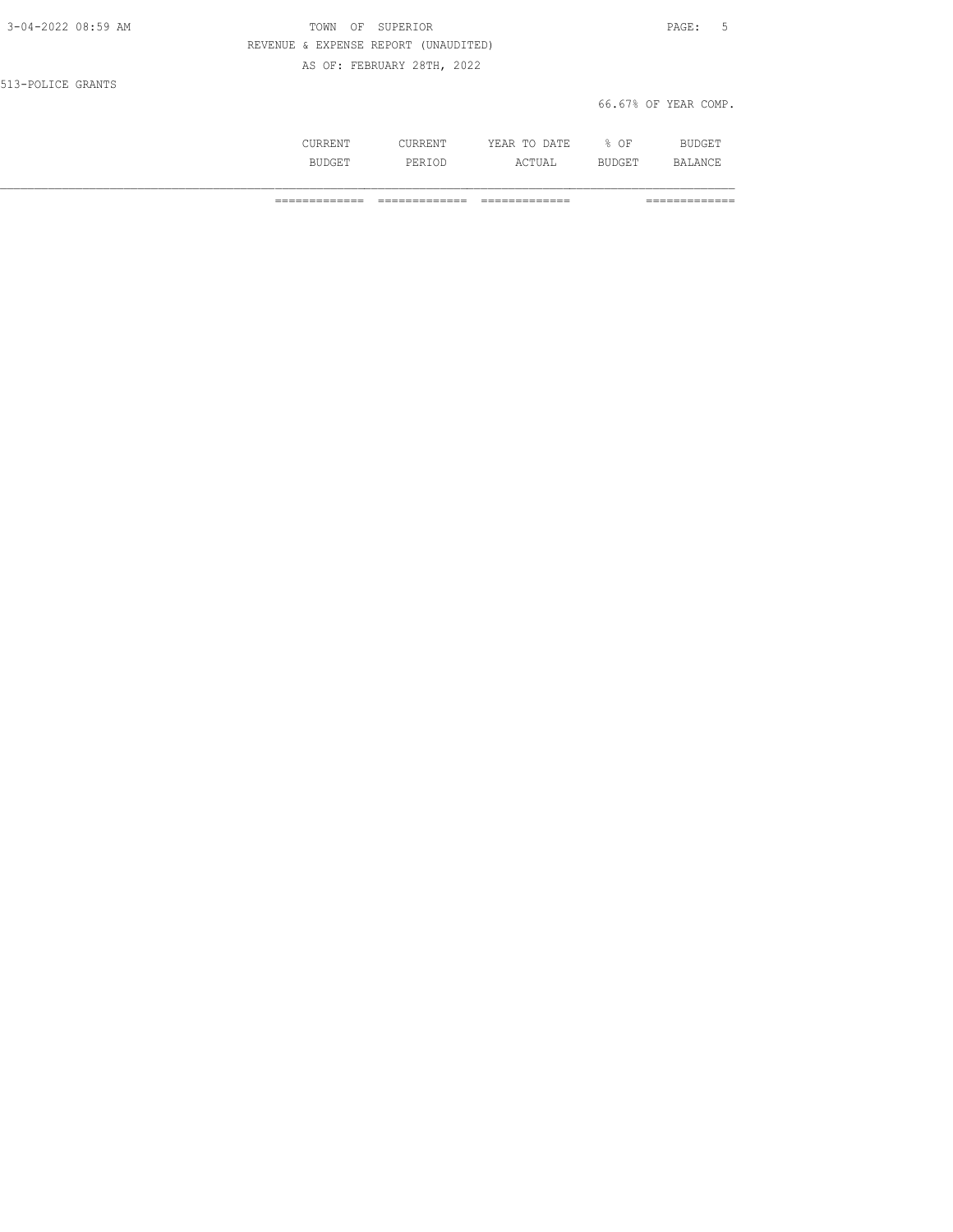| 3-04-2022 08:59 AM                                                       | TOWN OF SUPERIOR                     |                                             |                          |        |                      |
|--------------------------------------------------------------------------|--------------------------------------|---------------------------------------------|--------------------------|--------|----------------------|
|                                                                          | REVENUE & EXPENSE REPORT (UNAUDITED) |                                             |                          |        |                      |
|                                                                          |                                      | AS OF: FEBRUARY 28TH, 2022                  |                          |        |                      |
| 514-Economic Dev Grants                                                  |                                      |                                             |                          |        |                      |
| ECONOMIC DEVELOPMENT                                                     |                                      |                                             |                          |        | 66.67% OF YEAR COMP. |
|                                                                          |                                      |                                             |                          |        |                      |
|                                                                          | CURRENT                              | CURRENT                                     | YEAR TO DATE % OF BUDGET |        |                      |
|                                                                          | BUDGET                               | PERIOD                                      | ACTUAL                   | BUDGET | BALANCE              |
|                                                                          |                                      |                                             |                          |        |                      |
| REVENUES                                                                 |                                      |                                             |                          |        |                      |
| GRANTS                                                                   |                                      |                                             |                          |        |                      |
|                                                                          |                                      |                                             |                          |        |                      |
| EXPENDITURES                                                             |                                      |                                             |                          |        |                      |
| SUPPLIES                                                                 |                                      |                                             |                          |        |                      |
| GENERAL BUSINESS EXPENSE                                                 |                                      |                                             |                          |        |                      |
| 514-19-5410 ADVERTISING                                                  |                                      | $0.00$ 2,000.00 20,523.50 0.00 ( 20,523.50) |                          |        |                      |
| SUBTOTAL GENERAL BUSINESS EXPENSE                                        | 0.00                                 | 2,000.00 20,523.50 0.00 ( 20,523.50)        |                          |        |                      |
| PROFESSIONAL SERVICES                                                    |                                      |                                             |                          |        |                      |
| TOTAL EXPENDITURES                                                       |                                      | $0.00$ 2,000.00 20,523.50 0.00 ( 20,523.50) |                          |        |                      |
|                                                                          |                                      |                                             |                          |        |                      |
| REVENUES OVER/(UNDER) EXPENDITURES 6.00 (2,000.00) (20,523.50) 20,523.50 |                                      |                                             |                          |        |                      |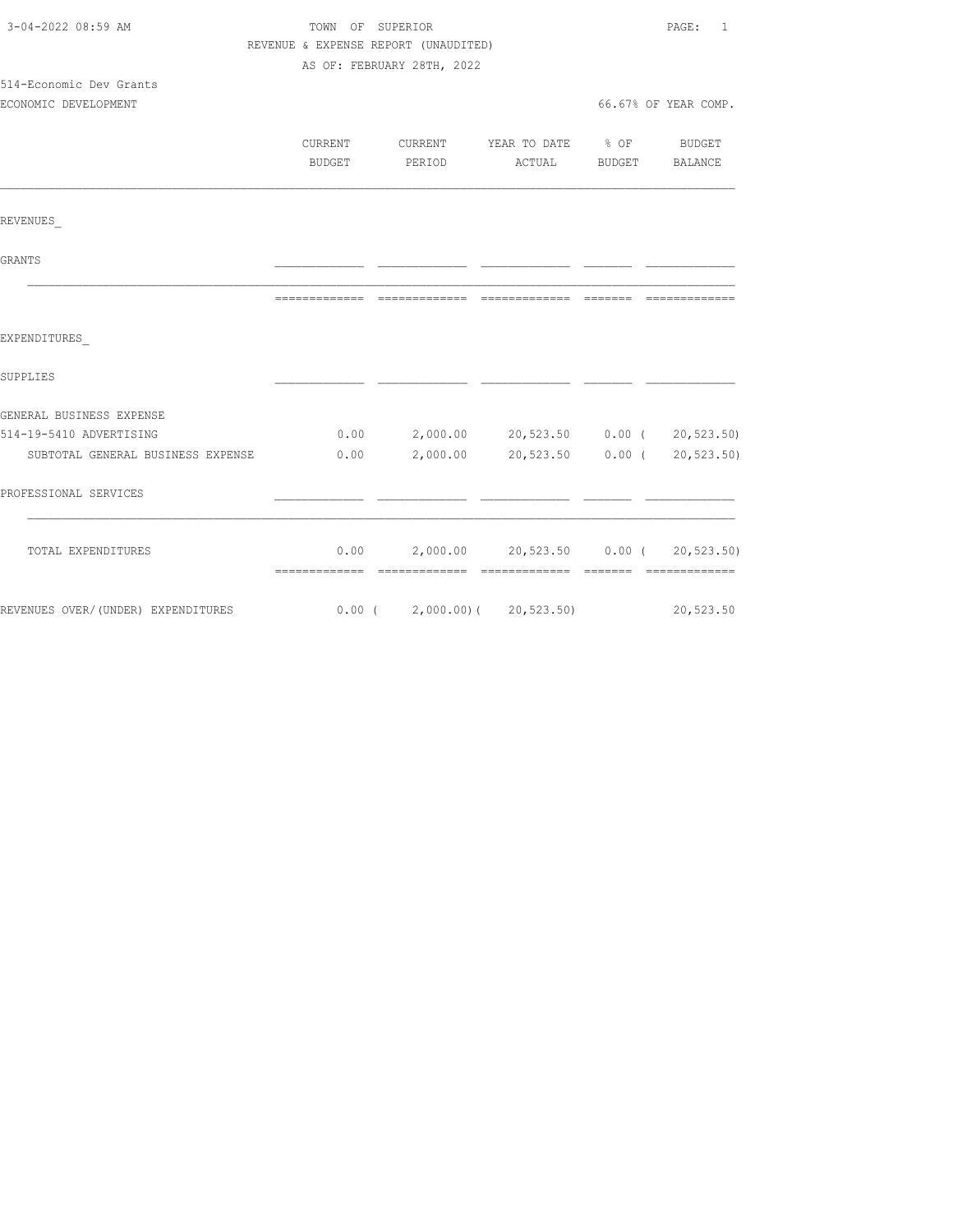### 3-04-2022 08:59 AM TOWN OF SUPERIOR PAGE: 2 REVENUE & EXPENSE REPORT (UNAUDITED) AS OF: FEBRUARY 28TH, 2022

514-Economic Dev Grants

66.67% OF YEAR COMP.

|                                    | CURRENT<br>BUDGET | CURRENT<br>PERIOD | YEAR TO DATE<br>ACTUAL | % OF<br><b>BUDGET</b> | BUDGET<br>BALANCE         |
|------------------------------------|-------------------|-------------------|------------------------|-----------------------|---------------------------|
| FUND TOTAL EXPENDITURES            | 0.00              | 2,000.00          | 20,523.50              | 0.00                  | 20, 523.50                |
| REVENUES OVER/(UNDER) EXPENDITURES | 0.00              | $2,000.00)$ (     | 20, 523.50             |                       | 20,523.50<br>____________ |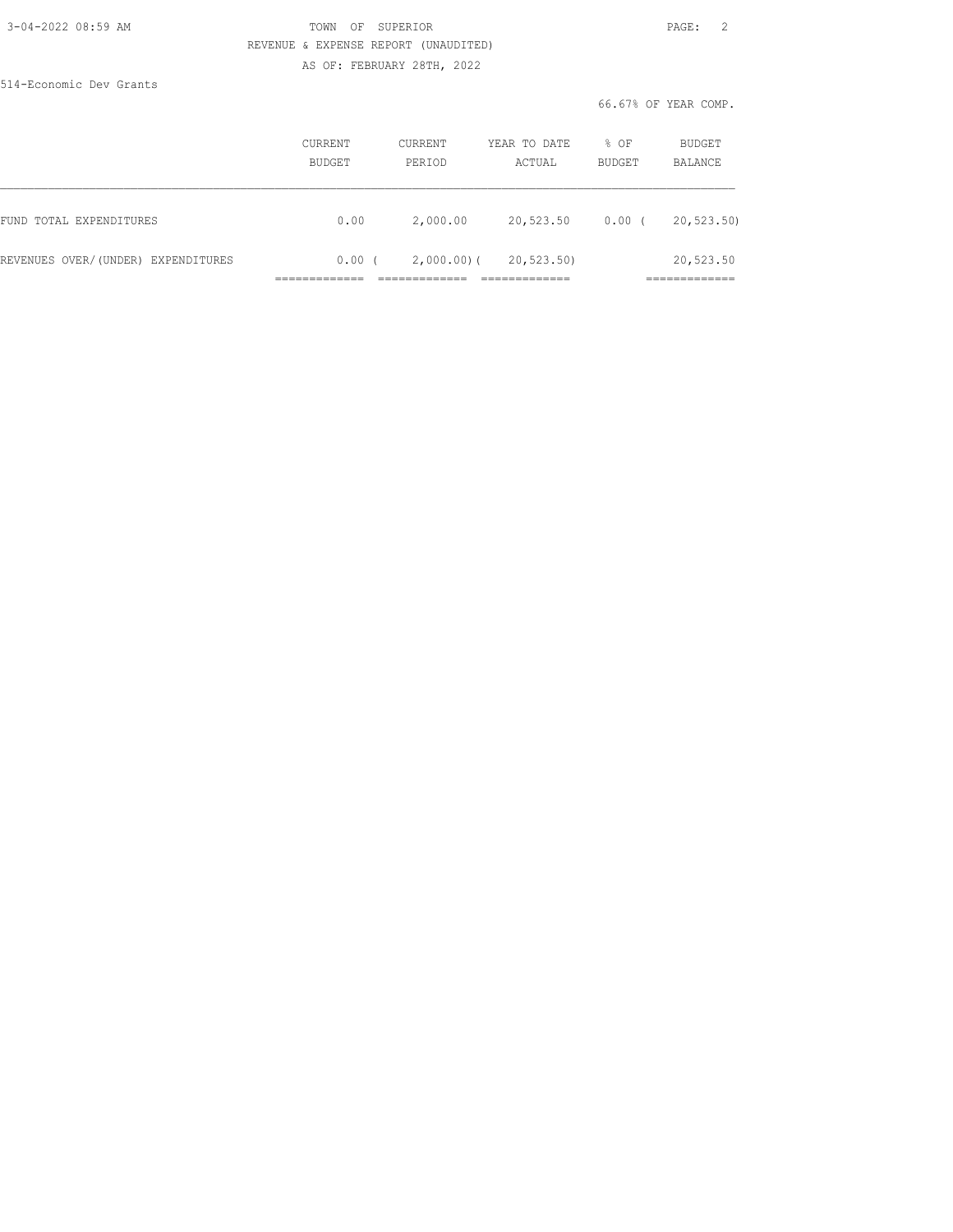| 3-04-2022 08:59 AM       | TOWN OF SUPERIOR<br>REVENUE & EXPENSE REPORT (UNAUDITED) |         |                            |                                  | PAGE: 1 |                      |
|--------------------------|----------------------------------------------------------|---------|----------------------------|----------------------------------|---------|----------------------|
|                          |                                                          |         |                            |                                  |         |                      |
|                          |                                                          |         | AS OF: FEBRUARY 28TH, 2022 |                                  |         |                      |
| 800-FIRE DEPT PENSION    |                                                          |         |                            |                                  |         |                      |
| NON-DEPARTMENTAL         |                                                          |         |                            |                                  |         | 66.67% OF YEAR COMP. |
|                          |                                                          |         |                            |                                  |         |                      |
|                          |                                                          | CURRENT |                            | CURRENT YEAR TO DATE % OF BUDGET |         |                      |
|                          |                                                          | BUDGET  |                            | PERIOD ACTUAL BUDGET BALANCE     |         |                      |
|                          |                                                          |         |                            |                                  |         |                      |
| REVENUES                 |                                                          |         |                            |                                  |         |                      |
| <b>BUSINESS SERVICES</b> |                                                          |         |                            |                                  |         |                      |
| MISCELLANEOUS            |                                                          |         |                            |                                  |         |                      |
| CONTINGENCY              |                                                          |         |                            |                                  |         |                      |
|                          |                                                          |         |                            |                                  |         |                      |
|                          |                                                          |         |                            |                                  |         |                      |
| EXPENDITURES             |                                                          |         |                            |                                  |         |                      |
| SUPPLIES                 |                                                          |         |                            |                                  |         |                      |
| DEBT SERVICE             |                                                          |         |                            |                                  |         |                      |
|                          |                                                          |         |                            |                                  |         |                      |
|                          |                                                          |         |                            |                                  |         |                      |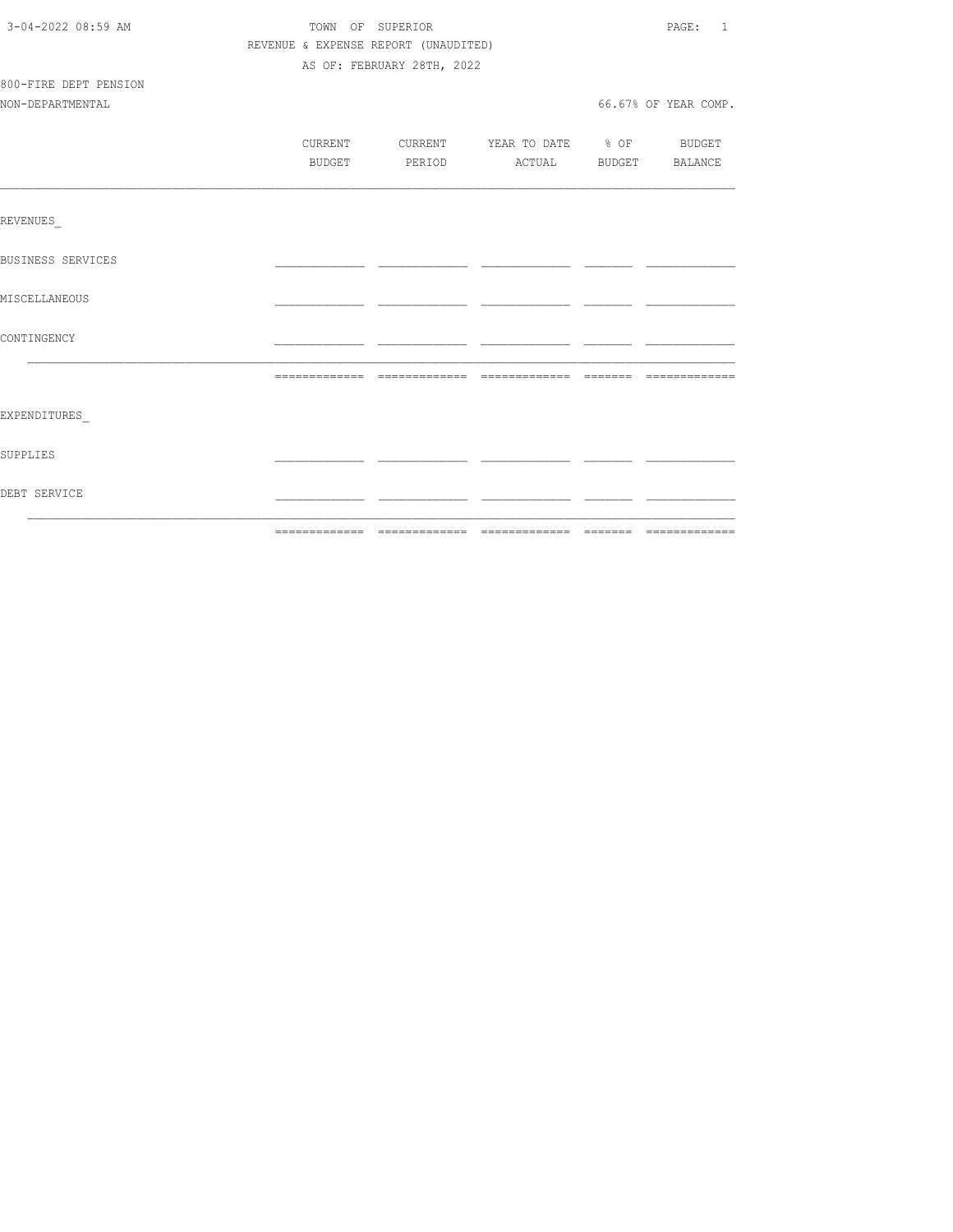| 3-04-2022 08:59 AM    | TOWN OF SUPERIOR                     | PAGE: 2              |
|-----------------------|--------------------------------------|----------------------|
|                       | REVENUE & EXPENSE REPORT (UNAUDITED) |                      |
|                       | AS OF: FEBRUARY 28TH, 2022           |                      |
| 800-FIRE DEPT PENSION |                                      |                      |
|                       |                                      | 66.67% OF YEAR COMP. |

| . | . | $\cdots$<br>----<br>----- | ∩F<br>◡ |                |
|---|---|---------------------------|---------|----------------|
|   |   | חי<br>---                 | --      | $\mathbb{R}^n$ |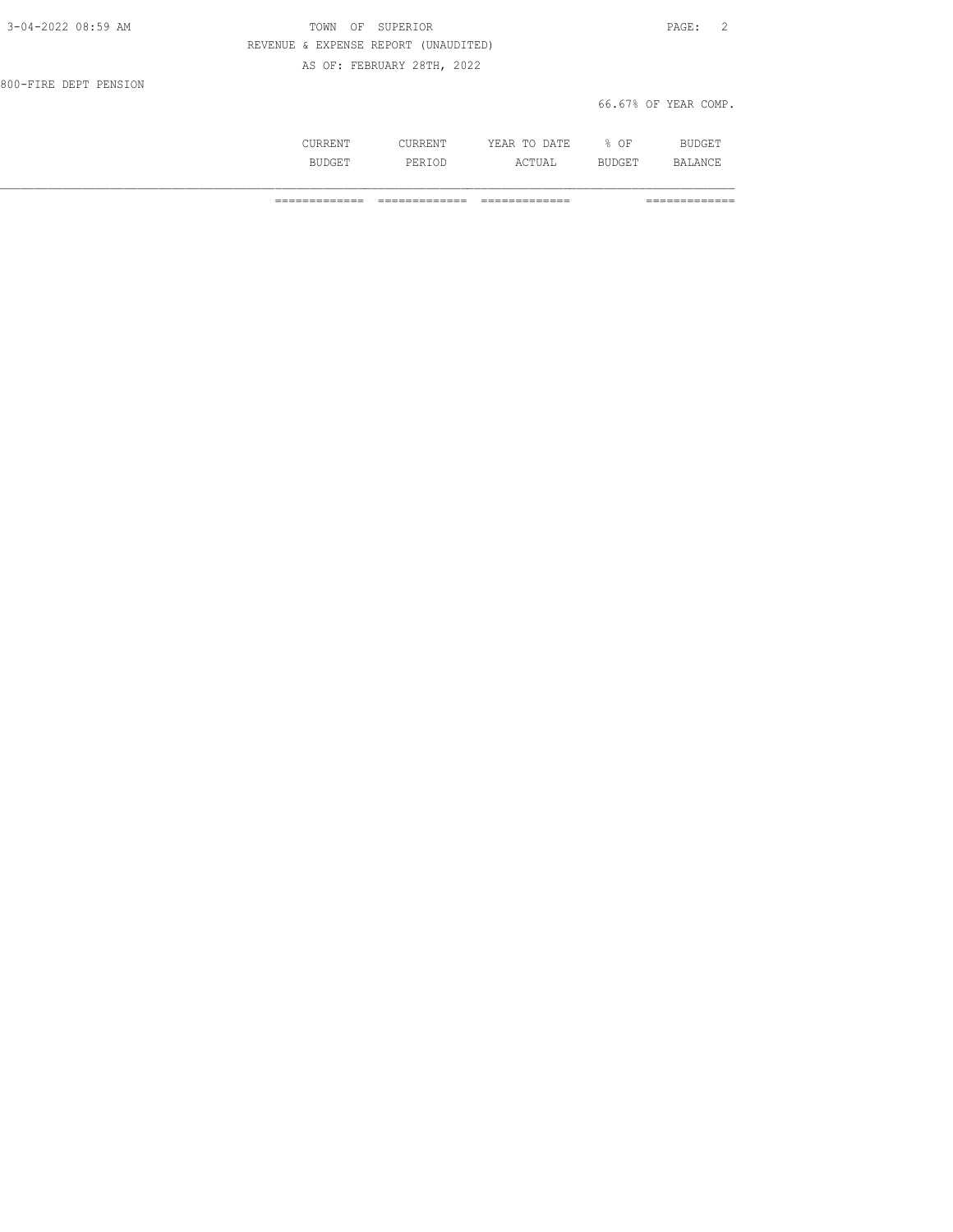| 3-04-2022 08:59 AM | TOWN OF SUPERIOR                     |                            |                                 |         | PAGE:<br>$\overline{1}$ |
|--------------------|--------------------------------------|----------------------------|---------------------------------|---------|-------------------------|
|                    | REVENUE & EXPENSE REPORT (UNAUDITED) |                            |                                 |         |                         |
|                    |                                      | AS OF: FEBRUARY 28TH, 2022 |                                 |         |                         |
| 810-LGIP           |                                      |                            |                                 |         |                         |
| NON-DEPARTMENTAL   |                                      |                            |                                 |         | 66.67% OF YEAR COMP.    |
|                    | CURRENT                              | CURRENT                    | YEAR TO DATE % OF               |         | BUDGET                  |
|                    | BUDGET                               | PERIOD                     | ACTUAL                          |         | BUDGET BALANCE          |
|                    |                                      |                            |                                 |         |                         |
| REVENUES           |                                      |                            |                                 |         |                         |
| BUSINESS SERVICES  |                                      |                            |                                 |         |                         |
|                    | =============                        |                            | ------------------------------- | ------- | =============           |
| EXPENDITURES       |                                      |                            |                                 |         |                         |
| SUPPLIES           |                                      |                            |                                 |         |                         |
|                    |                                      |                            |                                 |         |                         |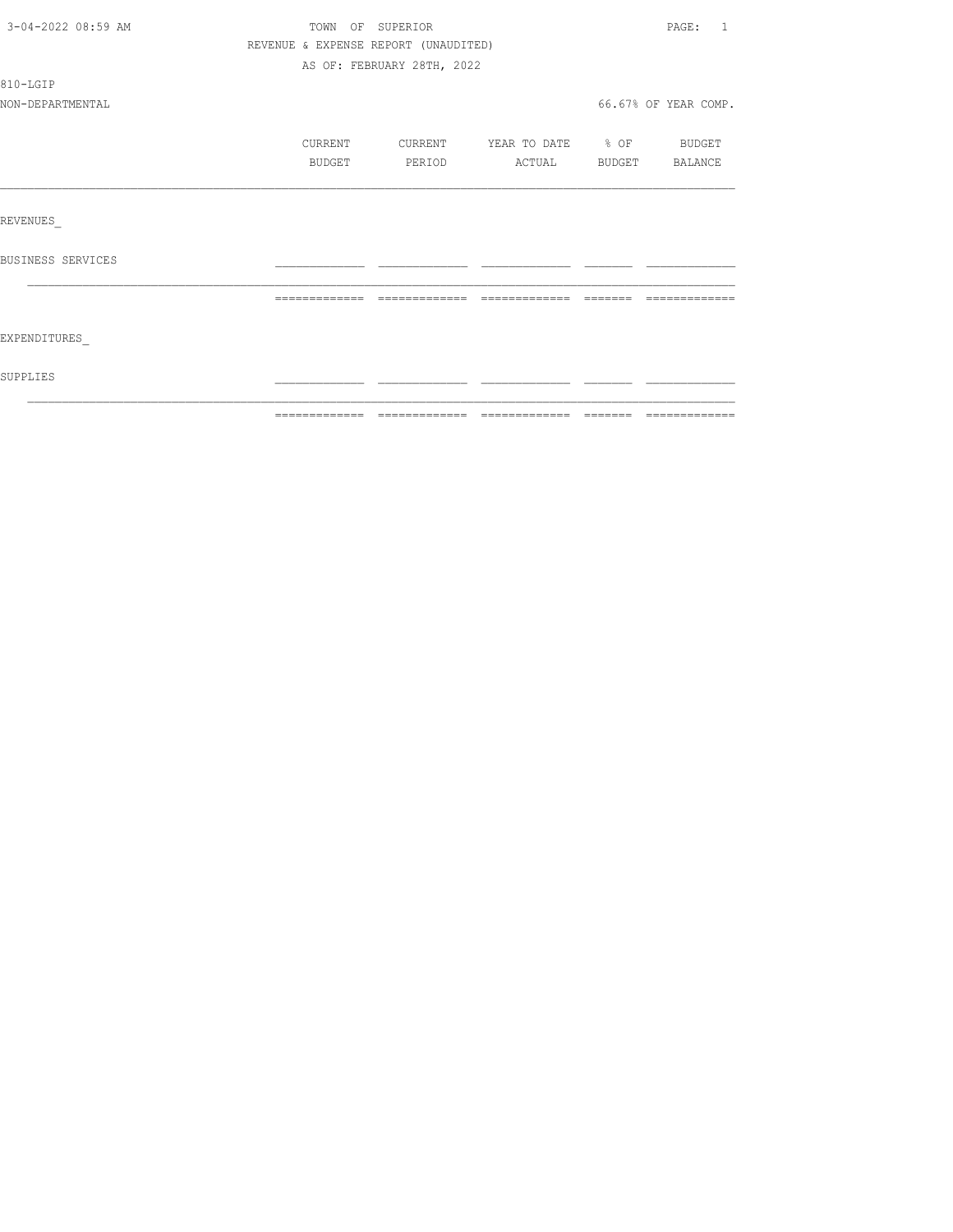| 3-04-2022 08:59 AM | TOWN OF SUPERIOR                     | PAGE: | $\overline{2}$ |
|--------------------|--------------------------------------|-------|----------------|
|                    | REVENUE & EXPENSE REPORT (UNAUDITED) |       |                |
|                    | AS OF: FEBRUARY 28TH, 2022           |       |                |
| 810-LGIP           |                                      |       |                |

66.67% OF YEAR COMP.

|       |                     | חת מח<br>VF<br>.<br>. | ΟF   |   |
|-------|---------------------|-----------------------|------|---|
| חדד כ | 1 J L' LJ<br>------ | UA L<br>---           | ---- | . |

============= ============= ============= =============

810-LGIP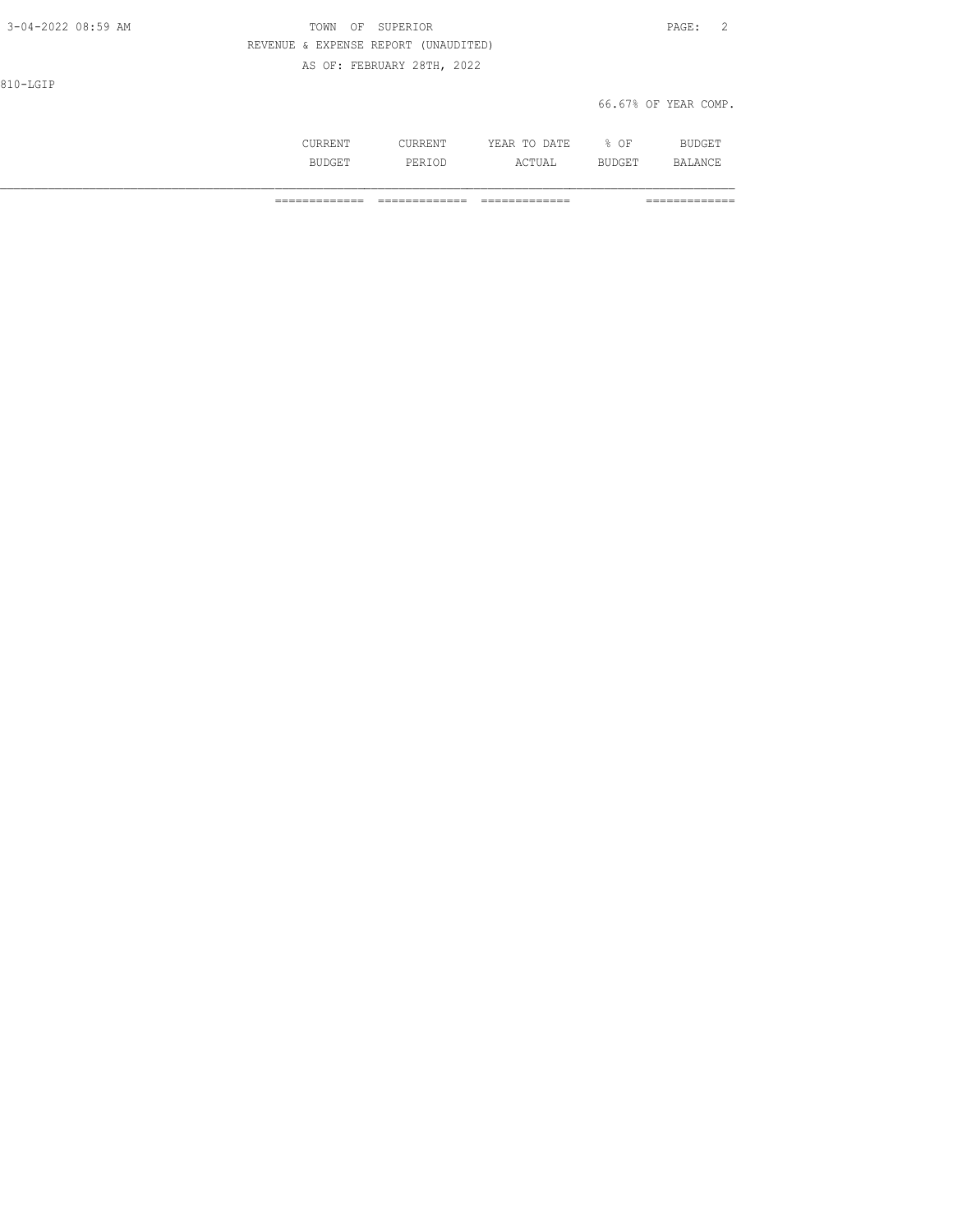| 3-04-2022 08:59 AM | TOWN OF SUPERIOR                     |                            |                   |        | PAGE:<br>$\overline{1}$ |
|--------------------|--------------------------------------|----------------------------|-------------------|--------|-------------------------|
|                    | REVENUE & EXPENSE REPORT (UNAUDITED) |                            |                   |        |                         |
|                    |                                      | AS OF: FEBRUARY 28TH, 2022 |                   |        |                         |
| 820-EXPLORERS      |                                      |                            |                   |        |                         |
| NON-DEPARTMENTAL   |                                      |                            |                   |        | 66.67% OF YEAR COMP.    |
|                    | CURRENT                              | CURRENT                    | YEAR TO DATE % OF |        | <b>BUDGET</b>           |
|                    | BUDGET                               | PERIOD                     | ACTUAL            | BUDGET | BALANCE                 |
|                    |                                      |                            |                   |        |                         |
| REVENUES           |                                      |                            |                   |        |                         |
| MISCELLANEOUS      |                                      |                            |                   |        |                         |
|                    | =============                        | =============              | =============     |        |                         |
| EXPENDITURES       |                                      |                            |                   |        |                         |
| SUPPLIES           |                                      |                            |                   |        |                         |
|                    |                                      |                            |                   |        |                         |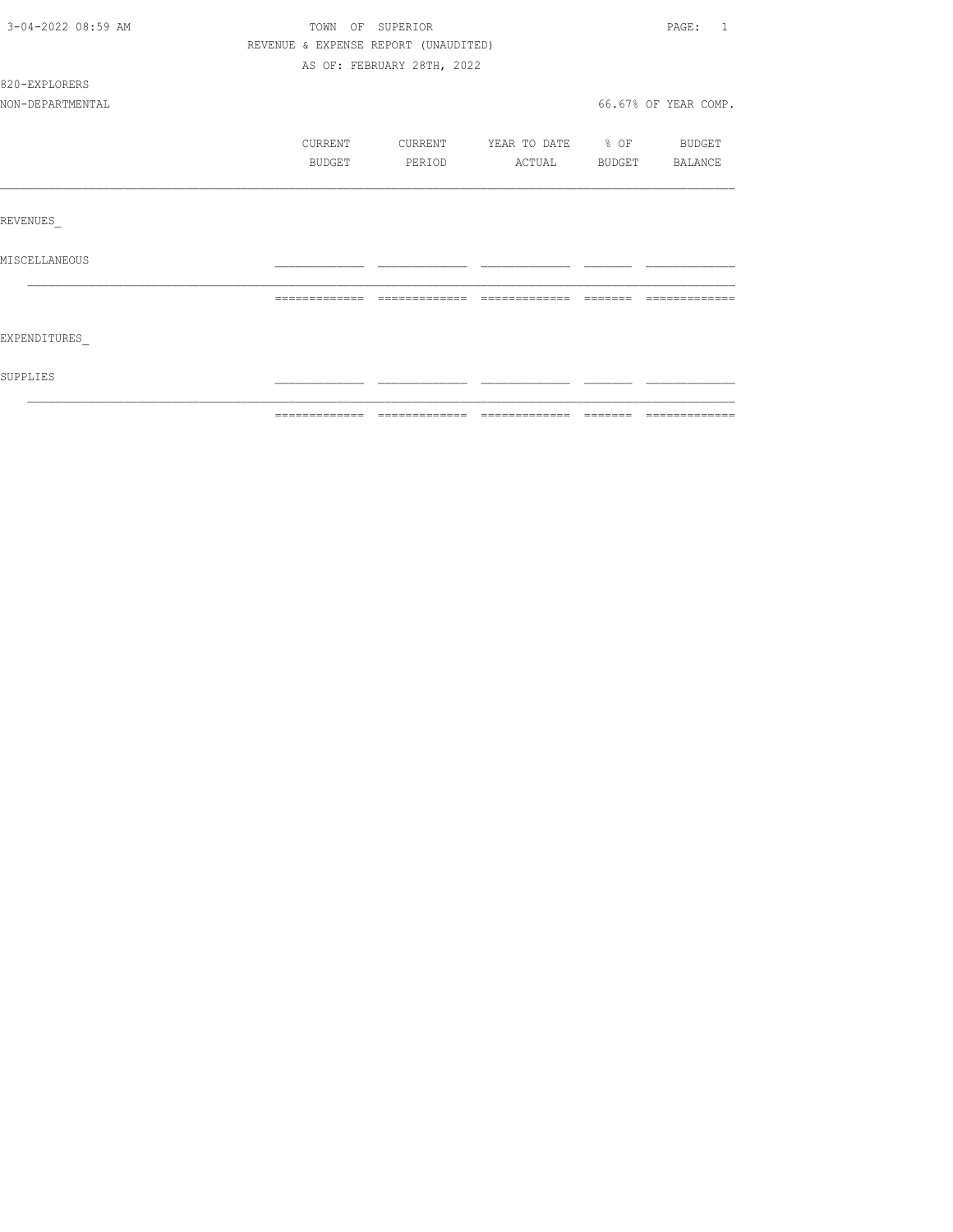| 3-04-2022 08:59 AM | TOWN OF SUPERIOR                     | PAGE: 2              |
|--------------------|--------------------------------------|----------------------|
|                    | REVENUE & EXPENSE REPORT (UNAUDITED) |                      |
|                    | AS OF: FEBRUARY 28TH, 2022           |                      |
| 820-EXPLORERS      |                                      |                      |
|                    |                                      | 66.67% OF YEAR COMP. |
|                    |                                      |                      |

| ◡◡ュ៶ュ៶⊥⊥៶ー | - UNNLIN 1 | . IA TIP<br>ve<br>m <sub>c</sub><br>-----<br>----- | $\bigcap$<br>. .<br>◡ | OTT<br>71 I<br>۔ سال ۲۰ |
|------------|------------|----------------------------------------------------|-----------------------|-------------------------|
| .<br>◡∸    | ◡∸◡        | $C$ $m$ TT<br>.'UAL                                | ---                   | $AND^*$                 |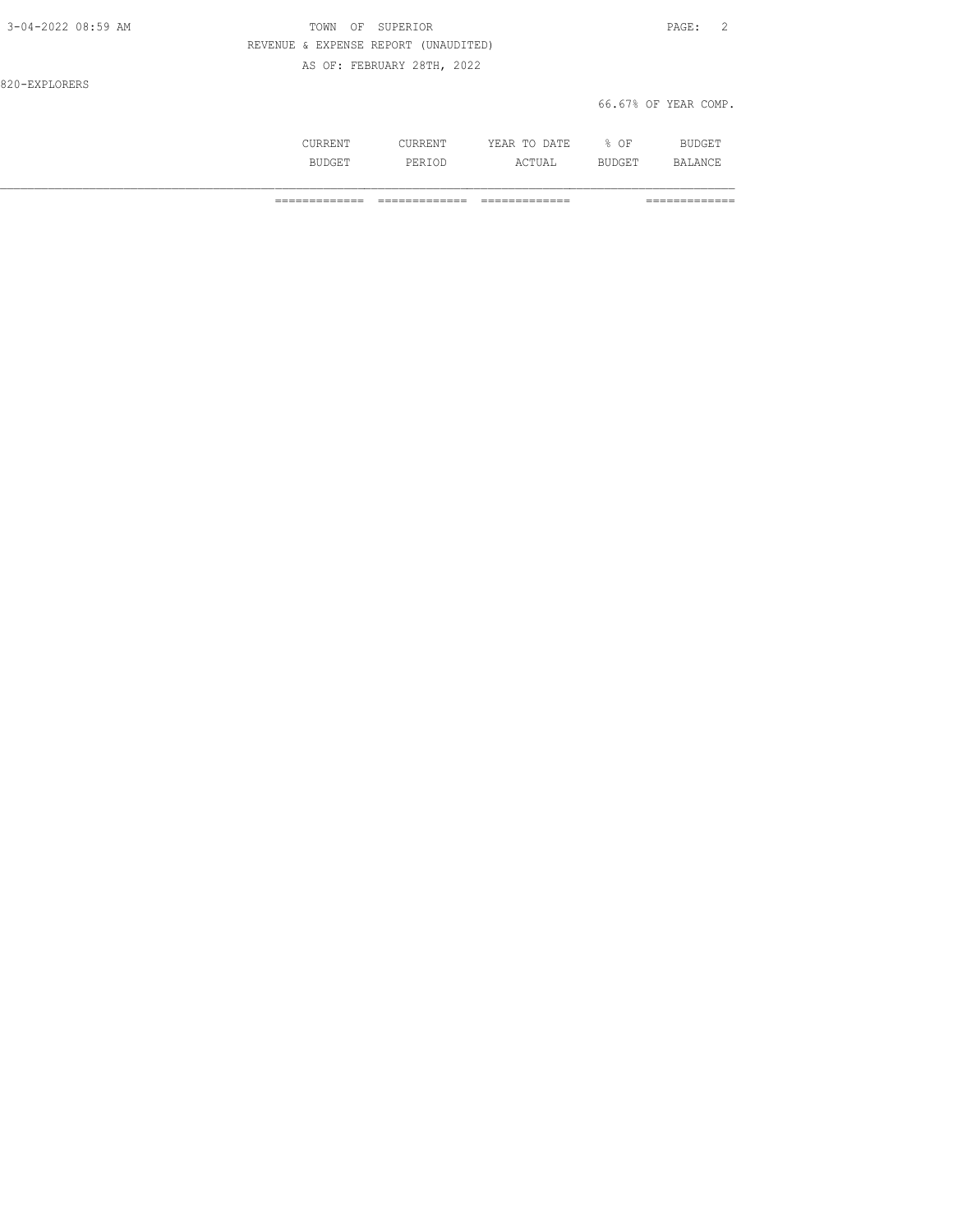830-TOYS FOR TOTS

# TOWN OF SUPERIOR **Example 2010** PAGE: 1 REVENUE & EXPENSE REPORT (UNAUDITED) AS OF: FEBRUARY 28TH, 2022

NON-DEPARTMENTAL 66.67% OF YEAR COMP.

|                                    | <b>CURRENT</b><br><b>BUDGET</b> | CURRENT<br>PERIOD      | YEAR TO DATE % OF<br>ACTUAL | <b>BUDGET</b>                                                                                                                                                                                                                                                                                                                                                                                                                                                                        | <b>BUDGET</b><br>BALANCE                                                                                                                                                                                                                                                                                                                                                                                                                                                                                                                          |
|------------------------------------|---------------------------------|------------------------|-----------------------------|--------------------------------------------------------------------------------------------------------------------------------------------------------------------------------------------------------------------------------------------------------------------------------------------------------------------------------------------------------------------------------------------------------------------------------------------------------------------------------------|---------------------------------------------------------------------------------------------------------------------------------------------------------------------------------------------------------------------------------------------------------------------------------------------------------------------------------------------------------------------------------------------------------------------------------------------------------------------------------------------------------------------------------------------------|
| REVENUES                           |                                 |                        |                             |                                                                                                                                                                                                                                                                                                                                                                                                                                                                                      |                                                                                                                                                                                                                                                                                                                                                                                                                                                                                                                                                   |
| <b>GRANTS</b>                      |                                 |                        |                             |                                                                                                                                                                                                                                                                                                                                                                                                                                                                                      |                                                                                                                                                                                                                                                                                                                                                                                                                                                                                                                                                   |
| 830-00-4600 OTHER REVENUE          | 0.00                            | 0.00                   | 7,075.00 0.00 ( 7,075.00)   |                                                                                                                                                                                                                                                                                                                                                                                                                                                                                      |                                                                                                                                                                                                                                                                                                                                                                                                                                                                                                                                                   |
| SUBTOTAL GRANTS                    | 0.00                            | 0.00                   |                             | 7,075.00 0.00 (                                                                                                                                                                                                                                                                                                                                                                                                                                                                      | 7,075.00)                                                                                                                                                                                                                                                                                                                                                                                                                                                                                                                                         |
| <b>TOTAL REVENUES</b>              | 0.00<br>-------------           | 0.00<br>=============  | 7,075.00 0.00 ( 7,075.00)   | $\begin{array}{cccccc} \multicolumn{2}{c}{} & \multicolumn{2}{c}{} & \multicolumn{2}{c}{} & \multicolumn{2}{c}{} & \multicolumn{2}{c}{} & \multicolumn{2}{c}{} & \multicolumn{2}{c}{} & \multicolumn{2}{c}{} & \multicolumn{2}{c}{} & \multicolumn{2}{c}{} & \multicolumn{2}{c}{} & \multicolumn{2}{c}{} & \multicolumn{2}{c}{} & \multicolumn{2}{c}{} & \multicolumn{2}{c}{} & \multicolumn{2}{c}{} & \multicolumn{2}{c}{} & \multicolumn{2}{c}{} & \multicolumn{2}{c}{} & \multic$ |                                                                                                                                                                                                                                                                                                                                                                                                                                                                                                                                                   |
| EXPENDITURES                       |                                 |                        |                             |                                                                                                                                                                                                                                                                                                                                                                                                                                                                                      |                                                                                                                                                                                                                                                                                                                                                                                                                                                                                                                                                   |
| SUPPLIES                           |                                 |                        |                             |                                                                                                                                                                                                                                                                                                                                                                                                                                                                                      |                                                                                                                                                                                                                                                                                                                                                                                                                                                                                                                                                   |
| 830-00-5299 OPERATING SUPPLIES     | 0.00                            | 0.00                   | 2,570.98 0.00 ( 2,570.98)   |                                                                                                                                                                                                                                                                                                                                                                                                                                                                                      |                                                                                                                                                                                                                                                                                                                                                                                                                                                                                                                                                   |
| SUBTOTAL SUPPLIES                  | 0.00                            | 0.00                   | 2,570.98                    | $0.00$ (                                                                                                                                                                                                                                                                                                                                                                                                                                                                             | 2,570.98)                                                                                                                                                                                                                                                                                                                                                                                                                                                                                                                                         |
| TOTAL EXPENDITURES                 | 0.00<br>=============           | 0.00<br>-------------- | essessessesse               |                                                                                                                                                                                                                                                                                                                                                                                                                                                                                      | 2,570.98 0.00 ( 2,570.98)<br>$\begin{tabular}{ll} \multicolumn{3}{l}{{\small\textrm{m}}}\end{tabular} \begin{tabular}{ll} \multicolumn{3}{l}{\small\textrm{m}}\end{tabular} \begin{tabular}{ll} \multicolumn{3}{l}{\small\textrm{m}}\end{tabular} \begin{tabular}{ll} \multicolumn{3}{l}{\small\textrm{m}}\end{tabular} \begin{tabular}{ll} \multicolumn{3}{l}{\small\textrm{m}}\end{tabular} \begin{tabular}{ll} \multicolumn{3}{l}{\small\textrm{m}}\end{tabular} \begin{tabular}{ll} \multicolumn{3}{l}{\small\textrm{m}}\end{tabular} \begin$ |
| REVENUES OVER/(UNDER) EXPENDITURES | 0.00                            | 0.00                   | 4,504.02                    |                                                                                                                                                                                                                                                                                                                                                                                                                                                                                      | (4, 504.02)                                                                                                                                                                                                                                                                                                                                                                                                                                                                                                                                       |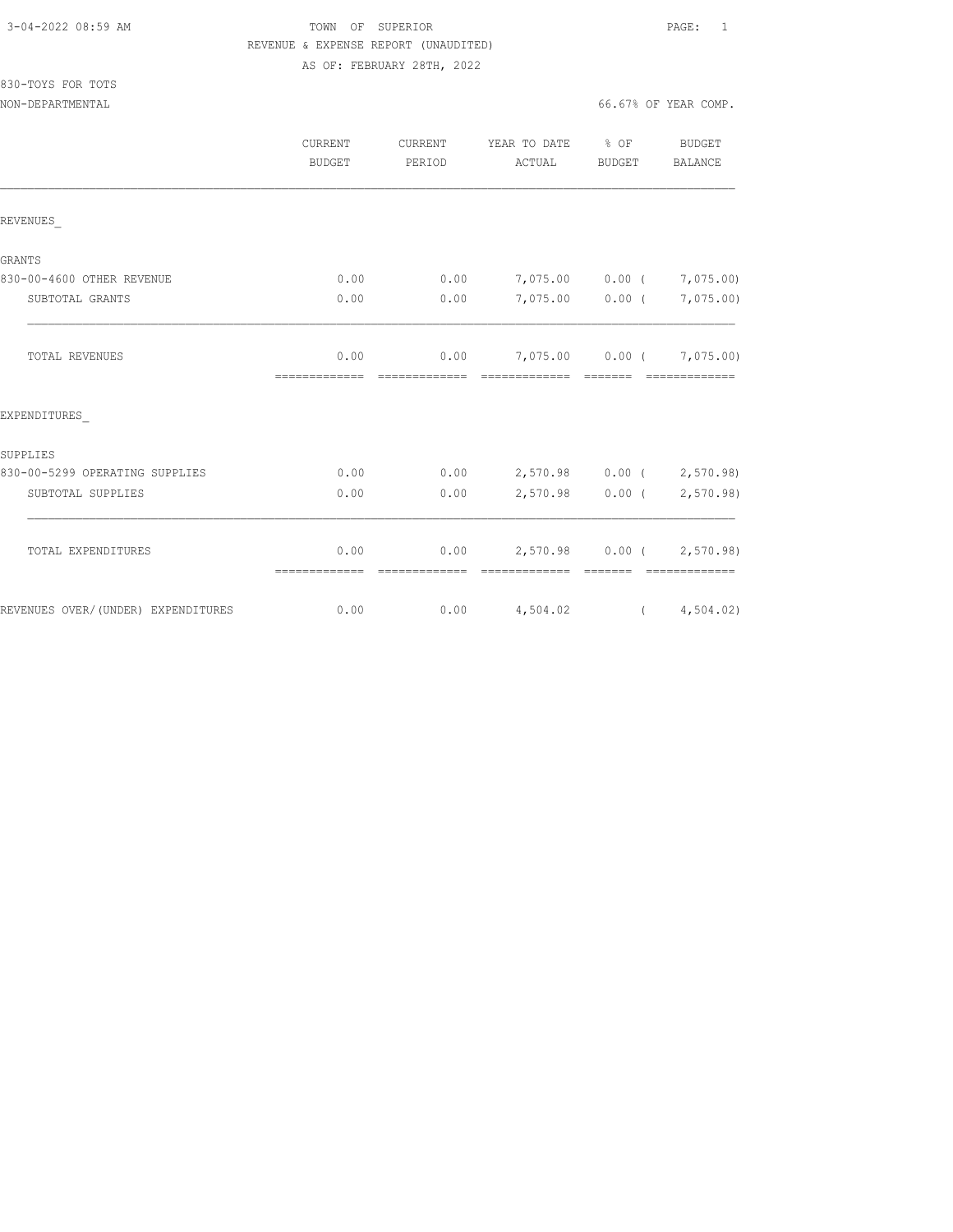#### 3-04-2022 08:59 AM TOWN OF SUPERIOR PAGE: 2 REVENUE & EXPENSE REPORT (UNAUDITED) AS OF: FEBRUARY 28TH, 2022

830-TOYS FOR TOTS

#### 66.67% OF YEAR COMP.

|                                    | CURRENT<br><b>BUDGET</b> | CURRENT<br>PERIOD | YEAR TO DATE<br>ACTUAL | % OF<br>BUDGET     | BUDGET<br><b>BALANCE</b> |
|------------------------------------|--------------------------|-------------------|------------------------|--------------------|--------------------------|
|                                    |                          |                   |                        |                    |                          |
| FUND TOTAL REVENUES                | 0.00                     | 0.00              | 7,075.00               | 0.00<br>$\sqrt{ }$ | 7,075.00)                |
| FUND TOTAL EXPENDITURES            | 0.00                     | 0.00              | 2,570.98               | $0.00$ (           | 2,570.98                 |
| REVENUES OVER/(UNDER) EXPENDITURES | 0.00                     | 0.00              | 4,504.02               |                    | 4,504.02                 |
|                                    |                          |                   |                        |                    |                          |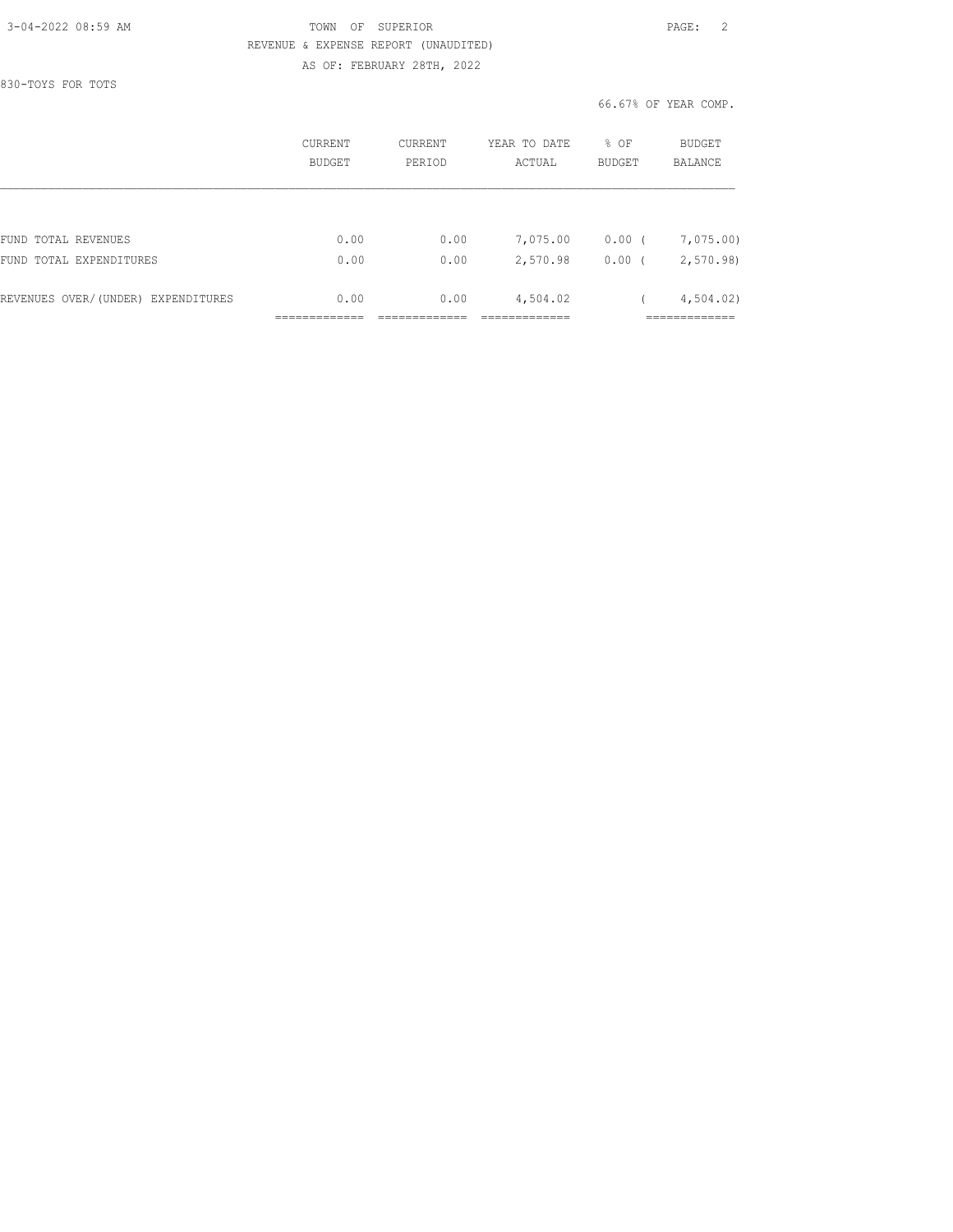|                          | =============                        | - =============            |                                  |                | =============        |
|--------------------------|--------------------------------------|----------------------------|----------------------------------|----------------|----------------------|
| NON-OPERATING            |                                      |                            |                                  |                |                      |
| SUPPLIES                 |                                      |                            |                                  |                |                      |
| EXPENDITURES             |                                      |                            |                                  |                |                      |
|                          |                                      |                            |                                  |                |                      |
|                          | BUDGET                               | PERIOD                     | ACTUAL                           | BUDGET BALANCE |                      |
|                          | CURRENT                              |                            | CURRENT YEAR TO DATE 8 OF BUDGET |                |                      |
| NON-DEPARTMENTAL         |                                      |                            |                                  |                | 66.67% OF YEAR COMP. |
| 840-GENERAL FIXED ASSETS |                                      |                            |                                  |                |                      |
|                          |                                      | AS OF: FEBRUARY 28TH, 2022 |                                  |                |                      |
|                          | REVENUE & EXPENSE REPORT (UNAUDITED) |                            |                                  |                |                      |
| 3-04-2022 08:59 AM       |                                      | TOWN OF SUPERIOR           |                                  |                | PAGE: 1              |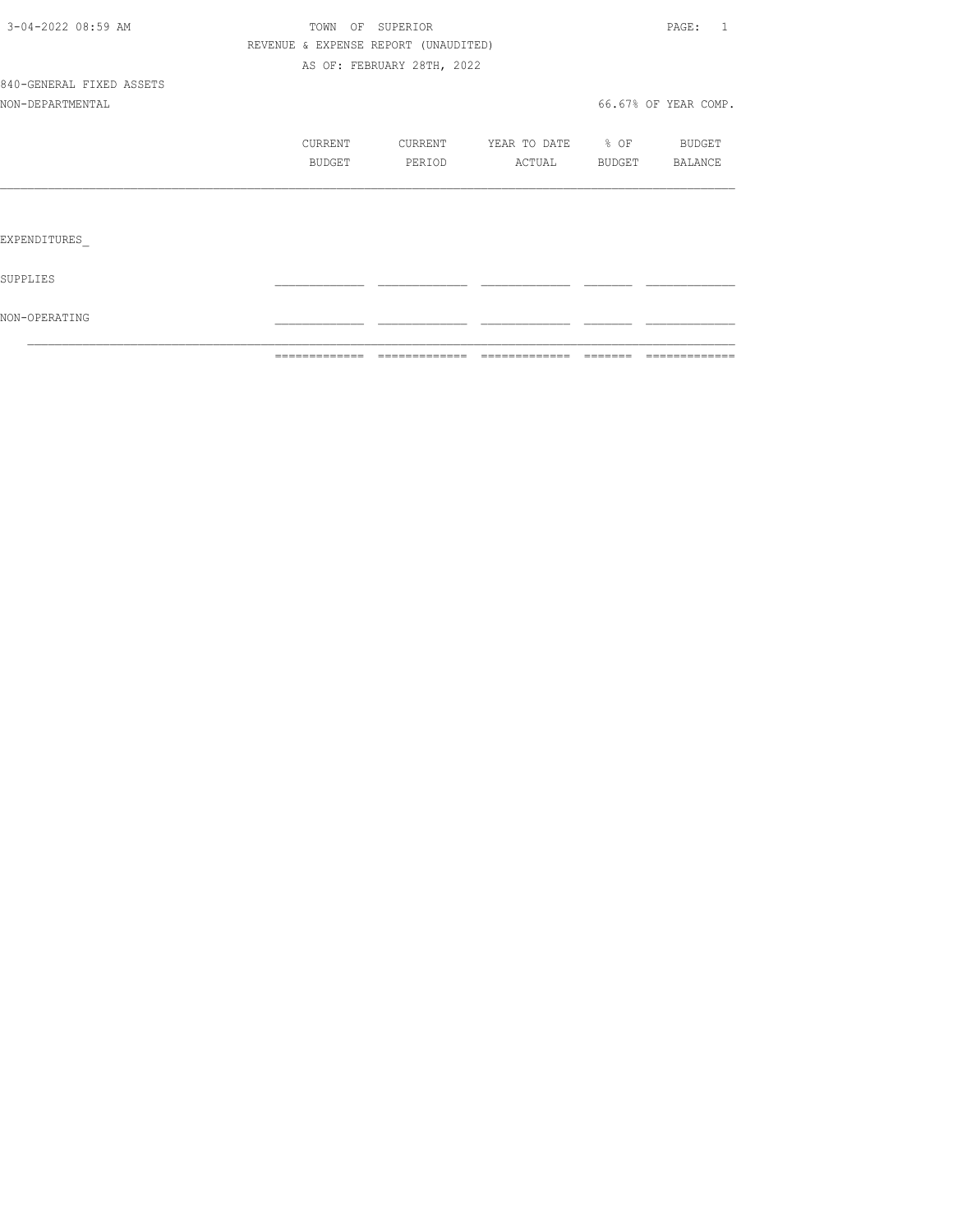| 3-04-2022 08:59 AM       | OF SUPERIOR<br>TOWN                  | PAGE: 2              |  |
|--------------------------|--------------------------------------|----------------------|--|
|                          | REVENUE & EXPENSE REPORT (UNAUDITED) |                      |  |
|                          | AS OF: FEBRUARY 28TH, 2022           |                      |  |
| 840-GENERAL FIXED ASSETS |                                      |                      |  |
|                          |                                      | 66.67% OF YEAR COMP. |  |

| --- | .       | NA TF<br>. .<br>. .<br>----<br>----- | ∩ஈ<br>ັ |  |
|-----|---------|--------------------------------------|---------|--|
|     | י ים כ∟ | $\cdots$<br>---                      | ---     |  |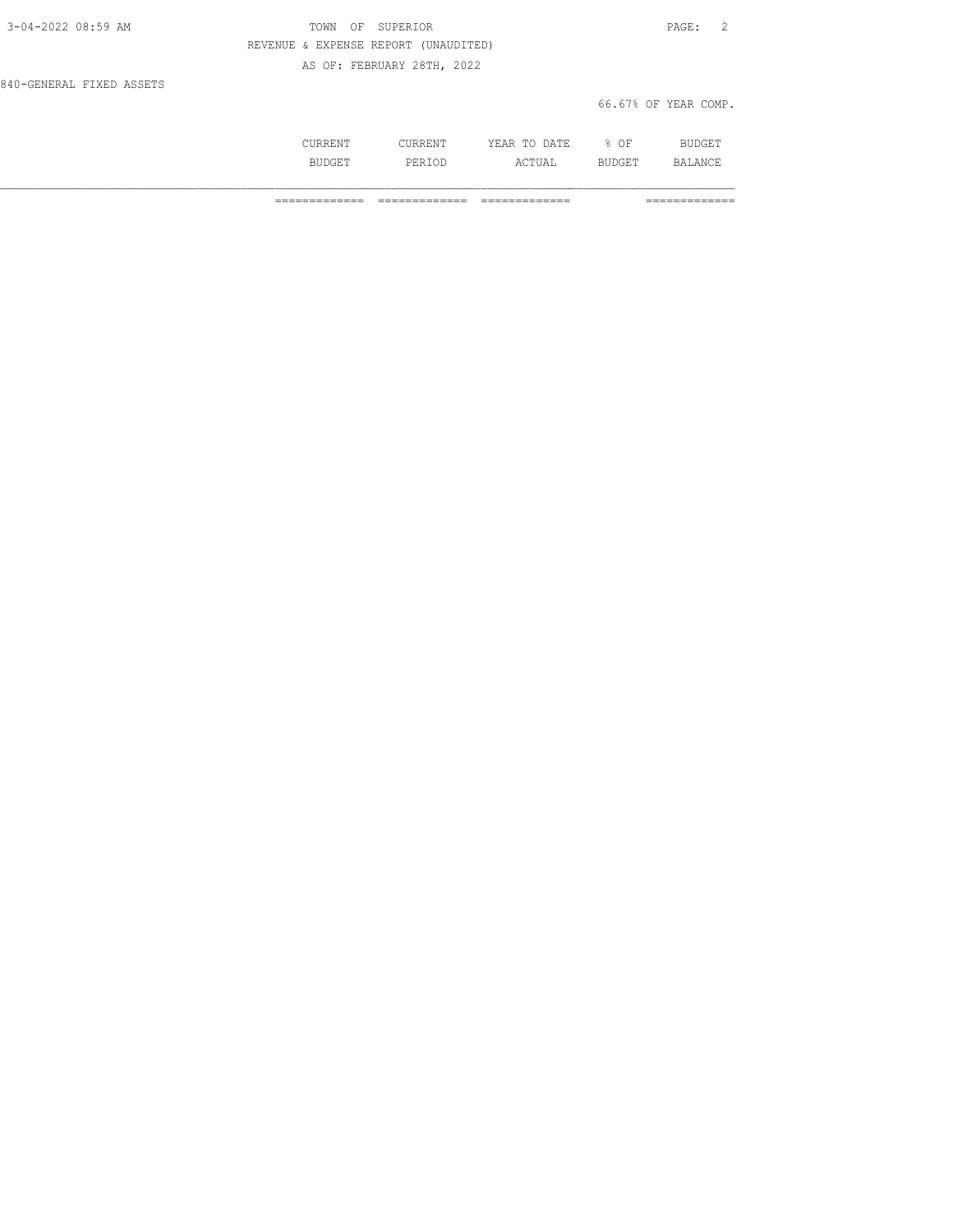| 3-04-2022 08:59 AM   | TOWN<br>OF | SUPERIOR                             |              |        | PAGE:<br>$\overline{1}$ |
|----------------------|------------|--------------------------------------|--------------|--------|-------------------------|
|                      |            | REVENUE & EXPENSE REPORT (UNAUDITED) |              |        |                         |
|                      |            | AS OF: FEBRUARY 28TH, 2022           |              |        |                         |
| 850-GENERAL L/T DEBT |            |                                      |              |        |                         |
| NON-DEPARTMENTAL     |            |                                      |              |        | 66.67% OF YEAR COMP.    |
|                      | CURRENT    | CURRENT                              | YEAR TO DATE | $8$ OF | BUDGET                  |
|                      | BUDGET     | PERIOD                               | ACTUAL       | BUDGET | <b>BALANCE</b>          |
|                      |            |                                      |              |        |                         |
|                      |            |                                      |              |        |                         |
| EXPENDITURES         |            |                                      |              |        |                         |

 ${\tt SUPPLIES}$